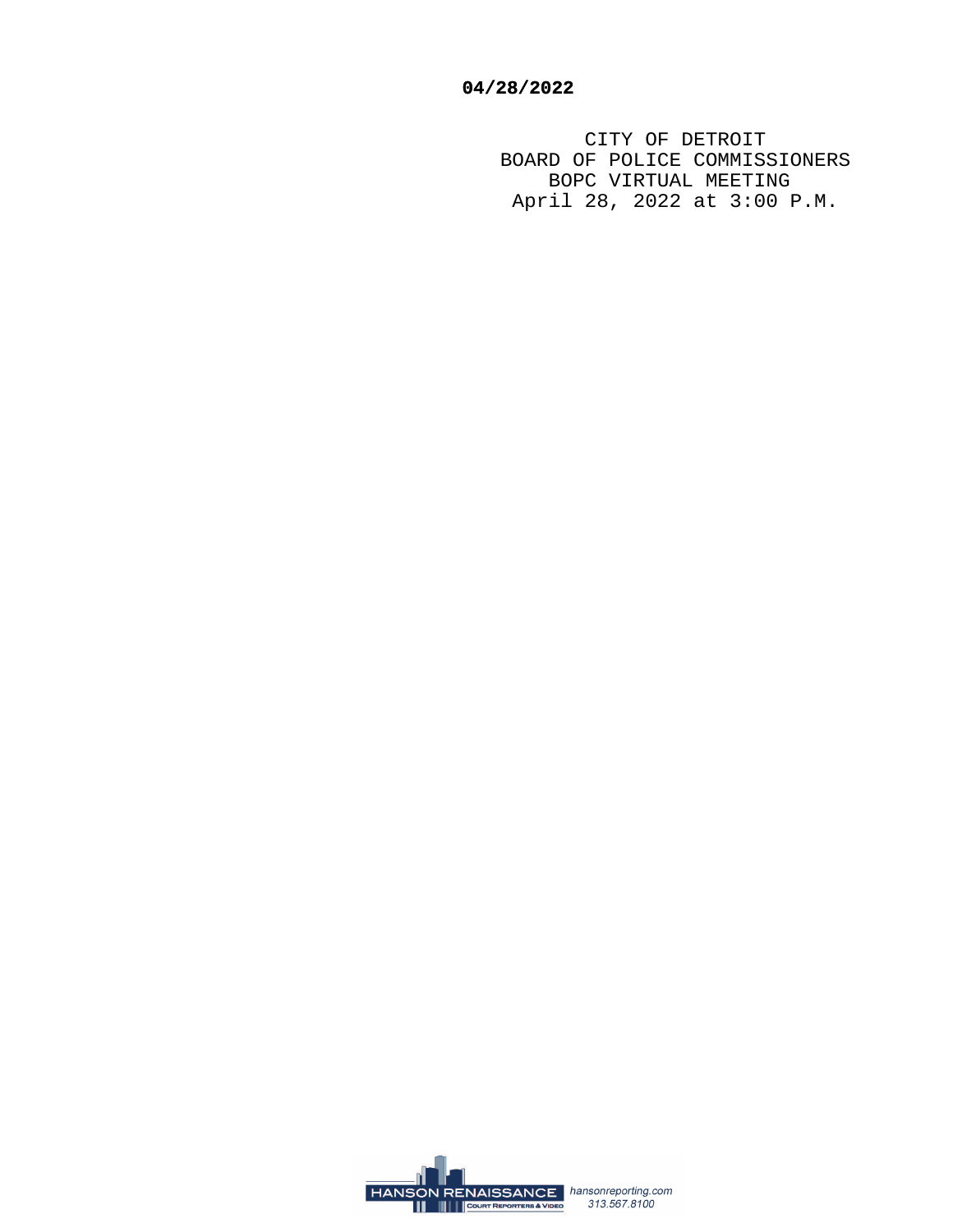1 MS. WHITE: Good afternoon, honorable Board, 2 executives, community. And thank you for attending 3 the Board of police commissioner's meeting today. 4 Please note the following brief reminders for your 5 consideration. Again, the Board is continuing its ·6· hybrid meetings and compliance with the executive 7 order issued by honorable Mayor Duggan. And again, 8 the hybrid meetings are in for your convenience. 9 And we are still complying with the Opens Meeting 10· Act. And also just a few reminders in regard to 11 the meeting forum. As a reminder, please adhere to 12 the Board's bylaws and Zoom's policies of using 13 this forum appropriately. Failure to adhere to the 14 policies will result in dismissal from the 15 meeting. And again, accessing zoom platforms 16 requires adherence to all policies. Regarding the 17· BOPC contact information, please feel free to 18 contact the Board of Police Commissioners at 313 19· 596 1830 or you may visit the Board's website at 20· www.detroitmi.gov, and also email the Board of 21· Police Commissioners at bopc@detroitmi.gov if you 22 have questions. Regarding complaint 23· investigations, please contact the Office of the 24· Chief Investigator to file a noncriminal complaint 25· and the 24-hour complaint is 313 596 2499. And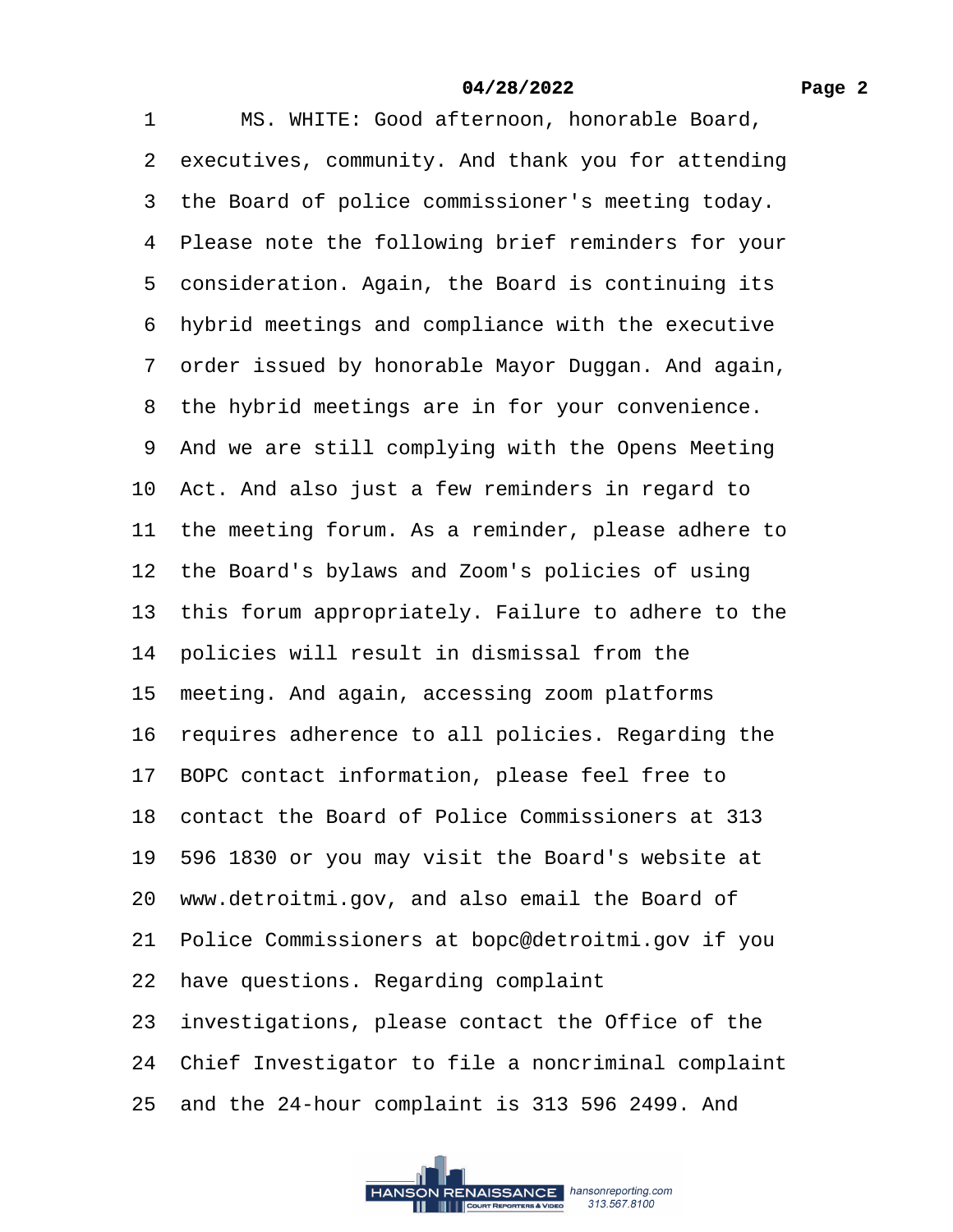1 also, please again, visit the Board's website at 2 detroitmi.gov.

3 MS. WHITE: You may also find the Board's 4 meeting agenda, minutes, reports, presentations, 5 and much more at the website. So please visit the 6 website for more information. Regarding public ·7· comments instructions, please adhere to the 8 instructions for public comments. You may utilize ·9· the Smartsheet form that's available on the 10· Board's webpage. You can also submit your card to 11 Mr. Robert Brown by 4:00 PM if you would like to 12 participate in the public comments section. The 13· Board of Police Commissioners allows one hour from 14 3 to 4 for the public to request to speak during 15 public comments or oral communications on the 16 agenda and the commentators have two minutes to 17 speak at that time. At this time, please silence 18· your cell phones to prevent interrupting the 19 meeting and now, Chairperson Holley. 20 CHAIRPERSON HOLLEY: Thank you, Ms. White, Ms. 21· White, my understanding from the engineering room 22 is that we are not ready yet, so apologize. 23 MS. WHITE: Now, we're ready, Mr. Chair. Yes, 24 we're ready.

25 CHAIRPERSON HOLLEY: Do we still need to hear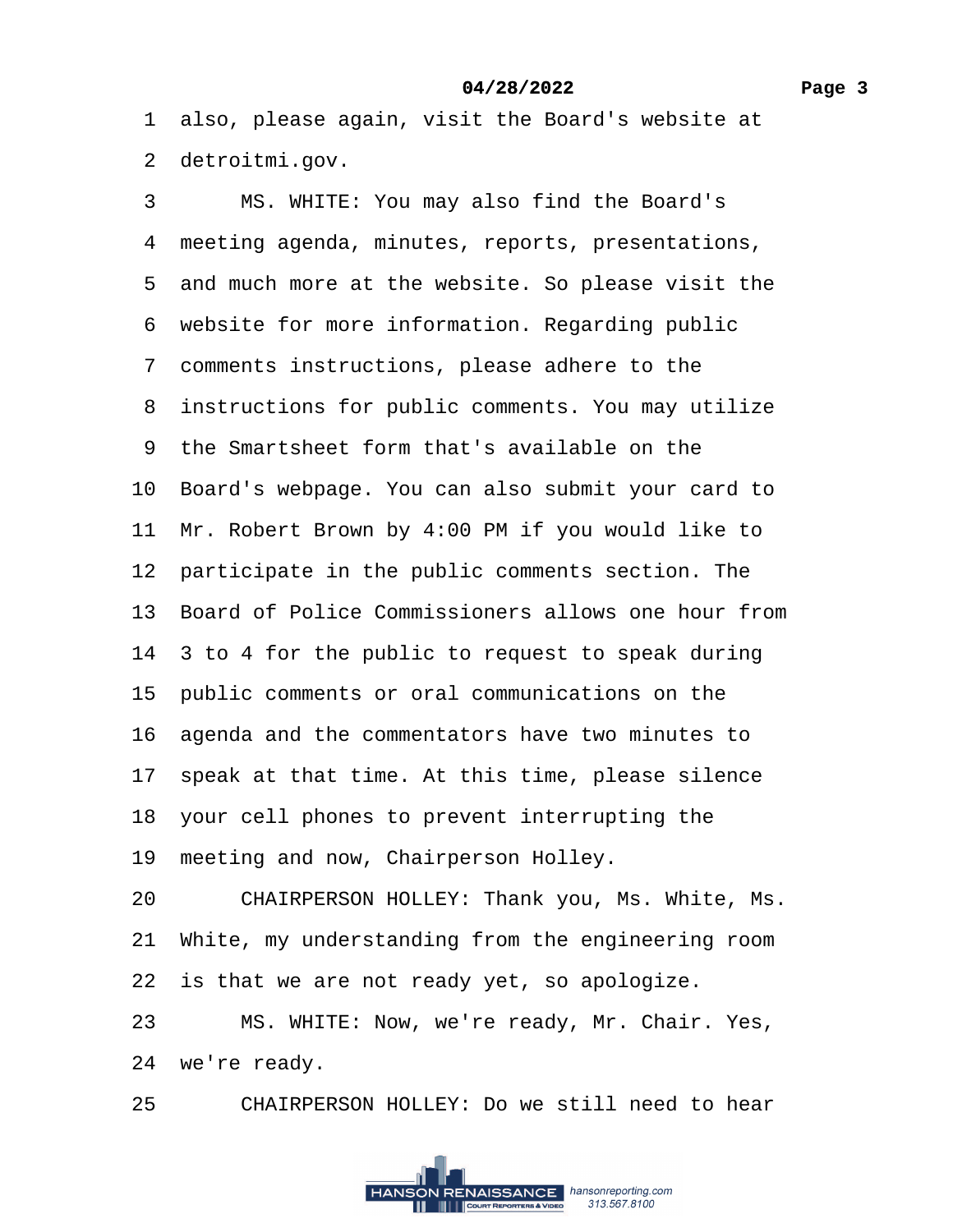1 your remarks?

2 MS. WHITE: Sir, the zoom room has heard the 3 remarks and everyone in the room has heard the 4 remarks as well. So we're, we're now ready to 5 proceed Mr. Chairperson.

6 CHAIRPERSON HOLLEY: Thank you so much. Good 7 afternoon. Jim Holley, Chairperson for the Board 8 of Police Commissioners. The meeting will now come 9 to order. The invocation will be given by Chaplain 10 Jeffrey Morris, who is joining us by zoom. Thank 11 you for being with us this afternoon, Chaplain. 12 You may begin your invitation. 13 CHAPLAIN MORRIS: Thank you, sir. Father, God 14 of grace. We just thank you once again, Lord. We

15 thank you for this day, which you have made

16 Father. Lord God, give us the ability to rejoice

17 and be glad in it. But we ask you upon today, Lord

18 that you anoint this meeting, Father. Lord God, we

19 ask you, heavenly Father. Lord God allow it to

20· create the impact for this city Father, as you

21 called it to be. Lord God touch every idea, every

22· statement, Father. Lord, we just thank you

23 heavenly Father for having the ability to serve.

24· And we ask Lord God that you bless each and every

25 moment, Lord God, give us what we need to serve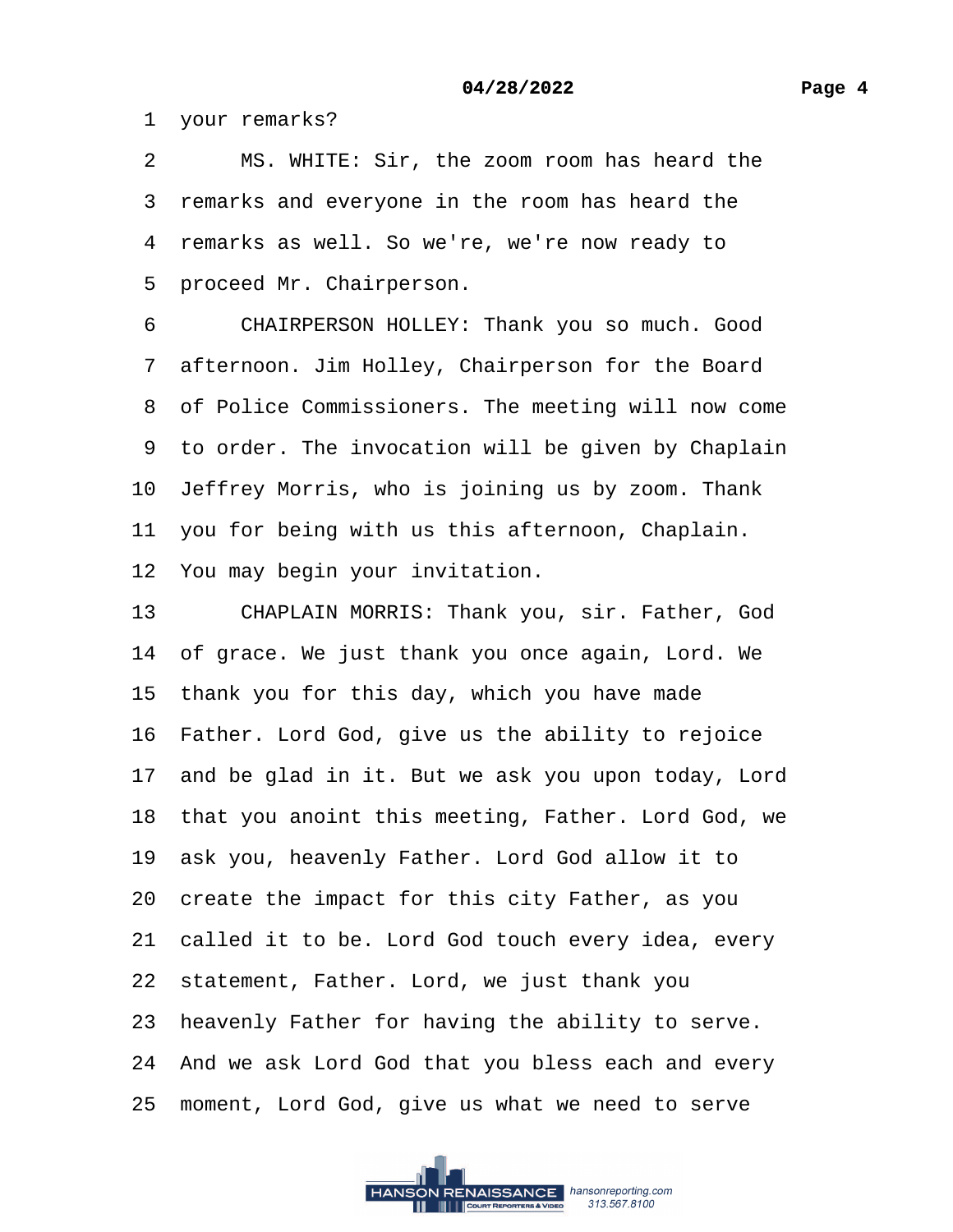1 you in the beauty of holiness. And we will thank

- 2 you for it right now. And we declare all these
- 3 things in Jesus' name. We pray. Amen.
- 4 COMMISSIONERS: Amen.
- 5 CHAIRPERSON HOLLEY: Thank you so much,
- ·6· Chaplain Morris, I appreciate your invocation, and
- ·7· thank you for your presence and certainly a
- 8 wonderful prayer that you gave. Thank you so much.
- 9 CHAPLAIN MORRIS: Thank you, sir.
- 10 CHAIRPERSON HOLLEY: At this time, I'm asking
- 11 that the Board of Commissioners' Mission Statement
- 12 be read, a summary of it by Vice-Chair Ferguson.
- 13 VICE-CHAIR FERGUSON: Thank you. Through the
- 14 Chair, the Board of Police Commissioner's Mission
- 15 Statement. The Board of Police Commissioners, BOPC
- 16 is a civilian agency that exercises supervisor
- 17 control and oversight of the Detroit Police
- 18· Department, DPD as set forth in the charter. The
- 19 Board has 11 members, 7 elected by District, 4
- 20· appointed by the mayor with the consent of the
- 21 Detroit City Council. The Board meets every week
- 22 as a committee of the whole, including 12
- 23 community evening meetings in different Districts.
- 24 The BOPC is the oversight agency for the Detroit
- 25 Police Department that departmental policies,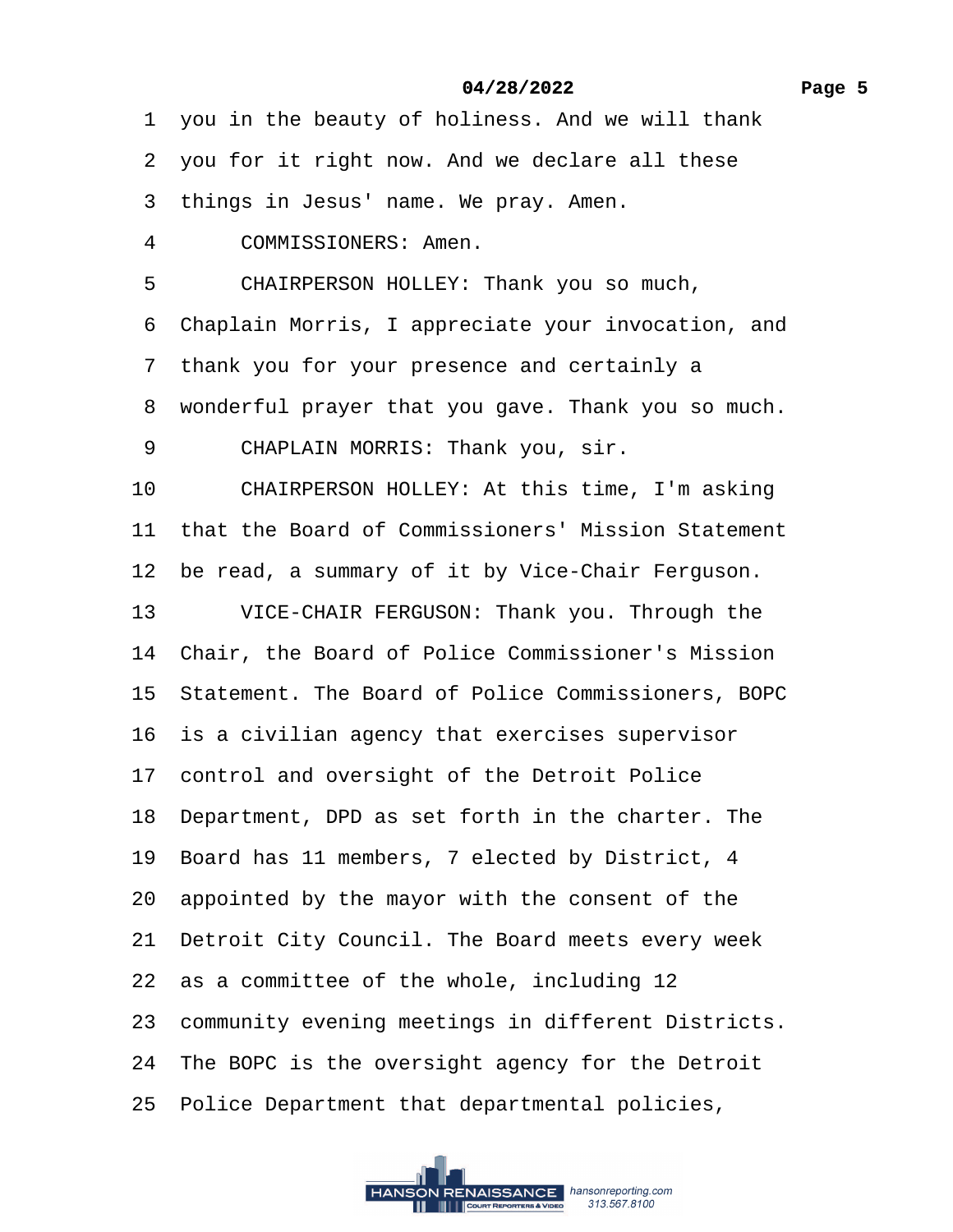|    | 1 rules, and regulations governing the Detroit        |
|----|-------------------------------------------------------|
|    | 2 Police Department are jointly developed by the      |
|    | 3 Mayor, Police Chief, and the Board. The Board has   |
|    | 4 subpoena power under the charter that can be used   |
|    | 5 for investigative purposes. The commission also     |
|    | 6 reviews and approves the DPD budget pursuant to     |
|    | 7 the charter, investigates non-criminal citizens'    |
|    | 8 complaints and acts as the final authority in       |
|    | 9 imposing or reviewing the discipline of employees   |
|    | 10 of the department, receives and hears              |
|    | 11 disqualification appeals from police recruits,     |
|    | 12 hoping to enter Detroit Police Academy. The BOPC   |
|    | 13 makes an annual report to the Mayor, the City      |
|    | 14 Council, and the public of the BOPC'Cs activities  |
|    | 15 and accomplishments. Mr. Chair, the reading of the |
|    | 16 Mission Statement.                                 |
|    | CHAIRPERSON HOLLEY: Thank you so much. Vice-<br>17    |
|    | 18 Chair Ferguson. At this time, I'd like to ask      |
|    | 19 Secretary White, if you would call the roll for    |
|    | 20 us, please?                                        |
| 21 | MS. WHITE: Yes, sir. Through the Chair, Vice-         |
|    | 22 Chair, Bryan Ferguson- Here.                       |
| 23 | MS. WHITE: Commissioner Linda Bernard -               |
|    |                                                       |

- 24 Attorney Linda Bernard, District 2, present.
- 25 MS. WHITE: Commissioner Cedric Banks Hear.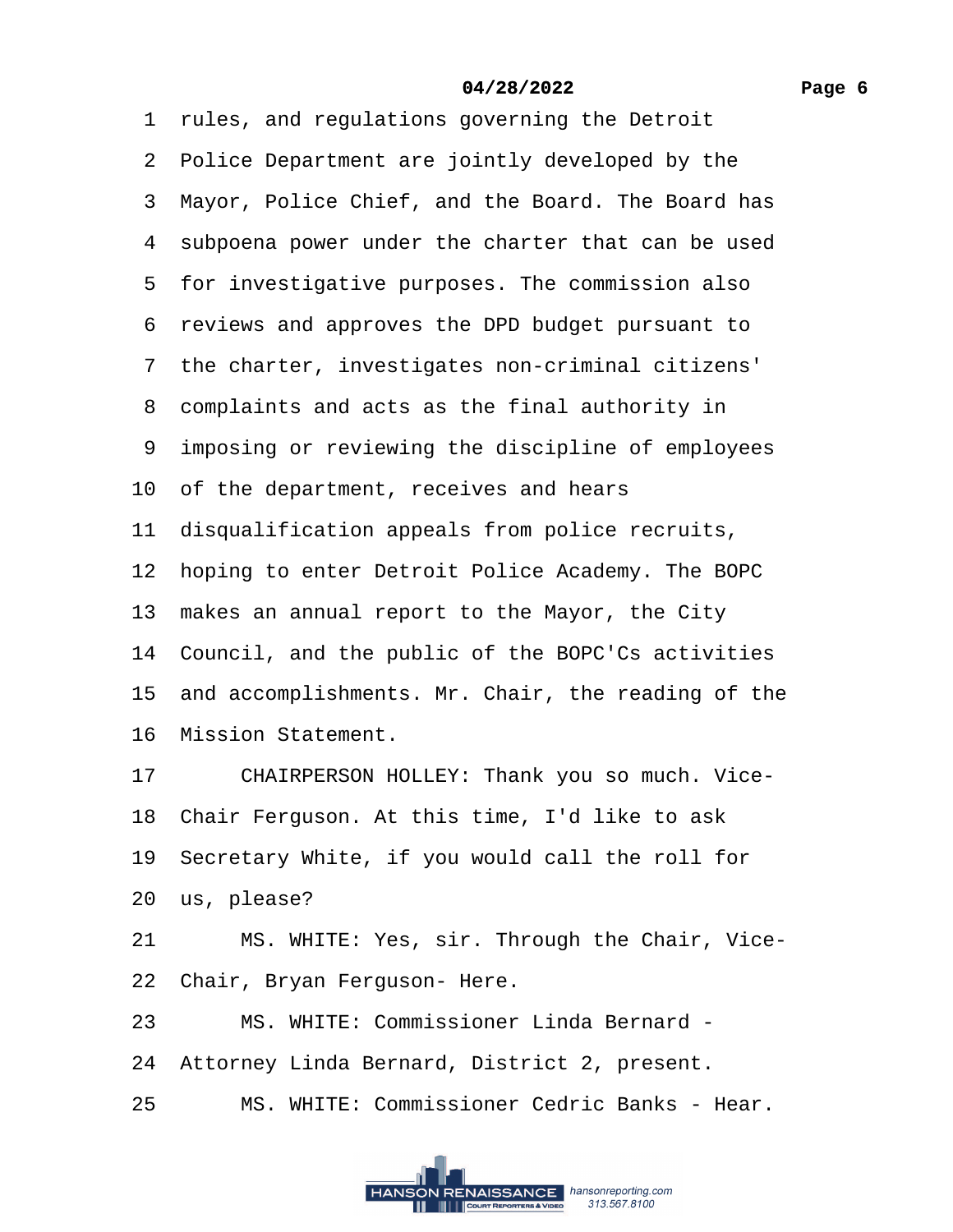·1· · · ·MS. WHITE: Commissioner Willie E. Bell -

·2· Present.

- ·3· · · ·MS. WHITE: Commissioner Willie E. Burton -
- 4 MS. WHITE: Commissioner Lisa Carter Present.
- ·5· · · ·MS. WHITE: Commissioner Ricardo Moore -

6 Present.

·7· · · ·MS. WHITE: Commissioner Jesus Hernandez -

8 Present.

- 9 MS. WHITE: Commissioner Annie Holt Present.
- 10 MS. WHITE: Commissioner QuanTez Pressley -
- 11 MS. WHITE: Mr. Chair, you do have a quorum.
- 12 CHAIRPERSON HOLLEY: Thanks so much. Secretary
- 13 White. At this time, the Chair would like to
- 14 entertain a motion for approval of the agenda for
- 15· April of 28th, 2022.
- 16 COMMISSIONER BERNARD: So moved.
- 17 COMMISSIONER HOLT: Second.
- 18 COMMISSIONER MOORE: Support.
- 19 CHAIRPERSON HOLLEY: It's been properly moved
- 20 and supported. Any discussion? All in favor, say

21· aye.

- 22 COMMISSIONERS: Aye.
- 23 CHAIRPERSON HOLLEY: Opposed? Motion cares. The
- 24 minutes of the previous meeting have been
- 25 distributed to each and every one of you, on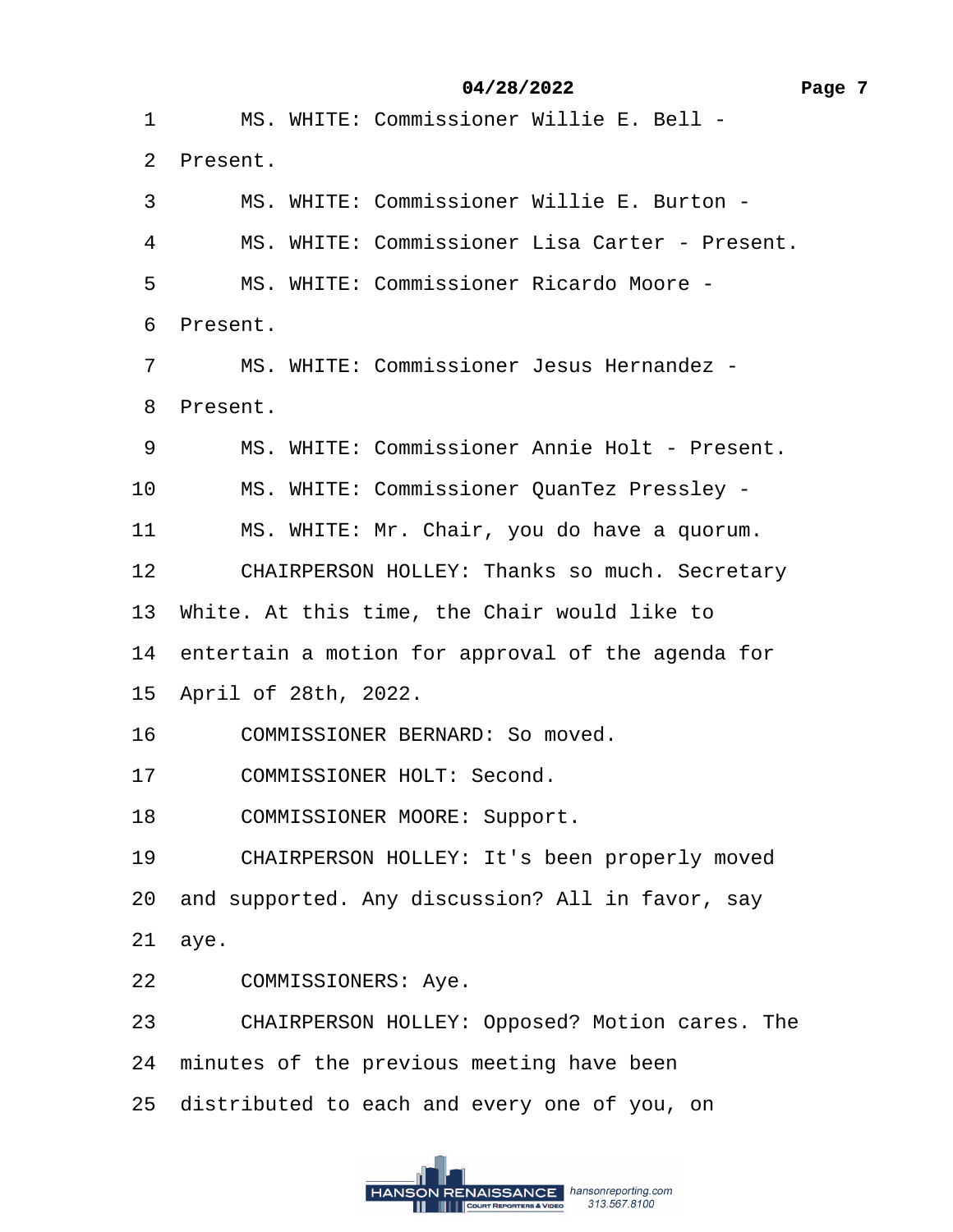·1· April, 21st 2022. Are there any questions about 2 the minutes? If there are no corrections, the ·3· minutes will stand approved as read .at this time, 4 Miss White, I'd like to ask you to introduce the 5 people that are with you today from your staff. 6 MS. WHITE: Yes, sir. Through the Chair, Media 7 Services is handling our audiovisual needs for 8 today's Board meeting and our court reporter today 9 is Mr. Don Handyside and the following Board staff 10 members are in attendance today. Board 11 Parliamentarian, Dr. Francis Jackson, Assistant 12 Corporation, Counsel, Christopher Michaels, Ms. 13 Theresa Blossom, Community Relations Coordinator, 14 Mr. Robert Brown, Administrative Specialist, Ms. 15· Jonya Underwood, Administrative Assistant, 16 Investigator Tiffany Stewart, Director Katrina 17 Patillo, Director of Police Personnel, Interim 18 Chief Investigator Lawrence Akbar, Supervising 19 Investigator, Ainsley Cromwell, Acting Supervisor 20 investigator LiSonya Sloan, Acting Supervising 21 Investigator Rosalia Madrigal, and our newest 22 staff members, Investigators Pamela King, 23· Investigator Nicole McKee, and Investigator. Ralph 24 Kinney is also present. Thank you, sir. 25 CHAIRPERSON HOLLEY: Thank you. At this time,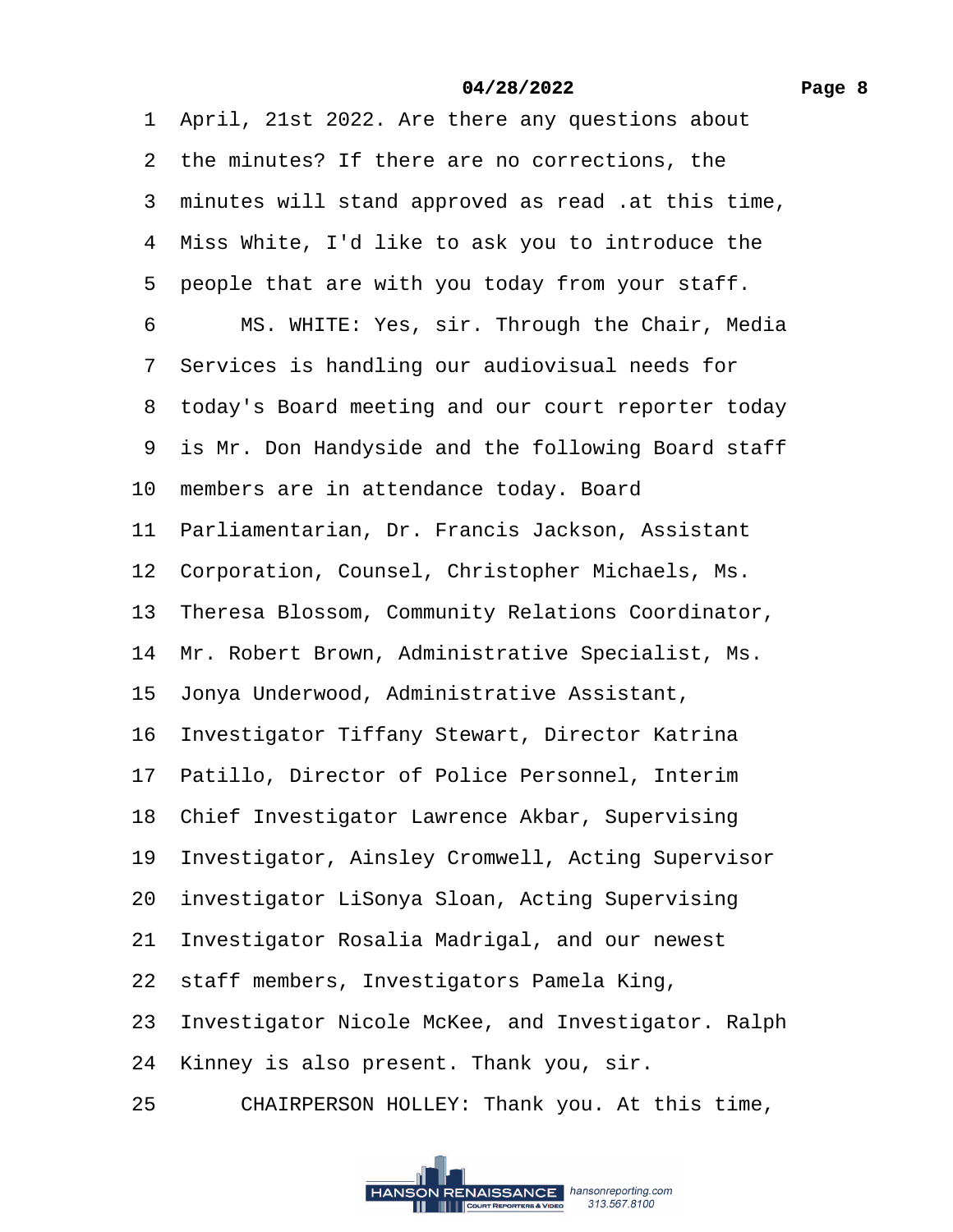- 2 if you would let us know who's with you today, I'd
- 3 appreciate it.
- 4 CHIEF WHITE: Good afternoon, honorable Board.
- 5 I see my Chief of Staff, Michael Perish, Captain
- ·6· O'Rourke, and the light in my face. I think that's
- ·7· Captain Wilson. Okay. And we've got Sheila
- 8 McBride, my executive assistant. And you also have
- 9 Deputy Chief Marlin Wilson.
- 10 CHAIRPERSON HOLLEY: Thank you so much, Chief.
- 11 It's always, it's good for you to... for I know
- 12 how busy you are and be able to come to be with us
- 13 on a weekly basis. I want you to know, that we
- 14 don't take it for granted. And we thank you so
- 15 much for being here.
- 16 CHIEF WHITE: My pleasure, sir and thank you
- 17 very much.
- 18 CHAIRPERSON HOLLEY: At this time, Ms. White,
- 19 do we have any special guests?
- 20 MS. WHITE: Yes, sir. Through the Chair, Ms.
- 21 Freda Butler, Second Precinct Community Relations
- 22 Council President is present here in the room
- 23 today and also in zoom, Miss Marie Overall of
- 24 State Representative Tyron Carter's Office and
- 25 former police commissioner, William Davis. Thank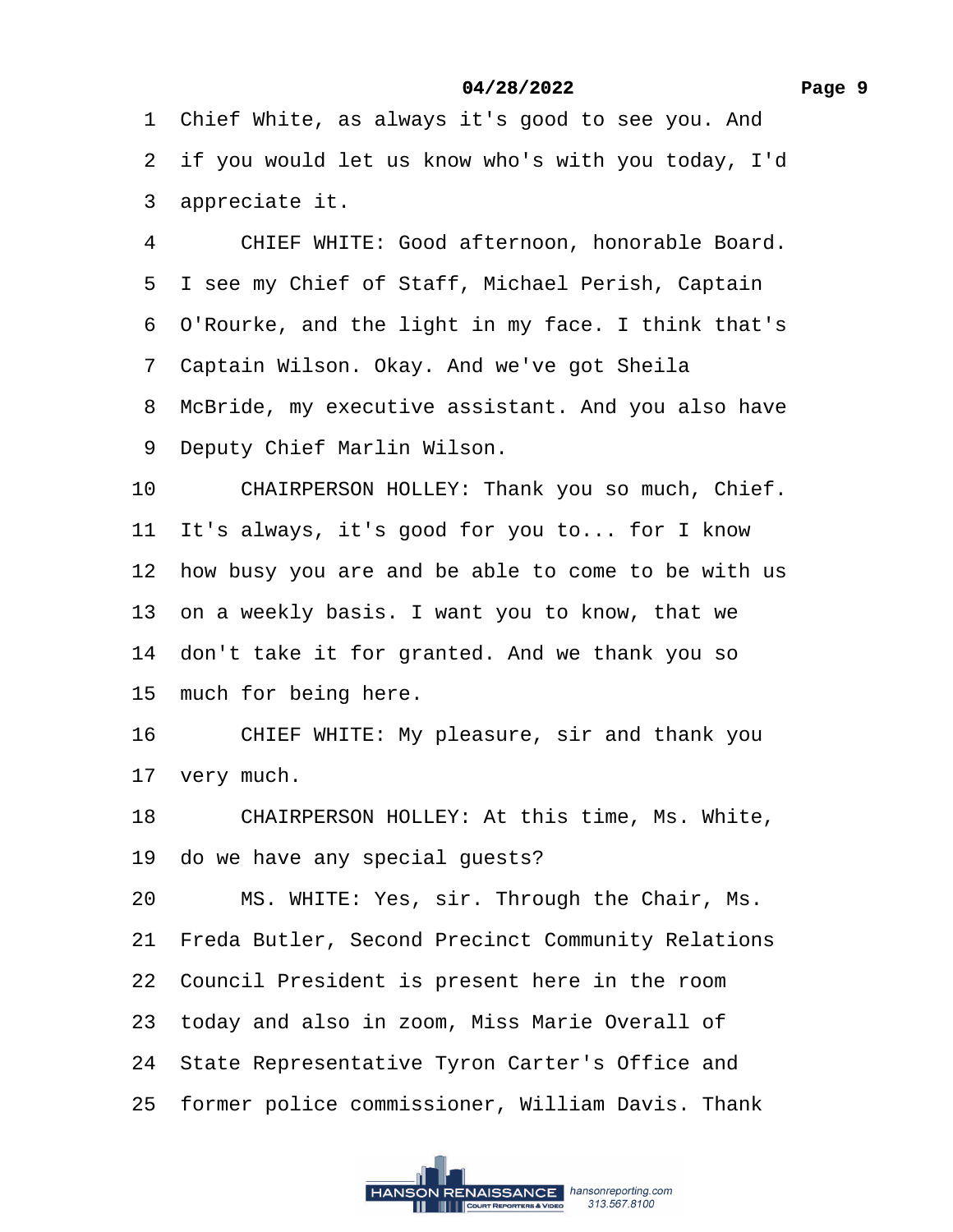·1· you.

2 CHAIRPERSON HOLLEY: And thank you. And we 3 welcome each and every one of you. We thank you so 4 much for those who are basically, visiting us by 5 zoom and those who are in the audience. We want ·6· you to know how appreciative we are and people 7 don't have to be nice and when they are, the least ·8· you can do is say thank you, and I want to do just ·9· that, just so you know, how grateful we are for 10 you to be with us this afternoon. And my remarks, 11 yesterday the Board had the opportunity to attend 12 the department's debriefing regarding the recent 13 DPD office involved shooting at Schoolcraft in 14 Outer Drive, the BP gas station. The Michigan 15 State Police is leading the investigation and the 16 investigation is still pending, but the rest of 17 the community will follow the State's 18 investigation and any information the State police 19 shares with the public. 20 CHAIRPERSON HOLLEY: As a Board, we will have 21 updates from the department as we evaluate the 22· facts actions, and circumstances against DPD 23· policy procedure, as well as the law. This 24· department remains transparent and accountable in 25 these and other important matters. This type of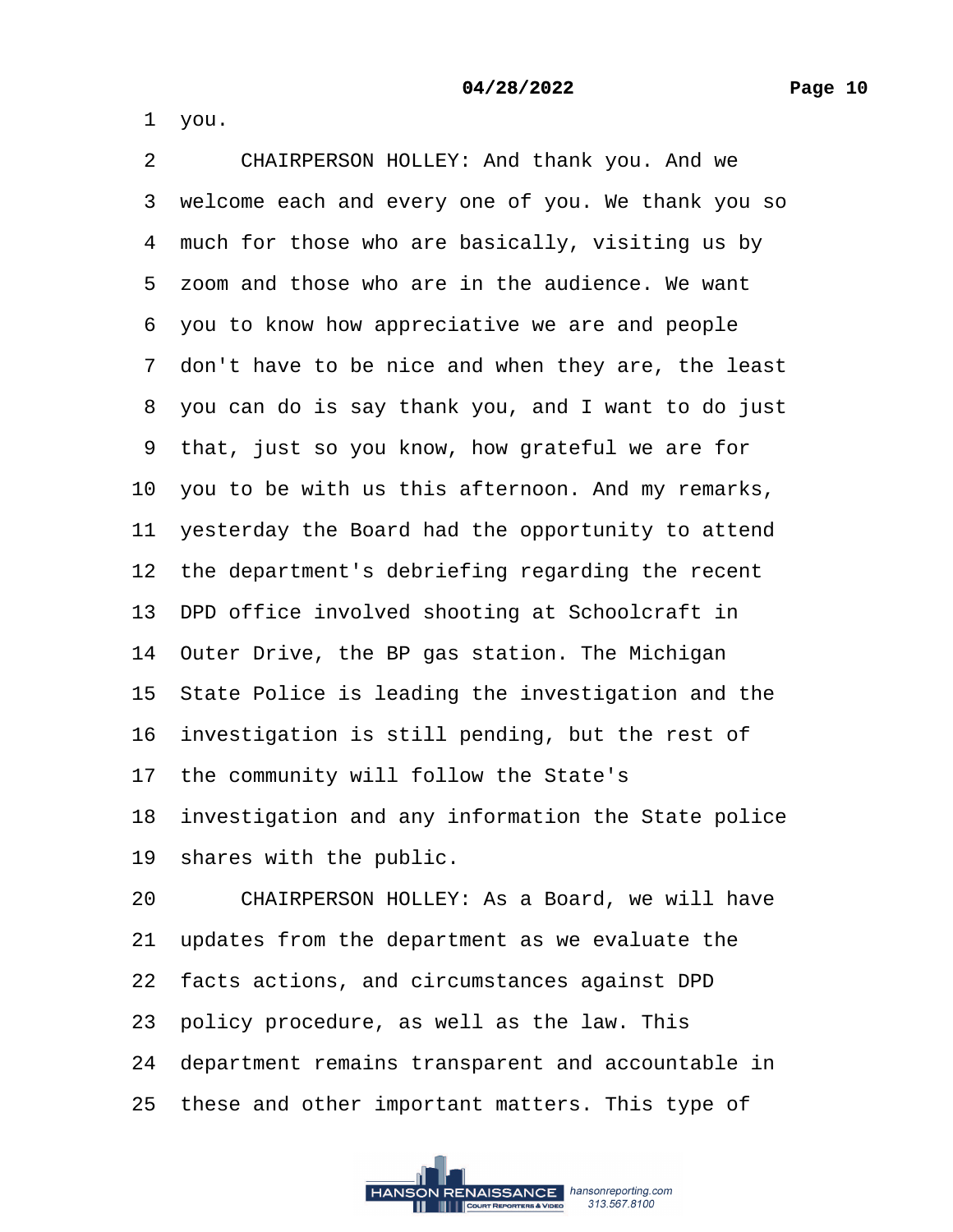1 engagement between both the department and the 2 Board will help ensure, as we learn important 3 lessons to either prevent, or deter police 4 misconduct, acknowledge appropriate police action 5 and also determine whether the officer's action ·6· was legitimate or appropriate under circumstances 7 while maintaining transparency with the community. 8 We thank, as always Chief White and the department ·9· for their work and the collective effort that they 10 make in regard to these incidents from time to 11 time. Last week, we shared our prayers and 12 condolence and support for the Grand Rapids 13 community. The family of the Patrick Lyoya and the 14 Grand Rapids Police Accountability Board regarding 15 the recent police-involved fatal shooting 16 encounter of Mr. Lyoya. 17 CHAIRPERSON HOLLEY: This week, we learned the 18 offending officer's name in their case. Again, the 19 members of this civilian oversight body shared the 20· ongoing concerns about excessive force and the 21 fatal use of force by police officers, against 22· people who are unarmed, who disproportionately are 23 people of color. We continue, to announce the 24 unnecessary use of fatal force and we grieve every

25 time someone else is added to this unnecessary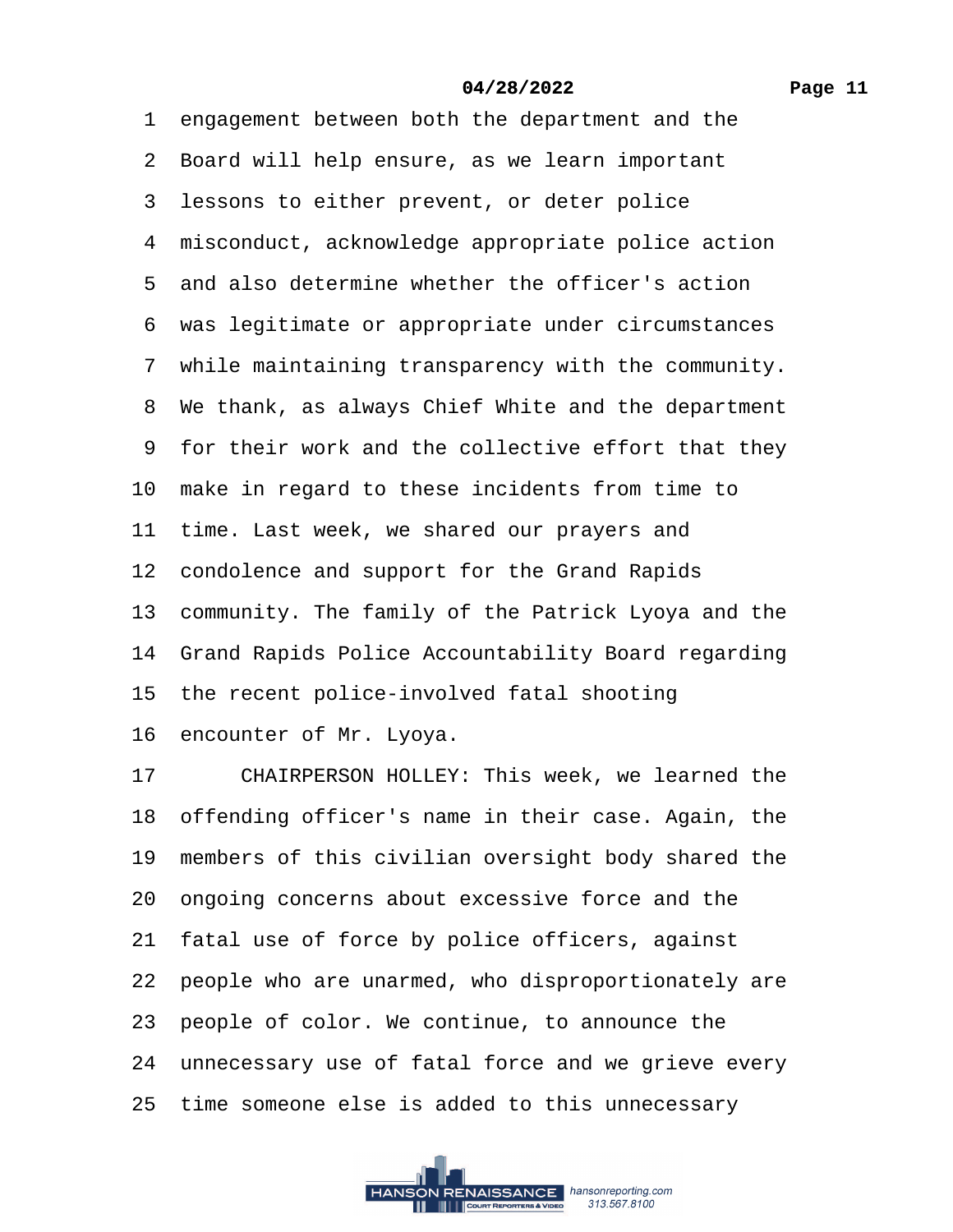1 list of victims. Therefore, we are asking the

- 2 department to discuss what lessons we can learn
- 3 from the recent Grand Rapids police fatal
- 4 encounter. It Is always important today that we
- 5 hear reminders about the DPD's required policies
- ·6· and procedures in similar situations for
- ·7· everyone's awareness. Regarding today's agenda,
- 8 the department will also share with us the vital
- ·9· crime statistics and critical incidents for our
- 10 awareness. Today, we have presentations of the
- 11 department's ShotSpotter and facial recognition
- 12 technology system.
- 13 CHAIRPERSON HOLLEY: As a reminder, the Board
- 14 receives routine reports from the Office of the
- 15 Chief Investigator disciplinary administration and
- 16 the new Risk Management Unit. We just recently met
- 17 with the Mayor's Office in discussing the union
- 18 contract and negotiations. The Board receives
- 19 weekly reports from the Office of the Chief
- 20 Investigator. Our investigator division determines
- 21· details, the total number of case caseloads cases
- 22· over the allotted timeframe for closure on the
- 23 other incoming cases of the week. In the near
- 24 future, we will begin approving these reports each
- 25 week, according to our receipts and awareness of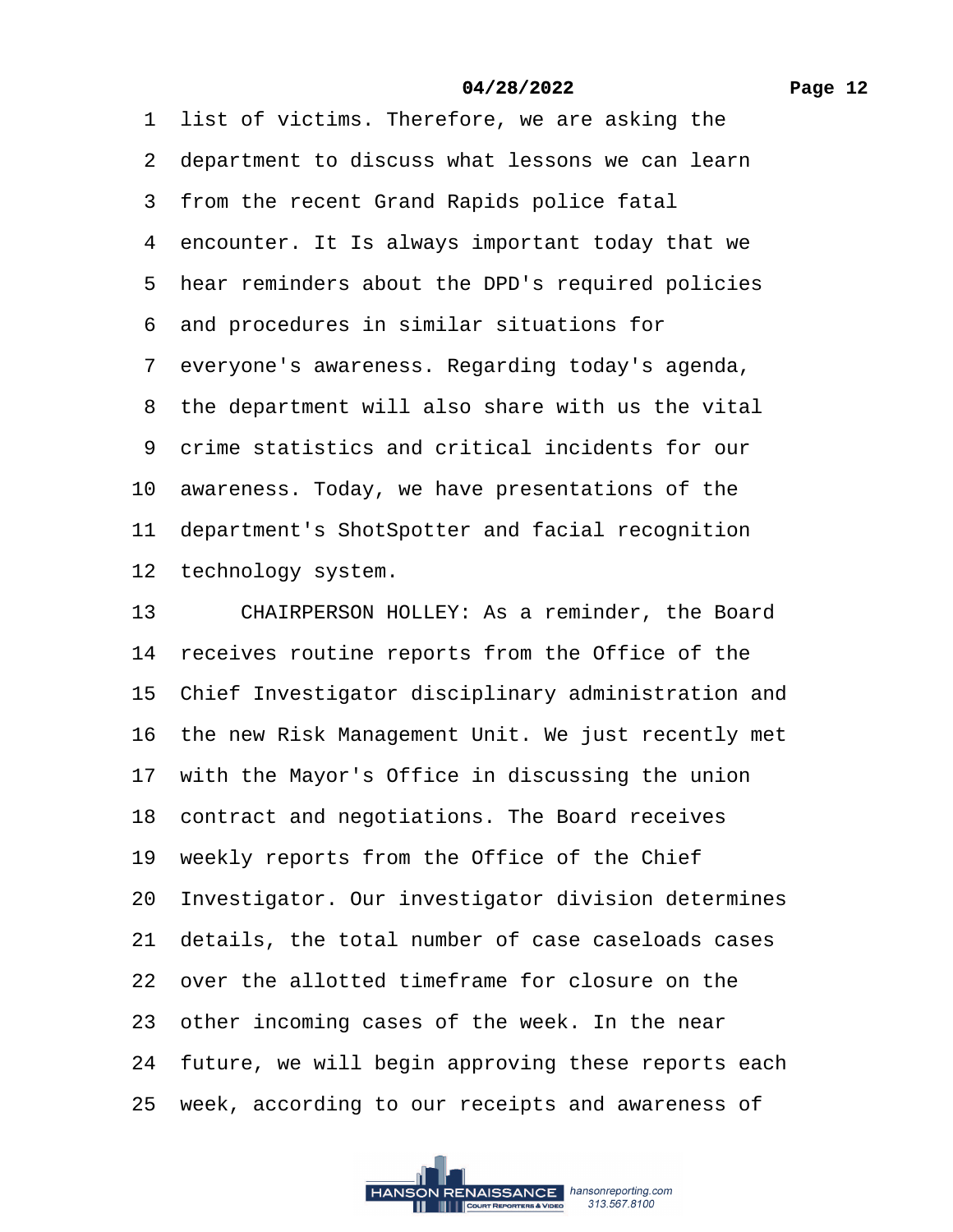1 the status of OICs' total caseloads. Regarding the 2 disciplinary administration, we have recently met 3 with the Chief's Office and provided a request in 4 writing. We received quarterly reports and updates 5 regarding the disciplinary administration caseload ·6· status in those cases which have been reversed or ·7· changed, either due to arbitration decisions or 8 the department's policies or otherwise, these 9 reports are forthcoming. 10 CHAIRPERSON HOLLEY: And then finally, the 11 department's Risk Management Unit is a new unit. 12 We are therefore working with the department to 13 determine a regular reporting mechanism for the 14 Board's awareness regarding the DPD members who 15 are identified as having early warnings, behavior 16 indicators, and signs of being at risk. Our 17 policy, the department OIC and the Civil Rights 18 Unit, and the professional Standard Bureau are 19 required to meet on a quarterly basis to exchange 20· information regarding the allegations, regarding 21· to the alleged officer's misconduct and to 22 exchange information on an immediate basis, 23· regarding members, precinct, platoons, operations 24 that may reflect patterns and trends to 25 departments misconduct and risk-related events.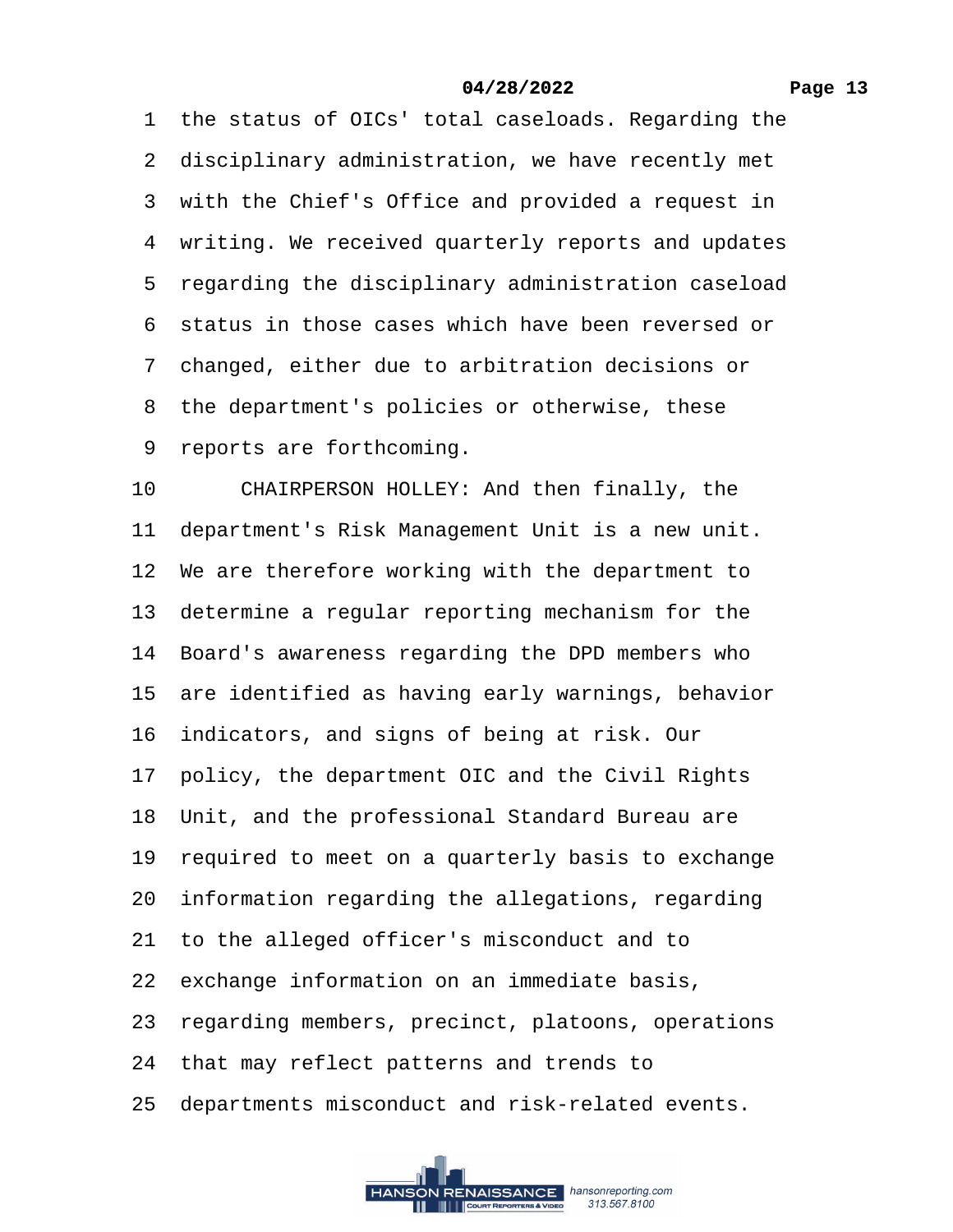1 These reports are forthcoming, given in the units 2 received at the recent inception. Since the new 3 Risk Management Unit's inception, during the last 4 quarter of 2021, we have received at least 4 5 reports, and presentations. 6 CHAIRPERSON HOLLEY: We are now readily ·7· implementing the stages, at this particular time. 8 DPD union contract negotiations are still 9 underway. As previously shared, the Board provided 10 recommendations, going to the union's contract, 11 mirroring the city charter, mandates to be brought 12 to the Board's disciplinary authority. 13 Notification to the Board regarding the selection 14 of arbitration decisions, and also aligned to the 15 union contract in 2021 century of policing and 16· oversight best practices regarding the 17 investigations among other recommendations. Today, 18· we welcome our newest admission to our staff 19· 16:01] staff investigator, Pamela King, 20 Investigator Ralph Kinney, and investigator Nicole 21 McKee. These investigators are assigned to our 22 investigative unit, the Office of the Chief 23 Investigator in investigating alleged policemen 24 misconduct complaints. We're glad to have you join 25· our team. And we look forward to working with you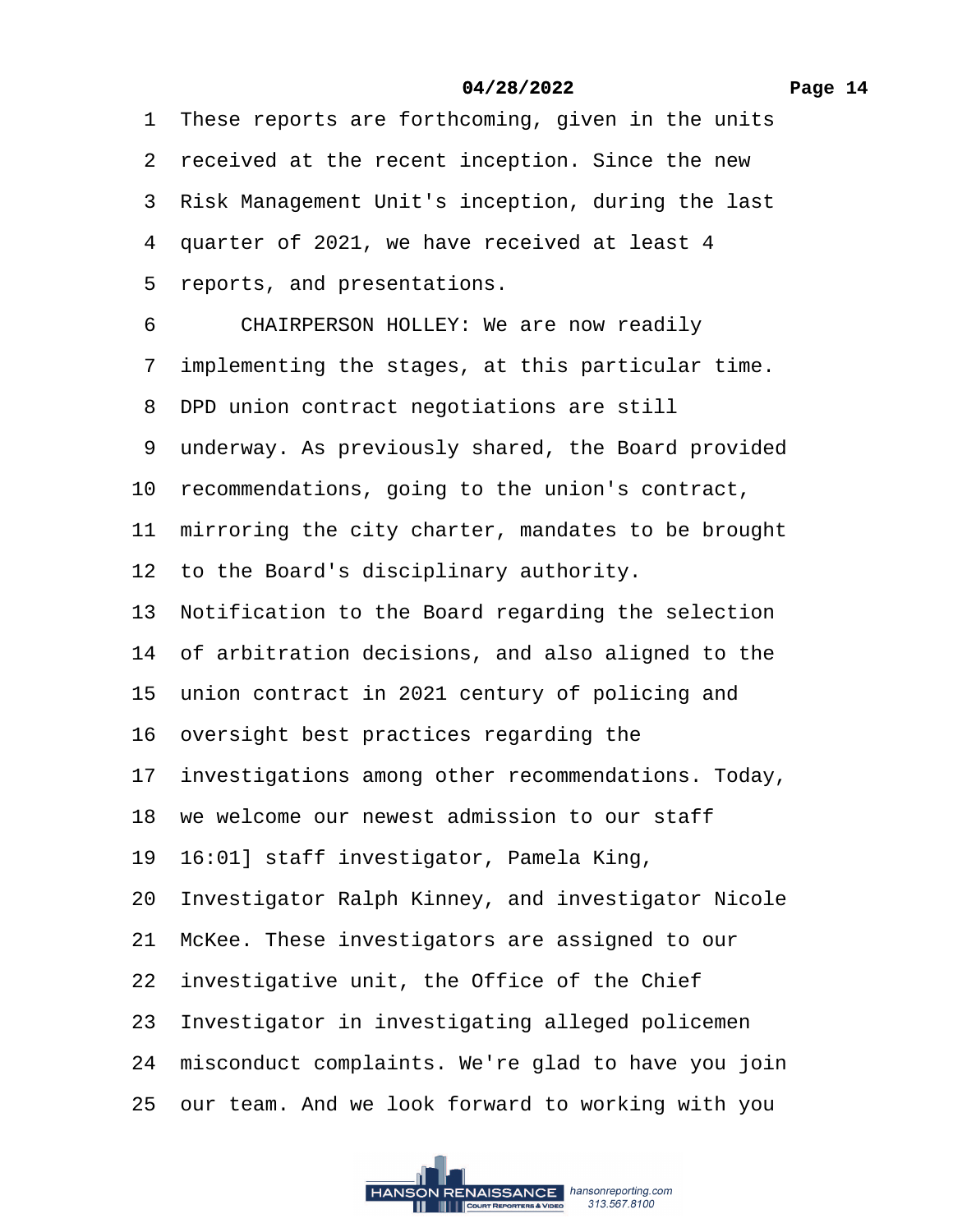1 toward ensuring transparency and accountability

2 within the DPD. Today, members will take their

3 oath of office. At this time, I'm asking that

4 investigators King, Kinney, and McKee, if you

5 wouldn't mind. And the Interim Chief Investigator

6 Akbar will come forward while we basically

7 administer the oath. You give them a big hand as

8 they come.

9 MS. WHITE: Mr. Chair, while they're

10· approaching the podium, Commissioners QuanTez,

11 Pressley, and commissioner, Willie Burton have

12 just arrived. And then also would like to

13 acknowledge the language interpreters, Ms. Yakata

14 and Dr. Stephanie Beatty, who are on zoom, Thank

15· you.

16 CHAIRPERSON HOLLEY: Did you mention the oath

17 for them, for us?

18 MS. WHITE: You do.

19 CHAIRPERSON HOLLEY: Okay. Would you face me,

20· if you don't mind? I'd like to do it if it's okay

21 with you, Ms. White. I know that they with give

22 the oath as mention their names, individually, or

23 just the same oath?

24 COMMISSIONER MOORE: Through the Chair. Can

25 they turn the other way from the camera?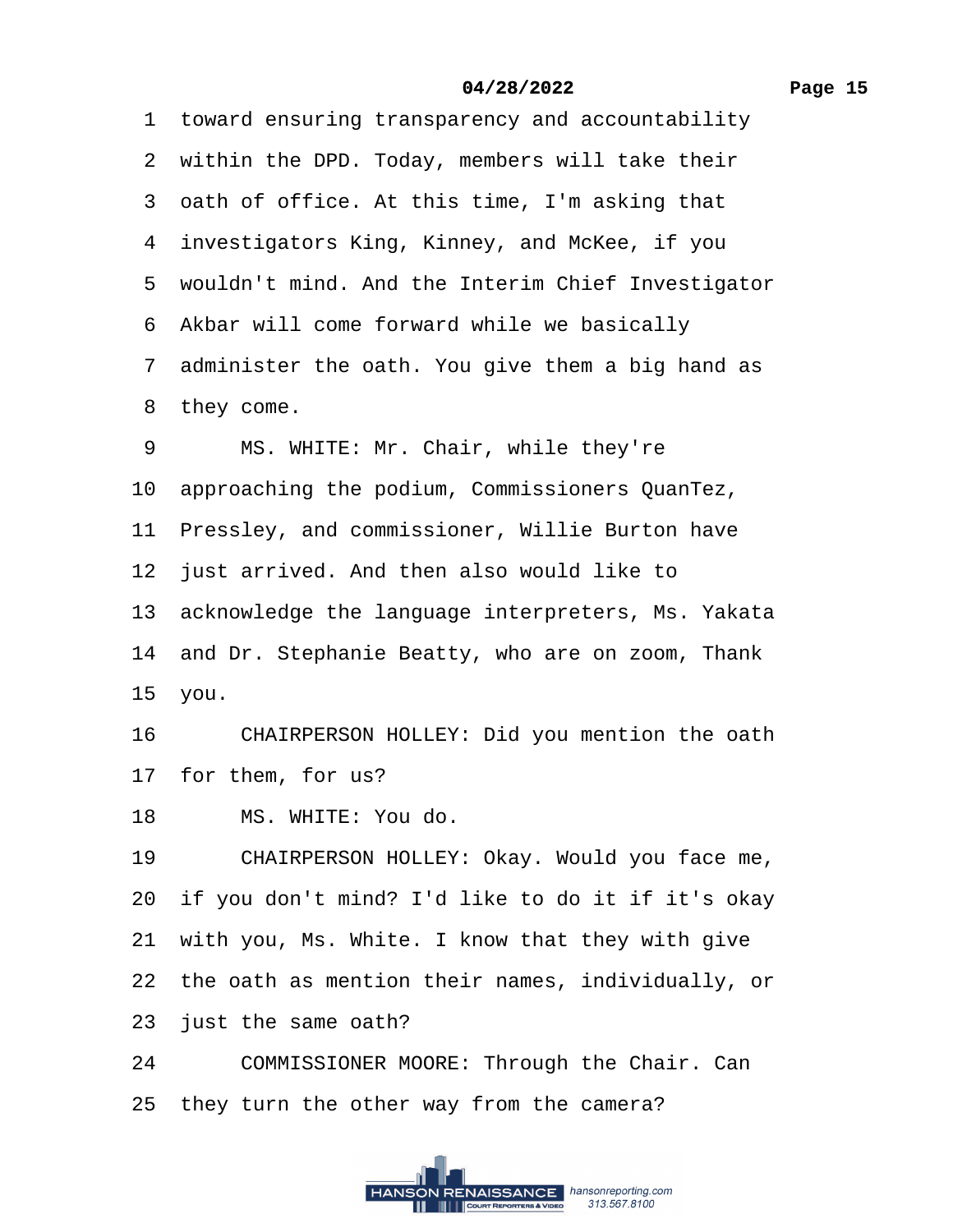1 MS. WHITE: Yes sir.

2 COMMISSIONER MOORE: Back towards the camera.

3 CHAIRPERSON HOLLEY: Okay. Oh, I have to 4 come...

5 MS. WHITE: And if Mr. Chair, if you can come ·6· out front please, to administer the oath of office 7 to the new investigators?

8 CHAIRPERSON HOLLEY: I'm going to ask my

·9· illustrious Vice-Chair to administer the oath. He

10 is just as good as me.

11 MS. WHITE: Mr. Vice-Chair, if maybe you can

12 step over closer to either side, so that's fine.

13 VICE-CHAIR FERGSON: I do solemnly swear that I

14 and I will support the constitution of the United

15· States and the constitution and the laws of the

16 State of Michigan and its charter of the City of

17 Detroit. That I will faithfully and impartially

18 perform and discharge the duties of the office as

19 police commission investigator of Detroit's Board

20· of Police Commission, according to the law and to

21 the best of my abilities. Congratulations.

22 NEW INVESTIGATORS: Thank you.

23 MS. WHITE: We did take the photos. Thank you.

24· We did get the photos. Thank you so much. Mr.

25 Chair?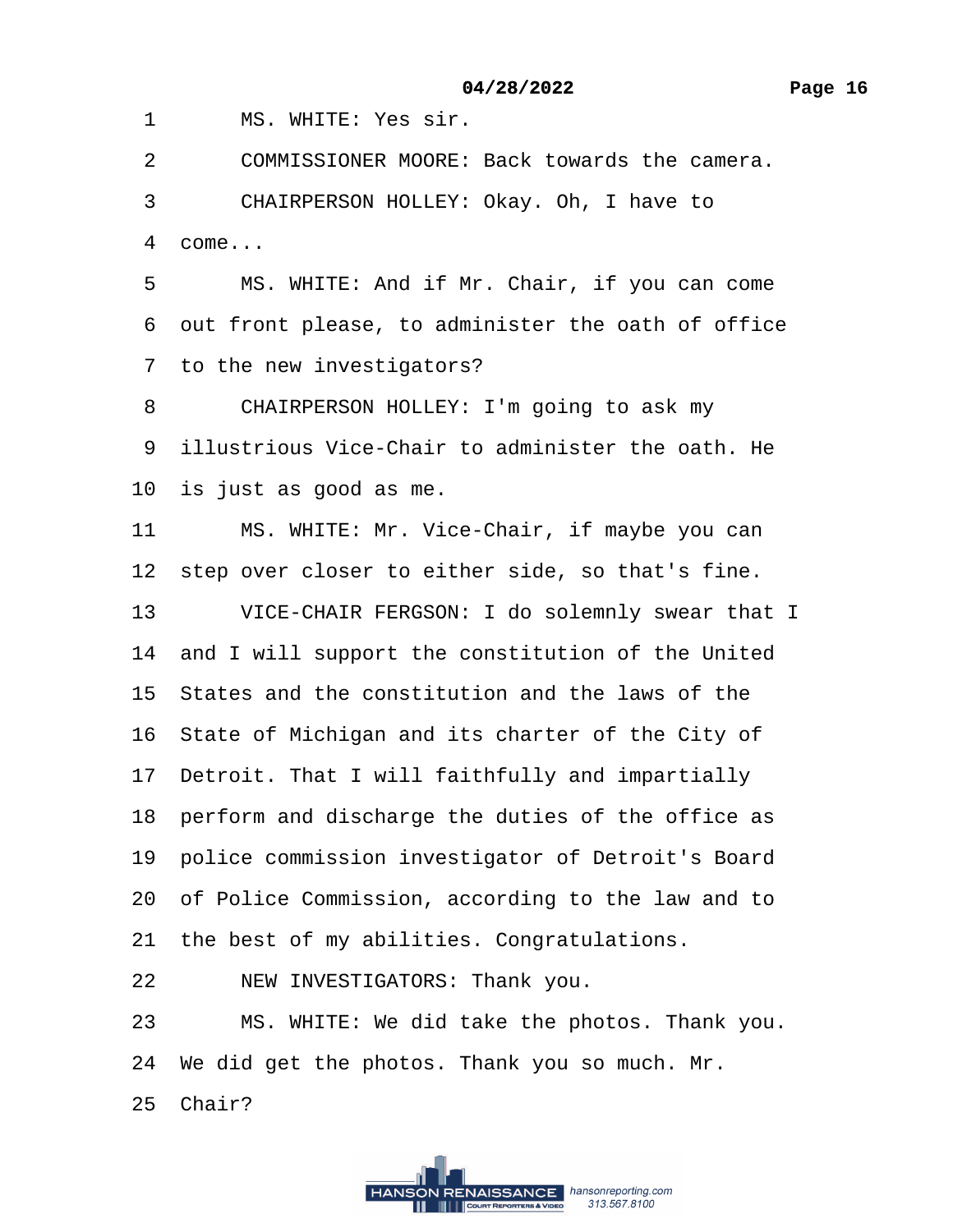1 CHAIRPERSON HOLLEY: Yes, ma'am.

2 MS. WHITE: I'm sorry. You do have a resolution

3 that is also on the agenda, a resolution for

4 Corporal Richard Townsend's retirement.

5 CHAIRPERSON HOLLEY: Okay. If you say so. Did

·6· you sign someone to read that for me?

7 MS. WHITE: If Commissioner Holt could please

8 read?

9 COMMISSIONER HOLT: Thank you for the honor.

10 Resolution honoring Corporal Richard Townsend.

11 WHEREAS Richard Townsend was appointed to the

12 Detroit Police Department on November 15th, 1999.

13 Upon graduating from the Detroit Metropolitan

14 Police Academy, Police Officer Townsend began his

15 career at the First Precinct Patrol Operations

16 Section; and,

17 WHEREAS he dutifully served the First Precinct

18· Patrol Operations Section, 13th Precinct Patrol

19 Operations Section, Central District Technical

20 Services, and Fleet Management. Officer Townsend

21 displayed tremendous diligence and aptitude in his

22 assignments. On October 18th, 2018, he earned a

23 promotion to the rank of corporal and continued to

24 serve at Fleet Management until his retirement;

25 and,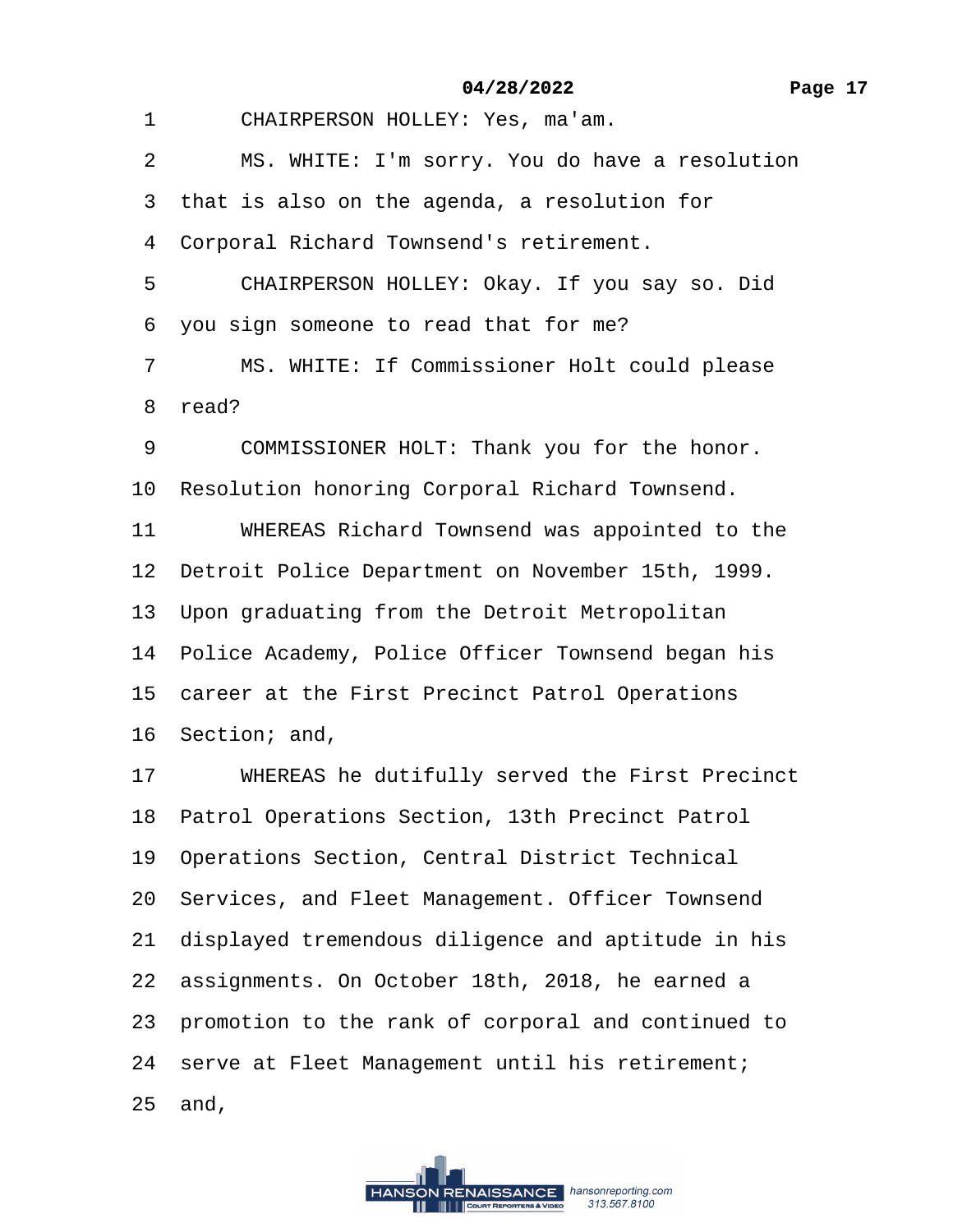1 WHEREAS during his law enforcement career, 2 Corporal Townsend was the deserving recipient of 3 the Perfect Attendance Award, both Consent ·4· Judgment Awards, the Major League Baseball All- 5 Star Recognition Award, the Rosa Parks Funeral 6 Recognition Award, the Ford Fireworks Award, and 7 the Super Bowl XL Recognition Award as well as, 8 recommendations from supervisors and numerous ·9· letters of appreciation from citizenry; and, 10 WHEREAS Corporal Townsend has tirelessly 11 served the Detroit Police Department, the citizens 12 of Detroit, and his neighboring communities for 22 13 years. His professionalism, commitment to public 14 service, integrity, and dedication have been 15 accredited to the Detroit Police Department. He is 16 highly respected as a consummate professional. 17 NOW THEREFORE BE IT RESOLVED that the Detroit 18 Board of Police Commissioners, speaking for the 19 citizens of Detroit and the Police Department 20 award this Resolution in recognition of Corporal 21· Richard Townsend's more than 22 years of dedicated 22 and diligent, public service, his professionalism, 23 integrity, and lifelong commitment to the City of 24 Detroit and its citizens merit on highest regards. 25· We thank and congratulate you, Corporal Richard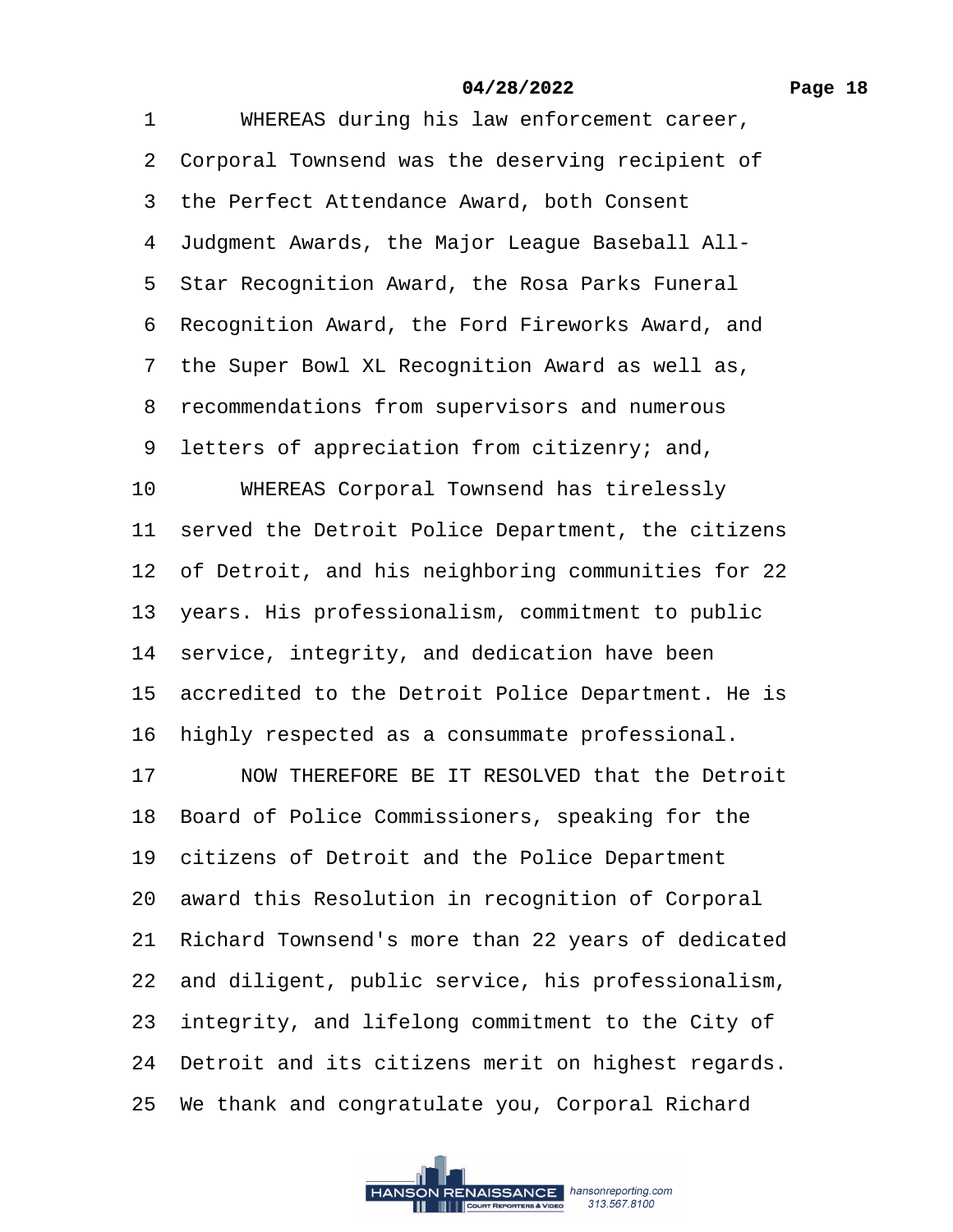- 1 Townson. Through the Chair.
- 2 CHAIRPERSON HOLLEY: Yes ma'am.
- 3 COMMISSIONER HOLT: I moved that we placed this
- 4 Resolution honoring Corporal Richard Townsend in
- 5 the Board of Police Commissioner's archives.
- 6 CHAIRPERSON HOLLEY: Is there a second?
- 7 COMMISSIONER FERGUSON: Second.
- 8 CHAIRPERSON HOLLEY: Any discussion? Hearing no
- 9 discussion, all in favor, say, aye.
- 10 COMMISSIONERS: Aye.
- 11 CHAIRPERSON HOLLEY: Opposed? The Ayes have it.
- 12 And it will be so ordered. Chief, thank you so
- 13 much once again. Thank you for being here and
- 14 you're on deck.
- 15 CHIEF WHITE: Alrighty. Good afternoon again,
- 16· honorable Board. I'll start with the update on the
- 17 injured officers. There are currently 3 officers
- 18 in the department who are currently disabled,
- 19 recovering at home due to an on-duty injury. Our
- 20· COVID stats, unfortunately, we are starting to see
- 21 a slight uptick once again. COVID is still here.
- 22 We have 14 members that are currently quarantined
- 23 or isolated. And then as of last week, we have 14
- 24 that tested positive. The good news is only some
- 25 of them remain positive. So they're moving in the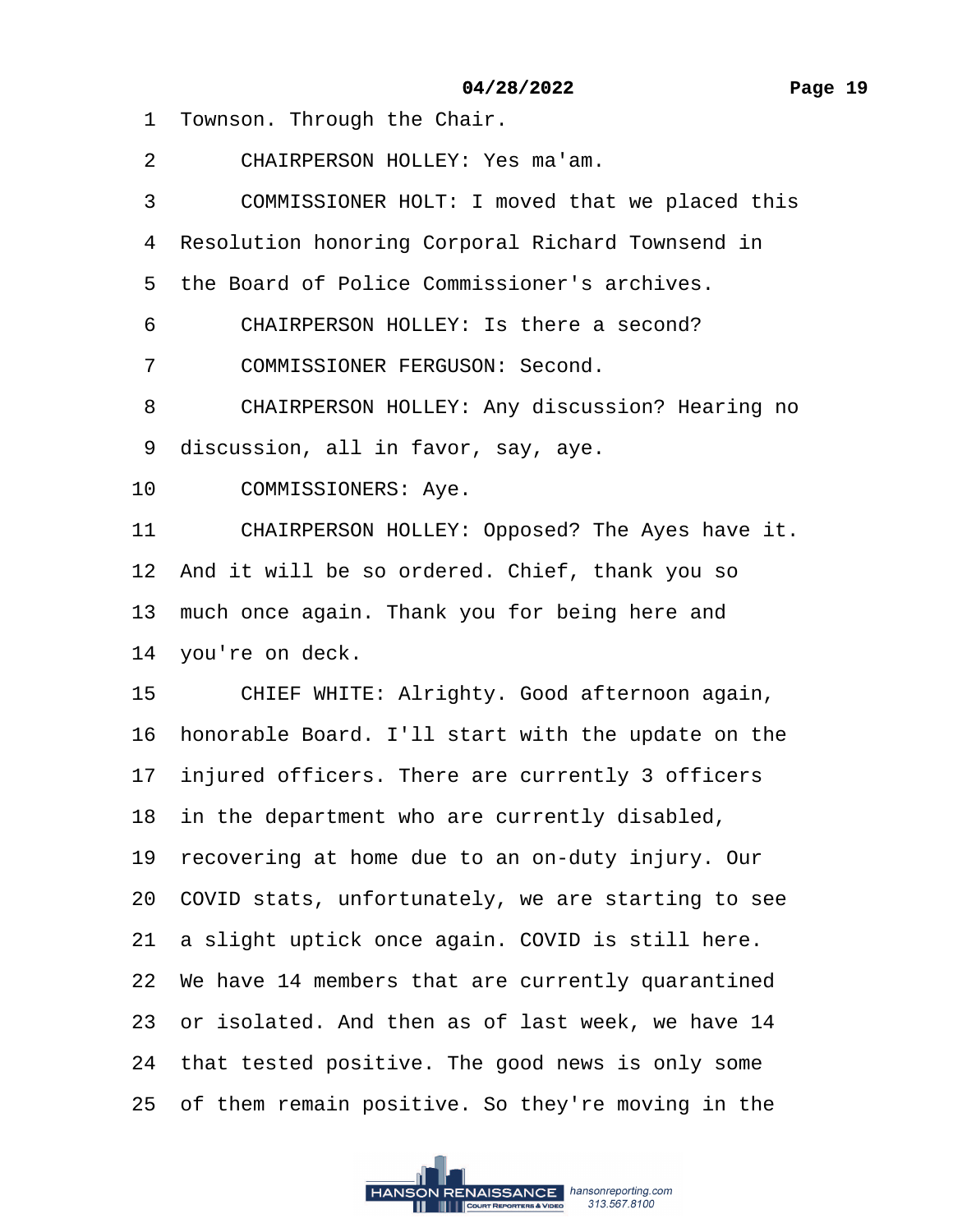1 right direction, but we are starting to see a 2 slight uptick. With regards to crime stats, our 3 criminal homicides this week, we're reporting a 4–23% reduction in criminal homicides or sexual ·5· assault, a 24% reduction, our aggravated assaults, ·6· a 19% reduction in our non-fatal shootings a 28% 7 reduction, in robberies a 10% reduction. 8 CHIEF WHITE: We are up somewhat in carjackings ·9· up 15% but our overall part 1 crime is down 18%, 10 which is good news. A great indicator that if the 11 men and women of this department continue to do 12 outstanding work and with regards to the 13 carjacking uptick, the carjacking unit cats did 14 make two very significant arrests in the past 48 15 hours, including shutting down yet another chop 16 shop but we took a few people into custody, a 17 couple of juveniles that we believe are good for a 18 number of carjackings in our community. 19 CHIEF WHITE: Moving on as the Board knows, on 20· April 22nd, we had an officer-involved shooting 21· that was last Friday, at approximately 1:00 AM. 22 Officers were on patrol and observed a stolen 23 vehicle. The vehicle they had been looking for was 24 stolen off the lot. It was a Ford vehicle. They 25 waited for the vehicle to stop. When the vehicle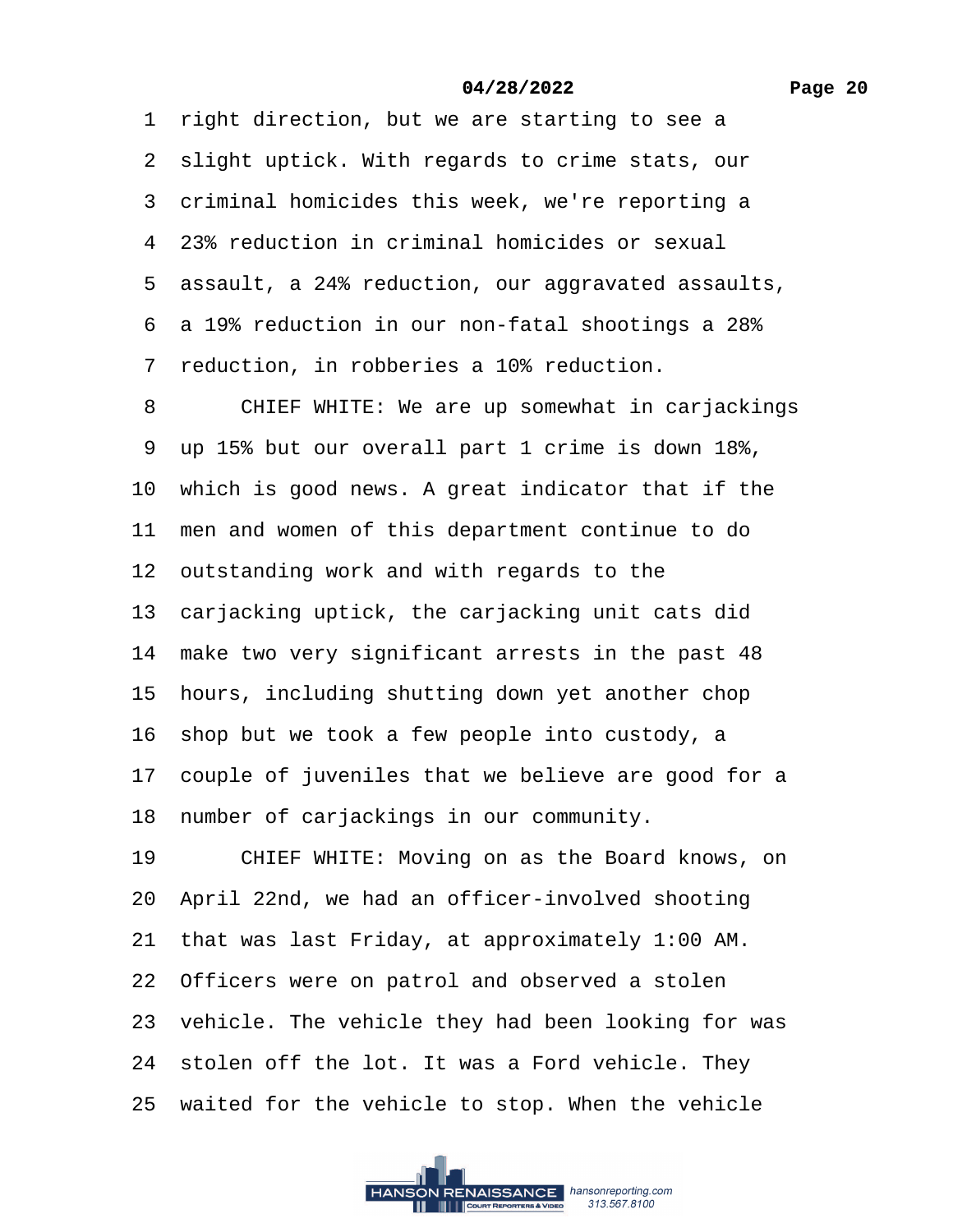1 stopped at the gas station, was occupied by three 2 people. The driver exited the vehicle and went 3 into the gas station as the officers approached 4 the vehicle in an attempt to take him into custody 5 without having to get into a chase because the ·6· previous times he had run, the suspect jumped into 7 the vehicle. As the officers ran to the car and 8 engaged the suspect, the officer backed up the 9 vehicle wedging the officers between the gas pumps 10 and the vehicle at the exact same time a passenger 11 in the vehicle is opening the door and jumping out 12 of the vehicle.

13 CHIEF WHITE: The officers discharged their 14 weapons, firing one shot and striking the suspect 15 in the abdomen area. And my understanding is that 16 the bullet also penetrated his leg. He then fled 17 in the vehicle. Officers were able to move away 18 from the vehicle as the vehicle fled. Another unit 19 pursued the vehicle and tracked the vehicle about 20 a mile and a half, two miles away. We found the 21 suspect hiding in the bushes. He was treated or he 22 was conveyed and treated at a local hospital and 23· was since released from that hospital. The 24 passenger in the vehicle, though scuffed up was 25 not severely injured by the suspect. She was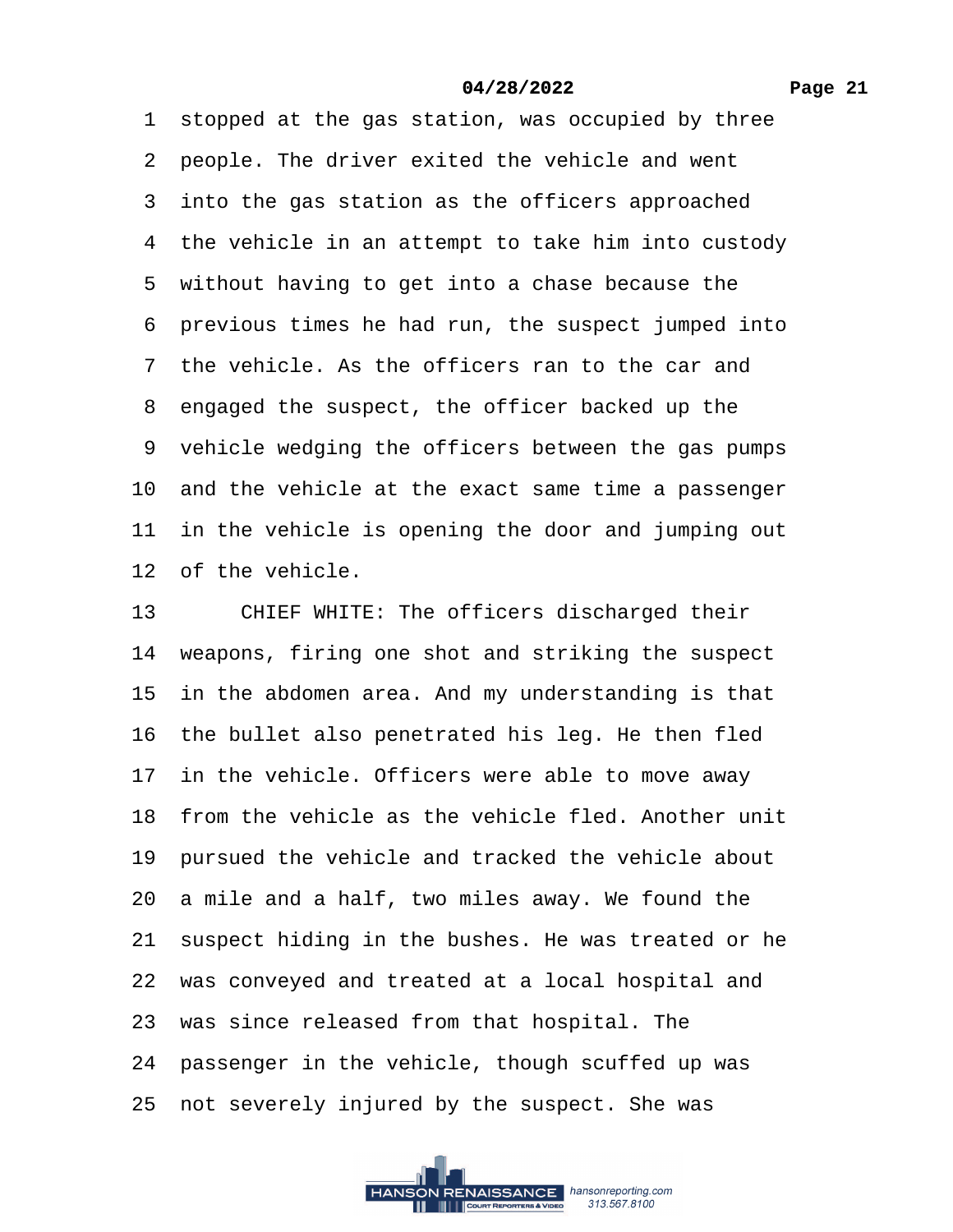1 arrested. The third passenger in the vehicle was

- 2 released. The subject was charged by the
- ·3· prosecutor with a 12 count felony warrant,
- 4 including the habitual offender.

5 CHIEF WHITE: He is a career auto thief and has

6 had a number of brushes with the law involving

·7· resisting arrests and violent source police

8 officers. He was released from the hospital and is

·9· now in custody and is expected to make a full

10 recovery. As the Board recognized, we did our

11 critical incident debrief on the incident

12 yesterday where the portion of the critical

13 incident brief was shared with the Board of Police

14 Commissioners. The investigation continues, is

15 being conducted by the Michigan State Police and

16 their findings will be turned over to the

17 prosecutor's office with regards to the officer's

18 conduct and the elements of the investigation.

19 Moving on to a number of different significant

20 incidents occurring over the past week. On April

21· 25th at 5:00 PM, 1300 or 13,000 block, correction,

22 of Mansfield, officers were dispatched to a fatal

23 stabbing. I

24 CHIEF WHITE: Upon arrival, the officers

25 observed an African-American male, 52, suffering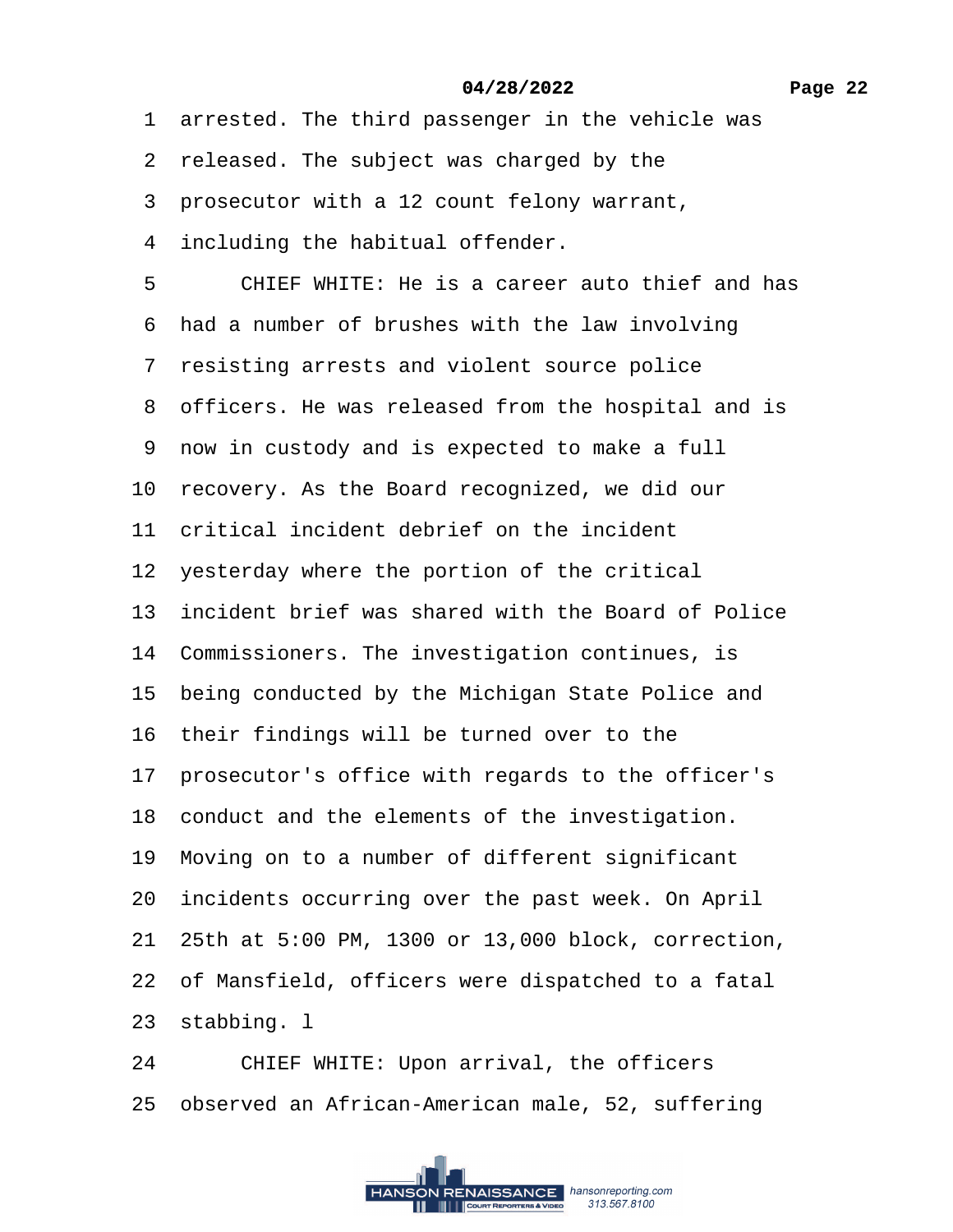1 from multiple stab wounds to his stomach. The 2 victim in this matter got into a verbal argument 3 with the suspect, a 58-year-old male who turned 4 out to be his brother. The argument escalated and ·5· unfortunately, the brother stabbed him. He 6 succumbed to his injuries. The victim fled the ·7· location prior to the officers' arrival, however, 8 was later arrested by the officers. The defendant ·9· has been charged with homicide first-degree 10 murder, and he is in custody. On April 27, 3:00 11 AM. Yes, yesterday 18,000 block of Style, officers 12 were dispatched to a location where a shooting had 13· occurred. The victim in this matter is a 4-year-14 old male child sleeping at the location and an 15 unknown individual fired multiple shots into the 16· home.

17 CHIEF WHITE: The victim was struck and later 18 conveyed to the hospital for treatment. The motive 19 at this time is unknown. We continue to work on 20 this case. Investigators are looking for any help 21 that we can get from the community. Senseless, 22 senseless, senseless, a 4-year-old child being 23 shot. The good news is that the child will make is 24 likely to make a full recovery. But it's really 25· unfortunate that we have these babies that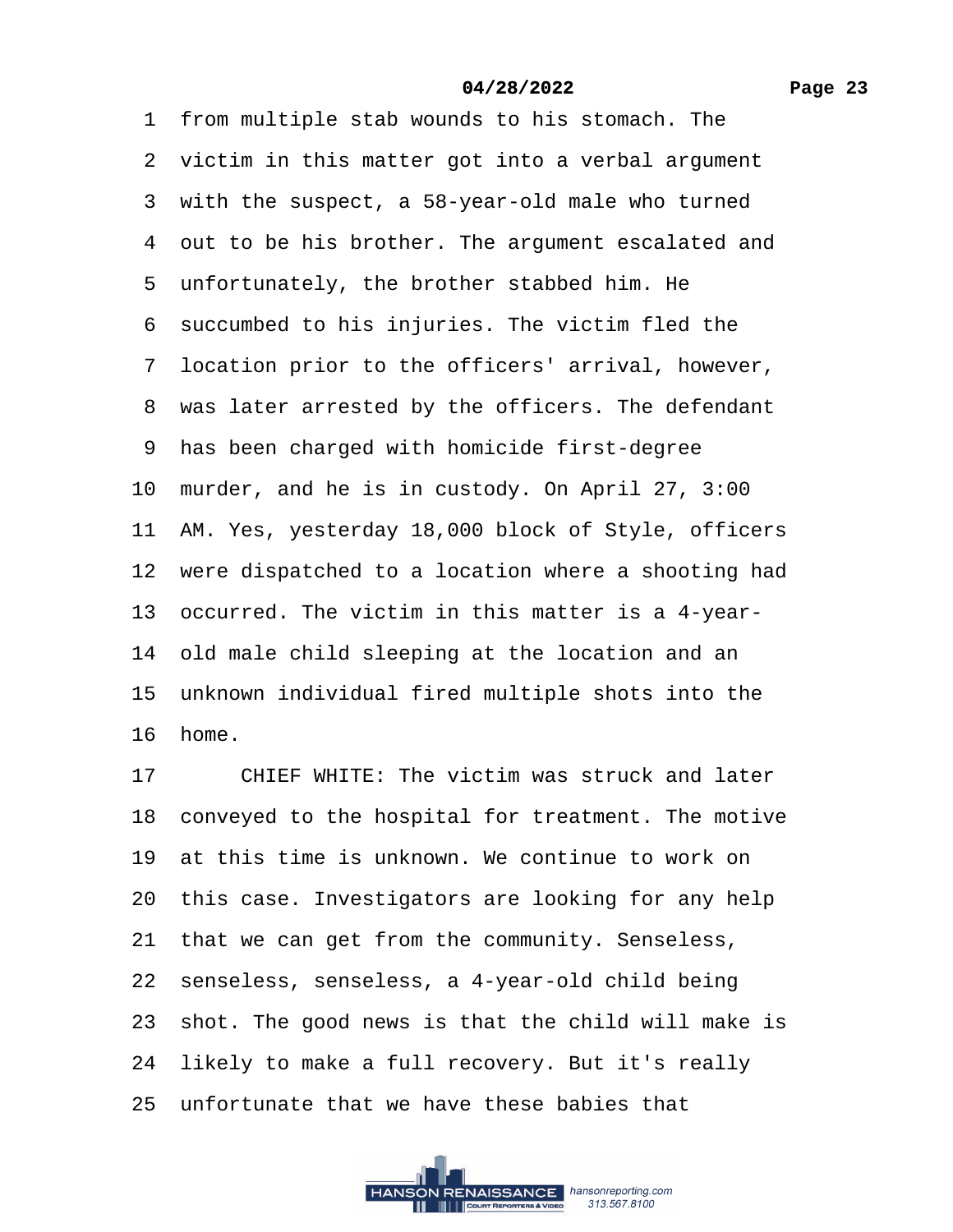1 continue to get in the middle of these adult 2 problems and you know, end up getting shot. So ·3· more to come. Another incident involved a 4 vulnerable member of our community as well as an 5 incident involving an 81-year-old male on April ·6· 27th at 6:00 AM, Keeler in Asbury Park. The victim 7 was traveling southbound. He almost struck a 8 couple of suspects who were walking in the street ·9· as they crossed the street in front of his 10 vehicle. He attempted to roll down his window and 11 apologize. And one of the suspects made the 12 unbelievable decision to fire a shot at him, 13 striking him in his hip. And he too was conveyed 14 to the hospital and he was expected to make a full 15 recovery, but this is an 81-year-old driving up 16· the street at 6:00 AM. It is senseless and 17 ridiculous. So we do have two strong images on who 18 we think these people are. We think they live in 19 the neighborhood because they were walking. 20 CHIEF WHITE: And also one of the jackets is 21 really distinctive, and so someone should know who 22 this person is. So we're hoping to have an arrest 23 on this soon before they re-offend. We had a fatal 24 vehicle accident last night, or I'm sorry, this 25 morning, at 12:20 AM officers in the area of eight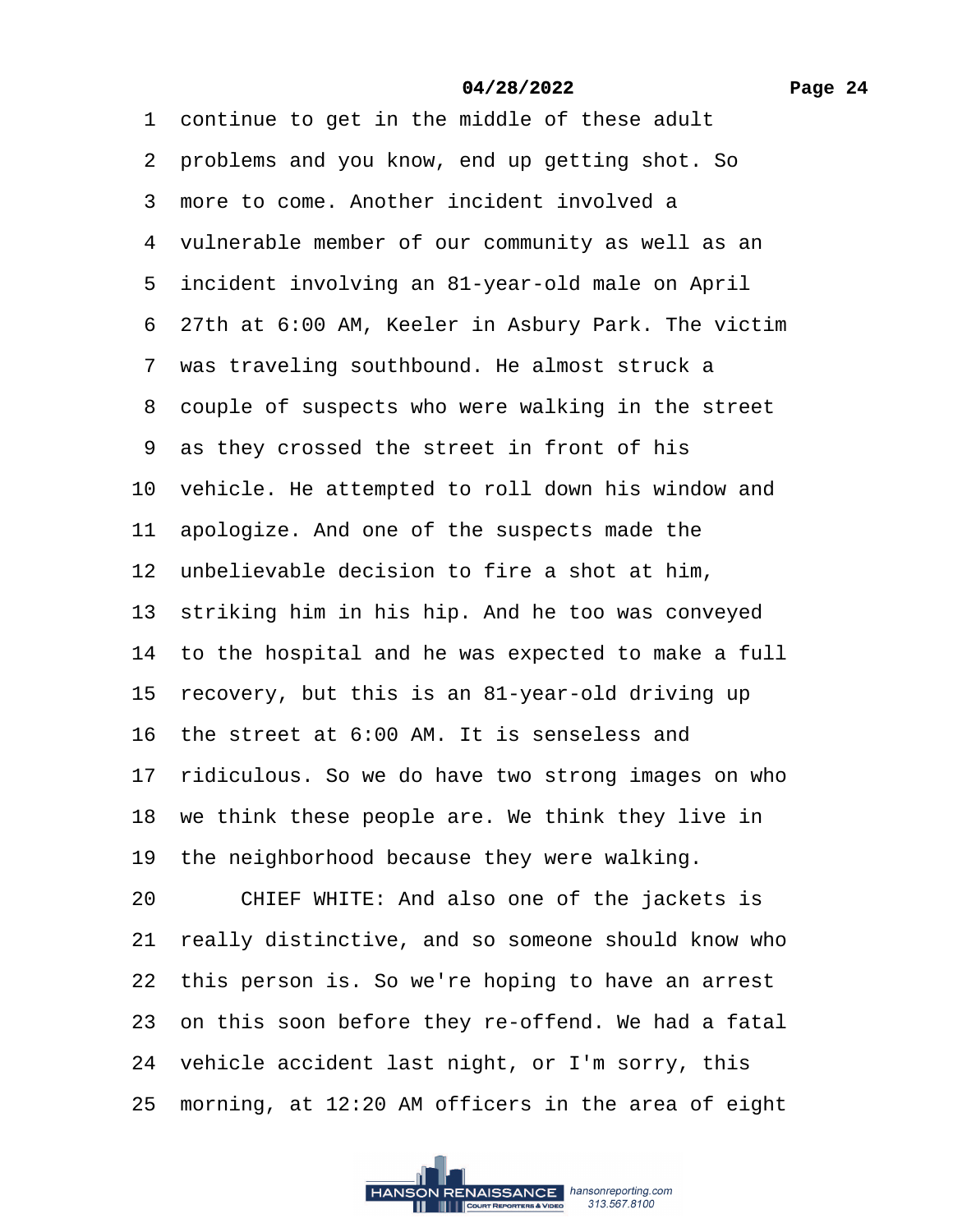1 miles and Rosemont observed a Jeep Cherokee 2 traveling northbound at an extremely high rate of 3 speed. Officers saw the vehicle and attempted a 4 traffic stop. When the driver of the Jeep 5 disregarded the red light, the officers made the ·6· appropriate decision and not to chase for traffic. ·7· And in fact, the officers actually stopped at the 8 light which preceded the incident, disengaged 9 turned their lights off, the driver of the Jeep 10 however, continued to flee at a high rate of speed 11 and collided with a Ford SUV at the intersection 12 of eight mile and Southfield Service Drive. Sadly, 13 a 32 year old female occupant of the Ford SUV 14· died. 15 CHIEF WHITE: Upon investigation, there were 16 three suspects inside the Jeep Cherokee. One of 17 the suspects had an apparent gunshot wound, not by

18 police actions. What we're thinking is either he

19 had had an incident and was rushing to the

20· hospital, or he was shot by someone and running

21 from a scene. We don't know yet. All three were

22 taken into custody. He is at a local hospital

23 being treated and a weapon was in fact recovered

24 from that vehicle. I have reviewed the video, and

25 I'm confident there were no policy violations by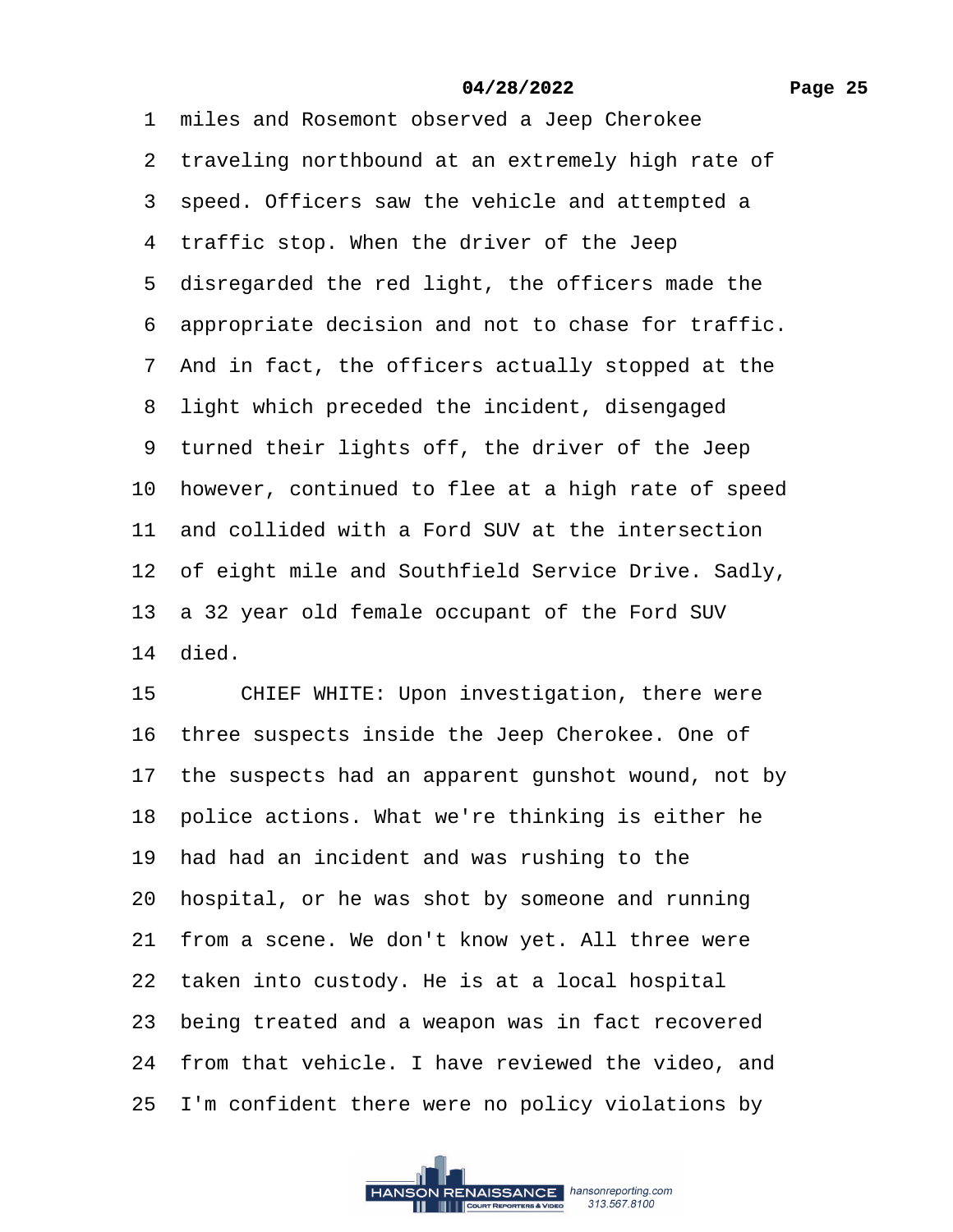1 members of the Detroit Police Department, but we ·2· do have an ongoing investigation. So a very busy 3 few days. I'd like to end on some positives, a few 4 positives. We did an interview with Pamela 5 Osbourne from Channel 4. Now, really this isn't a ·6· positive, but discussing a U of M report that ·7· children between the ages of 1 and 17 are now, 8 well, accidents have overtaken the number one ·9· cause of death in children between the ages of 1 10· and 17. 11 CHIEF WHITE: So firearms now lead that 12 category and not a lot of accidents. So we talked 13 about you know, what can we do how can we work 14 together? So I guess that's the positive part of 15 it. We talked about gun locks, but obviously you 16 have to put them on. So if you don't, you know, 17 having a gun lock and not using a gun lock will do 18 nothing. But we did talk about solutions and we 19 talked about working with the community, working 20· with clergy, getting the message out and 21 exercising just responsibility with gun ownership 22 and then, you know, certainly making better 23 decisions. I attended a career day at Golightly 24 Technical School, spoke with a group of high 25· school students and also through the simulator at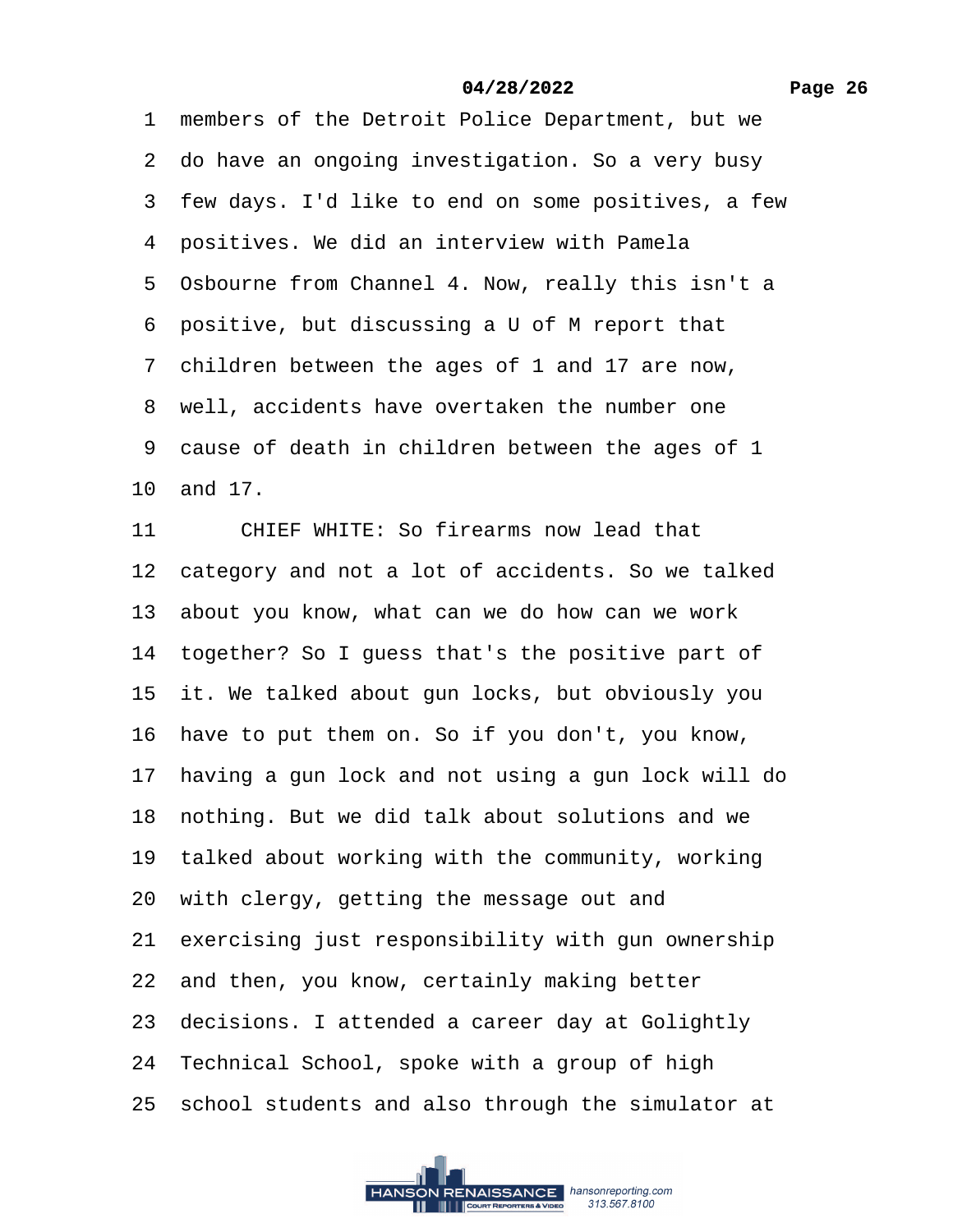1 Golightly, which was pretty incredible. Those 2 ergonomic students are learning a lot in how to 3 fly planes. That was pretty cool to do. We also 4 have, as a side note, our graduation tomorrow. The 5 Board has been invited for our newly appointed ·6· members of the command team that I've had the 7 privilege of appointing since my arrival, June one 8 of last year. We're inviting them as well, but 9 also our graduates new lieutenants and sergeants 10· and detectives' ceremony is tomorrow at 5:00 PM at 11 Greater Grace. 12 CHIEF WHITE: And also on Saturday, April 30th, 13 there will be an event at the Eighth Precinct to 14 recognize Child Abuse Month. DPD's Child Abuse 15 Unit is partnering with the Victim's Assistant 16 Program, Kids Talk and the health and Focus Hope. 17· And again, that'll be at the Eighth Precinct on 18· Saturday. And we had a career fair last Saturday 19 that was really positive. We did a lot of 20 recruiting for all positions, not just police, 21 civilian positions as well. We had a really 22 significant turnout. And it came through and was 23 well received by the community and super positive 24 and looks like we're going to be able to hire 25 about a hundred people and give a lot of people in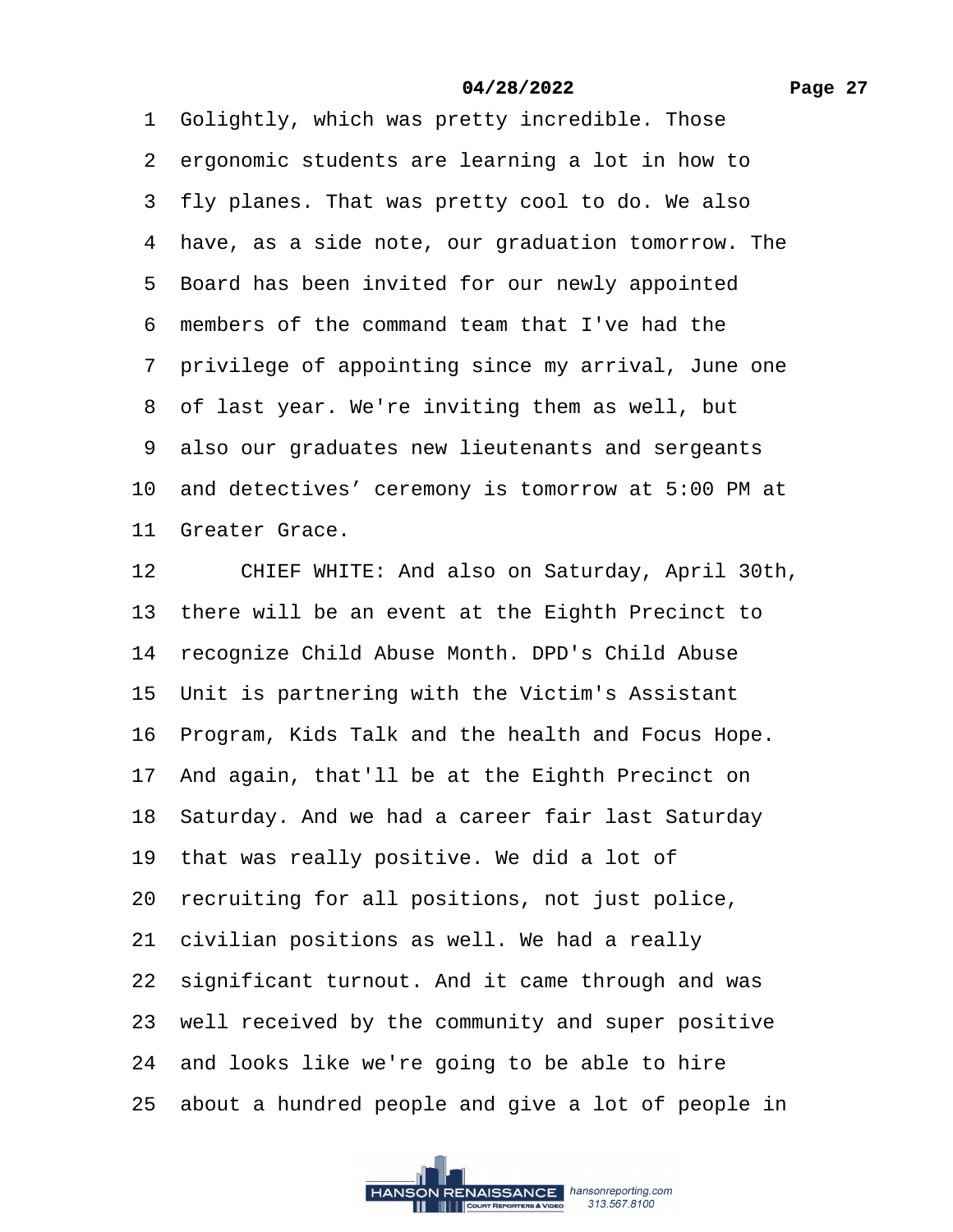1 our community jobs. So that's pretty exciting.

- 2 With that, I will take any questions.
- 3 CHAIRPERSON HOLLEY: Thank you so much, Chief,
- 4 I appreciate it so much. Helped me with this? One
- 5 of the incident that the State police is in charge
- ·6· of investigation, then on the other hand,
- 7 something took place and our department is in
- 8 charge of the investigation. What's the difference
- 9 between the two as to why the State is doing one,
- 10 and we are doing the other?
- 11 CHIEF WHITE: Well, in regard to the officer-
- 12 involved shooting, we want an independent
- 13 investigation for transparency's sake and an
- 14 independent body that would look at the facts and
- 15 circumstances that led to the officer-involved
- 16 shooting.
- 17 CHAIRPERSON HOLLEY: So the officer-involved 18 shooting that's the main thing, right there.
- 19 CHIEF WHITE: Any critical uses of force, which 20 includes an officer-involved shooting. And with
- 21 regards to the chase policy, and whether or not a
- 22· chase was initiated. That's the executive team, we
- 23 can take a look at that, but we're still opening
- 24 an investigation through professional standards,
- 25 but we look at those and see if they were within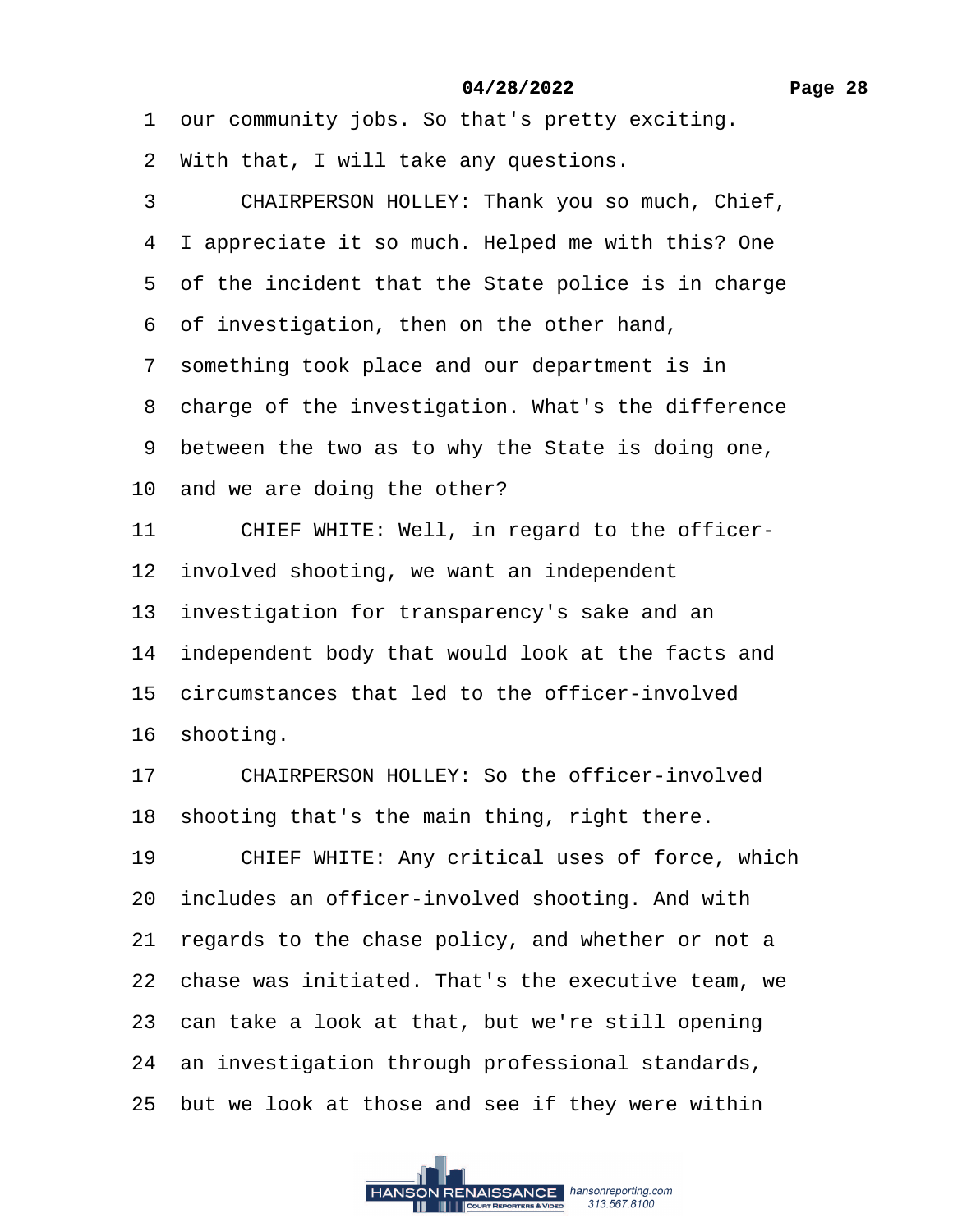1 policy or not within policy.

2 CHAIRPERSON HOLLEY: Chief, one of the things 3 that I'm going to have the Commissioners ask the 4 question. Is there any way for me, because I can't 5 be there all the time with your training or do you 6 do it yourself? We do a whole lot in terms of 7 training our officers, but one thing we can't 8 train them, is common sense. So, I mean, is there ·9· anything that, am I making sense to you? I mean, 10 when a police officer, in terms of the decision 11 decisions that they make, that some of it is just 12 common sense. We can train them and they can be 13 the best, but when it comes down... Is there any 14 way that you can help me get that over to them or 15 are you already doing it? 16 CHIEF WHITE: Well, I think we have to look at 17 the body of work that we have coming from our 18· police department. When you look at you know, the 19 number of police run-offs officers take, we look 20 at the fact that they get over a million, 911 21· calls and we service about 700,000 a year. 700,000 22 with just over 2000 police officers. So, I think 23 that's evident that they're exercising a 24 tremendous amount of professionalism, common 25 sense, and exercising their authority. You're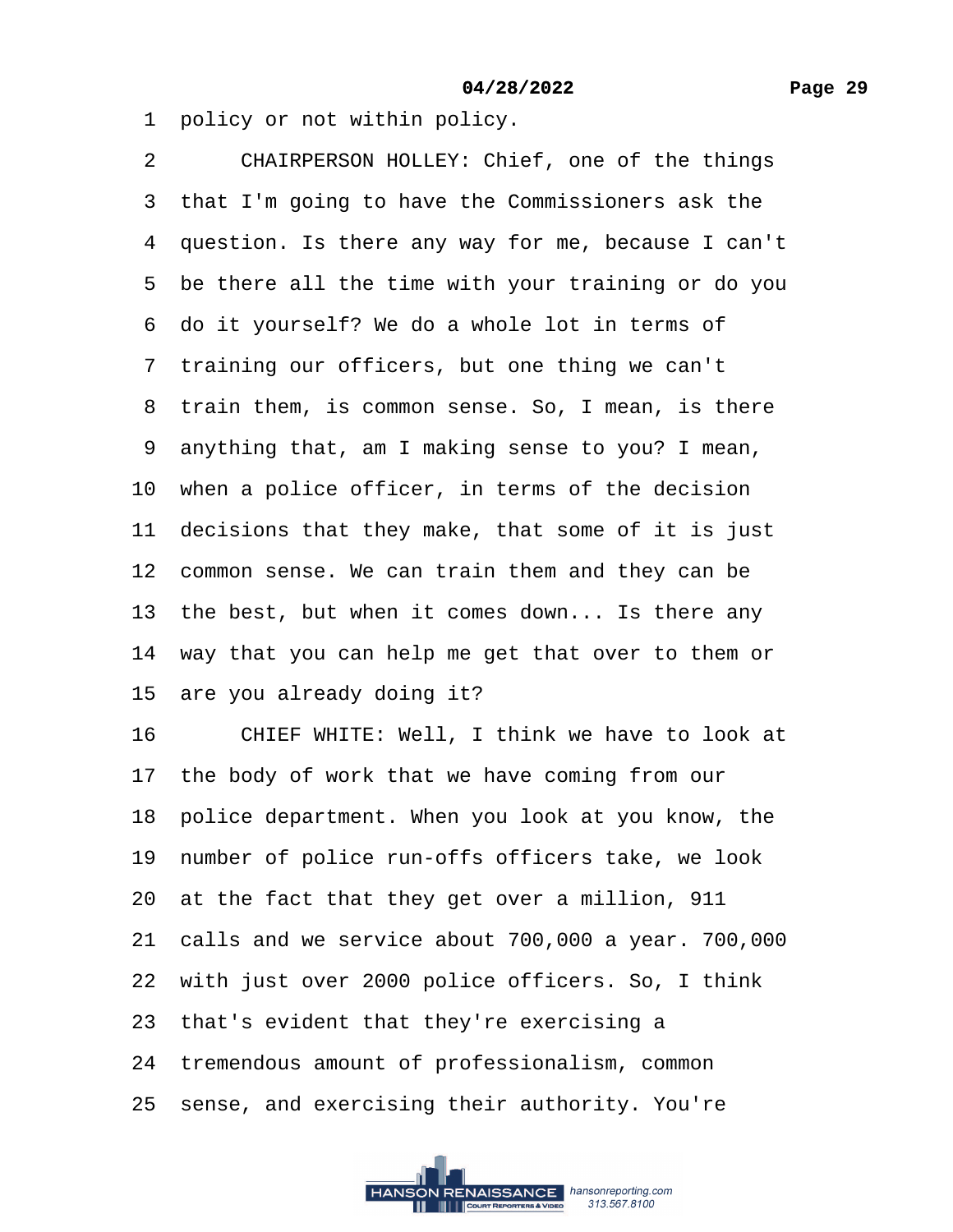1 never going to have a hundred percent at anything 2 in any profession at all times. But you know, we 3 monitor, we train, we look at best practices and 4 we try to be proactive if we see something 5 trending. That's why we're constantly submitting ·6· policies to the BOPC.

7 CHIEF WHITE: You know, social media and some 8 of the things that come up with that, or if we see 9 trend and conduct that happens around the country, 10 we try to make sure that we get in front of it and 11 implement a policy on it. And so, you know, we 12 have customer service training, we have verbal 13 judo, we have a number of different training 14· opportunities. But you know, I say it, and I'm not 15 just saying it just because I say it a lot, they 16 are second to none. I mean, when you look at the 17 volume of work and the violence that they have to 18 encounter and then immediately engaging in 19 lifesaving techniques, after someone tried to kill 20· them, you know that happens a lot. I had an 21 officer recently begging me to come back to work.  $22$  CHIEF WHITE: He had a suicide case where 23 someone who was suffering from mental illness, 24 stabbed himself right in front of him and then he 25· took the knife and tried to stab the officer. The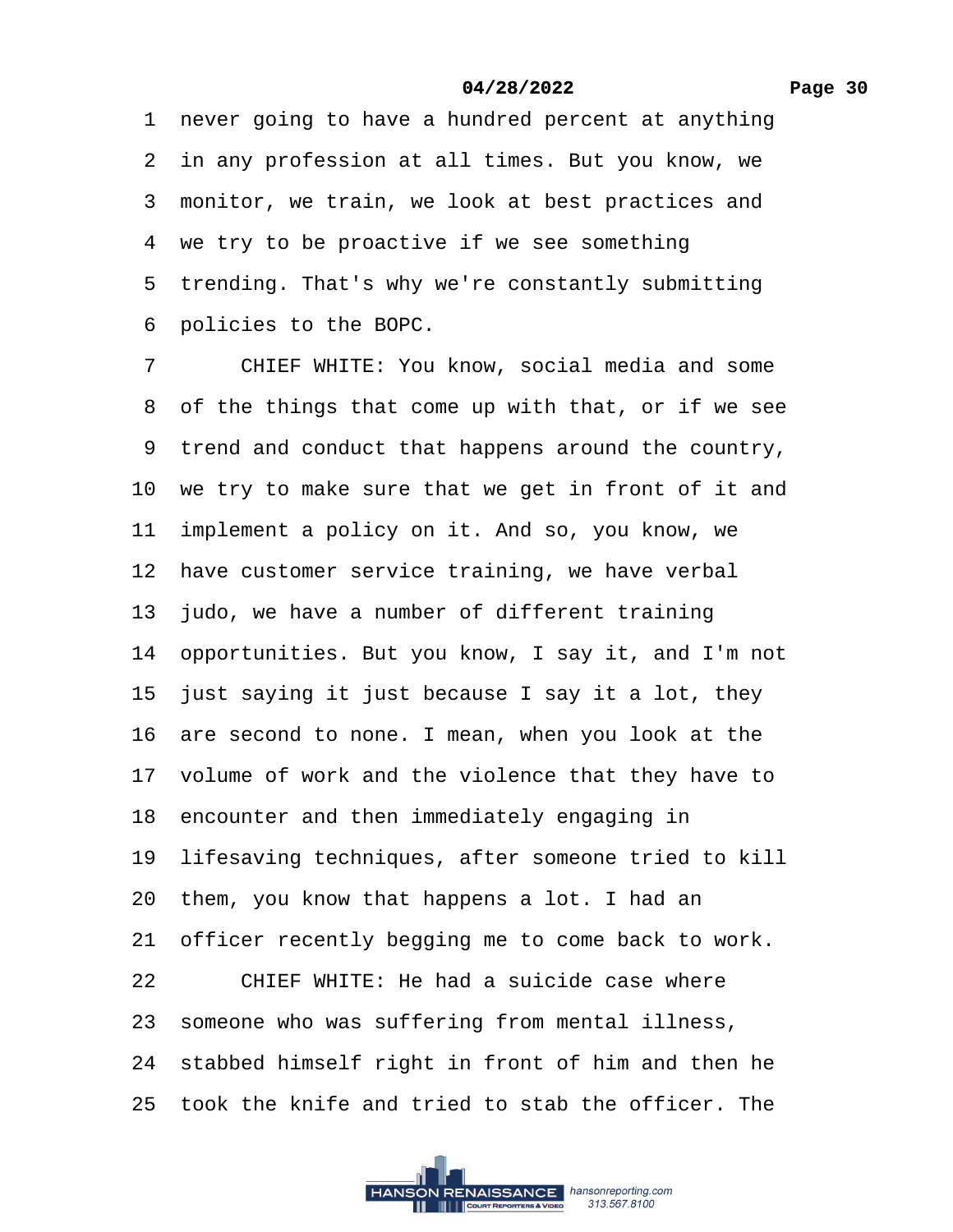1 officer's partner discharged his firearm. 2 Unfortunately struck his partner, struck him in 3 the hand. While shooting him in the hand, the 4 citizen stabbed him in the hand. So he was shot by 5 his partner and stabbed as the citizen was 6 wielding the knife. So this officer cannot use his 7 right hand any longer. So he had to teach himself ·8· how to shoot with his left hand. And he wanted to ·9· demonstrate to me that he can now use his left 10 hand as efficiently as he use his right hand. And 11 I want to come back to work and serve the citizens 12 of the City of Detroit. Reluctantly, I said, yes, 13 because he passed all the requirements and he's 14 out there doing police work again. Guess what his 15 first run off the ramp was? A violently mental ill 16 person. And he went right to that run and 17· demonstrated professionalism. And as you 18· indicated, common sense. So I think, you know, we 19 have a good police department and we are 20 fortunate. And we're going to continue to train 21 them up and make sure that they're in a place 22 where they can be successful. 23 CHAIRPERSON HOLLEY: Thank you for allowing me 24 to just put that in. Thank you so much.

25 Commissioner Hernandez, you have a question?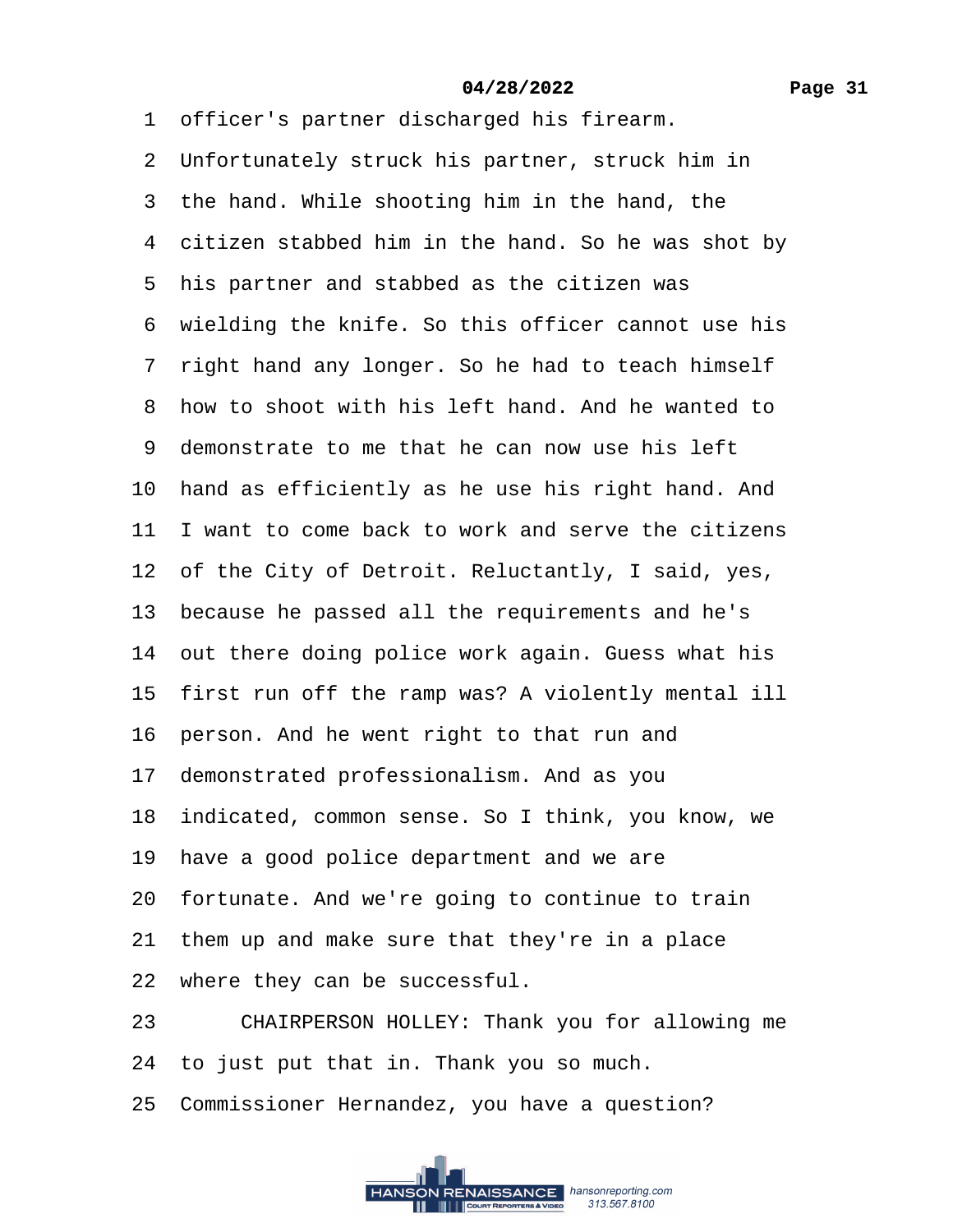| COMMISSIONER HERNANDEZ: I have a curiosity,           |
|-------------------------------------------------------|
| 2 through the Chair and thank you for being here.     |
| 3 When we see developments, which we're seeing a lot  |
| 4 of in the city, sometimes they're exciting          |
| 5 sometimes for residents, they can cause             |
| 6 frustration in particular with commutes. I'm        |
| 7 curious if you might be able to share any formal    |
| 8 lines of communication that exist with the          |
| 9 operators of these developments, in particular,     |
| 10 while driving on Fourth Street in Southwest        |
| 11 Detroit, a major portion, I believe it was Sunday  |
| 12 night, it was closed off entirely, which if you    |
| 13 think about the Fourth Precinct, their access to   |
| 14 4217, response times, all of that, those           |
| 15 correlations that exist can be concerning to       |
| 16 residents in that service territory. So, are there |
| 17 formal lines of communications or even plans in    |
| 18 place that exist with these developers?            |
| 19<br>CHIEF WHITE: You know, there are, and a lot of  |
| 20 times what happens, when they implement these      |
| 21 developments that go before City Council sometimes |
| 22 that information doesn't I don't know if the       |
| 23 command team gets all the information to share     |
| 24 with the residents. We can look into that          |
| 25 particular area because we had an incident no      |
|                                                       |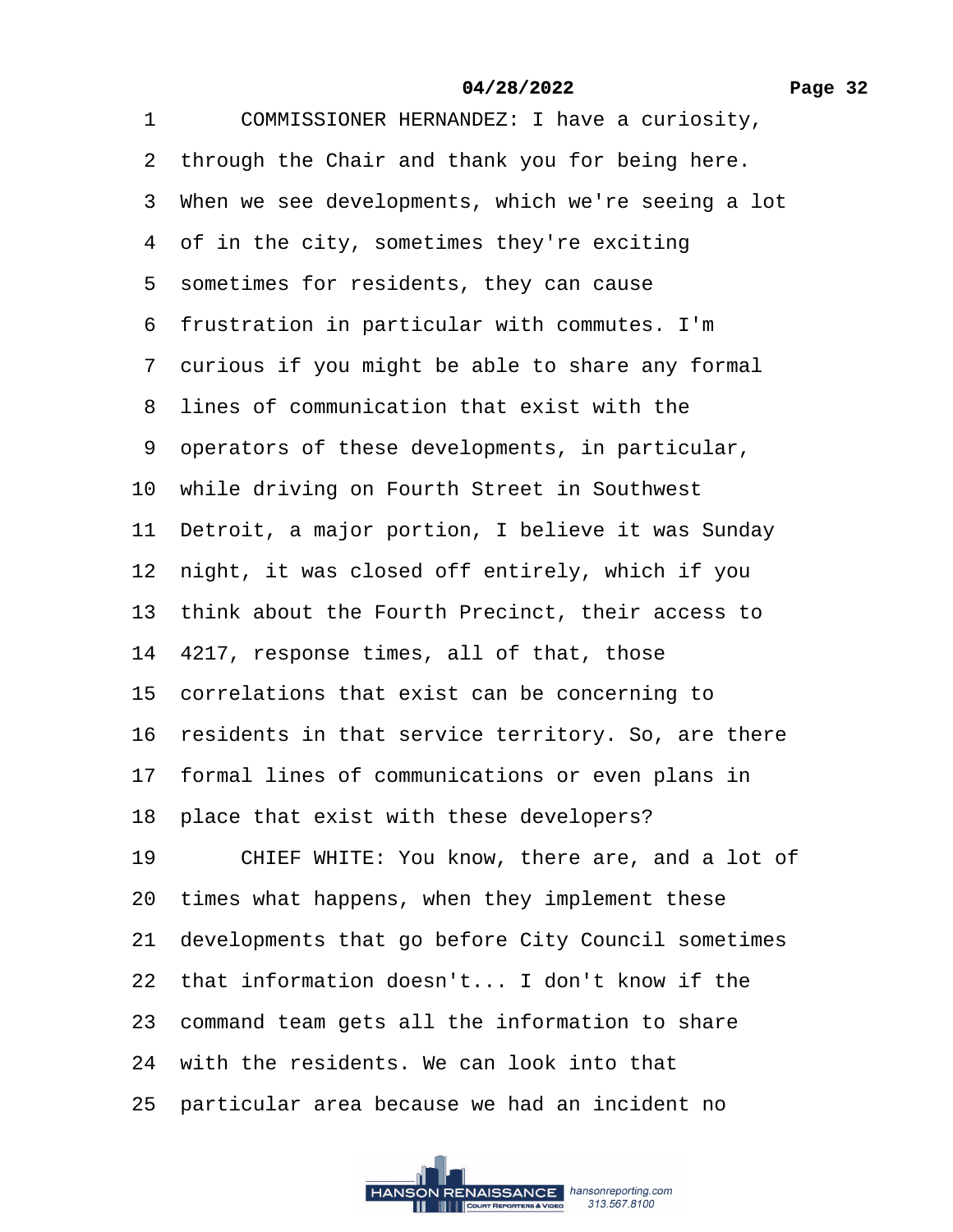1 longer or issue not long ago with the bike lanes 2 and just a lack of communication on where they 3 were going and how to use them. So if you can – my 4 chief of staff here, we'll get a follow up on 5 that, Mike, specific to that, we'll use this one 6 as the one we benchmarked to see what's out there. 7 CHAIRPERSON HOLLEY: Thank you so much. ·8· Commission Banks. 9 COMMISSIONER BANKS: Through the Chair. Chief 10· White, Last week, a commissioner mentioned that we 11 are losing a lot of officers due to lack of 12 benefits. How can we increase the officer's 13 benefits to keep them to stay at DPD, instead of 14 going to Warren and Gross Pointe and all these 15 other places? We're losing them because of lack of 16 benefits. That's what the Commissioner mentioned. 17 He had talked to the officers, the benefits are 18 not there, the officers said. How can we keep the 19 officers by better benefits? 20 CHIEF WHITE: Yes, sir. Through the Chair. So 21· we're already starting negotiations and as it 22 relates to the benefits, certainly, I'm hopeful 23 that we can make a strong economic pitch. There 24· are some benefit restrictions as it relates to the 25· bankruptcy, coming out of bankruptcy. And if you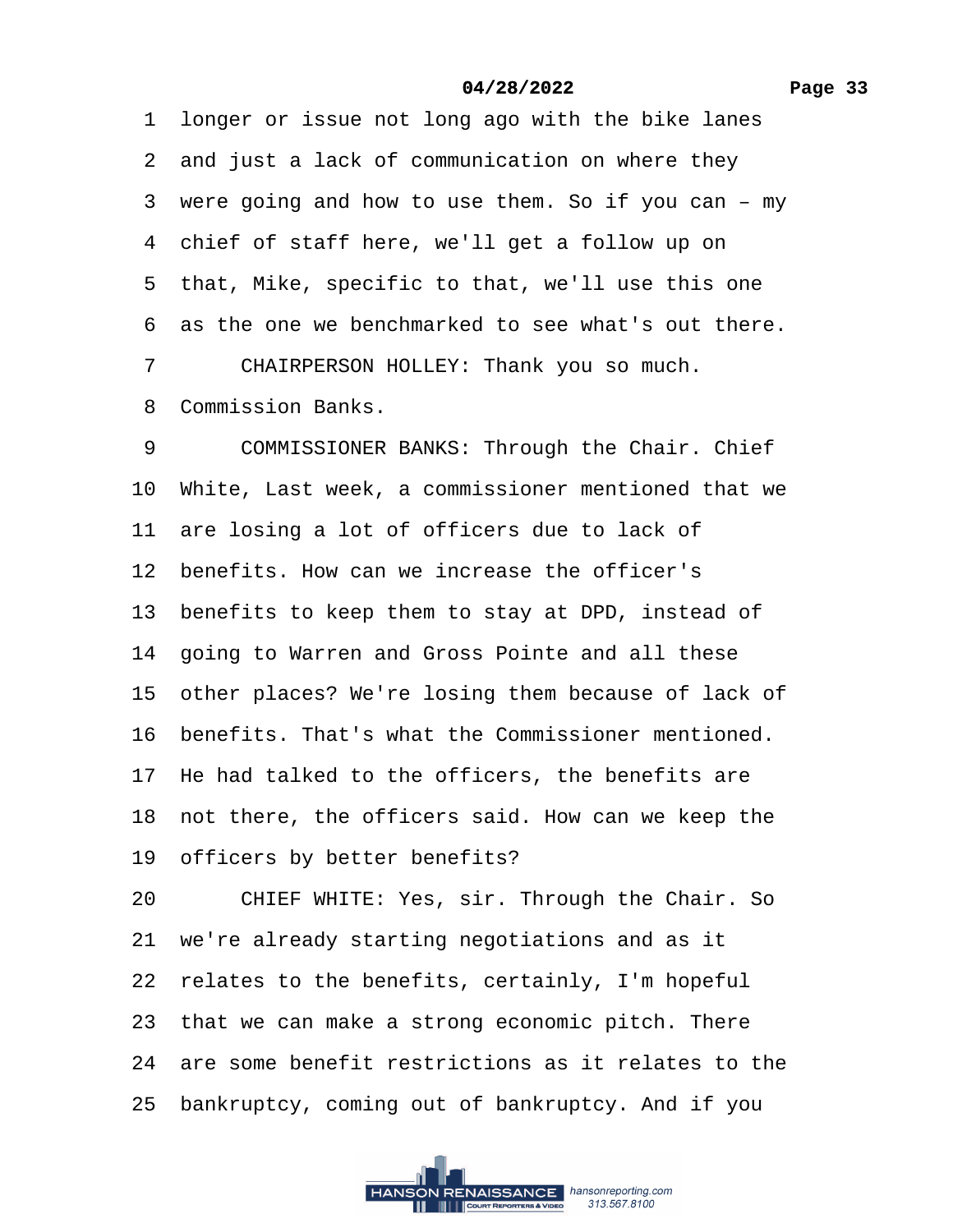1 remember there are some restrictions that were 2 initially in the plan of adjustment, and then 3 there are some other restrictions that are a year 4 specific, post-bankruptcy year specific that we 5 can't tap into until a certain point. I just don't ·6· remember what that is.

7 CHAIRPERSON HOLLEY: 2024.

8 CHIEF WHITE: '24. Thank you. So our hands are 9 tied with some of the benefits but, you know, we 10 just need to have a strong contract negotiations 11 and hopefully keep our officers. It's also the 12 benefits, but there are a number of other things 13 that you know, some people change their minds 14 about this work and the climate that we're in. 15 That's part of it. The other part of it is, you 16 know, we've got the best trained, best experience 17 officers, and, you know, a lot of agencies make a 18 pitch for them. I wish they wouldn't. And the ones 19 that they're trying to get out the academy, I'm 20 hoping for some legislative relief so we can sue 21 them and get our money back for from our 22 investment. But as it relates to the benefits, 23 which is your question you know, we have to get 24 past 2024 to really look at those benefits.

25 COMMISSIONER BANKS: Okay. Chair, I have one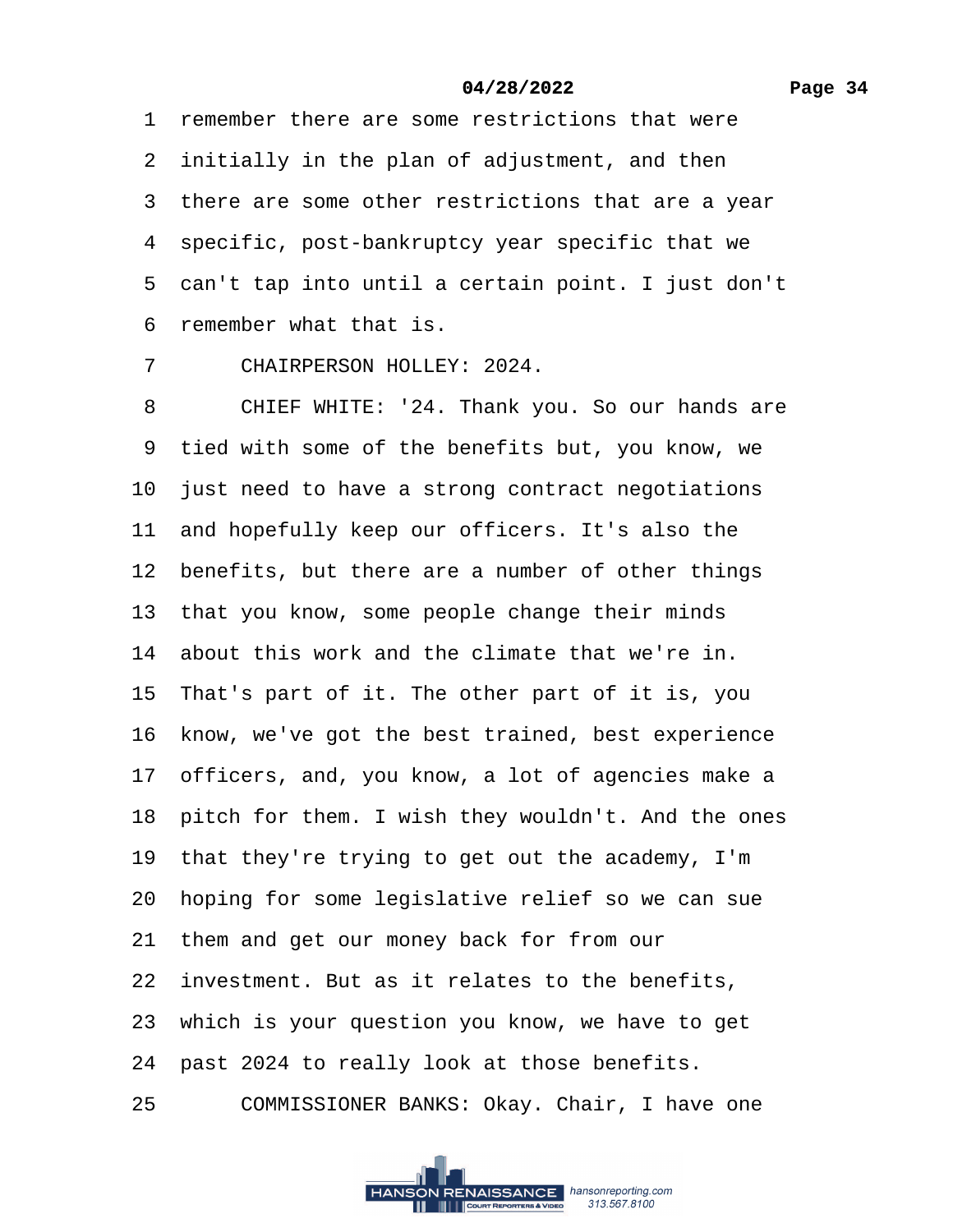1 more.

2 CHAIRPERSON HOLLEY: Okay.

3 COMMISSIONER BANKS: And then I'm through.

4 Okay. Also Chief White, we have made great

5 progress as far as bridging the gap with the

·6· community. And DPD. I want to mention this to you.

·7· God has given me a revelation on how to bridge the

8 gap, even the more. Can we talk sometime where we

9 can talk about that? That may be a benefit to the

10 City of Detroit.

11 CHIEF WHITE: And how could I say no to that

12 when God is giving you a message. No, absolutely.

13 I'd be happy to talk to you.

14 COMMISSIONER BANKS: And also, Chief, I wanted

15 to mention to you, I do stand in the office of a

16 prophet.

17 CHIEF WHITE: Yes, sir.

18 CHAIRPERSON HOLLEY: Good. Thank you so much,

19· Commissioner. Commissioner Pressley.

20 COMMISSIONER PRESSLEY: I thank you. I just

21· want to get a clarification on the point of your

22 presentation. You made about those who are 17 and

23 younger now losing their life as a result to gun

24 violence. Well, gun incidences, as opposed to car

25· accidents. Could you just clarify that? Is that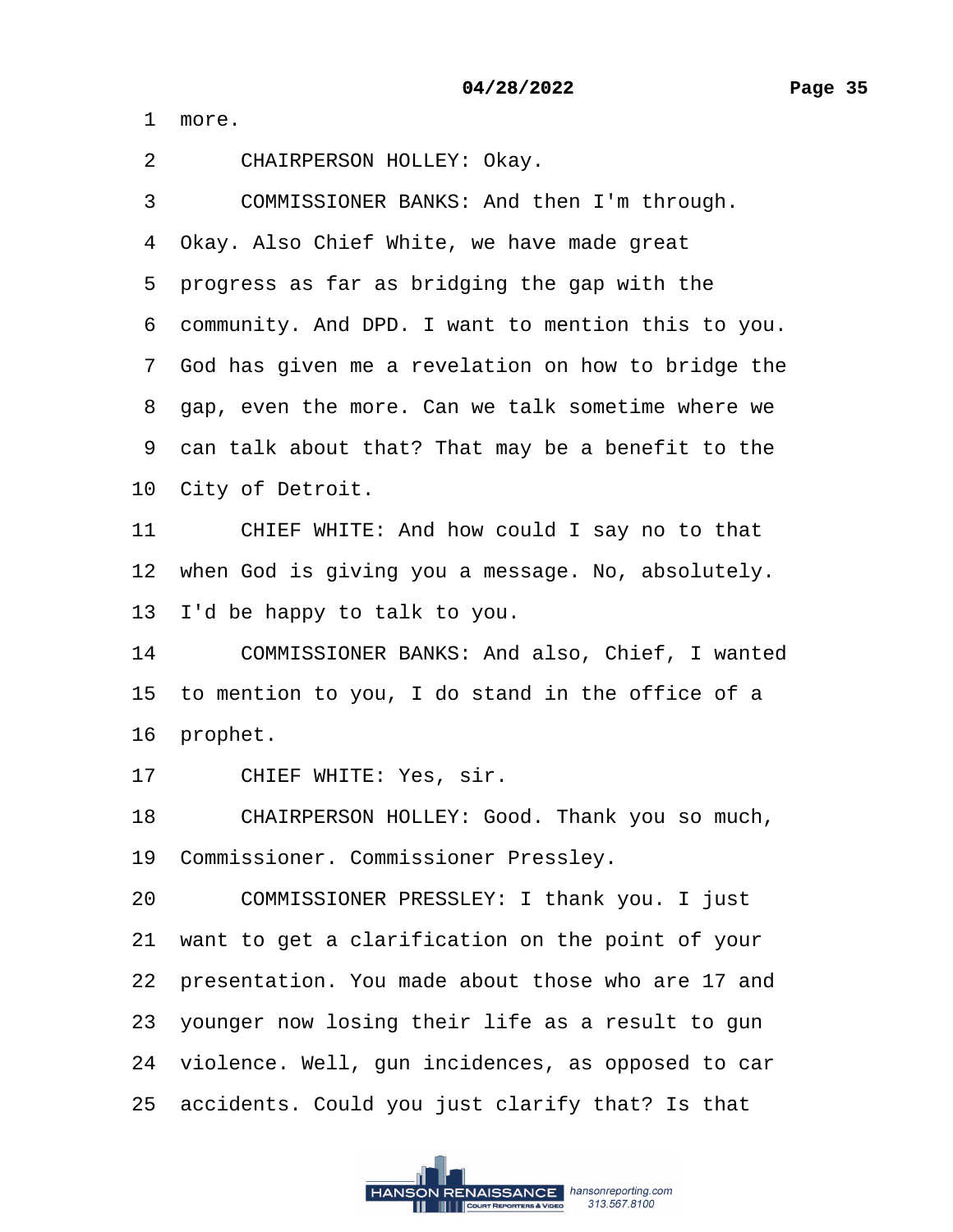1 Detroit, Wayne County? Is that Michigan and are 2 those accidental gun incidences, or also violent ·3· incidents that also leads to fatalities? 4 CHIEF WHITE: Through the Chair? I apologize 5 for that. I was very unlawful in my presentation ·6· on that. The answer is yes, it's nationally and 7 it's gunshot victims, fatalities, nonfatal. The ·8· number one cause of injury and death, according to 9 this report, which by the way, I have not read 10 yet. But this is just basically what I've heard 11 about the report is that authored by the 12 University of Michigan, the national report that 13 gunshots injuries and fatalities are the number 14 one cause of death of children between the ages of 15· 1 and 17. But again, I have not read it, have not 16 seen the citations. This is the question. 17 CHAIRPERSON HOLLEY: I read the article. So 18· you're right but it also has to do with car 19· accidents, I mean, which is unusual nationwide, so 20 that's what it is. Any other questions? Commission 21 Burton. 22 COMMISSIONER BURTON: I'm just listening in 23 right now at this time, but I like to

- 24 CHAIRPERSON HOLLEY: Come back?
- 25 COMMISSIONER BURTON: Probably reserve my time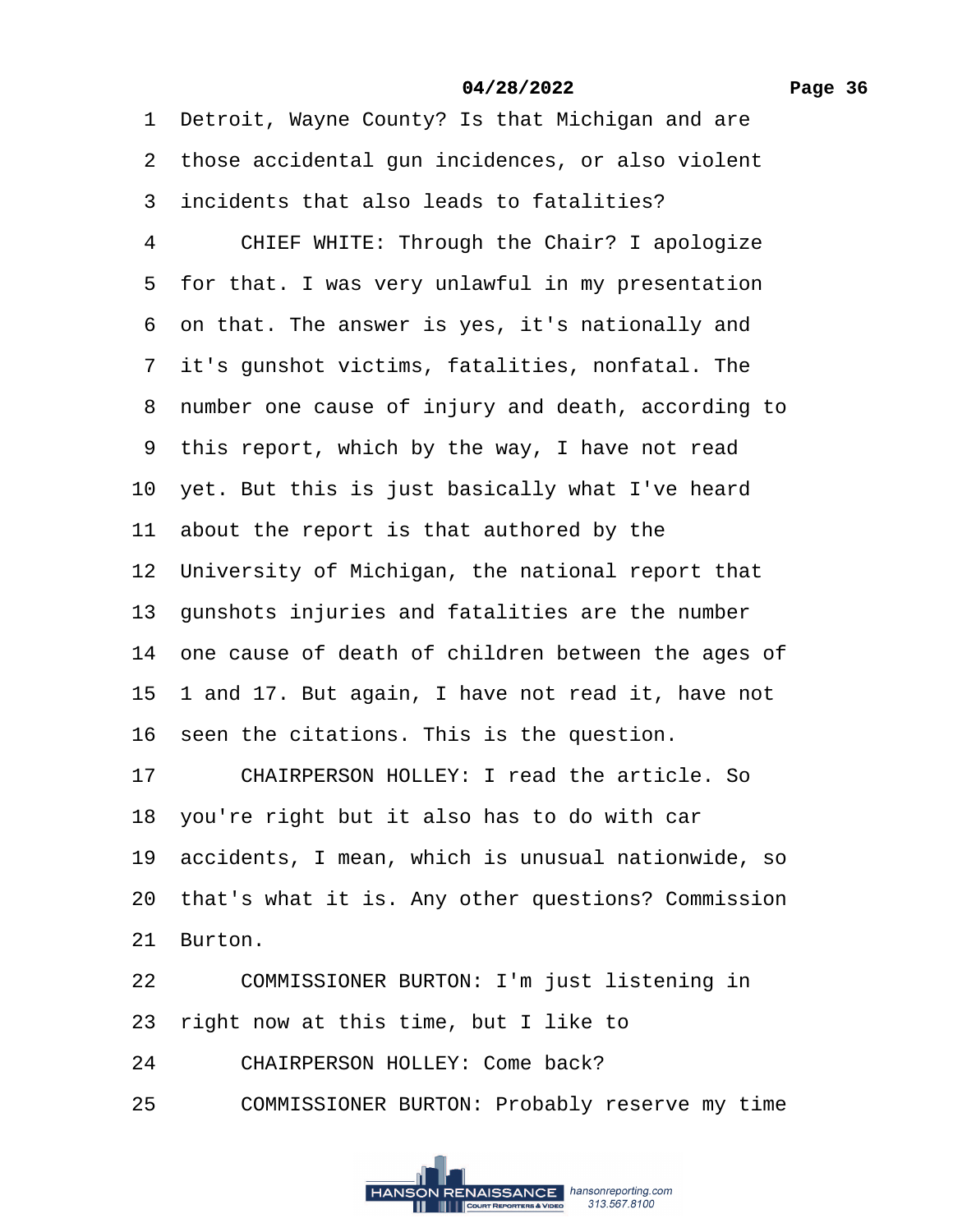1 for maybe one of the members of the audience that

- 2 may want to weigh on public comments.
- 3 CHAIRPERSON HOLLEY: All right. Thank you so
- ·4· much, Commissioner. Commissioner Holt.
- 5 COMMISSIONER HOLT: Thank you. No, Chair. Thank
- 6 you, Chief White for being here.
- 7 CHAIRPERSON HOLLEY: Commissioner Carter.
- 8 COMMISSIONER CARTER: No questions.
- 9 CHAIRPERSON HOLLEY: Commissioner Bernard.
- 10 COMMISSIONER BERNARD: Couple of things. Thank
- 11 you, Mr. Chair. Thank you for your report, Chief.
- 12 It was a very good report. I think that when our
- 13· chairman mentioned, do we teach common sense? I
- 14 think part of his thoughts were about what
- 15 happened up in Grand Rapids because that was
- 16 senseless. And I'm so happy that it obviously it
- 17 wasn't in Detroit and obviously it's a tribute to
- 18· you, your leadership, our leadership, and our
- 19 department, and all the things that you do in
- 20 terms of training them. With respect to what my
- 21 colleagues said about increasing benefits for the
- 22 Police Department, I've done some independent
- 23 checking. Actually our benefits are really in line
- 24 with most of the communities within Wayne County.
- 25· Now, there are some in Oakland County where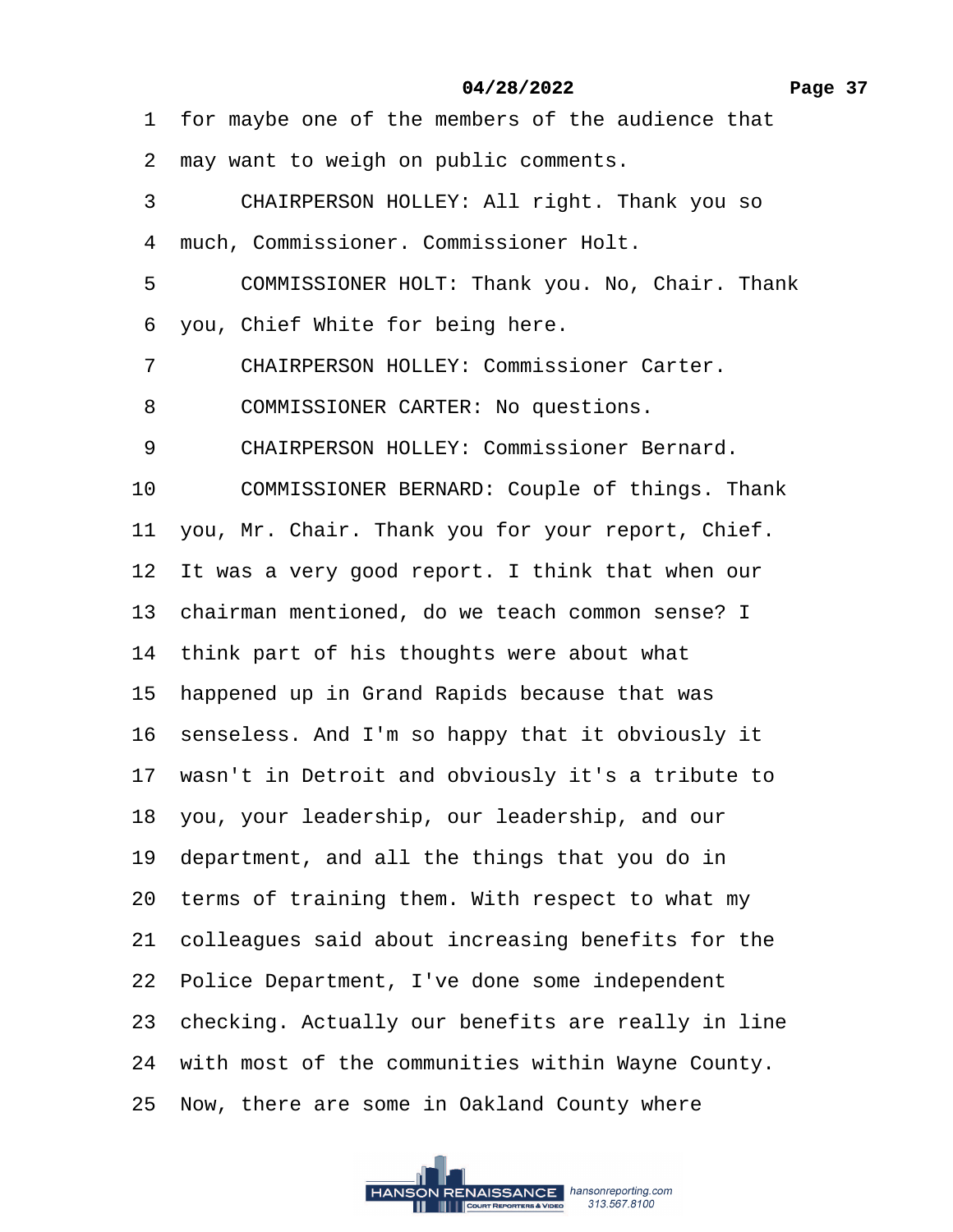1 obviously, which has the highest per capita income

- 2 and the highest tax base in the State of Michigan,
- 3 where they are slightly different.

4 COMMISSIONER BERNARD: Our benefits are more or 5 less consistent with every other department. The ·6· only issue is, as I understand it, with respect to ·7· our officers is after 20 years and they want to 8 retire out, let's say at 38, they can come on 9 at 18, whether or not they get medical benefits. 10 That's the stickler point. And as you and I both 11 know your current benefit package is 50% of your 12 compensation. So if you make a hundred thousand 13· dollars and your, your benefits cost you between 14· 50 and 60%, the benefits for that one person are 15· 50 to 60,000 for that person. And of course it 16 goes down. It's just easier for me to use a 17· hundred thousand as, as a baseline. So I think we 18 have to keep in mind that this is what I think the 19 administration is struggling with. 20 COMMISSIONER BERNARD: There is not endless 21 money. I mean, it just doesn't work that way. And 22 the only issue that's the big issue, is whether 23 when I'm 40, whether I can get permanent medical 24 for the rest of my life retire, and that's an 25 issue that I know you're going to grapple with.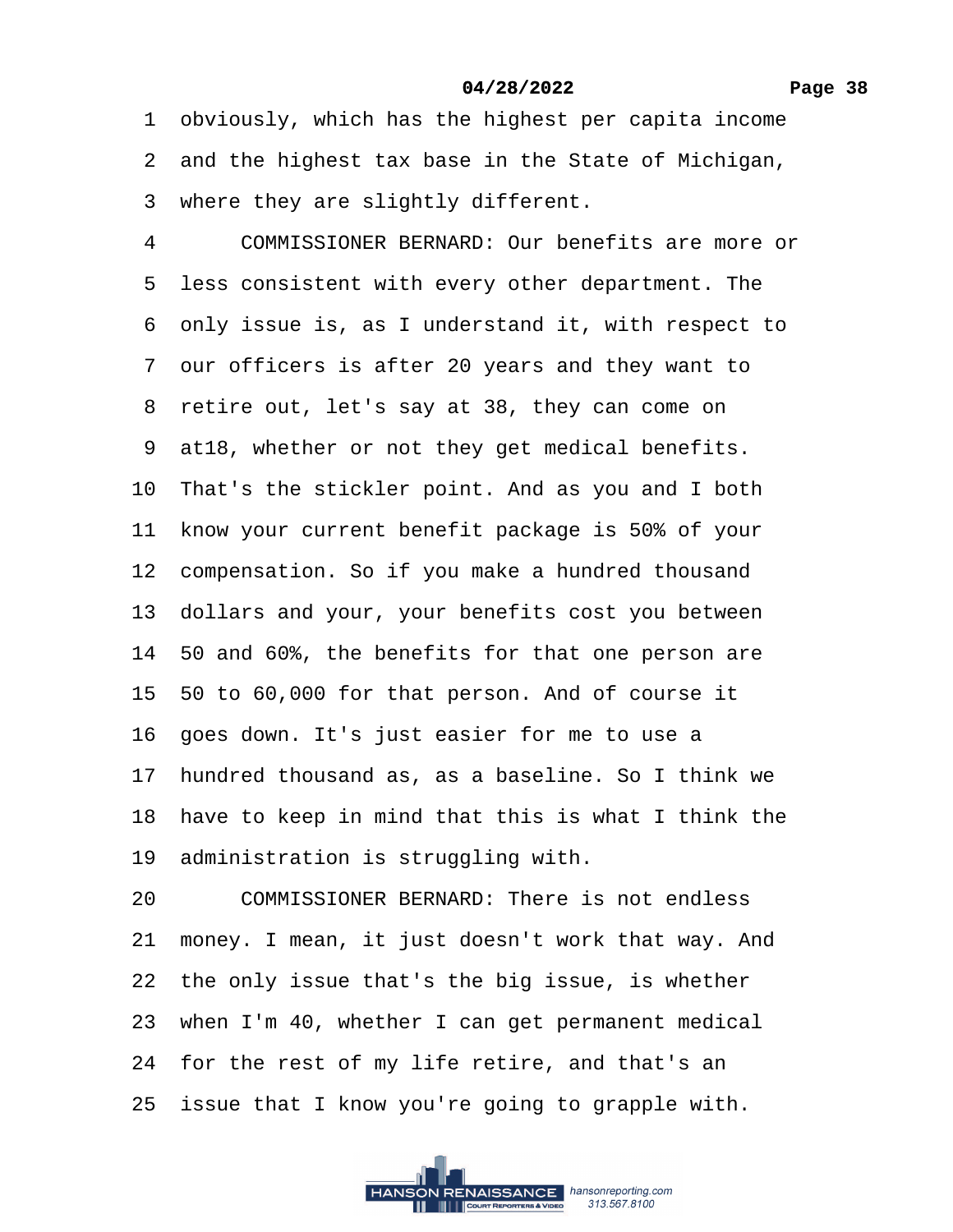1 But I want to ask you a question. First of all, I 2 want to know you said in the first shooting that 3 you mentioned, the lady in the front seat, you 4 said you arrested everyone. There were three 5 people in the car, you released a person that was 6 in the back seat. I want to know why you arrested 7 her. And then secondly, for my chairman because he 8 is a man of faith. I know because I am too, but ·9· he's more of a man of faith, a person of faith 10 probably than I am. 11 COMMISSIONER BERNARD: But I know that your 12 story about the brother killing the brother was 13 heartfelt. For them to get into a verbal argument 14 and then one pick up a knife and stab the other, I 15 think that's like Cane and Abel or something. And 16 that to me is particularly tragic. And now one is 17 dead, one is going to prison for life and if their 18 parents are alive, then they've lost both their 19 children, which is very disturbing for adults. 20 That's just my comment. Thank you, Mr. Chairman. 21 CHAIRPERSON HOLLEY: Thank you for your 22 comment. Commissioner Moore. 23 COMMISSIONER MOORE: Thank you, Mr. Chairman. 24 Just a couple questions, Chief. 25 CHIEF WHITE: Yes, sir.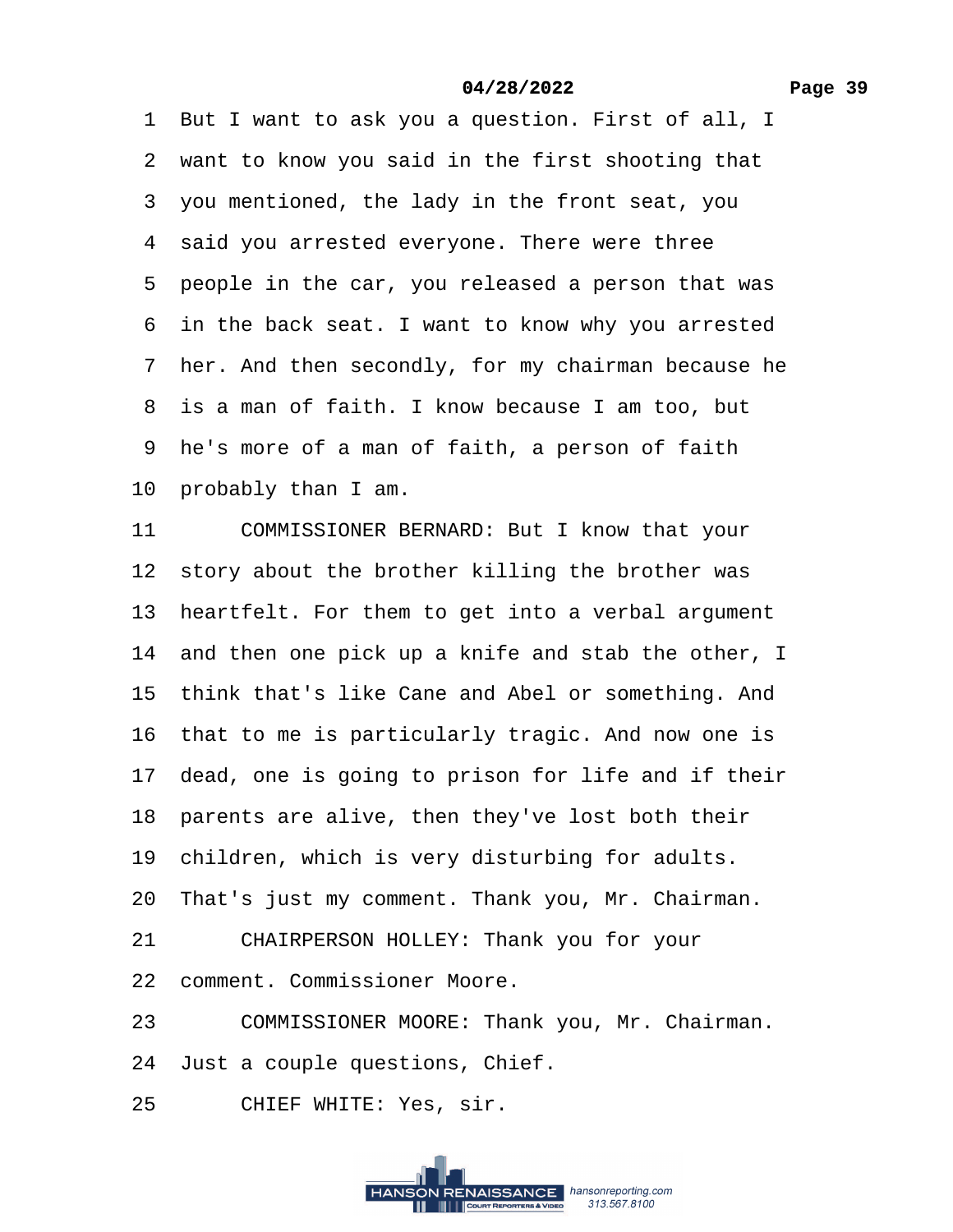·1· · · ·COMMISSIONER MOORE: There was an incident with 2 a police officer was involved in a court 3 proceeding and he went to court and the judge 4 stopped everything and the inmate had to serve ·5· longer time. Can you give us an update on that or ·6· any information you may have? 7 CHIEF WHITE: Yes. I believe the inmate was 8 released yesterday. I think his name was Terrence 9 Calhoun, I may have gotten the name wrong. There 10 was an exoneration hearing, I believe last Friday. 11 I was notified last Friday. I don't know if the 12 hearing was that exact date that we had a member 13 of our department who engaged in conversation with 14 the judge that pretty much equated to an ex parte 15 hearing or discussion regarding some additional 16 information that he may have had regarding the 17 case. It was unusual and certainly if you have **04/28/2022**

18 information that is related to the case, there are

19 processes for bringing that information forward

20· and we want you to bring the information forward

- 21 and what we're looking into now, if the
- 22· opportunity to bring the information forward was
- 23· given, the CIU Unit, the Conviction Integrity

24· Unit, I'm sorry, provides some communication. I'm

25 being a little careful here because I don't know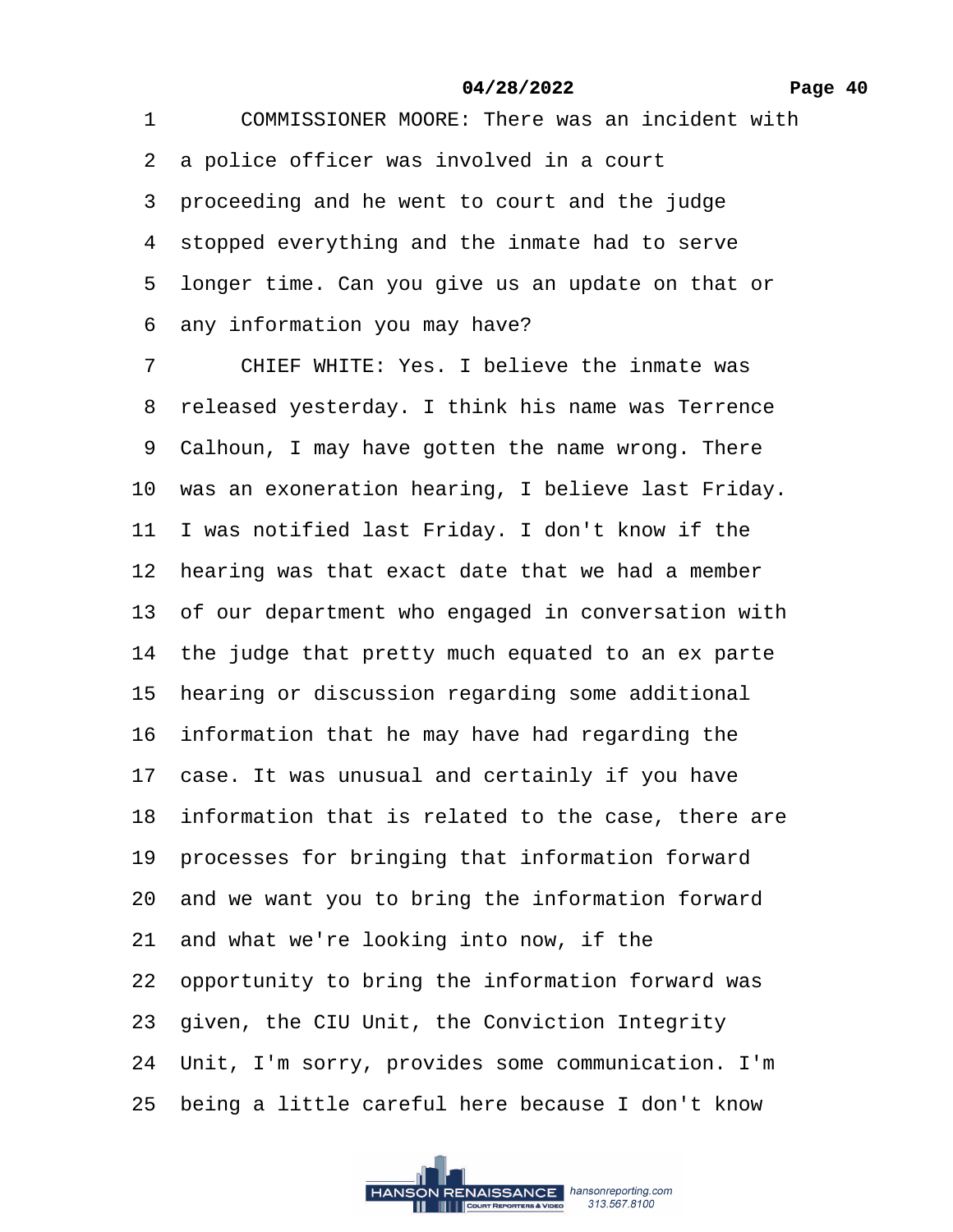- 1 how much communication but we're going to be
- 2 working through that with the prosecutor's office
- 3 going forward. I did not know this was an issue
- 4 for this investigator. I was kind of taken by
- 5 surprise when I learned of this. I literally
- ·6· learned over from a phone call that it was
- ·7· happening with regards to his actions. So we're
- 8 looking into that. But at this point the
- 9 incarcerated subject has been released and that's
- 10 where we're at.
- 11 COMMISSIONER MOORE: And one last question.
- 12 What role can the Board play in the system of
- 13 crime fighting? A lot of times we meet on
- 14 Thursdays and we just have conversations, and
- 15 that's it. What role would you like to see the
- 16 Board play in crime, fighting?
- 17 CHIEF WHITE: Through the Chair. Thank you for
- 18 the question. You know, it's so many different
- 19 things that go into crime fighting. I mean, we do
- 20· what we do well, and I'm proud of, as I say, the
- 21 men and women of this department. But you know,
- 22 for the large part, policing is a reactive
- 23· business. So by the time we get the call and come
- 24· out, something bad has happened to someone's, at
- 25 some point. I mean, we can do some preventative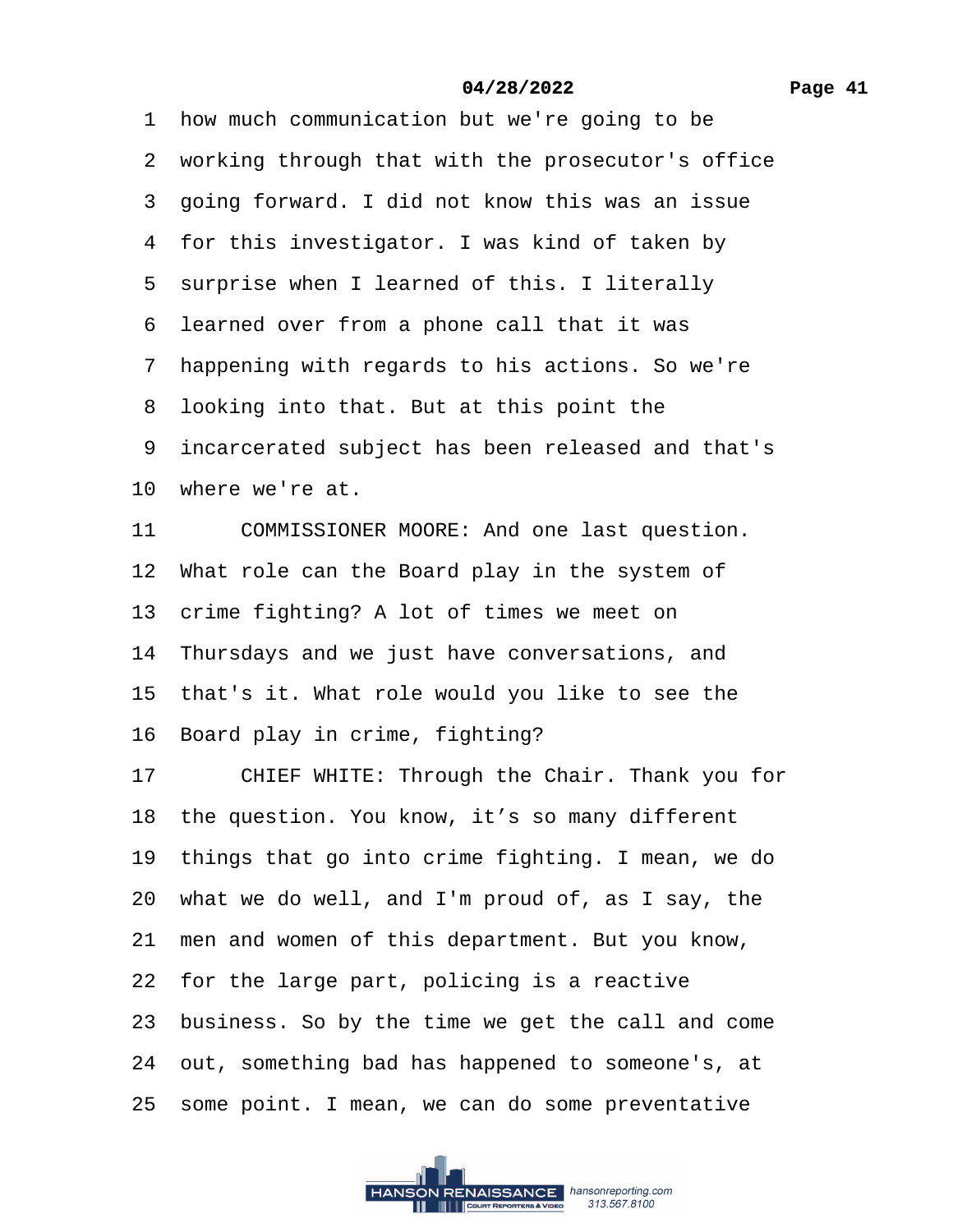#### **Page 42**

#### **04/28/2022**

1 measures and you don't measure preventative 2 measures because if it didn't happen, you don't 3 have a stat on it. You just look at the reductions 4 and say, okay, maybe we had an impact. But I think 5 it's time now for us to roll up our sleeve and ·6· have some real conversations about crime and 7 violence, particularly with young people. You 8 know, when you look at what's happening in our 9 city, not just Detroit, I mean, track what's 10 happening around the country. 11 CHIEF WHITE: Minneapolis had 3 people shot. I 12 think it was Pittsburgh had 7 people shot, you 13 know, it's just guns in the wrong hands. And I 14 think it's time that we go back to the old cliché 15 if it takes a village, but we just need to 16 specifically identify what the village is. I think 17 the village now is police, it's the community, 18 it's the clergy we need to hear from our clergy. 19 They need to get engaged, they need to open those 20· doors, you know, beyond Sundays and I'm not being 21 critical, but they need to open them on Mondays 22 and Tuesday. We need conflict resolution training. 23 I think our pastors are very good at it, on 24 telling us how to manage our lives to help us 25 manage conflict when you've got brother and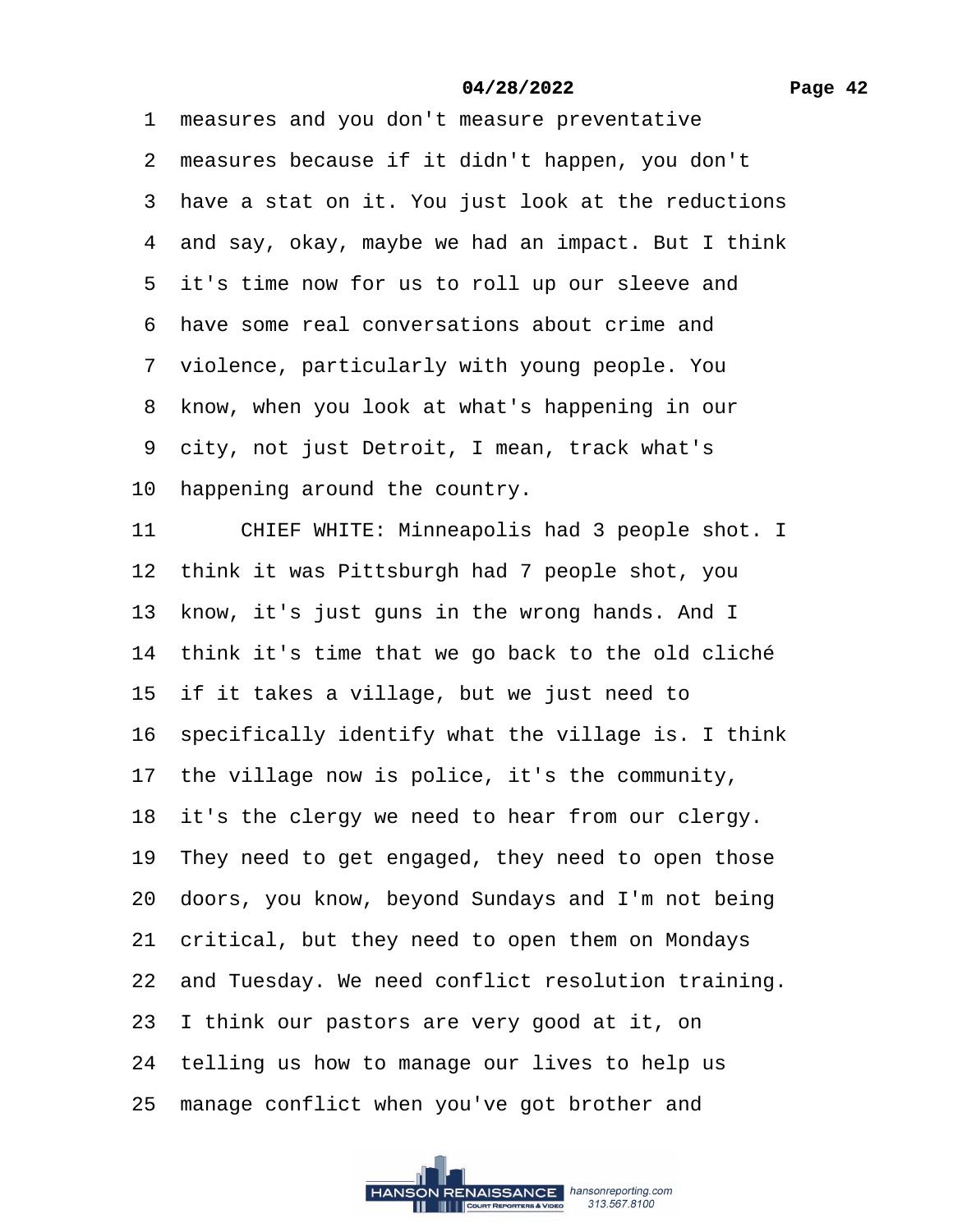1 brother. A crime like this, where you stab your ·2· brother to death, what could he have said to lead 3 to that?

4 CHIEF WHITE: And then we have to really 5 protect our children. And so I think what you ·6· could do is encourage the churches to get more 7 actively engaged, not suggesting that some aren't. 8 I mean, I want to paint what a completely broad ·9· brush. I mean, pastor here, Reverend Holley's 10 engaged, he's here. But we need all of them and 11 you know, accountability, for all of us because I 12 can't put a police officer in every living room 13· and say, don't stab your brother to death. 14 CHAIRPERSON HOLLEY: So true. Commissioner 15 Ferguson. 16 COMMISSIONER BERNARD: Mr. Chairman, may I ask 17 one more question, before the Commissioner. The 18 police response time this week were pretty 19 disturbing to me, Chief, because for the Twelfth 20 Precinct where I live, for priority 1 calls, it 21 was 15.1 minutes. So if somebody was trying to 22 hurt me 15 minutes, they might really get there to 23 hurt me at me. And then, and Eighth Precinct, it 24 was 22 minutes before the police responded to a 25 priority 1 call. And with respect to those two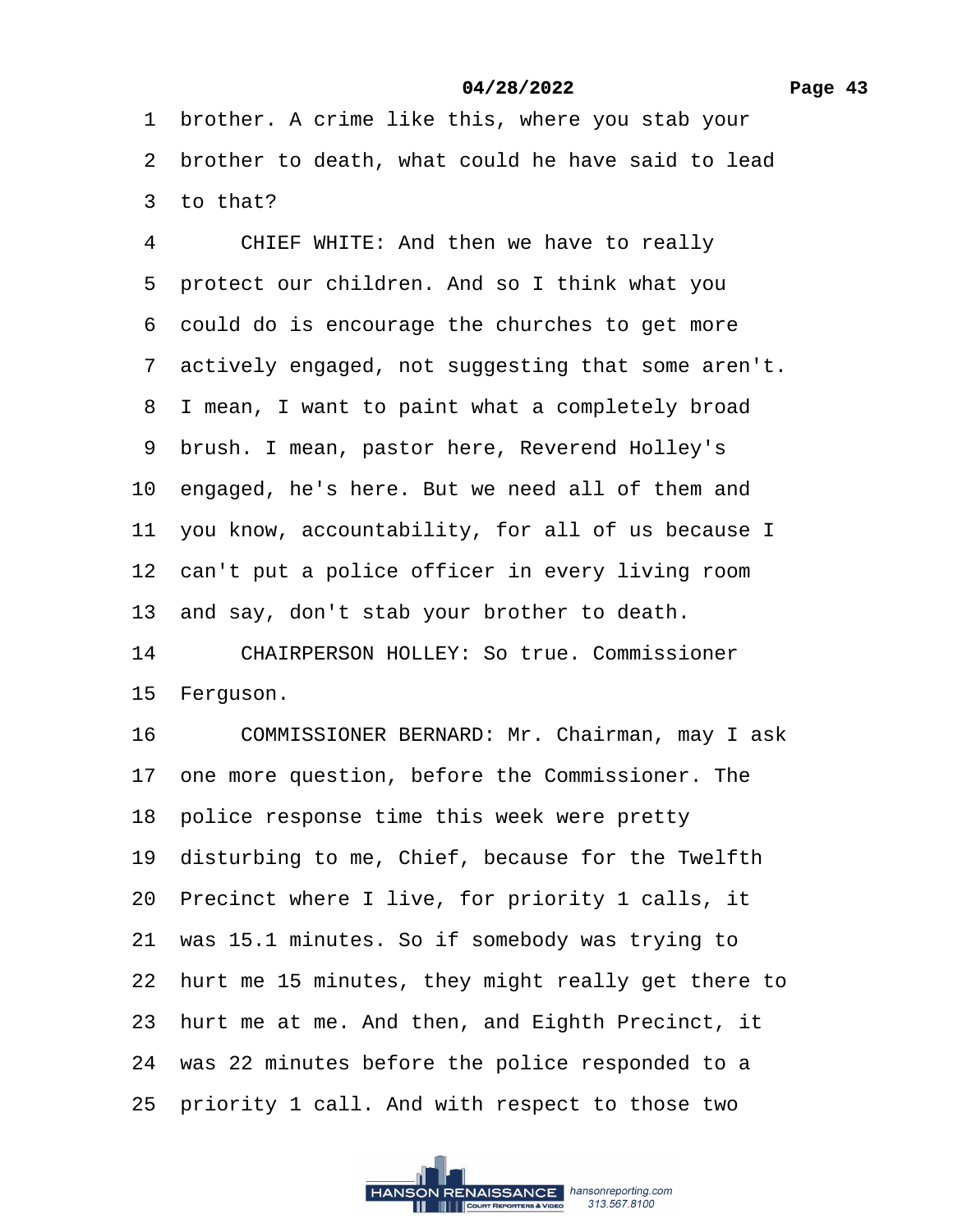1 Precincts, in particular, in the Twelfth Precinct 2 for a priority 2 call, which is, I guess like a ·3· routine burglary or something that was 17.9 4 minutes. And in the Eighth Precinct, it was 90.9 5 minutes. The response times are way off, ·6· especially for priority 1. 7 CHIEF WHITE: What data set are you looking at, 8 ma'am? 9 COMMISSIONER BERNARD: I'm looking at this 10 report, that's in my... colored, like this, says 11 response time priority 1 call service citywide, 12 average 141 calls. I guess that's for the whole 13 entire city, all Precincts. And then it says but 14 if you look at the Twelfth Precinct, it says 15.1. 15 And for the Eighth Precinct, it says 22.0. 16 CHIEF WHITE: I'll have to look into that and 17 I'll ask Commander Parish to provide you, I show 18· 12:16 for the average response time for the 19 Twelfth Precinct and the other Precinct, you 20 mentioned? **04/28/2022**

- 21 COMMISSIONER BERNARD: Eighth.
- 22 CHIEF WHITE: For the Eighth Precinct, I show
- 23· 10:54. Now this is a 24 hour run
- 24 COMMISSIONER BERNARD: Priority 1 and priority
- 25· 2.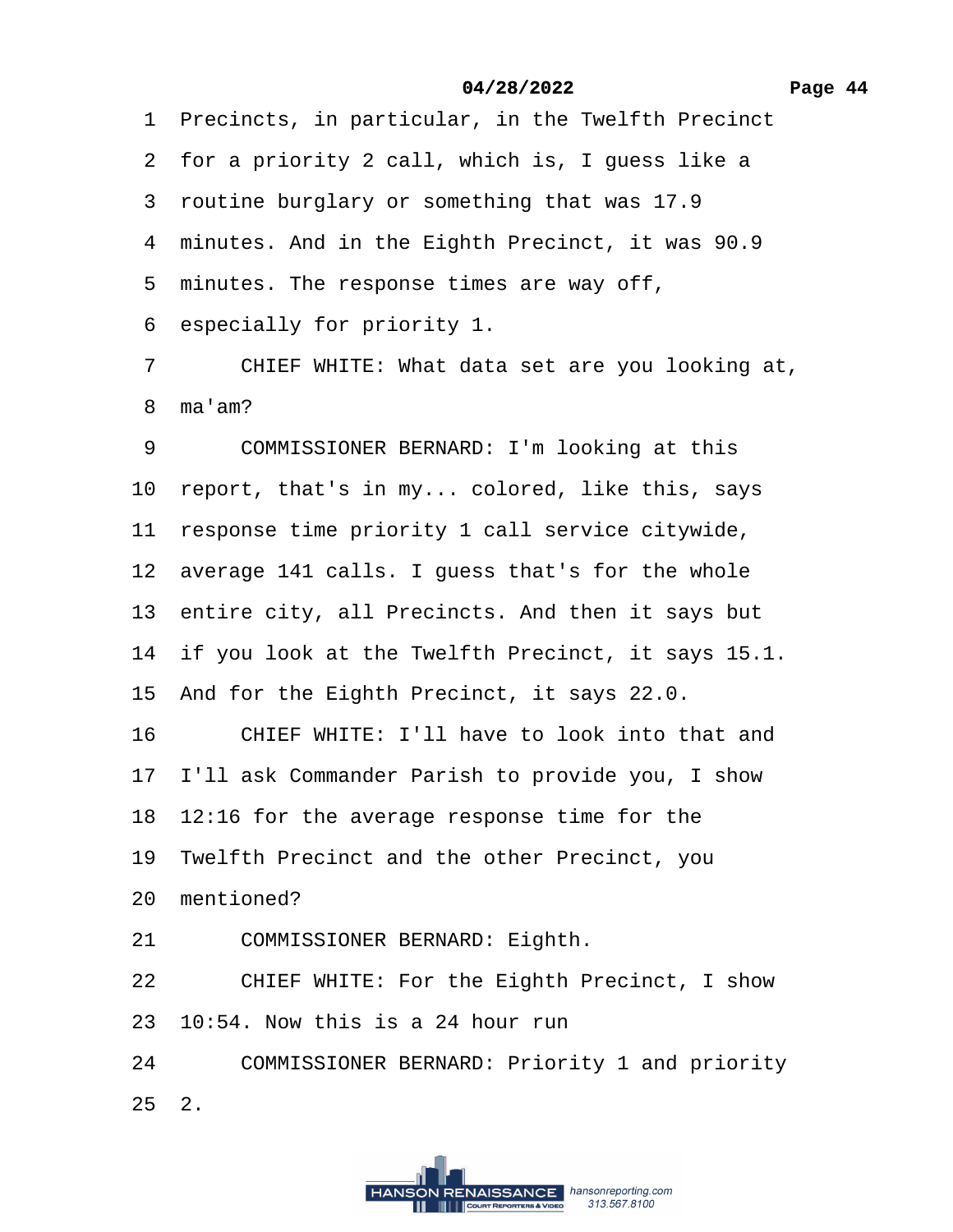1 CHIEF WHITE: Yeah. So let take a look at that.

2 COMMISSIONER BERNARD: Okay. Thank you, Mr.

3 Chairman. I appreciate your indulgence.

4 CHIEF WHITE: If I may through the Chair, bring

5 this back because I need to see what informs this

·6· data set. That does not match my...

7 CHAIRPERSON HOLLEY: Ms. White. I've been

·8· informed that we will have a shutdown in about 4

9 or 5 minutes from now. Are you aware of this?

10 MS. WHITE: Through the Chair. We are working

11 on facilitating that process. So we should be

12 fine. Okay. Our staff is working on switching

13 hosts through zoom so that we are not shut down.

- 14 CHAIRPERSON HOLLEY: Continue.
- 15 MS. WHITE: Yes, sir.
- 16 CHAIRPERSON HOLLEY: Okay. Commissioner

17 Ferguson.

18 COMMISSIONER FERGUSON: Yes. Through the Chair.

- 19 How you doing today, Chief?
- 20 CHIEF WHITE: Good sir.
- 21 COMMISSIONER FERGUSON: Fantastic. This is for
- 22 all the Commissioners. Commissioner Moore brought
- 23 out something. He asked the Chief, what can he do?
- 24 It's what we can do, right?
- 25 CHAIRPERSON HOLLEY: He said, we.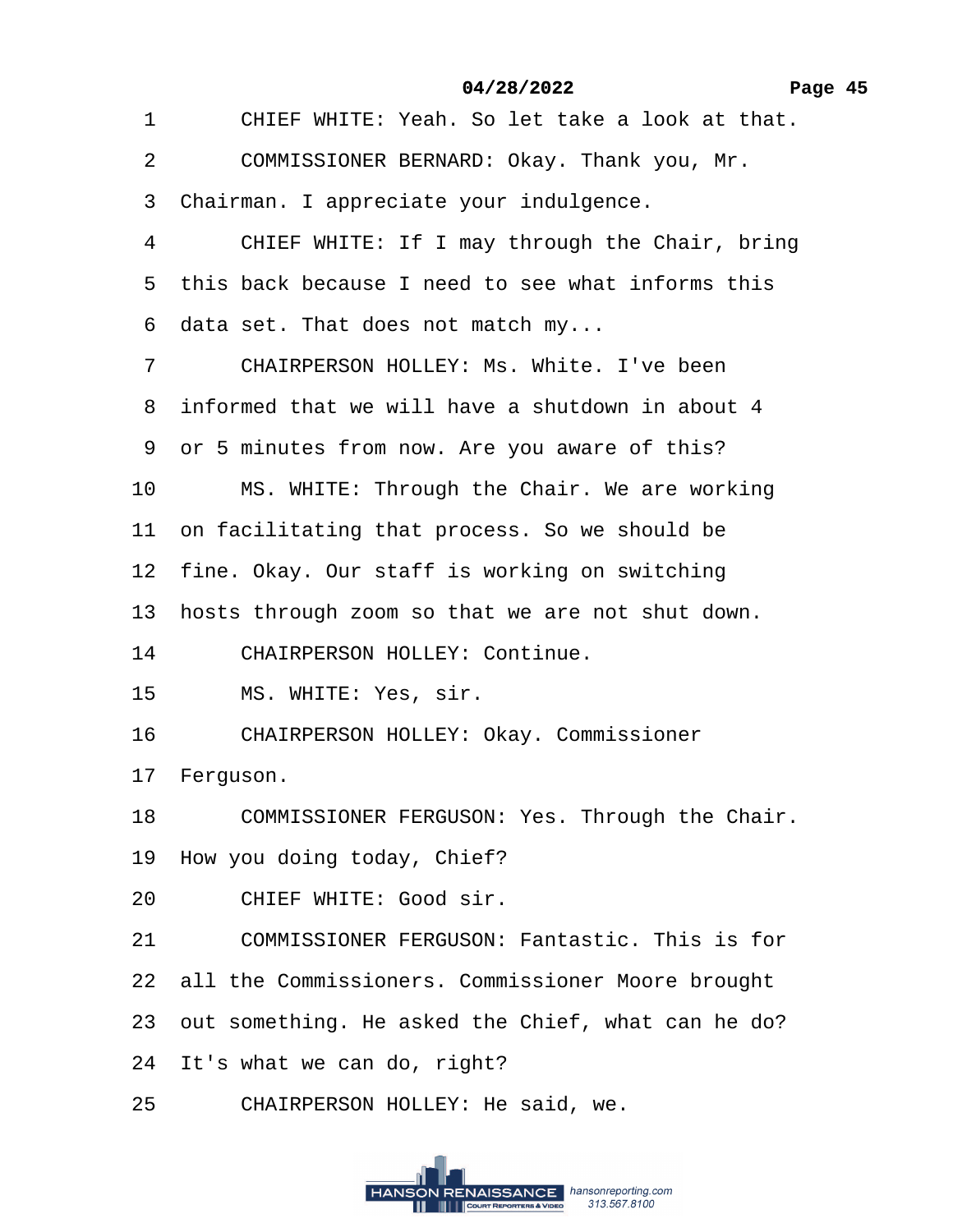1 COMMISSIONER FERGUSON: Right, but I'm just 2 saying we're all elected, and then some are 3 appointed, 4 are appointed. Okay. We can go in our 4 respective communities and spread the word. That's 5 one thing we can do. When they have community 6 relation meetings, show up, talk, you might be 7 preaching to the choir, but so what, tell what we 8 can do, tell the community how we can help them, 9 how the community can stop doing some of the stuff 10 that's happening now. Our words go a long way 11 because we got elected and appointed. So that's 12 what I'm asking. All our commissioners to do. Go 13 in our respective communities and spread to word. 14 CHAIRPERSON HOLLEY: Thank you. I'm sorry. 15· Chief, I think what Commissioner Moore and your 16 response got all of us an epiphany here. So 17 Commissioner Pressley, let's try to do something 18 in terms of more than just yang, yang talk and see 19 what we can do in terms of community response in 20· terms of a crime free Detroit. And maybe we can do 21 one on the east side, one on the west side, and 22 one on the South or something like that. Let's try 23 to put something together and with the Chief's 24· coordination with his Office, in terms of what we 25· can do, turning the sink from the top down to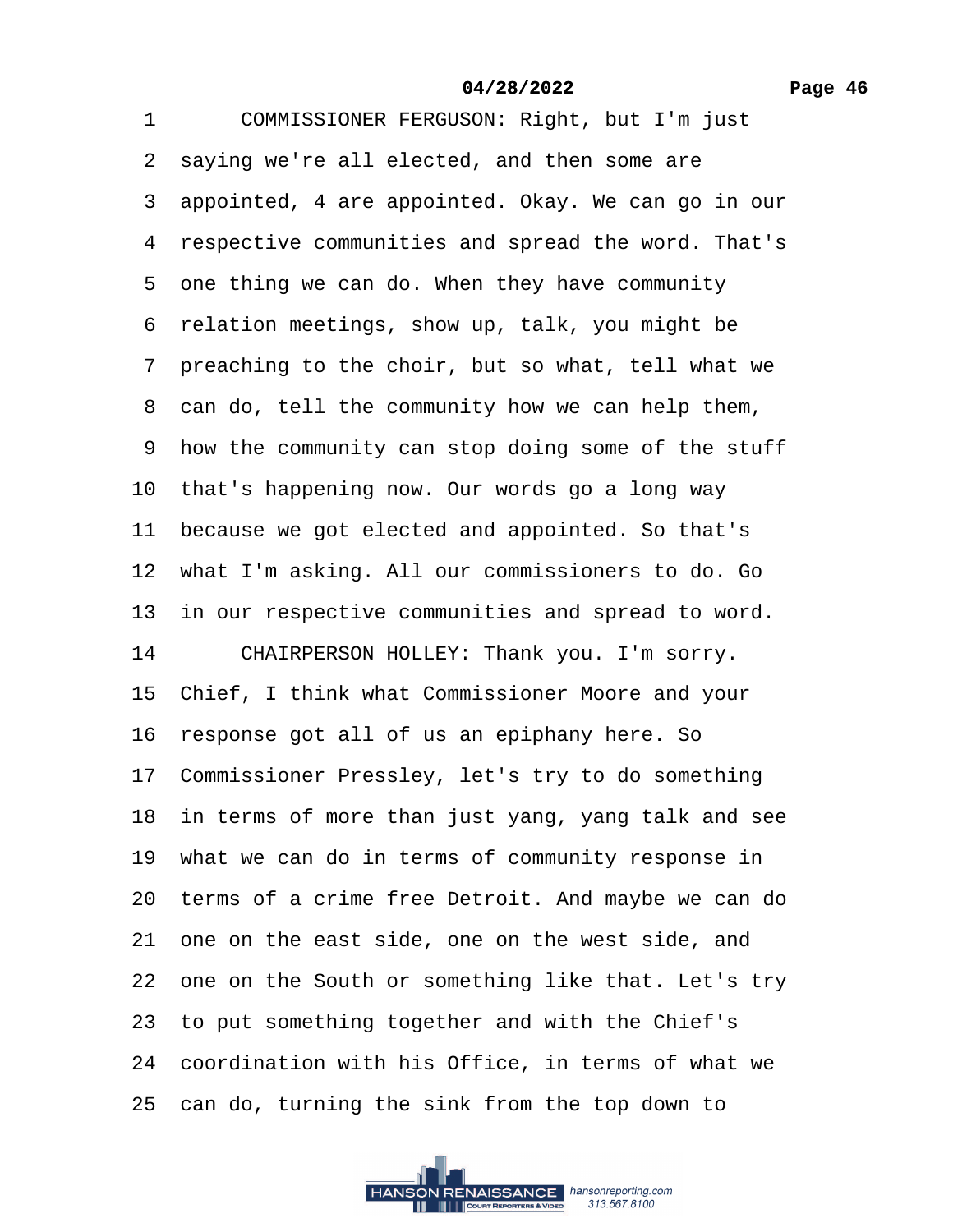#### **Page 47**

#### **04/28/2022**

1 something to bottom up. And so we have to make

2 sure we do it in it. It's the bottom. We got to do

3 the, the bottom. So let's see if we can follow up

·4· on this. I think that all of us feel the same way.

5 We have too many preachers on this Board just to

6 sit here and allow this to go without notice and

7 without some effort and most of us, if not all of

8 us, have a faith of some kind or another. Can I

9 ask you to help me with that?

10 COMMISSIONER PRESSLEY: Of course, Chair.

11 CHAIRPERSON HOLLEY: Okay. Commissioner, you

12 have your coat on, you're leaving me.

13 COMMISSIONER BANKS: No, I not going anywhere.

14· I'm a little cold.

15 CHAIRPERSON HOLLEY: Okay.

16 COMMISSIONER BANKS: Now, is this just for

17 these two preachers here or I'm included? How does

18 this go?

19 CHAIRPERSON HOLLEY: Bishop, there's no way

20· anybody can do anything without a Bishop. And you

21 are the bishop at the table.

22 COMMISSIONER MOORE: The prophet.

23 CHAIRPERSON HOLLEY: So I'm just saying

24 COMMISSIONER BANKS: The prophet.

25 CHAIRPERSON HOLLEY: The only one evidently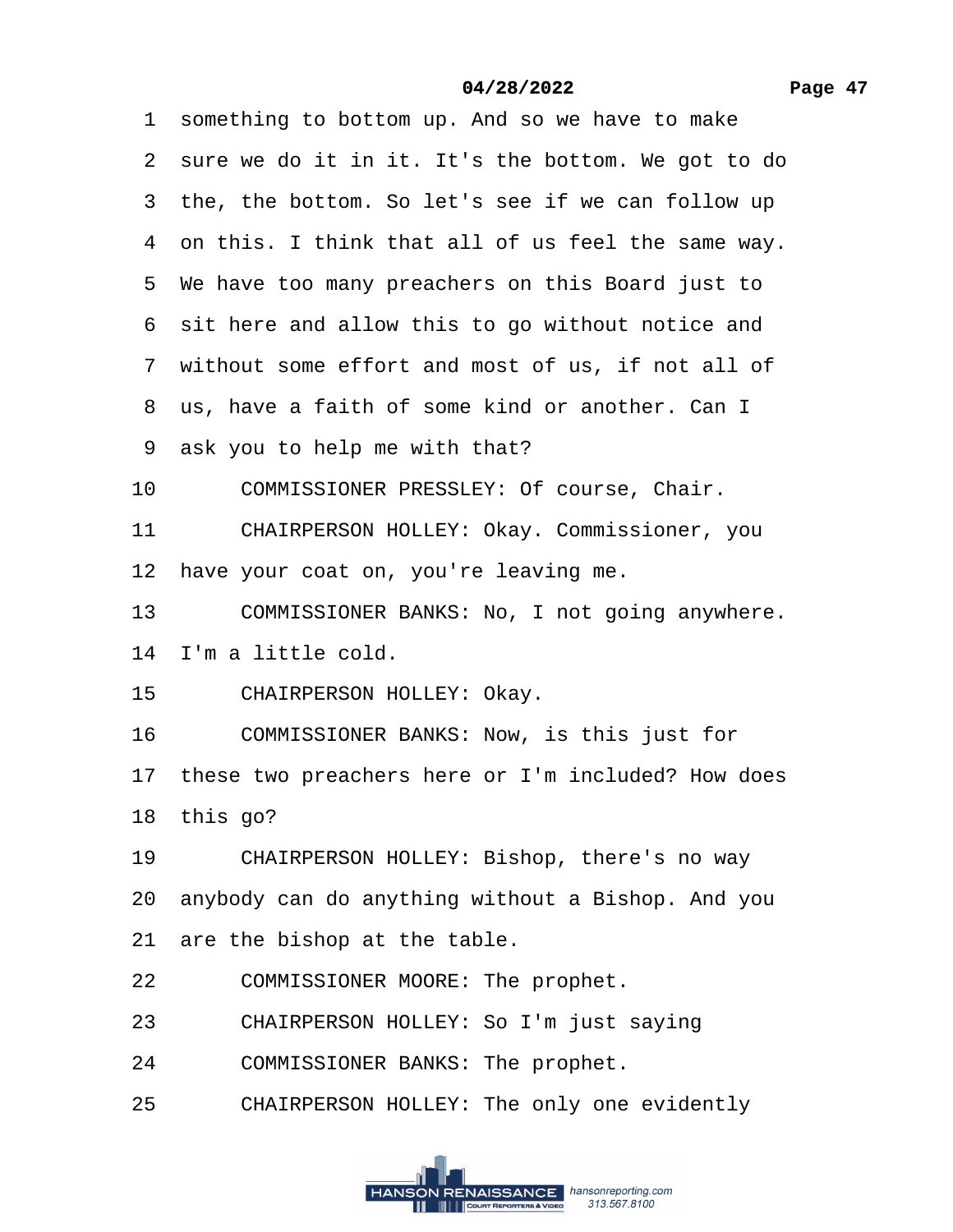1 hear from God. So let me just ask you this...

2 COMMISSIONER BANKS: Oh, we all hear from God.

3 CHAIRPERSON HOLLEY: I'm just messing with you.

4 What I'm saying to you is, I've asked him to help

5 us all coordinate with all of us. I'm going in to

 $6$  the...

7 COMMISSIONER BANKS: I want to be in part of

8 the team too. I don't want to be no outcast.

9 CHAIRPERSON HOLLEY: I agree with you,

10 Commissioner.

11 MS. WHITE: I Mr. Chair.

12 CHAIRPERSON HOLLEY: Yes.

13 MS. WHITE: I don't mean to interrupt, but the

14 time now is 3:58 and I did just receive clarity

15 that at 4:05, the computer will reboot and shut

16· down. So we will need to take a brief recess to

17 allow the computer to reboot itself.

18 CHAIRPERSON HOLLEY: What time do I do that?

19 MS. WHITE: At 4:05. In another five minutes or

20· so.

21 CHAIRPERSON HOLLEY: Well Commissioner Bell is 22 very efficient with this.

23 COMMISSIONER BELL: Thank you, Mr. Chair. I'm

24 not ordained, but I do do the work of the Lord. I

25· don't have a question for the Chief, but I want to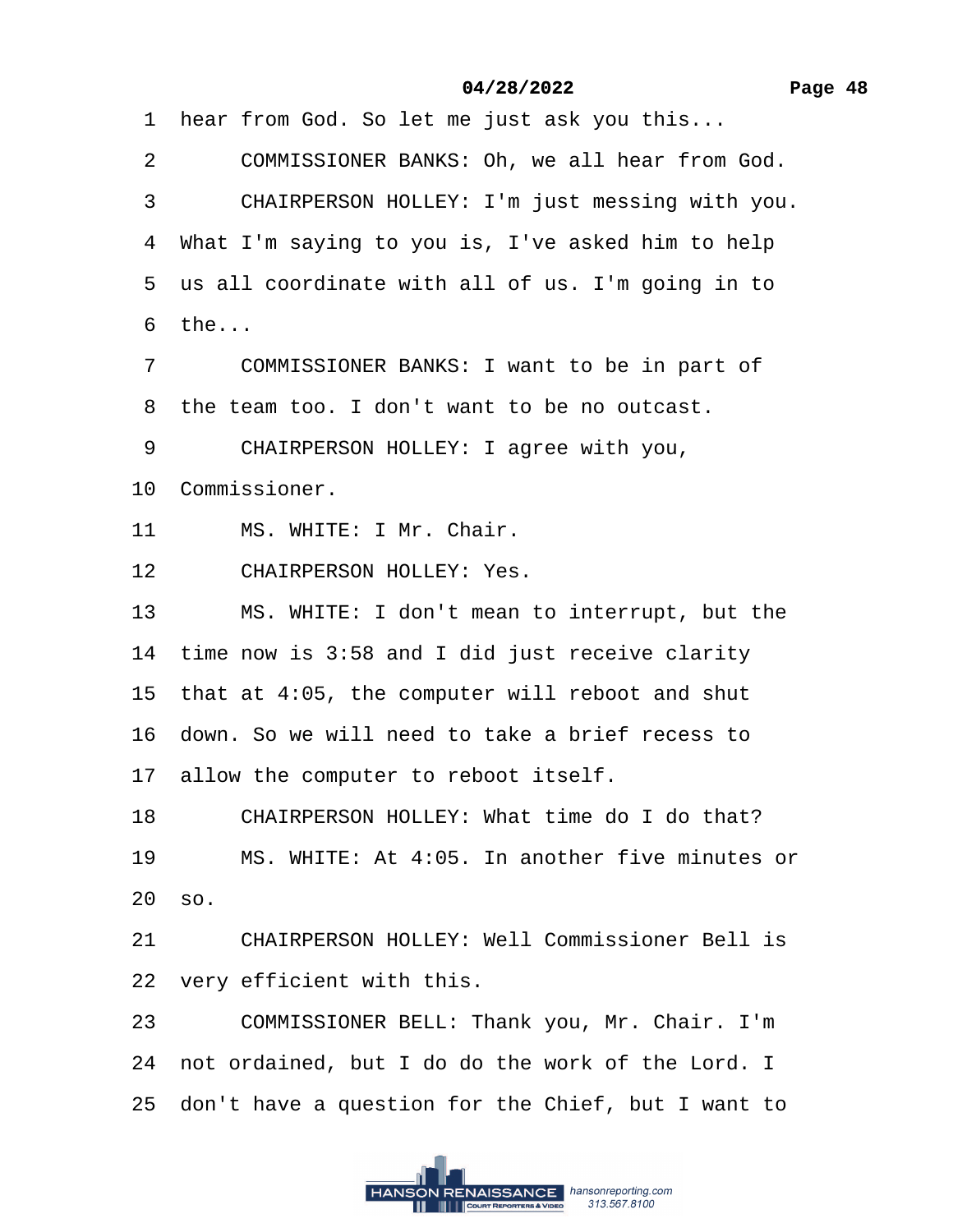#### **Page 49**

#### **04/28/2022**

·1· commend the Chief and respond to your two 2 concerns. I think he addressed it clearly and we 3 should have listened to that thoroughly in how he 4 respond to the men and women in blue that are 5 working every day. Thank you, Mr. Chair. Thank ·6· you, Mr. Chair.

7 COMMISSIONER HOLT: Through the Chair.

8 CHAIRPERSON HOLLEY: You have one minute. Oh, ·9· we have to reboot you.

10 COMMISSIONER HOLT: I'm sure. Chief White is 11 familiar with the incident that occurred in Oak 12 Park yesterday. Now, to me, because that is a 13 relatively small community. What is the hierarchy 14 as it relates to law enforcement, who could 15 perhaps go in and support that community? 16 CHIEF WHITE: Chief Steve Cooper is a very good 17 friend of mine and he is troubled. I can tell you 18 he's troubled by this. And he's going to 19 professionally respond to it and give them all the 20 resources that they need. In fact, I'm going to be 21 meeting with him soon to talk about operation 22 pricing for our city, freeway patrols. You have to 23 be careful. You're talking about young people and 24 we don't want to overreact, but we do need to 25 respond. Kids fight in school, it's happened since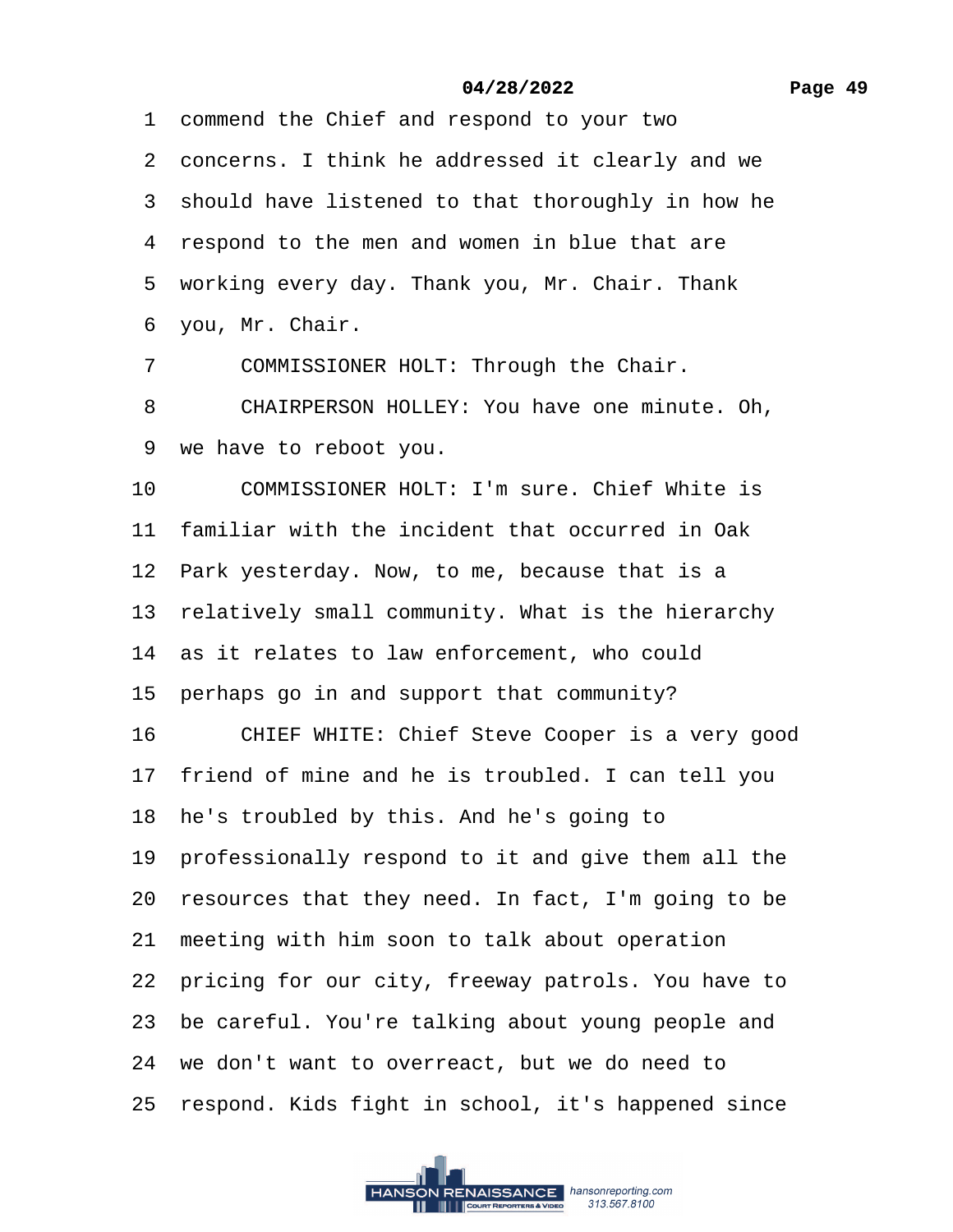## **Page 50**

## **04/28/2022**

1 we were all in school, but certainly social media

2 and everybody's got a camera, so things look very

3 different. But they're going to be working through

4 that and anything that we can do, I'll be more

5 than happy.

6 CHAIRPERSON HOLLEY: Thank you so much.

7 COMMISSIONER HOLT: Thank you.

8 CHAIRPERSON HOLLEY: At this time, I need to

9 basically, who...

10 COMMISSIONER BURTON: How much time do we have?

11 MS. WHITE: Five minutes?

12 CHAIRPERSON HOLLEY: Oh, we have five minutes.

13 Okay. Commissioner Burton, you have a question?

14 COMMISSIONER BURTON: I'll be short and

15 precise. Question to the Chief. Chief, how do you

16· feel about Patrick Lyoya and Grand Rapids

17 situation, as well as what is the Detroit Police

18· Department's policy on releasing names of officers

19 in similar situations, as well as, as have any

20 officers from this department have expressed any

21 concerns for the officer and Grand Rapids far as

22 expressing any concerns of support of the officer

23 from Grand Rapids and how you feel personally

24 about that?

25 CHIEF WHITE: Through the Chair, I haven't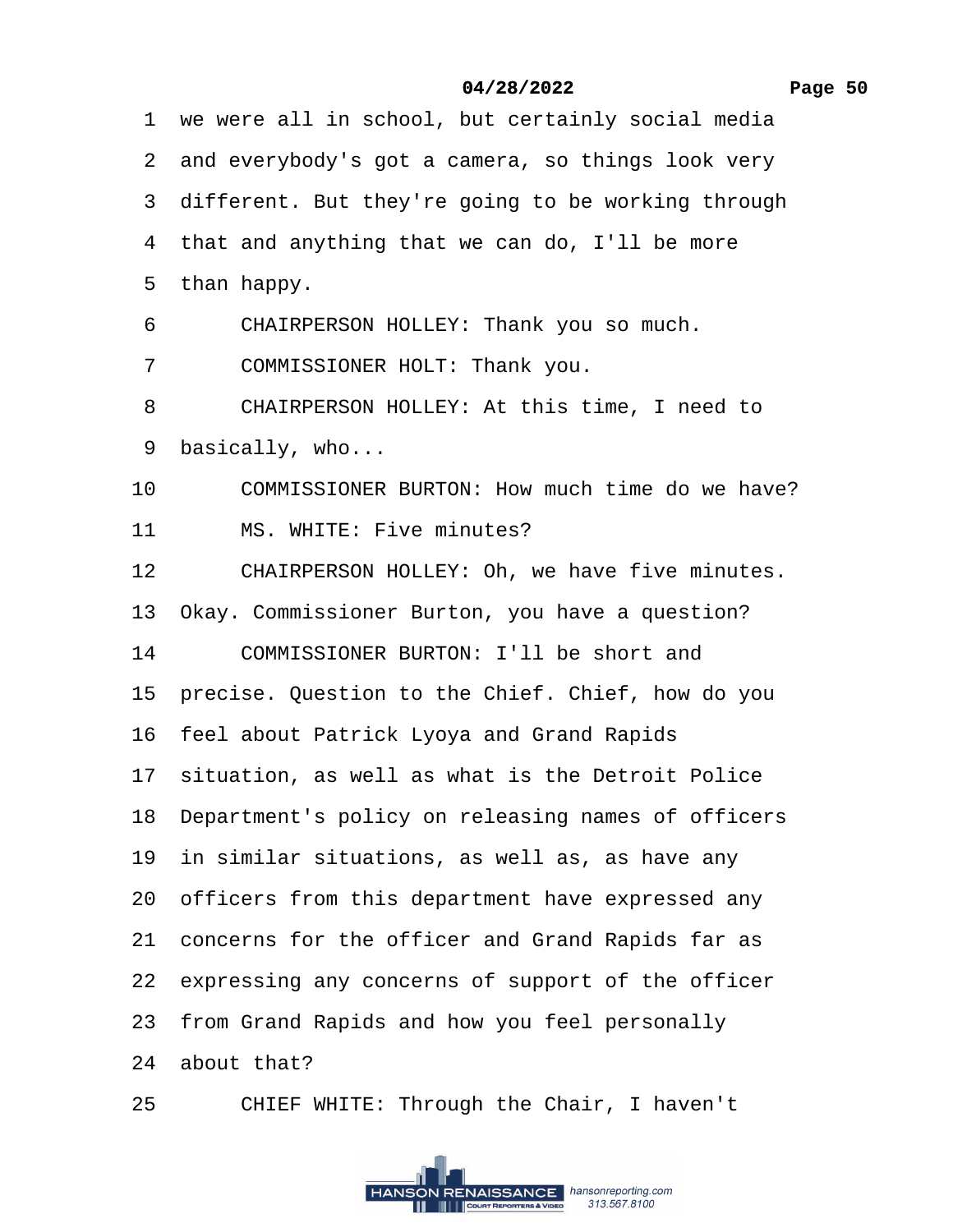1 spoken to every officer in the Detroit Police

2 Department regarding the incident. Certainly, it's

3 a troubling incident and we look to learn from it

4 and look at the whole circumstance and the

5 investigation and ensure that we have strong

·6· policies and training from it. That's where we're

 $7$  at.

8 COMMISSIONER BURTON: What about the policy

9 component?

10 CHIEF WHITE: Well, we have strong policy now

11 with regards to...

12 COMMISSIONER BURTON: Releasing the names of

13 officers in similar situations?

14 CHIEF WHITE: Releasing the names of officers

15 in similar situations?

16 COMMISSIONER BURTON: Is there a policy that

17 Detroit Police Department has as far as releasing

18 names of officers that, that commit similar

19 situations?

20 CHIEF WHITE: Well, by definition of similar

21· situations...

22 COMMISSIONER BURTON: If a situation was

23 similar, were to happen, would you be willing to

24 release the names?

25 CHIEF WHITE: Well, I can't make an anecdotal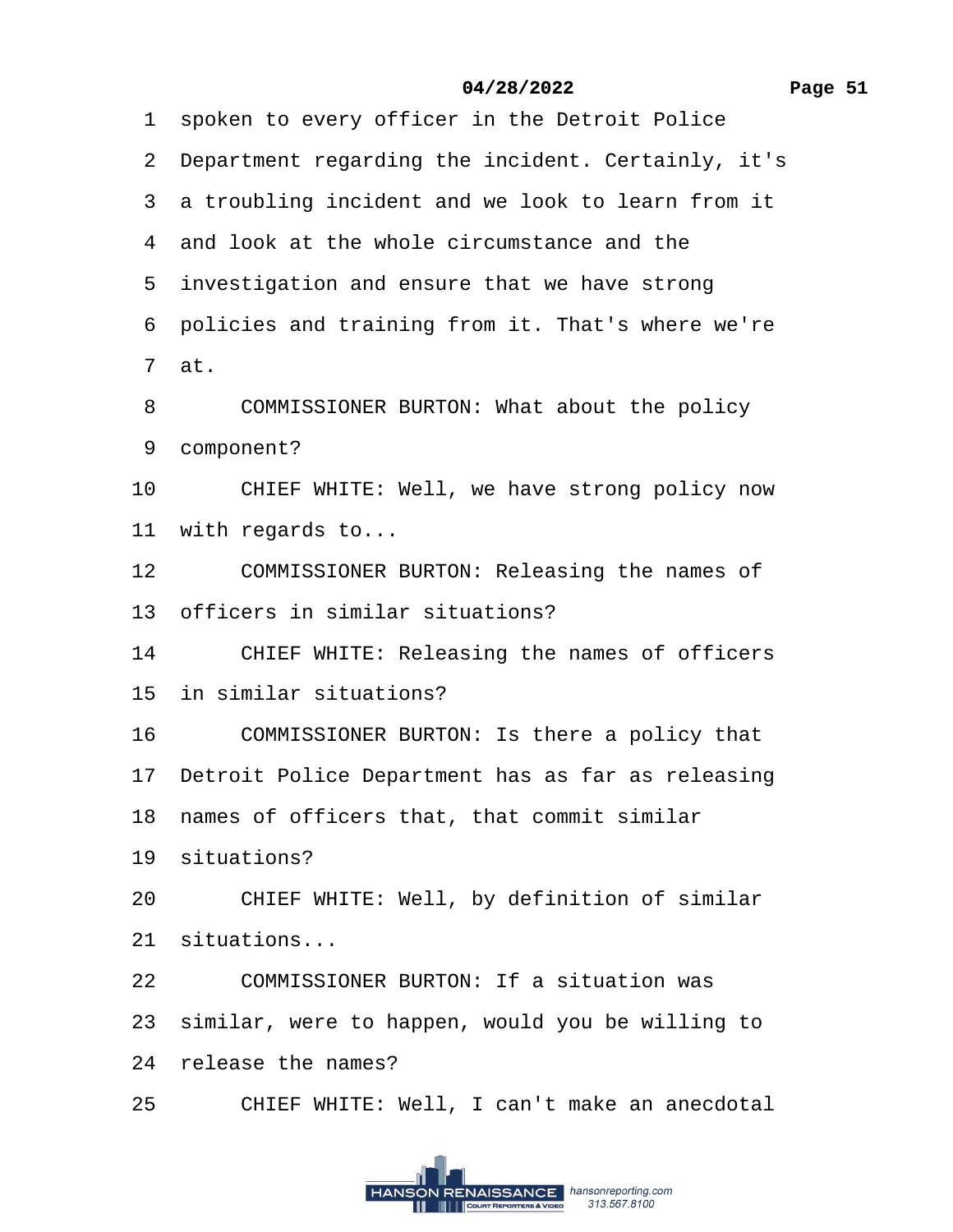1 assessment and come out with that answer right

- 2 now. We'll have to take every individual
- 3 circumstance on its own set of facts and
- 4 circumstances and go from there. But as you know,
- 5 it's evident, we are a very transparent
- ·6· department, transparent Board, transparent with
- 7 this community and I will continue to do so.
- 8 CHAIRPERSON HOLLEY: Thank you. At this time,
- 9 we're going to shut down for five minutes and
- 10 reboot?
- 11 MS. WHITE: Yes, sir.
- 12 CHAIRPERSON HOLLEY: Meeting call to order,
- 13 please. At this time, if you don't mind, we'd like
- 14 to move on to a presentation, facial recognition
- 15 MS. WHITE: Through the Chair, if I may just
- 16 indicate on the record, Captain Anthony O'Rourke
- 17 is from the Crime Intelligence Unit and the facial
- 18 recognition technology and ShotSpotter
- 19 presentation will be presented by Captain
- 20· O'Rourke. And again for the record, the Board
- 21 worked in collaboration with the Detroit Police
- 22 Department in developing comprehensive sound and
- 23 fair policies with regard to both of those
- 24 technology systems. And this report is in response
- 25· to the Board's request for the department to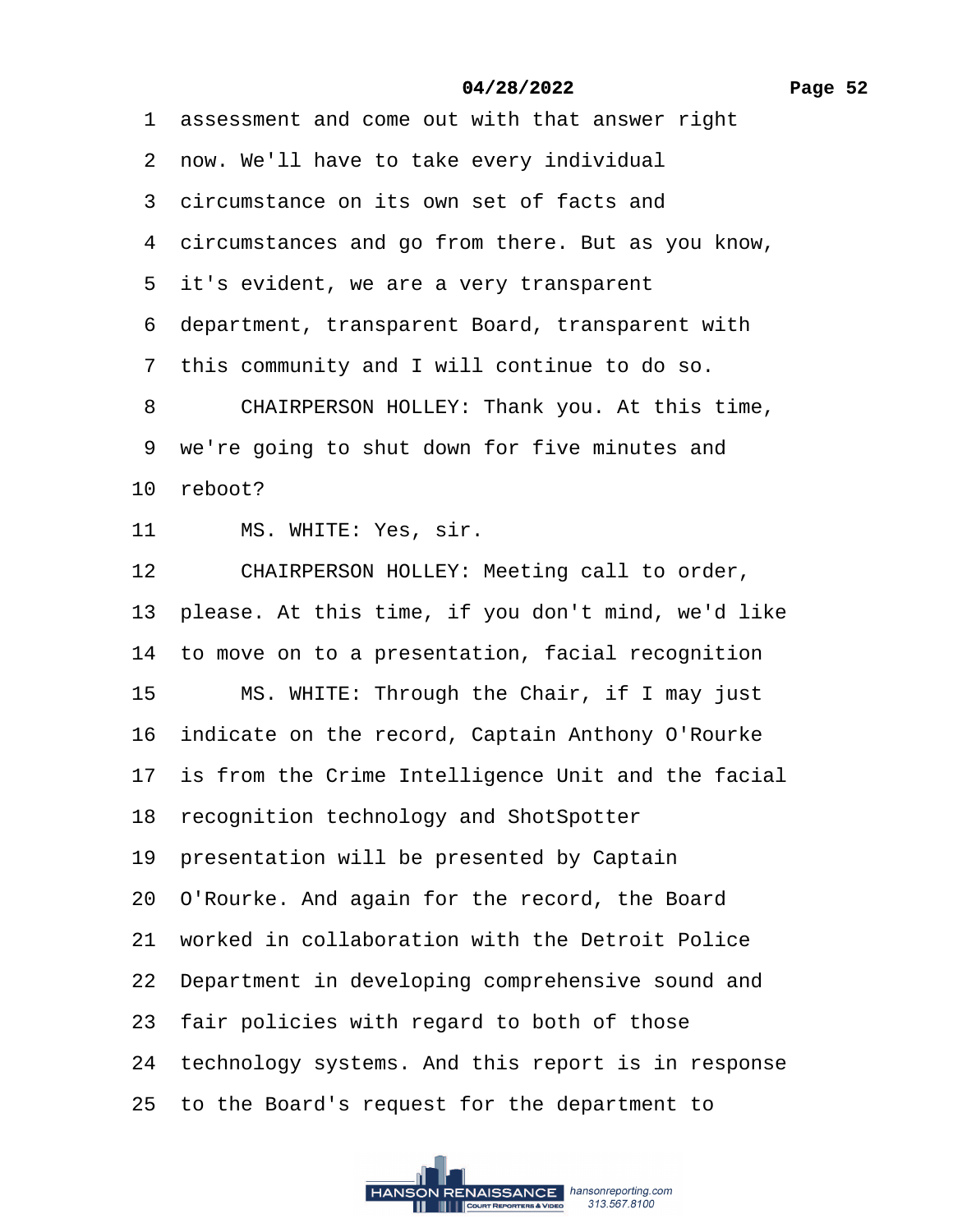1 provide a routine regular reporting with regards

2 to those technology systems and the presentation

3 is available online for the public's awareness as

4 well. Thank you.

5 CHAIRPERSON HOLLEY: No, and I thank you for

6 reminding me of all of that. Thank you so much.

·7· And thank you for your patience as well.

8 CAPTAIN O'ROURKE: Thank you. Once again,

9 Anthony O'Rourke, I am the Captain of Crime

10 Intelligence Unit. Thank you very much honorable

11 Board for having me doing this presentation. I

12 just have to say, next slide.

13 MS. WHITE: Yes, sir. And if you could also

14 please speak into the microphone so that we can

- 15 hear you very well. Thank you.
- 16 CAPTAIN O'ROURKE: Okay. How is that?
- 17 CHAIRPERSON HOLLEY: Good.

18 CAPTAIN O'ROURKE: Okay. So the gunshot

19 detection is a ShotSpotter gunshot. Light sound is

20 detected by sensors placed by ShotSpotter they're

21 triangulated. They go to an incident review

22 center. They do analytics, confirm that is a

23· gunshot. And that information is then received by

24 Detroit Police Department. The Eighth and Ninth

25 Precinct intelligence units will dispatch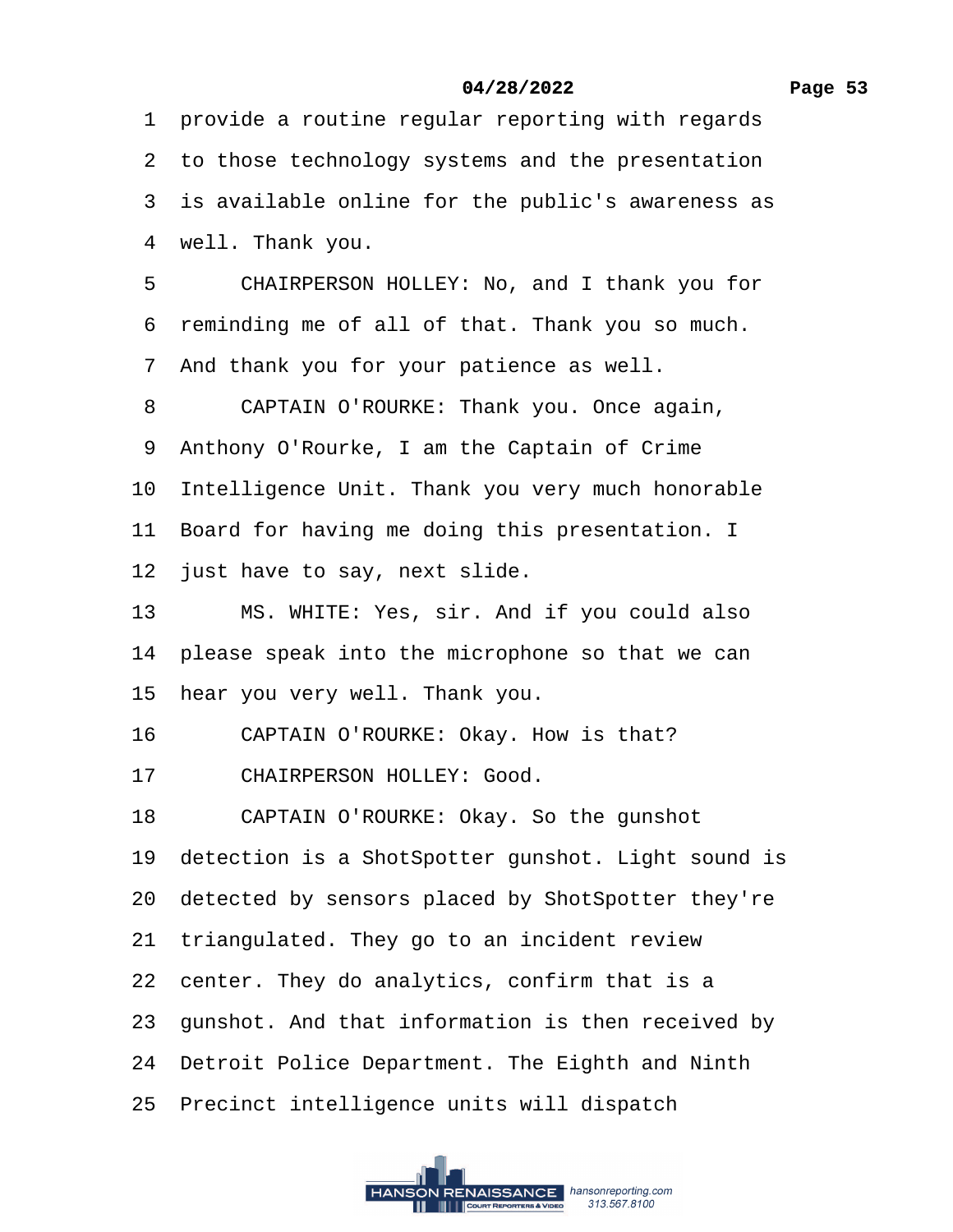1 dedicated shots, firearm units. And they'll also 2 make a communication note. The ShotSpotter unit 3 will arrive on the scene, designated by the 4 triangulation of those shots detected, and they'll 5 do an investigation whether it be the area or 6 person, and if they can re locate spent shell 7 casings, they will do that. ShotSpotter also has 8 the ability to recanvas for additional evidence. 9 Any evidence that is collected from shell casings 10 will be placed into NIBIN unit, machine I'm sorry. 11 NIBINS nationally integrated ballistic information 12 network. And the Intel that is pulled from that 13 system is invaluable. There's been many diverse 14 pattern by using the same weapons that are linking 15 groups of pons or gangs that may be committing 16 some of the violence through these patterns based 17· on the location of the incidents and the victims 18· of these incidents. This note calls for service 19 are way lower. 20 COMMISSIONER BERNARD: Excuse me, your mic is 21 not working. 22 CAPTAIN O'ROURKE: I'm sorry 23 COMMISSIONER BERNARD: If it's not here.

24 Melanie.

25 CAPTAIN O'ROURKE: I think it's just not long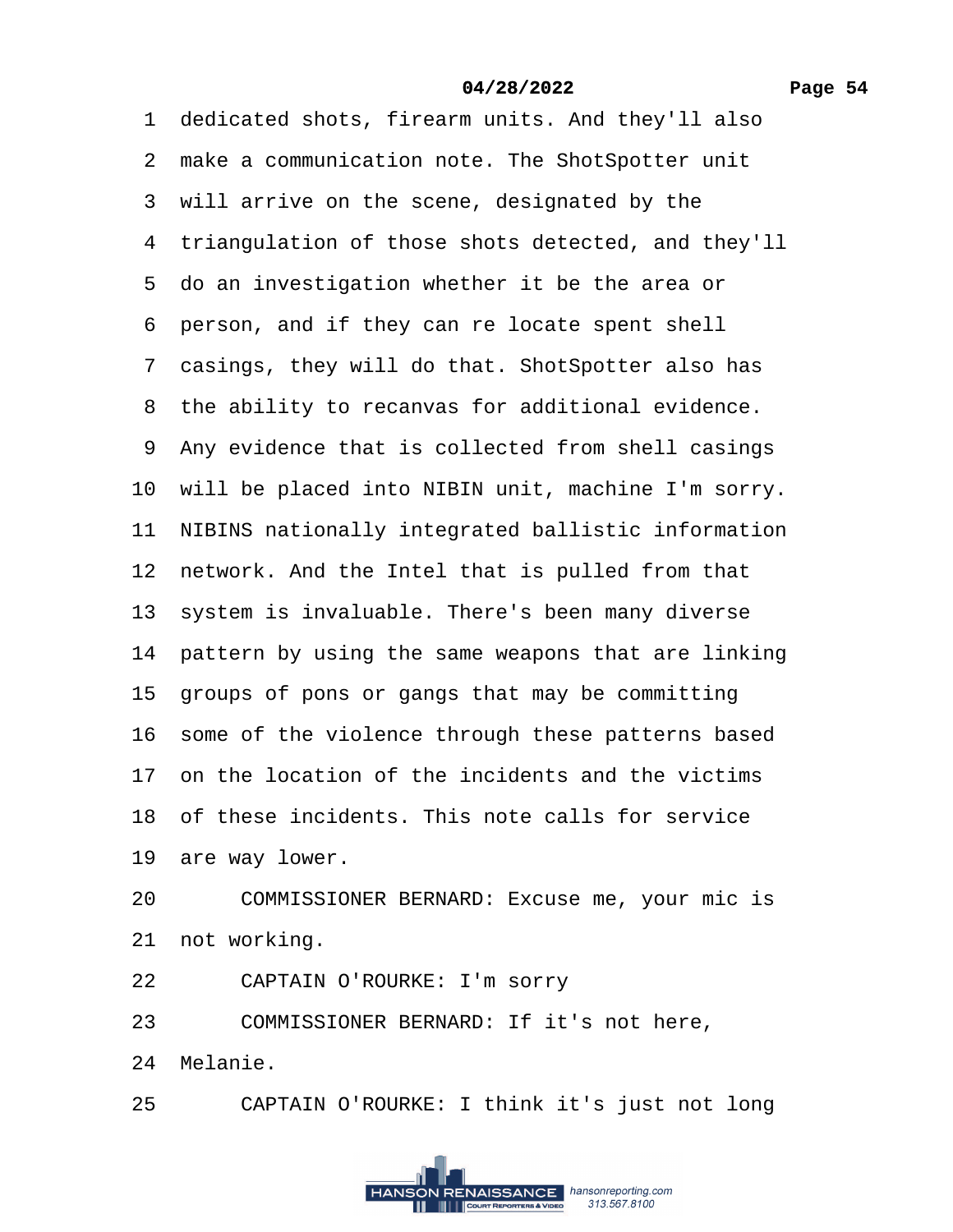1 enough.

2 COMMISSIONER BERNARD: No, no, it's just not 3 working.

4 CAPTAIN O'ROURKE: How about now?

5 MS. WHITE: It's a little better, but I do see 6 where Media Services is coming out with another 7 microphone. Thank you so much.

8 CAPTAIN O'ROURKE: Thank you. Is that better?

9 COMMISSIONER BERNARD: Much better.

10 CAPTAIN O'ROURKE: All right. Just to reiterate

11 calls for service are way lower for shots fired

12 than the actual amount of ShotSpotter alerts. So

13 that does indicate that either the community is

14 desensitized or gunshots in their community, or

15 they don't trust, maybe the police are going to

16 respond to that, to that area. Does ShotSpotter

17· solve cases? No. ShotSpotter alerts our

18 investigative leads and alone do not provide

19· probable cause. ShotSpotter triggers police

20· response and investigative actions for shots fight

21 and oftentimes have gone unreported, as I have

22 just previously stated. Since some additional

23 investigations is required that after the alert,

24 DP cannot say that ShotSpotter has solved the

25 case. However, 87 ShotSpotter identified incidents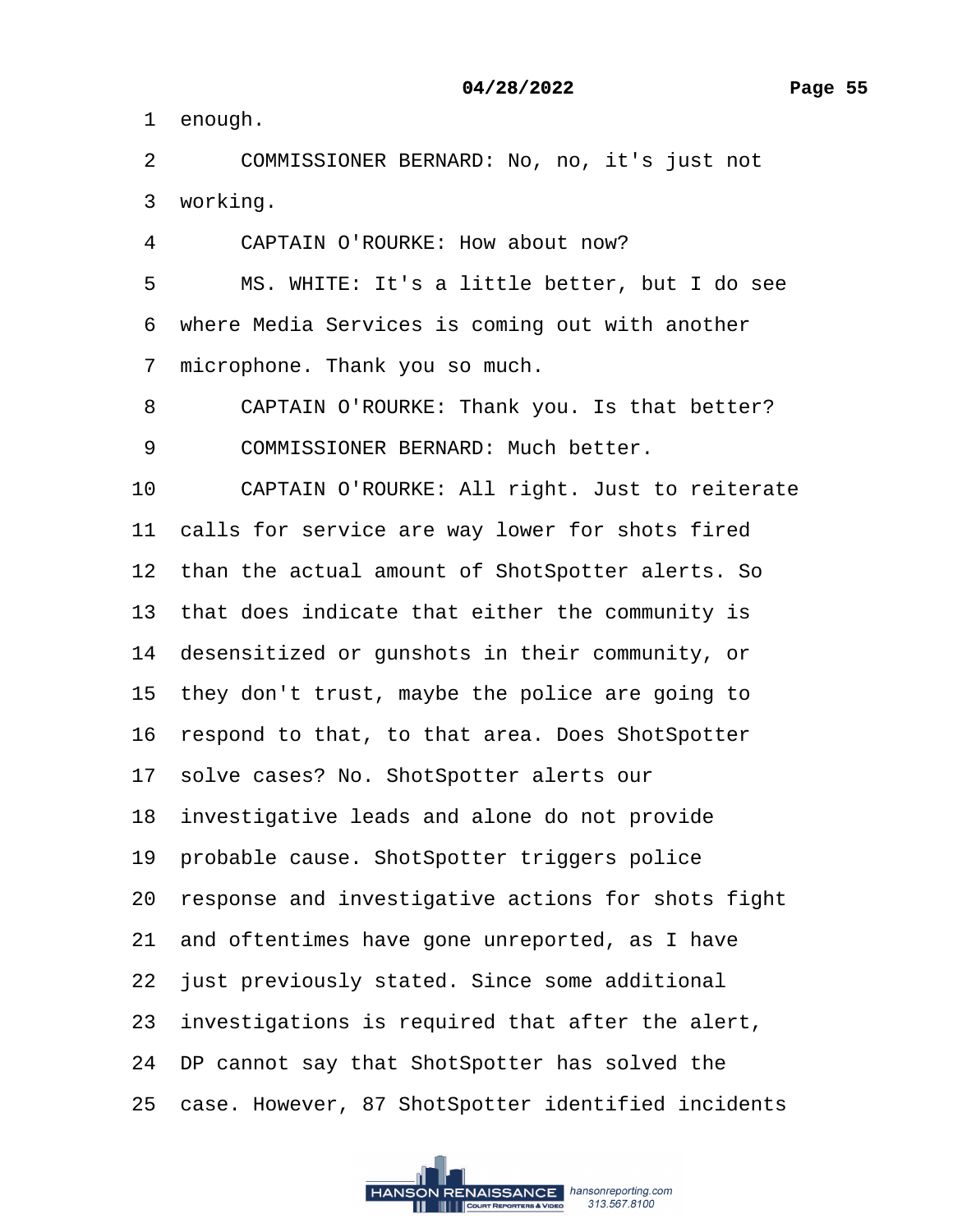1 have led to arrests just more than 10 from January 2 1st of this year. And 261 incidents have generated 3 NIBIN leads as I've discussed those also. These 4 NIBIN leads help us link multiple crimes together 5 based on a common firearm. Next slide. ShotSpotter 6 can detect outside audible gun fire with a define ·7· perimeter, send a short audio snippet to the 8 incident review center for review. 9 CAPTAIN O'ROURKE: Once again, once it's 10 confirmed, that will come back to DPD as a 11 confirmed gunshot. What ShotSpotter cannot do is 12 be triggered by human voices or produce live 13 streaming of sensor audio by company employees, 14 police, or other third parties. It also has very, 15 very limited effect if a shot inspired inside of a 16 house. You see the little diagram to the right 17 there that shows how they kind of triangulate. I 18· think it's a minimum of three sensors that's 19 needed for a location to be discovered. Next 20 slide. 21 CAPTAIN O'ROURKE: Okay. So this map is 22 obviously the City of Detroit. The two outlined 23 red areas in the Eighth and Ninth Precinct are 24 there. Those are our gunshot detection areas in 25 the Eighth Precinct. It covers two square miles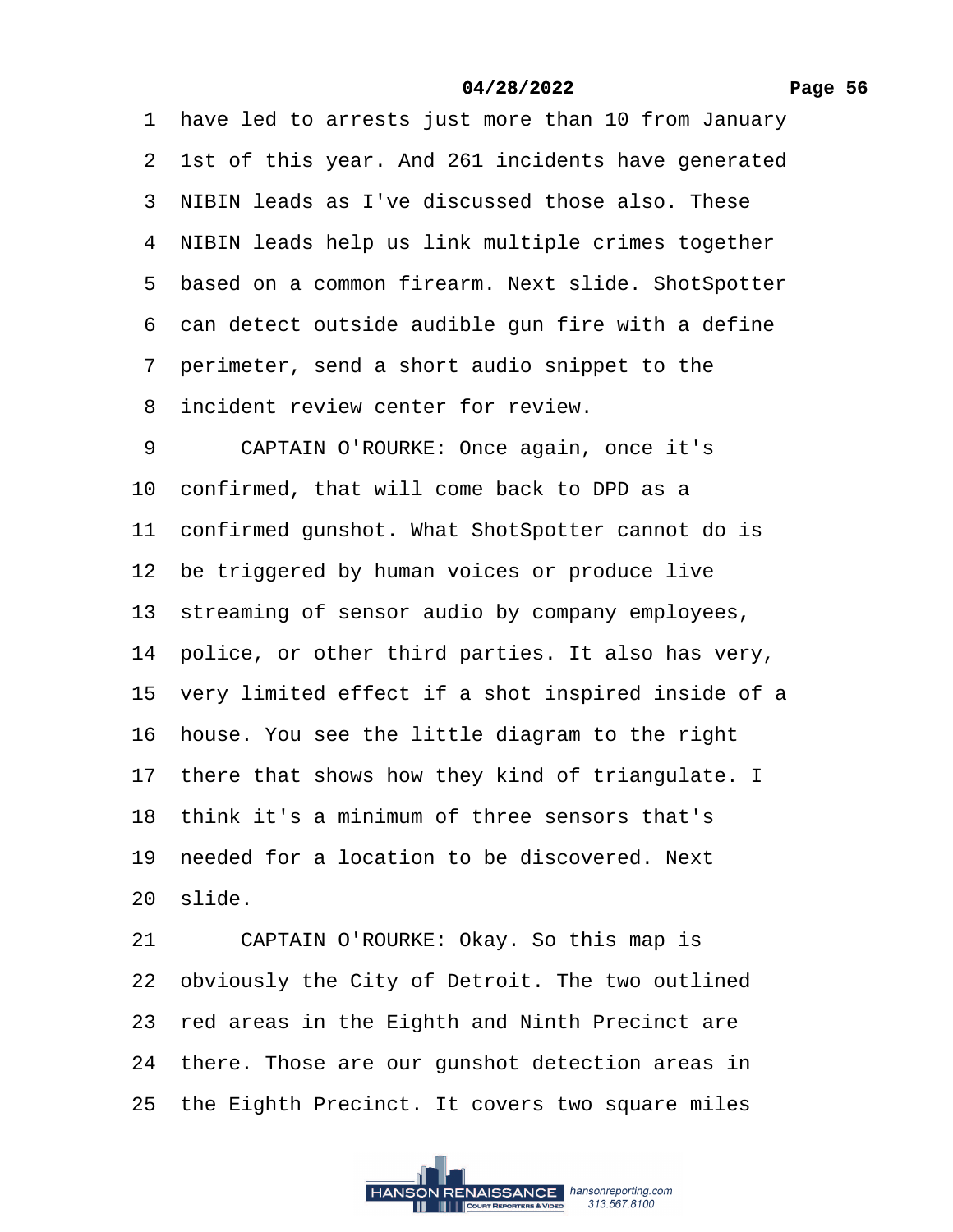1 and the Ninth Precinct four and a half square 2 miles. The data from 2020, before ShotSpotter was 3 implemented shows that Eighth Precinct had 399 4 calls for service for shots fired, which is the 5 average of 1.1 per day. And in the Ninth Precinct ·6· the 2020 shots fired calls for service was 762 for ·7· an average of 2.1 a day. That data is what 8 directed us to have these locations as our gunshot 9 detection areas. Next slide please. Okay. So this 10 is a cumulative year to year to date difference in 11 Ninth Precinct ShotSpotter versus non-ShotSpotter 12 areas for part 1 violent crimes as a whole. The 13 orange line is ShotSpotter areas and the non-14 ShotSpotter is in blue. So, has implementing the 15 technology decreased gun violence? The trend lines 16· are somewhat similar in terms of the rate that the 17 percent change of part 1 gun, I'm sorry, part 1 18· violent crime within the Ninth Precinct coverage 19 area compared to outside of it. Since the 20· beginning of February, the magnitude of the 21 decrease in the crime compared to last year within 22 the coverage area has exceeded that from the rest 23 of the Precinct. 24 CAPTAIN O'ROURKE: Whether or not ShotSpotter

25 has displaced or prevented crimes is unanswerable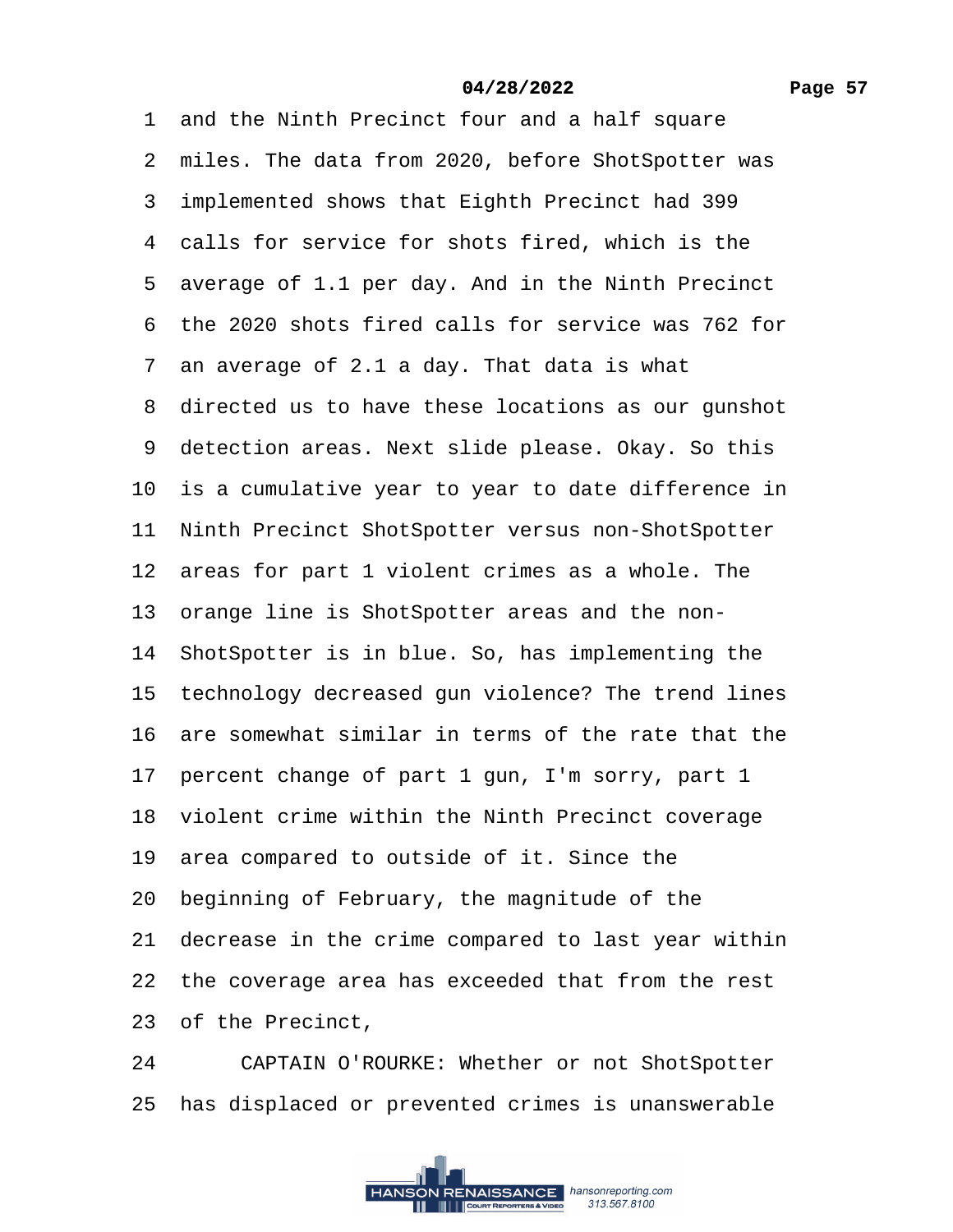1 as there are a multitude of other factors that 2 influence when and where a particular crime event 3 may occur. What we can say with certainty is that 4 the number of shots, layered incident events, 5 increase suddenly since implementation of shots, ·6· spotter, and the overall the decline of part 1 7 violent crime within the coverage area has 8 exceeded the decline in the same crime category 9 and the rest of the Precinct. Next slide, please. 10 CAPTAIN O'ROURKE: This also shows the overall 11 reduction in part 1 violent crimes. It does show 12 there is an increase for homicide and in and out 13 of ShotSpotter areas in the Ninth Precinct. But I 14 would like to note that it's one incident outside 15 of those numbers in each of those ShotSpotter or 16 non-ShotSpotter. That's percentage of increase as 17 20% and that represents one incident. The increase 18· for homicide for 2022 is 12.5% in non-ShotSpotter 19 area. Once again, one incident for each of those 20 categories. Historically, this area for 21 ShotSpotter has been more substantial in shootings 22 in the past Next license. Hey, the City of Detroit 23 owns all the data exclusively. ShotSpotter must 24 have written permission to release anything unless 25· there's a court order, a subpoena within 60 days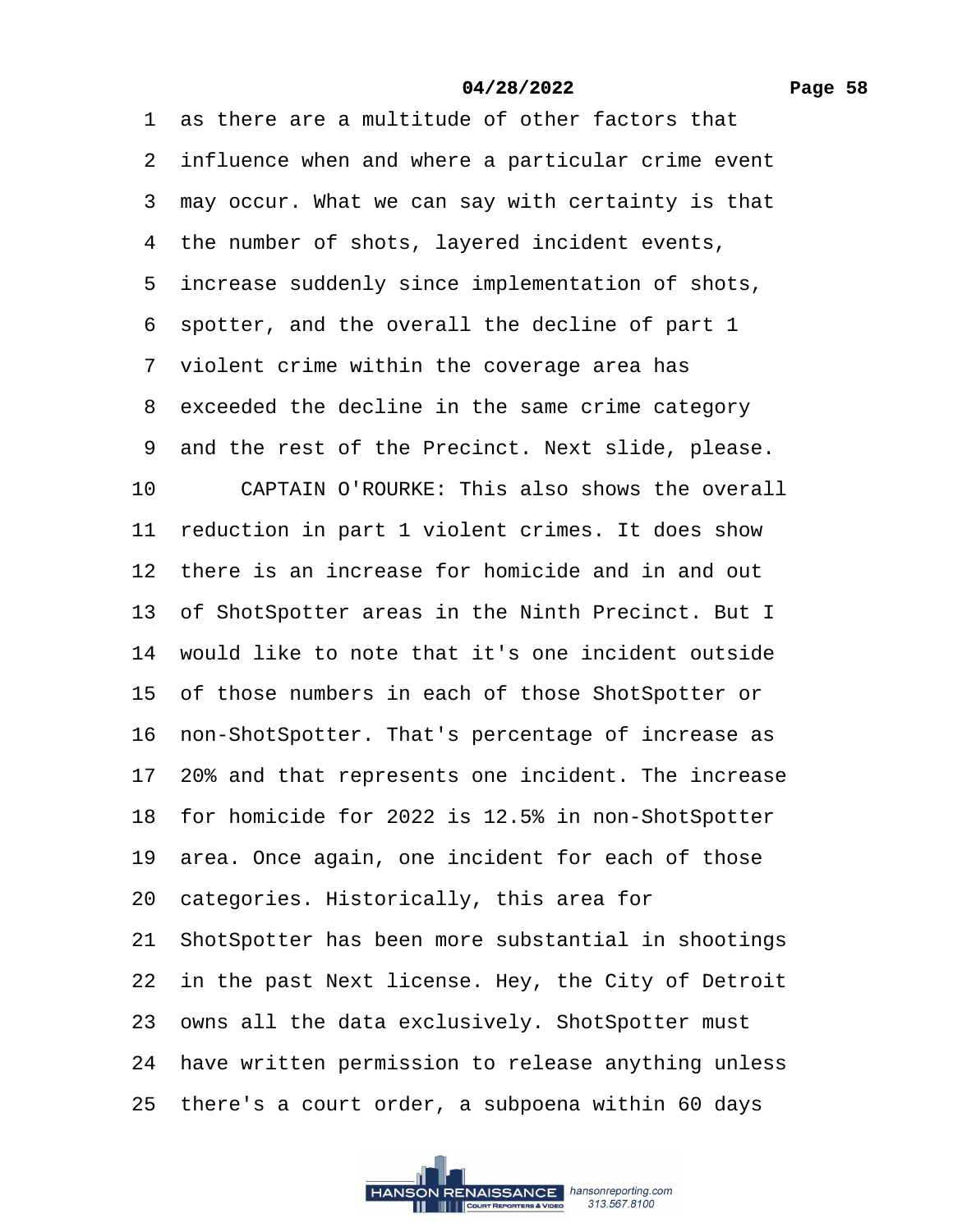# **Page 59**

# **04/28/2022**

|   | 1 after termination of the contract ShotSpotter will  |
|---|-------------------------------------------------------|
|   | 2 deactivate sensors and delete the user account      |
|   | 3 information. No cameras are included in this        |
|   | 4 contract. No facial recognition software is being   |
|   | 5 used for this. Audio is criminally deleted after    |
|   | 6 30 hours, if no gunshot is detected and we cannot   |
|   | 7 listen, DPD deputy cannot listen, live from the     |
|   | 8 sentences. Next slide please.                       |
| 9 | CAPTAIN OROURKE: Okay. Responsibilities of the        |
|   | 10 Crime Intelligence Unit is one, is to notify       |
|   | 11 ShotSpotter technology of any deficiencies         |
|   | 12 include, but not limited to, any of the location   |
|   | 13 of the incident was inaccurate. So we got an alert |
|   | 14 and then we found shell casing spent shell         |
|   | 15 casings, not in that immediate area, but maybe     |
|   | 16 somewhere within ShotSpotter, but out of the range |
|   | 17 of what they had sent us. Second, they confirmed   |
|   | 18 discharge within the coverage area, but was never  |
|   | 19 reported by the gunshot detection system.          |
|   | 20 Obviously, that could be found if we found a       |
|   | 21 victim that suffered from a gunshot wound in the   |
|   | 22 gunshot detection or fresh shell cases. The        |
|   | 23 service level agreement is 90%. They're well above |
|   | 24 90% in their accuracy. And we've had very few mis- |
|   | 25 locations and misclassifications.                  |
|   |                                                       |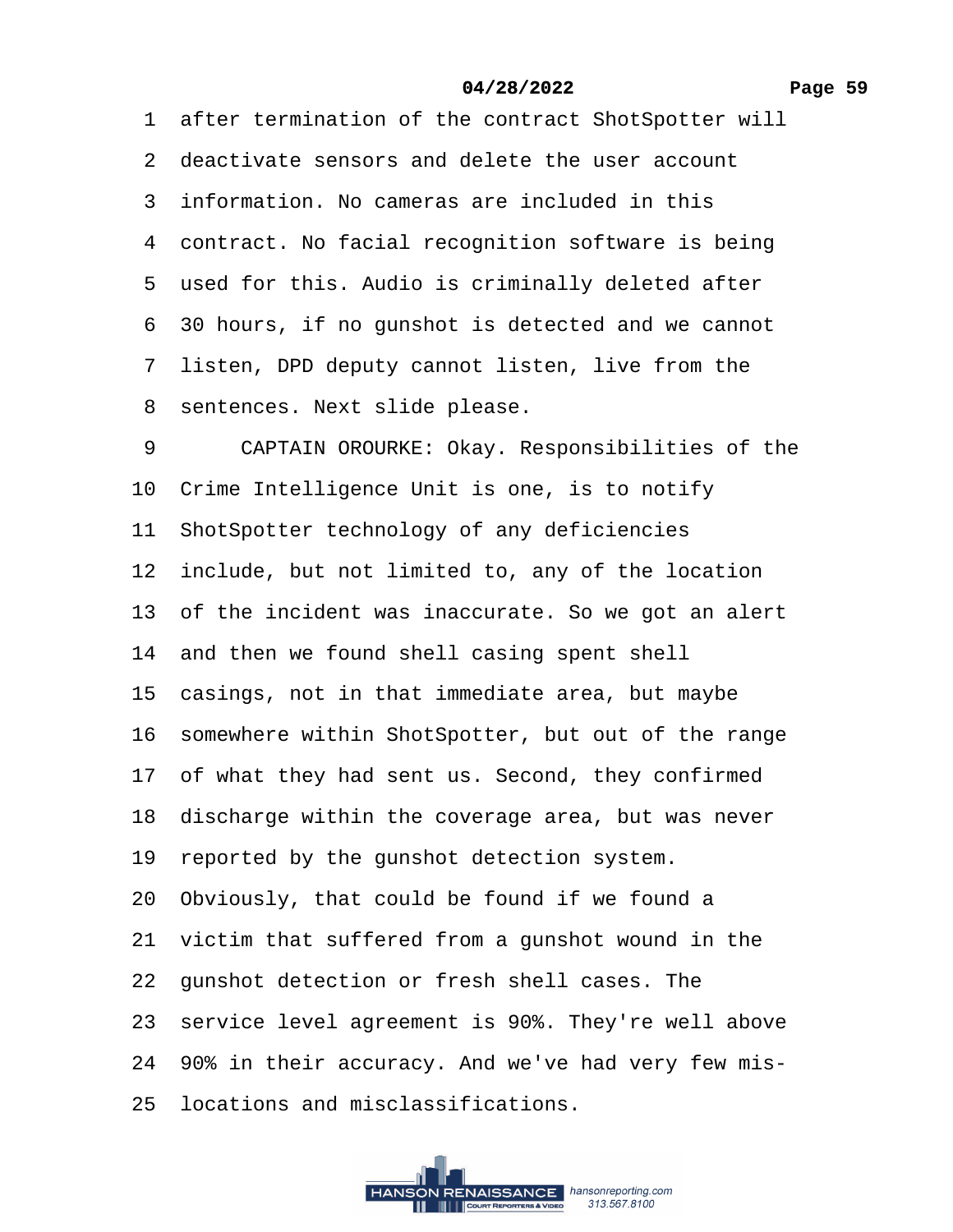| 1  | CAPTAIN O'ROURKE: Next slide please. DPD              |
|----|-------------------------------------------------------|
|    | 2 policy has strict civil Liberty protections. Once   |
|    | 3 again, we cannot monitor live video, I'm sorry,     |
|    | 4 live audio. We can only hear once a gunshot is      |
|    | 5 confirmed through the incident review center.       |
|    | 6 Obviously, we have protections in place that        |
|    | 7 violations will be subject to discipline or         |
|    | 8 termination ShotSpotter alert does not give         |
|    | 9 members the illegal authority to enter private      |
|    | 10 residences or private buildings. Once again, it's  |
|    | 11 an investigative lead only. And I do personally    |
|    | 12 send out the ShotSpotter report every Monday to    |
|    | 13 the Board of Police Commissioners for your review. |
|    | 14 Next slide, please. I'll go into facial            |
|    | 15 recognition software.                              |
| 16 | COMMISSIONER BERNARD: Mr. Chairman, before we         |
|    | 17 move to facial recognition. Can we ask any         |
|    | 18 questions about ShotSpotter?                       |
| 19 | CHAIRPERSON HOLLEY: Yes. Let's do that because        |
|    | 20 one's different from the other, its two different  |
|    | 21 topics.                                            |
| 22 | MS. WHITE: Okay. Yes, sir. Through the Chair,         |
|    | 23 if possible, if I may just kind of include the     |
|    | 24 Board's questions that we did submit to the        |

25 department, some of which Captain O'Rourke has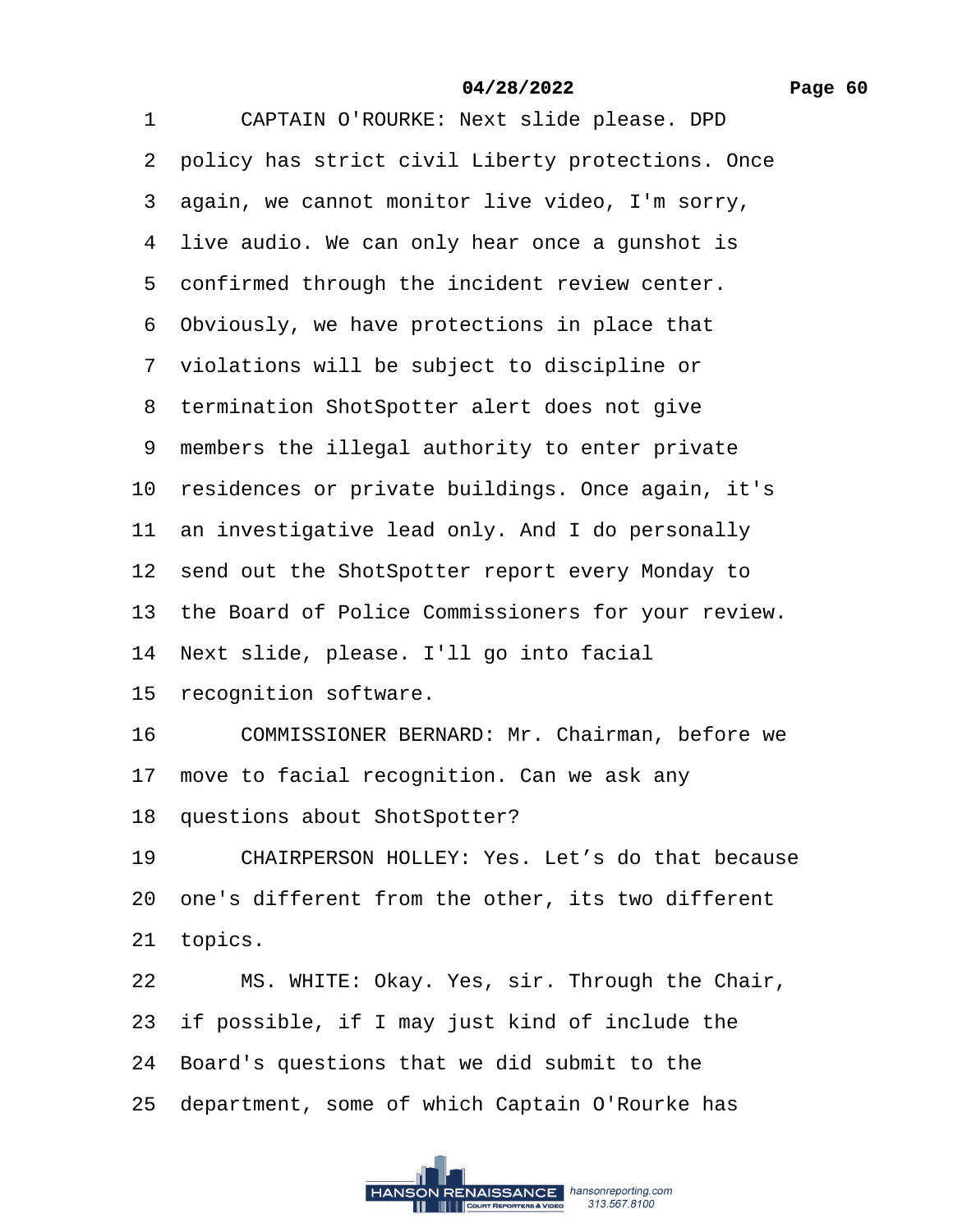| 1 answered and the other questions and responses I'm  |
|-------------------------------------------------------|
| 2 sure are covered in the next presentation, but      |
| 3 just to cover some of those questions, they         |
| 4 include the following: explaining both the          |
| 5 ShotSpotter and facial recognition technology,      |
| 6 project systems, and the objectives for both of     |
| 7 these initiatives. Also providing the budget for    |
| 8 both the ShotSpotter and facial recognition         |
| 9 technology programs. Also how does ShotSpotter and  |
| 10 the facial recognition technology fall within the  |
| 11 new outcome budgeting appropriation in DPD's       |
| 12 fiscal year '23 budget for monitoring and tracking |
| 13 purposes. We also included, are there any          |
| 14 initiatives programs staffed by DPD personnel      |
| 15 only, or does the Department of Information        |
| 16 Technology provide support? The next question is   |
| 17 since technology deployment to date, have there    |
| 18 been any policy violations of either the           |
| 19 ShotSpotter and, or the facial recognition         |
| 20 technology program, either procedurally            |
| 21 constitutional or otherwise? And the last two      |
| 22 questions, how does the department audit and       |
| 23 monitor the systems for any violations or misuse   |
| 24 of the systems and has the department denied any   |
| 25 facial recognition requests since the policy was   |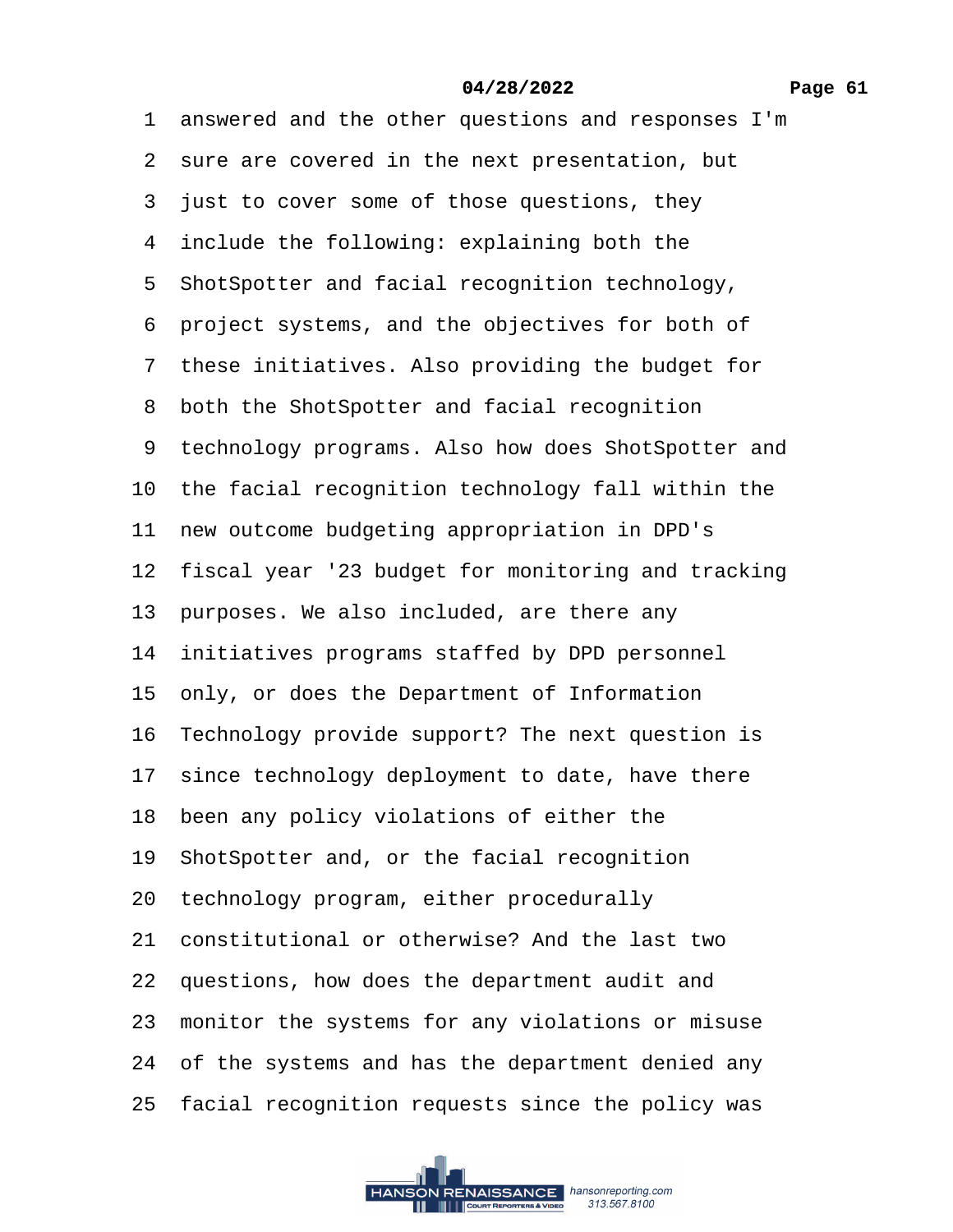1 initially implemented? If so, what are some of

2 those reasons for denying the request?

3 CHAIRPERSON HOLLEY: Thanks, Ms. White.

4 Commissioner Bernard.

5 COMMISSIONER BERNARD: Well, Chief, you can

6 answer those questions first. Those are great

7 questions.

8 CAPTAIN O'ROURKE: They are great questions.

9 COMMISSIONER BERNARD: I have another one, but

10· that's a separate one.

11 CAPTAIN O'ROURKE: I was not provided that list

12 of questions. I did get a list from the Board,

13 mine is slightly different. It all focused on

14 ShotSpotter if I could get those...

15· · · ·COMMISSIONER BURTON?[01:17:38]: I didn't get

16 those questions either.

17 MS. WHITE: Through the Chair, we can make sure

18 to redistribute, but we did provide it to the

19· Chief's office and we also included it in the

20 honorable Board's weekly packet.

21 CHAIRPERSON HOLLEY: Thank you.

22 CAPTAIN O'ROURKE: Okay. Well, I apologize. It

23 never did get down to me. I definitely don't have

24 a lot of the information specific to the budget or

25 anything else. If I could get those, I can respond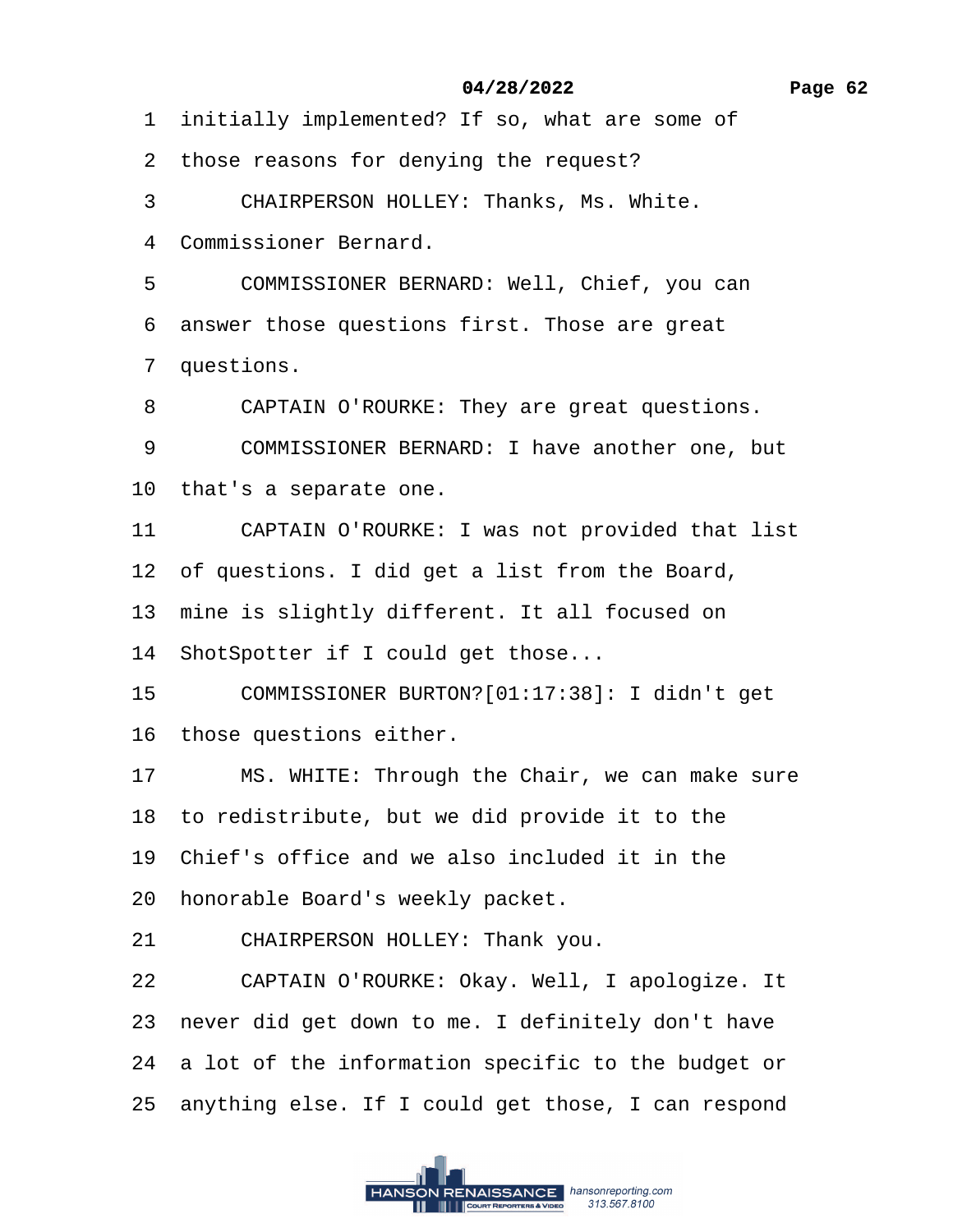·1· at a later time.

2 CHAIRPERSON HOLLEY: And really if they do 3 that, because the questions are excellent 4 questions that we collectively came to conclude. 5 Can you do it in writing, if you could, because 6 this it is about six or seven pages that you're ·7· going to have to answer these questions? So just 8 take your time, but we need to have those answers 9 to those questions. And so that's fine. We give 10· you time to do that. Ms. White, you work with them 11 on that. 12 MS. WHITE: Yes sir. 13 CHAIRPERSON HOLLEY: Because they are 14 excellent, I want to make sure this is very 15 important about the budget and how the two 16 connects works together. Commissioner Bernard, you 17 may have a question? 18 COMMISSIONER BERNARD: I don't have a question 19 about your presentation. Excellent presentation, 20 incidentally. 21 CAPTAIN O'ROURKE: Thank you. 22 COMMISSIONER BERNARD: It doesn't have page 23 numbers, but on the page that starts with DPD 24 policy has strict civil Liberty protections.

25 CAPTAIN O'ROUKE: Yes ma'am.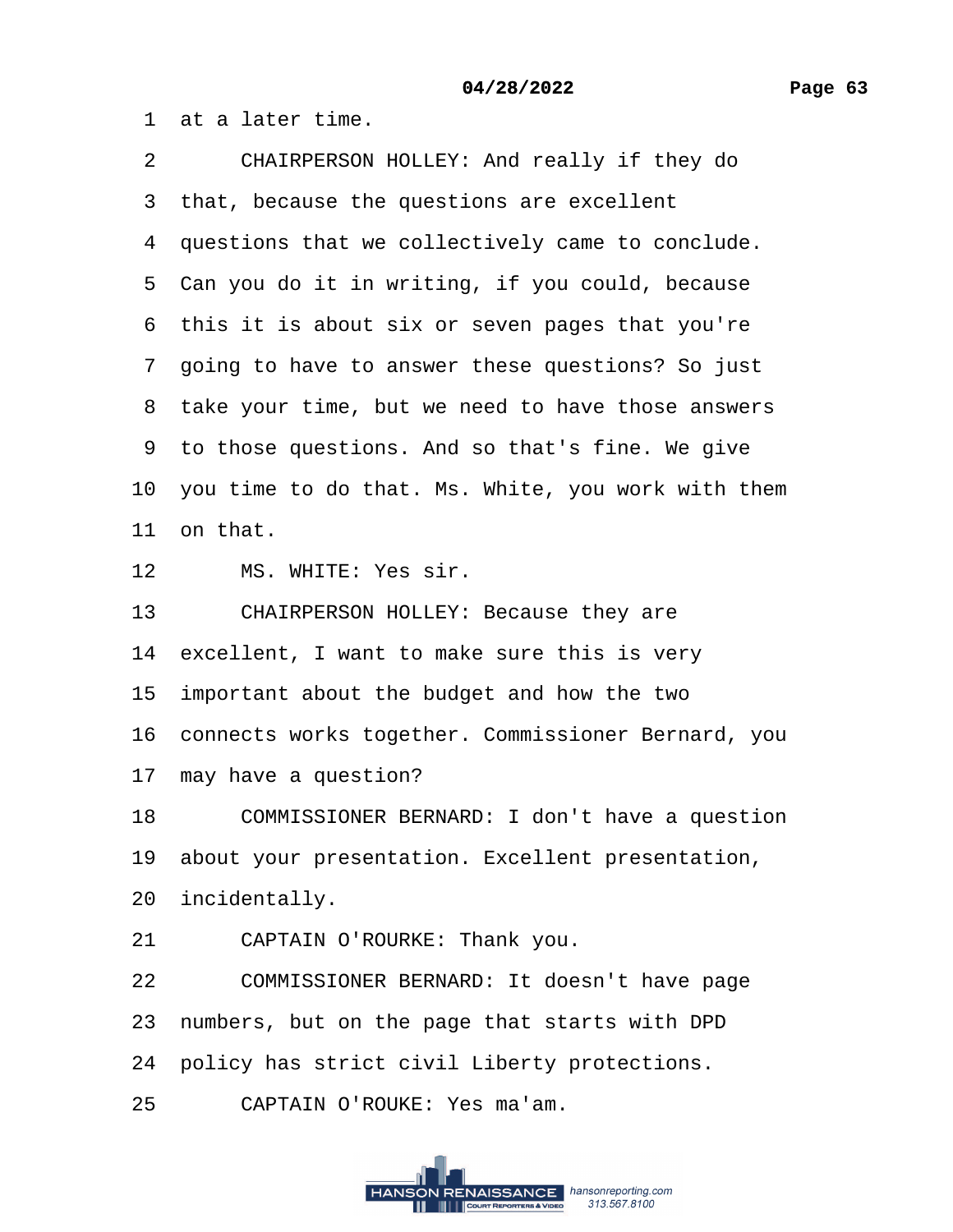1 COMMISSIONER BERNARD: At the top of that page,

2 it says at the second line, DPD can only hear

3 audio from confirmed gunshot incidents. Then right

- 4 below that it says, recorded audio shall only be
- 5 reviewable when pertinent to an active
- ·6· investigation involving the discharge of a
- 7 firearm. So obviously you must hear something else
- 8 if you're just, I mean, there wouldn't be any
- ·9· recorded audio to be reviewable, if in fact you
- 10 only were listening to gunshots.
- 11 CAPTAIN O'ROURKE: So we listened to the
- 12 gunshots and I think what they're talking about is
- 13 reviewable if it's an active investigation. And
- 14 let's say there's a gunshot detection incident,
- 15 there was somebody, a victim shot they, could
- 16 listen to that, detectives or investigators could
- 17 listen to that audio, or numerous reasons maybe
- 18 investigation.
- 19 CHAIRPERSON HOLLEY: Investigation.
- 20 CAPTAIN O'ROUKE: Investigation, correct.
- 21 COMMISSIONER BERNARD: I mean, I'm saying I was
- 22· shot by Sam that it will pick that up. I'm on the
- 23· street. So that's what I'm just trying to
- 24 understand, because then it goes on a violations
- 25 of these protections will be subject to discipline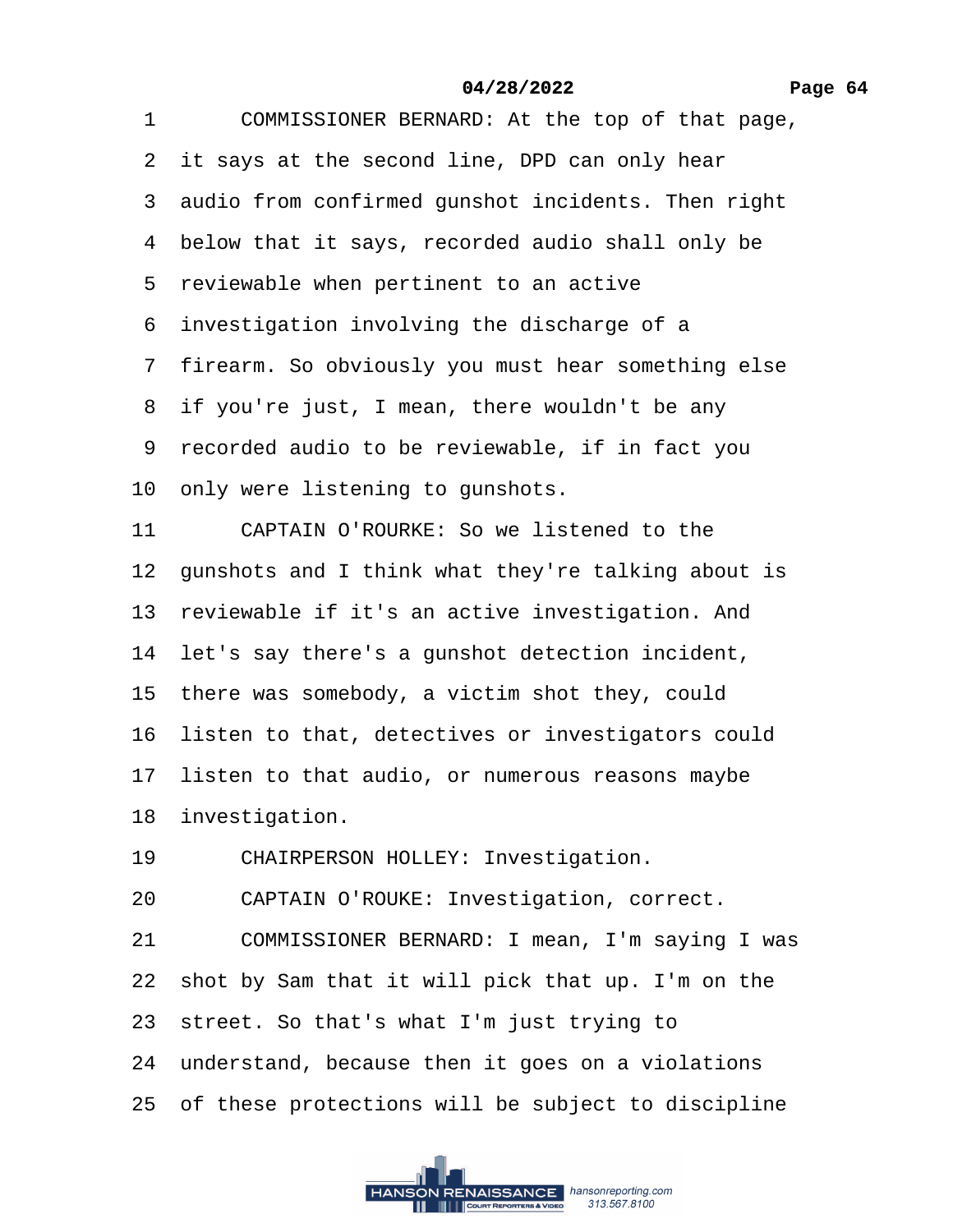1 or termination. So obviously you can hear

2 something other than the gunshot.

3 CAPTAIN O'ROURKE: It's only activated upon a

4 qunshot.

5 COMMISSIONER BERNARD: Got that part.

6 CAPTAIN O'ROURKE: Sounds like that. Now, is

·7· there other audio that is potentially picked up,

8 especially if it's a long volley or several

9 vollies of shots. Yes. How specific of hearing

10 like I've listened to dozens of gunshot incidents

11 and I've never heard a person's voice on any of

12 those incidents. So I couldn't tell you if it's

13 possible or not. I would guess under the right

14 circumstances, based on where they are to the

15 sensors, it may be if they're screaming and

16 yelling in between gunshots. But I have no

17 personal...

18 COMMISSIONER BERNARD: Well, Sam let's get out

19 of here. Get that gun, whatever.

20 CHAIRPERSON HOLLEY: Any other questions?

21 COMMISSIONER BERNARD: But you actually never

22 heard any that's the problem.

23 CAPTAIN O'ROURKE: I have not. Thank you.

24 COMMISSIONER HOLT: Through the Chair.

25 CHAIRPERSON HOLLEY: Yes.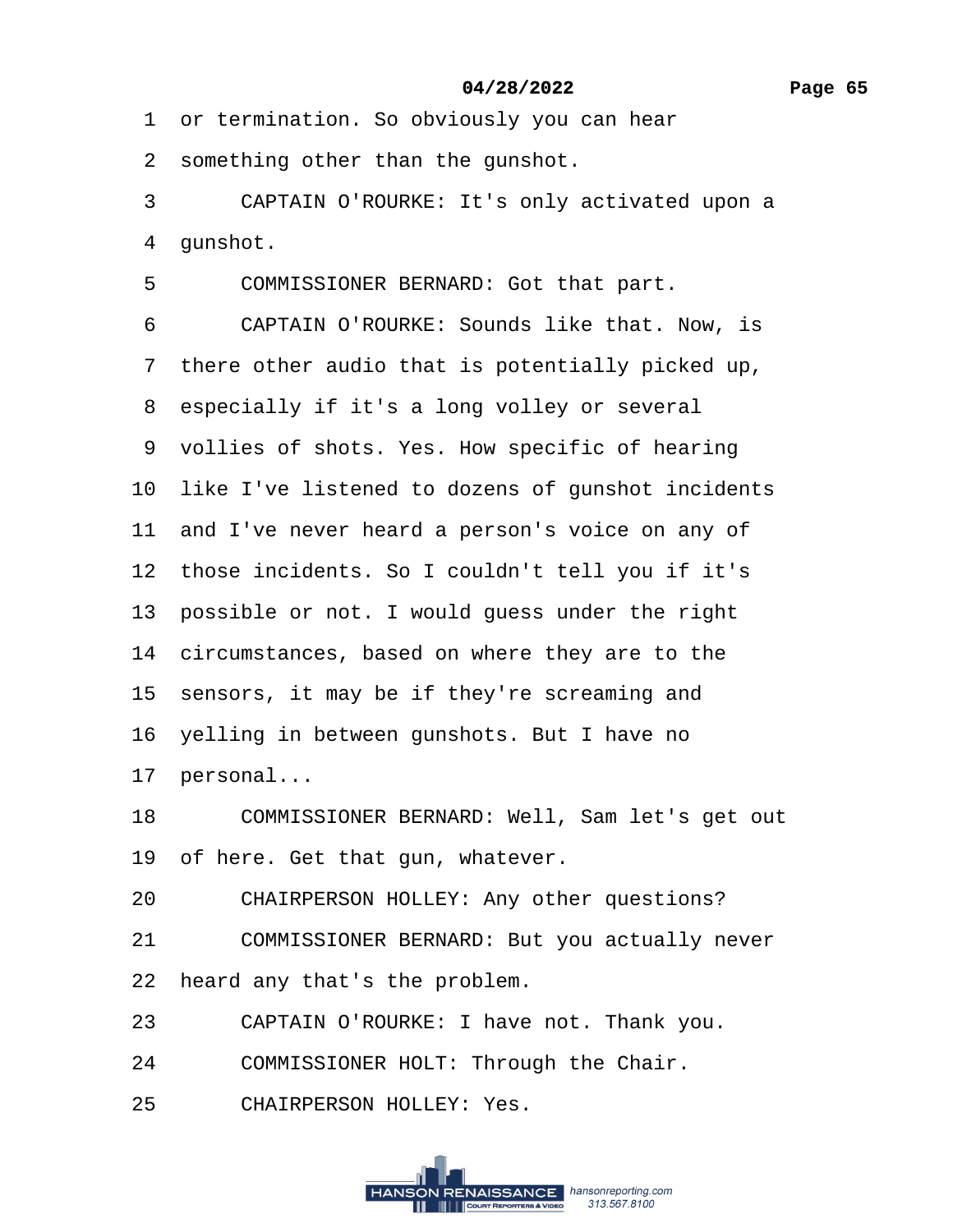- 1 COMMISSIONER HOLT: Now
- 2 CHAIRPERSON HOLLEY: Talking about ShotSpotter.
- 3 COMMISSIONER HOLT: My question has to deal
- 4 with Captain O'Rourke's presentation on
- 5 ShotSpotter. Now, prior to the Eighth, I know
- 6 acquiring the technology, the City of Detroit was
- 7 barraged by so much gunfire. In fact we would go
- 8 down to counsel and try to strong-arm counsel into
- 9 doing something about all these weapons being
- 10 release. And sometimes they were, we most
- 11 complained during the holidays, New Year's Eve,
- 12 Fourth of July. Okay. Fast forward ahead. And I
- 13 know over in the Eighth, we appreciate
- 14 ShotSpotter. Are there studies that can that have
- 15 been done to address the quality, a life of a
- 16 community once the ShotSpotter technology was
- 17 introduced?
- 18 Good question.
- 19 CAPTAIN O'ROUKE: Yes, that was a good
- 20· question. I have not seen any studies. I'm sure,
- 21 nationwide that there probably has been some done,
- $22$  but I don't...
- 23 CHAIRPERSON HOLLEY: How long has this
- 24 technology been available?
- 25 CAPTAIN O'ROUKE: Well, at least at least five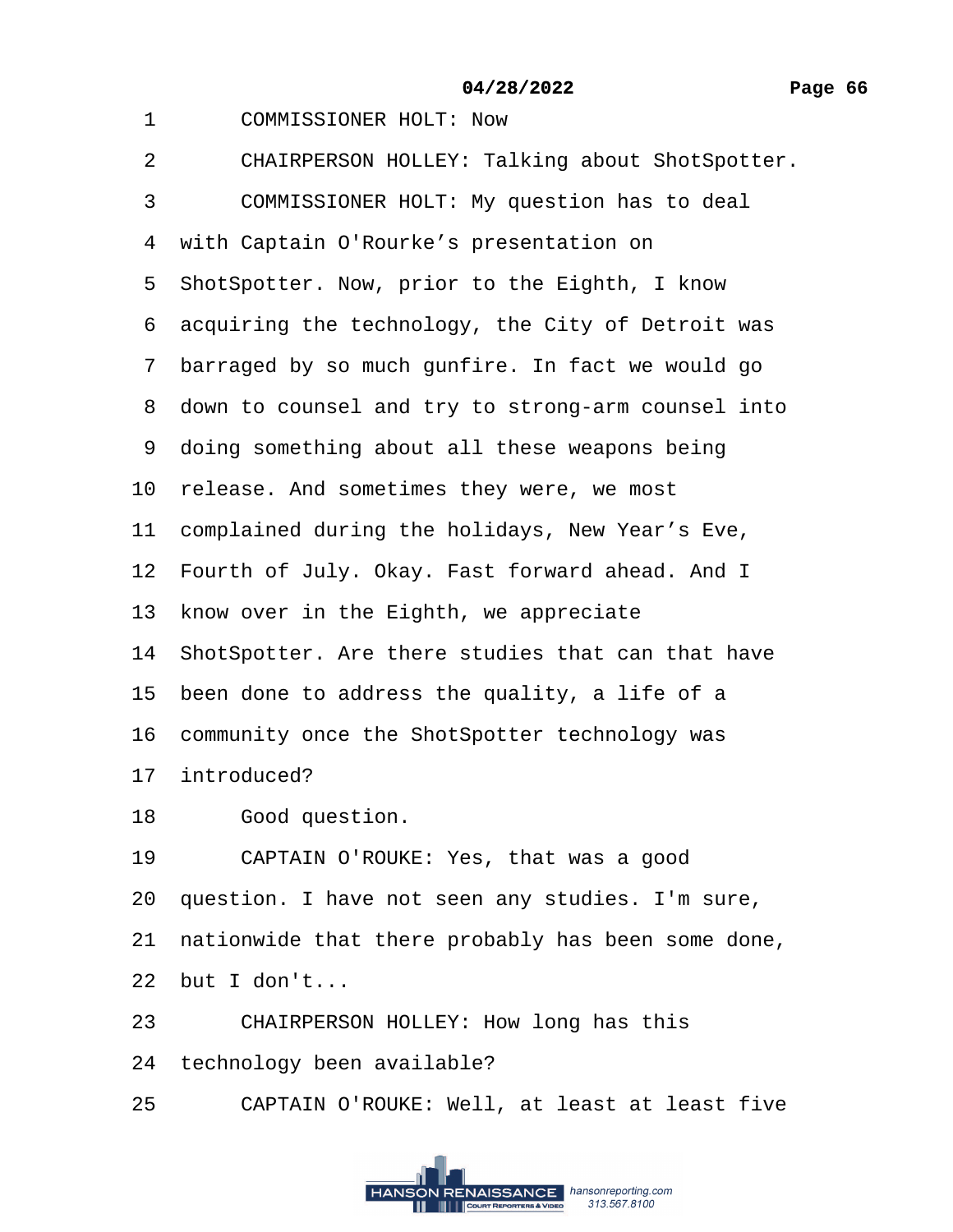1 years, maybe longer.

2 CHAIRPERSON HOLLEY: That's probably the reason

3 why we haven't had any study. It's probably about

4 ready a study by now.

5 COMMISSIONER HOLT: Thank you, Captain

·6· O'Rourke.

7 CAPTAIN O'ROUKE: Thank you.

8 CHAIRPERSON HOLLEY: Any other questions in

9 terms of ShotSpotter? Captain O'Rourke, let's go

10 to the next presentation and then we wrap it up.

11 COMMISSIONER PRESSLEY: Through the Chair, I

12 apologize. Late question here. I did want to get

13 some clarity about the graph that you showed you

14 know, neighborhoods that had the ShotSpotter in it

15· and the ones that didn't. It looked like it's

16 equally out to the mean. Is there any other

17 description that you would have as to why, most

18 recently, those data points are much closer now?

19 CAPTAIN O'ROUKE: So once again the ShotSpotter

20· area that we selected was a historically violent

21· area. And I'm going to say that matching up with

22 that recent spike from April 4th on, maybe that

23 part may be connected with seasonal in

24 collaboration with the historical. As you look at

25 crime, statistically of any kind there are ebbs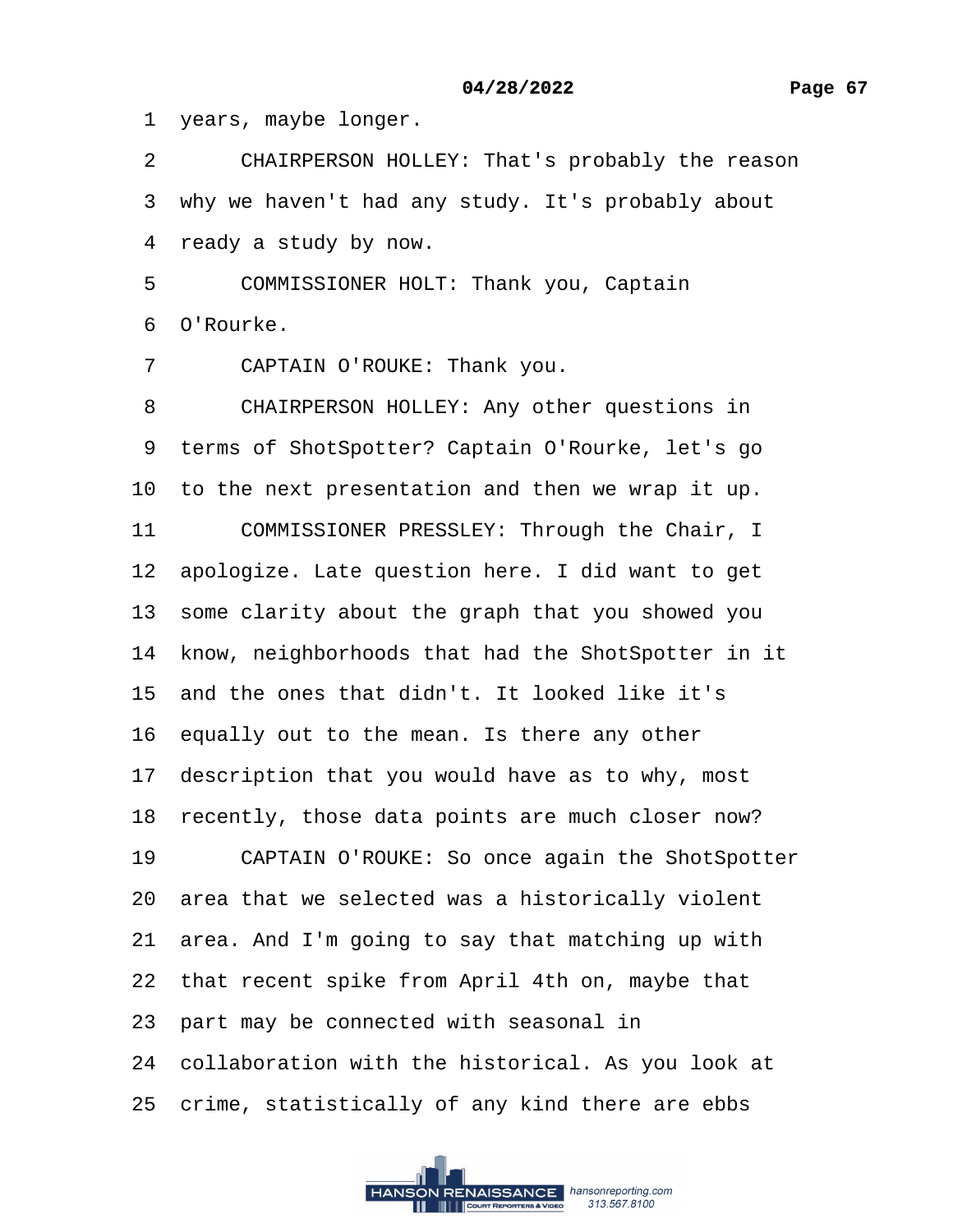1 and flows with everything. I think the focus is, 2 we should look at the general overall direction of 3 the crime that's happening, as opposed to, you 4 know, short-lived rises and, you know, we don't 5 want to celebrate too much on when the crime goes ·6· down and we don't want to be too hard on ourselves 7 when the crime goes up. We want to make sure we 8 get an overall view of what our strategies are ·9· before we, you know, swing pendulum on the other

10 way, you know? And I think overall the strategy is

11 working.

- 12 CHAIRPERSON HOLLEY: You okay?
- 13 COMMISSIONER? Yes.
- 14 CHAIRPERSON HOLLEY: Commissioner Ferguson:
- 15 COMMISSIONER FERGUSON: Yes. Through the Chair
- 16 who invented ShotSpotter?
- 17 CAPTAIN O'ROUKE: I have no idea.

18 COMMISSIONER FERGUSON: I can tell you. That's

- 19 an African-American. His name is Ralph Clark. And
- 20· one reason why he said he invented it, he got
- 21 tired of hearing shots in his neighborhood. So he
- 22 said, I have to do something about it.
- 23 CHAIRPERSON HOLLEY: So thank you for the
- 24 historical perspective. We'll work on that in
- 25 February. Let's go to next section. Continue, if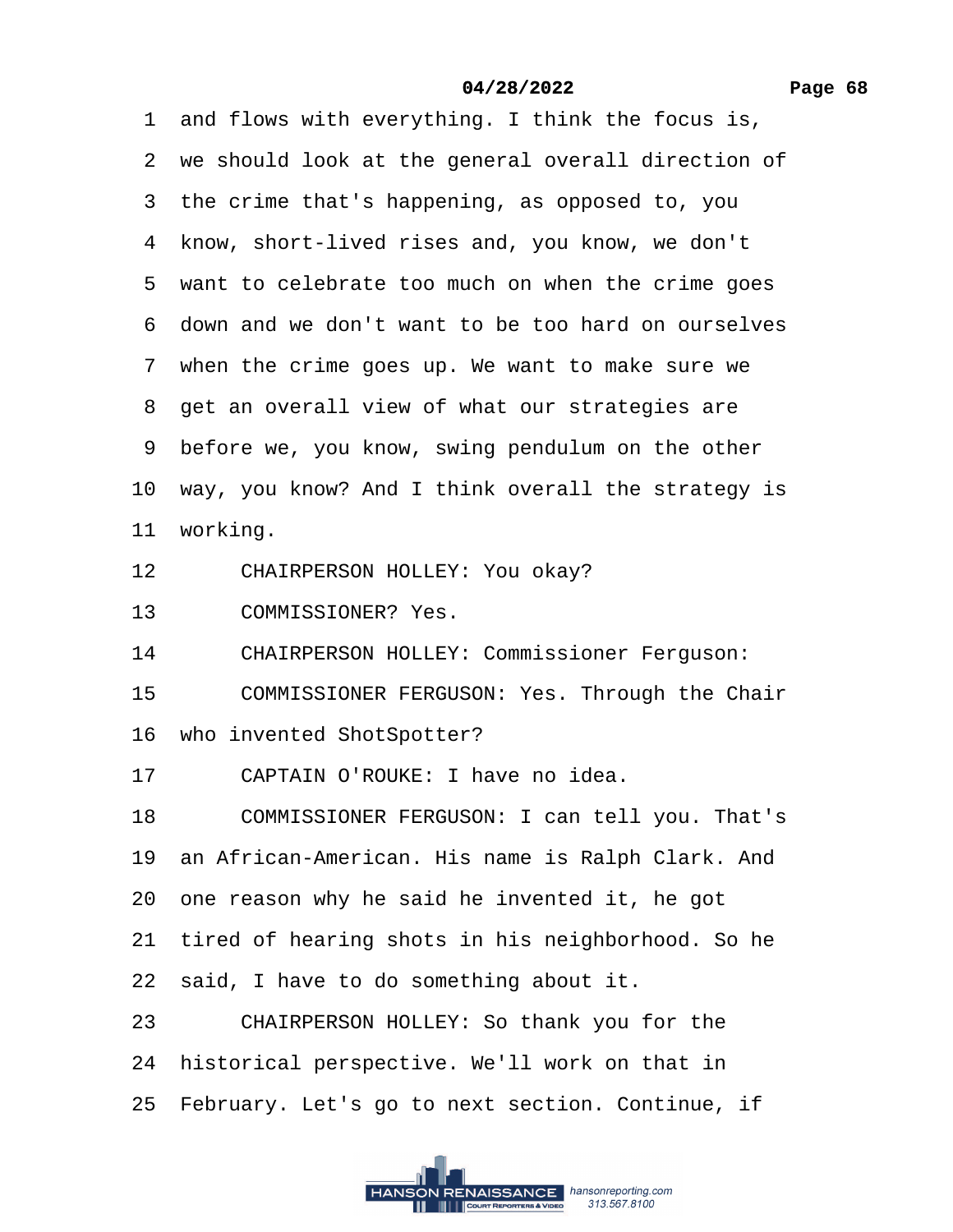1 you would, please?

2 CAPTAIN O'ROUKE: Yes. Get the slideshow back 3 up to reference point, please. Thank you. Next 4 slide, please. Thank you. The facial recognition ·5· process. So picture can be submitted to Crime 6 Intel by a detective or any part 1 violent crime ·7· or home invasion. It goes to any potential lead is 8 confirmed with two trained examiners. Our facial 9 recognition analysts are trained by the FBI and a 10 supervisor also has to be part of that 11 confirmation. Crime Intel sends the investigative 12 lead to the detective. And then the detective 13 further investigates the case. When DPD began 14 using facial recognition, they had a general 15 guidelines as opposed to a formal policy. Work 16 with this Board in community engagement, we're 17 able to form a very strict formal policy governing 18 the use of this facial recognition technology, The 19 department has taken proactive steps to ensure 20· constitutional policing and proper identifications 21 as new investigative tools become available for 22 use. Next slide. This is a list of the part 1 23 violent crimes that we are able to use facial 24· recognition on. And it also includes home invasion 25 1. Next slide please.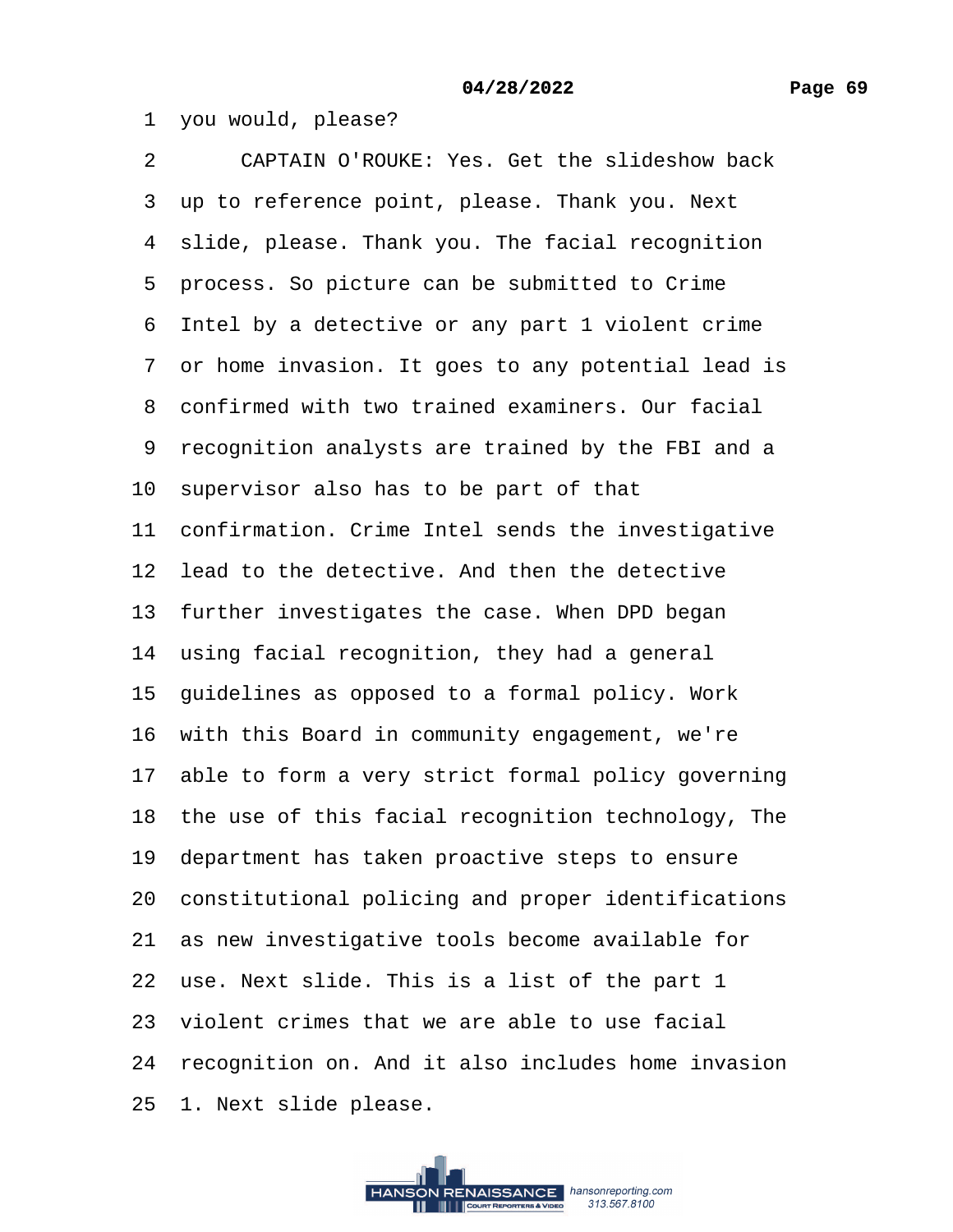1 CAPTAIN O'ROUKE: All right. This is an example 2 of a workup using facial recognition, train 3 members of the Crime Intelligence Unit use a 4 standalone software, Data Works Plus to search 5 mugshots for potential match for probe images. ·6· None of our cameras that we have access to have ·7· any analytics built into them. This is a 8 standalone program. I'd like to stress that. The 9 Data Works Plus returns mugshots that are likely 10 candidates and ranks them in likelihood of 11 matching the probe photo. Once again, two train 12 members and a supervisor review the likely 13 candidates to see if there's an investigative 14 lead. This investigative lead alone cannot suffice 15 as evidence alone to make an arrest. If you look 16 at this example the picture is probably of such 17 poor quality that it returned 17 pages of possible 18 matches. Next slide please. All right. This is 19 taken from our facial recognition policy. 20 CAPTAIN O'ROUKE: We use limited, I'm sorry. 21 The use of the facial recognition system is 22 limited to still images and there is a criminal 23 investigation required. Once again, touching on 24 those five crimes that were listed on the previous 25 slides. Individual targeting is not allowed.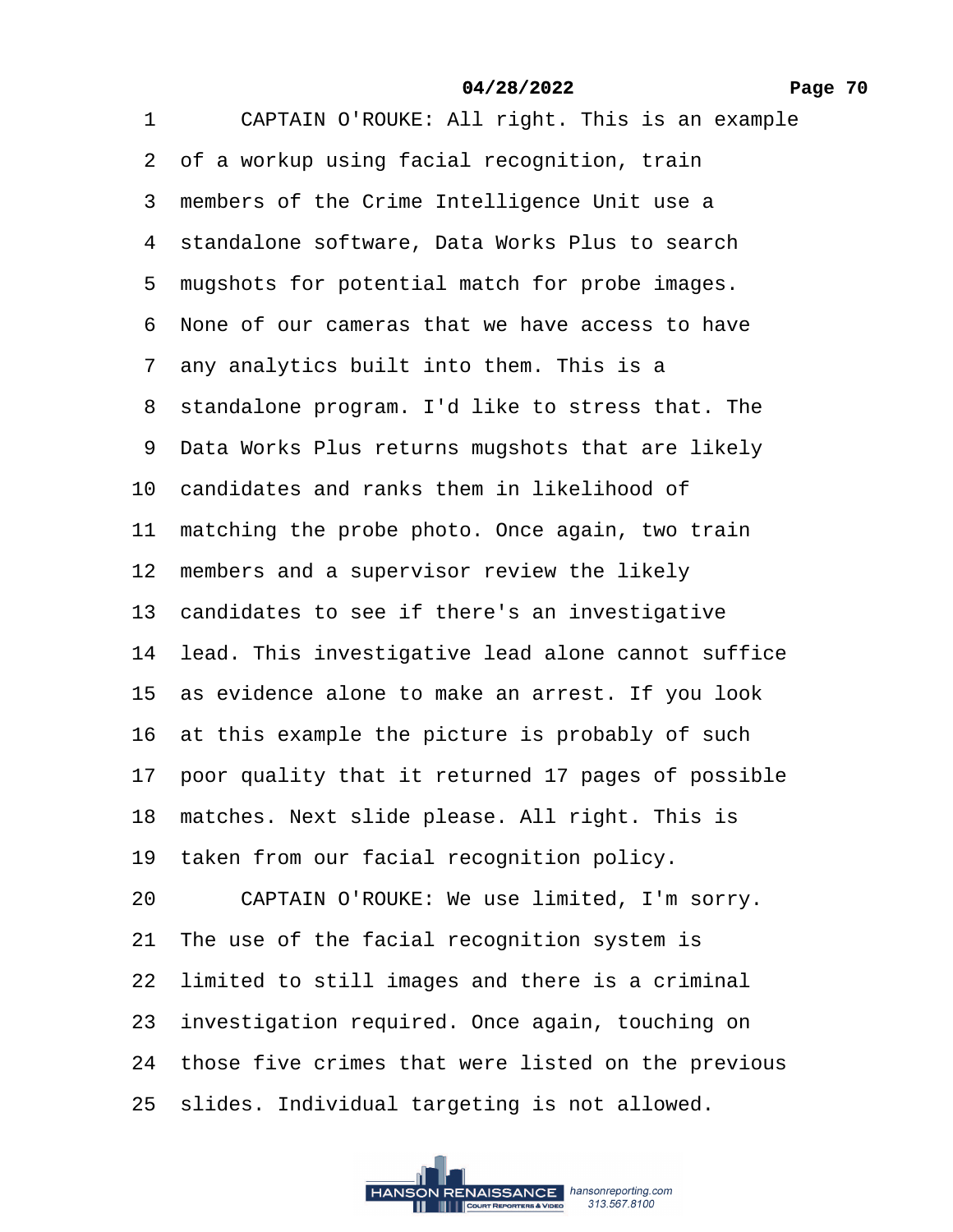## **Page 71**

#### **04/28/2022**

1 Technology will provide information alone to an

- 2 active part 1 violent crime investigation or home
- 3 invasion 1. I cannot stress enough that we have a
- 4 strict policy that are just for those five crimes.
- 5 The policy covers prohibited uses such as
- 6 surveillance live streaming or courted videos.
- ·7· There's no mobile facial recognition, no
- 8 predictive analysis. We are not using it for
- ·9· immigrant enforcement and no facial recognition is
- 10 going to be based solely on religious or social
- 11 views participation in non-criminal or lawful
- 12 events, race, citizenship, age, gender, and other
- 13 characteristics are not qualifiers, strictly
- 14 prohibited. The next slide, please? This is just
- 15 part of the report I send out to the BOPC every
- 16· Monday. It just shows exactly how we're using our
- 17 facial recognition, how often and the breakdown of
- 18 all those characteristics and that concludes my
- 19 presentation, unless there are any questions?
- 20 CHAIRPERSON HOLLEY: Thank you so much, Captain
- 21 O'Rourke. Thank you very much for a well done
- 22 presentation. There are some questions that have
- 23· already been asked. You have another question,
- 24 Commissioner Bernard?
- 25 COMMISSIONER BERNARD: Yes, quickly. I voted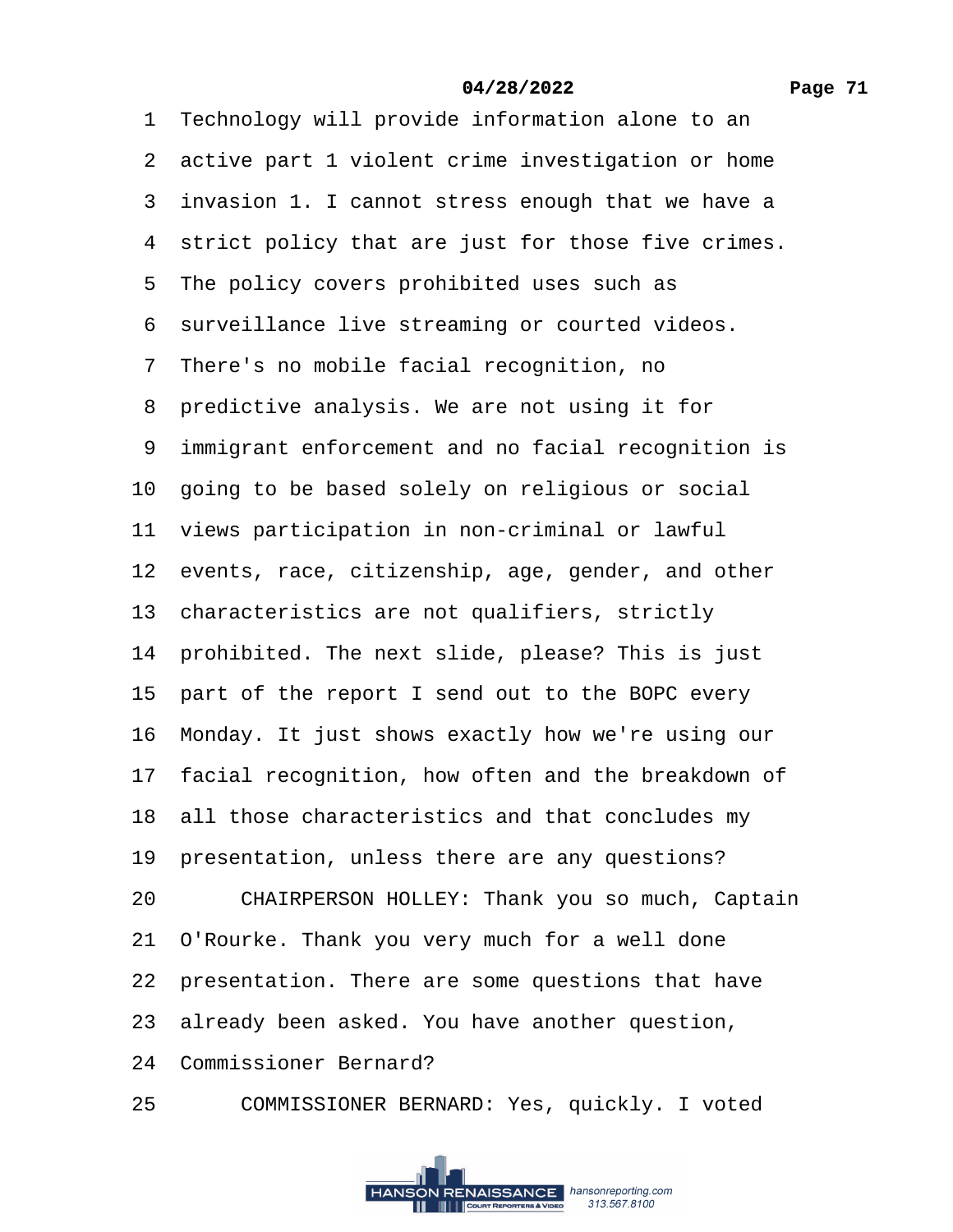| 1 for our policy regarding facial recognition         |
|-------------------------------------------------------|
| 2 because I thought it was a good policy, but since   |
| 3 I've read about it since then, I was very new to    |
| 4 the Board then, and I'm not sure, I don't think I   |
| 5 can support it any longer. The racial overtones on  |
| 6 facial recognition are disastrous for our           |
| 7 community. And you're aware of that. There are 7    |
| 8 States that have banned facial recognition          |
| 9 technology in 12 cities, including cities like      |
| 10 Boston and others. I mean, other cities where      |
| 11 there are a lot people that are, you know, super   |
| 12 educated and everything else, even Amazon, I was   |
| 13 just reading complaints about false                |
| 14 identifications prompted Amazon, Microsoft, and    |
| 15 IBM to pause sales of their software to police. So |
| 16 most departments hire lesser known firms to        |
| 17 install facial recognition software. So even the   |
| 18 corporate giants don't want to support this        |
| 19 technology, particularly, in a community like      |
| 20 ours, which is 88% black. I can no longer support  |
| 21 it. It just is an anathema to the African-American |
| 22 community. That may work very well in majority     |
| 23 communities because the algorithms within the      |
| 24 software itself are designed for people with       |
| 25 features more like yours and mine. So, therefore,  |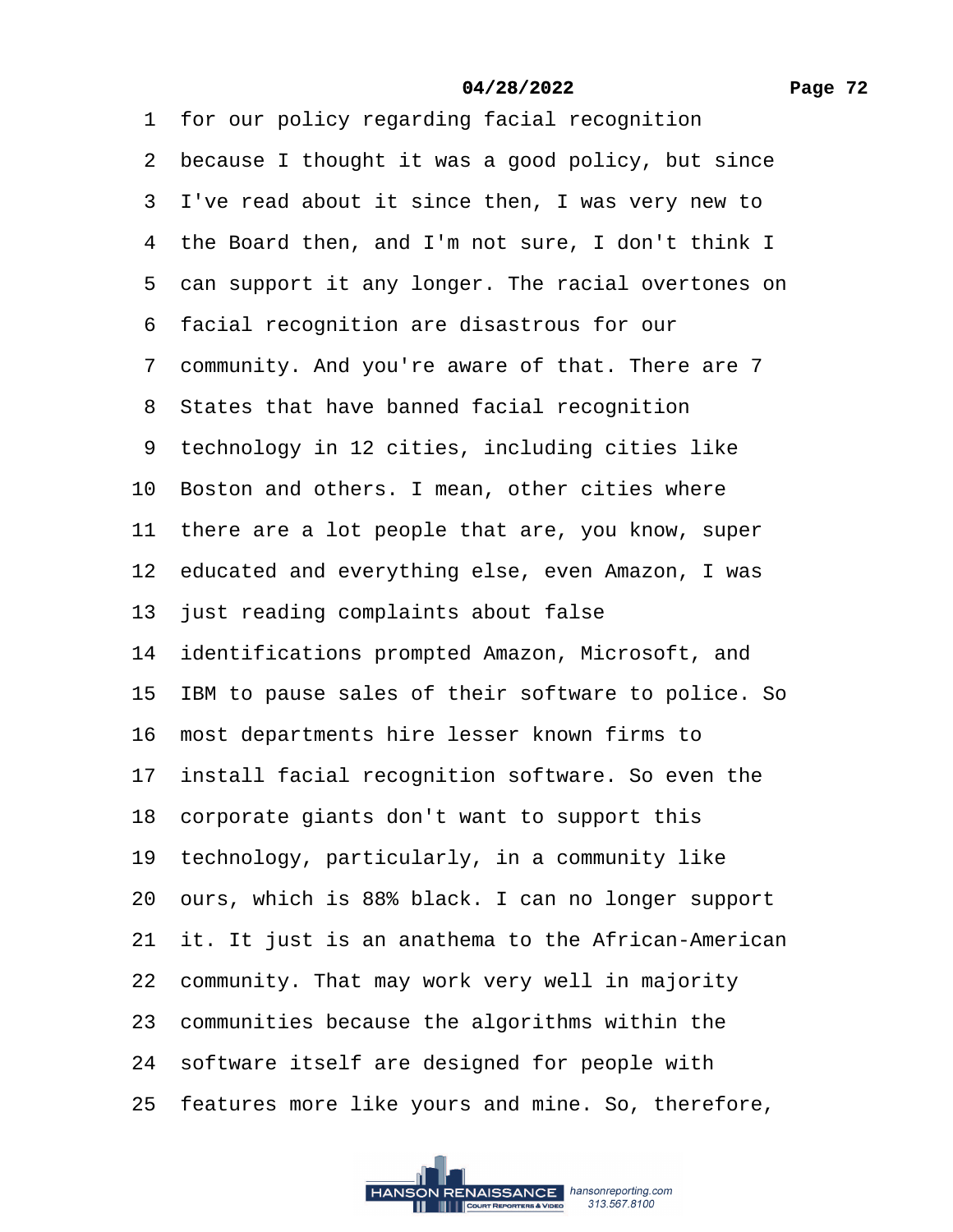<span id="page-72-0"></span>·1· okay, that's okay. But it's not okay for black

2 people.

3 COMMISSIONER MOORE: Through the Chair. I just ·4· have a question for Commissioner Bernard. So do 5 those other departments use that as a standalone 6 tool or do they wait, just a part of a bigger...

7 COMMISSIONER BERNARD: Oh, part of a bigger

8 policy. But they have outlawed it. You cannot use

9 it. In other words, you have to use old-fashioned

10 police techniques. You have to find the guys, you

11 know, use witnesses, just like those other.

12 COMMISSIONER MOORE: That's what those other

13 Police Departments do.

14 COMMISSIONER BERNARD: And just another guy, I

15 was just reading, just 2021, another guy, I think

16 it was in New Jersey or somewhere. I was just

17 reading about...

18 CHAIRPERSON HOLLEY: Commissioner, I'm going to

19· ask you though, you're making a statement that you

20· no longer... and you made your point and I thank

21· you for what you want to get over, and you're

22 doing a good job on it. But I want to make sure

23 that Commissioner Moore's question got answered

24· and you did answer it. And basically, have you

25 been in the area where they do a tour of that?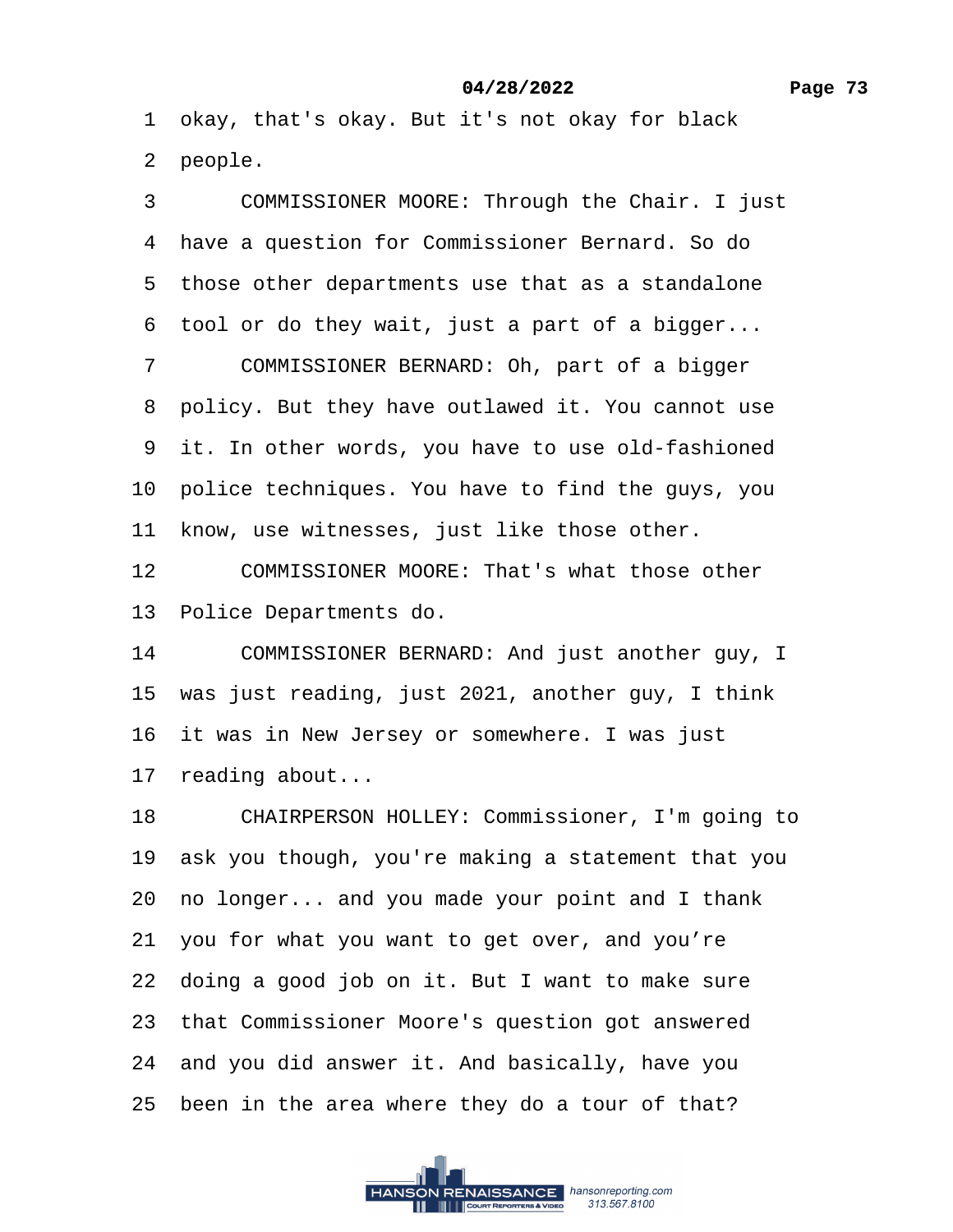<span id="page-73-0"></span>1 COMMISSIONER MOORE: Yes, Mr. Chairman. I know 2 that they don't use it as a standalone tool, they 3 use it as a totality. 4 CHAIRPERSON HOLLEY: And one of the things, 5 Commissioner Bernard, and I have so much respect, ·6· obviously for your intelligence in terms of 7 reading and so forth because you're very... but 8 the thing about it is when we talk about Detroit, ·9· and compare them to other cities and other 10 corporations, when I look around and see what's 11 going on in corporate America, or whether black or 12 otherwise, I don't have no faith in - because of 13 what they do, that I should not follow them 14 because I don't have that kind of faith in the 15 decision they about a lot of things. But right now 16 we got a policy. You indicated that you're not in 17 support of it and you're on record for that. But 18 I'm just saying for but we do have a policy and 19 until that policy is changed we must support it. 20 COMMISSIONER BERNARD: Mr. Chairman, just 21 briefly. The Detroit Police Department, our 22· commission and so forth were noted on the 23 congressional record because of what we did to 24 that gentleman in Farmington, where we said he 25 stole a watch or something from where he lives and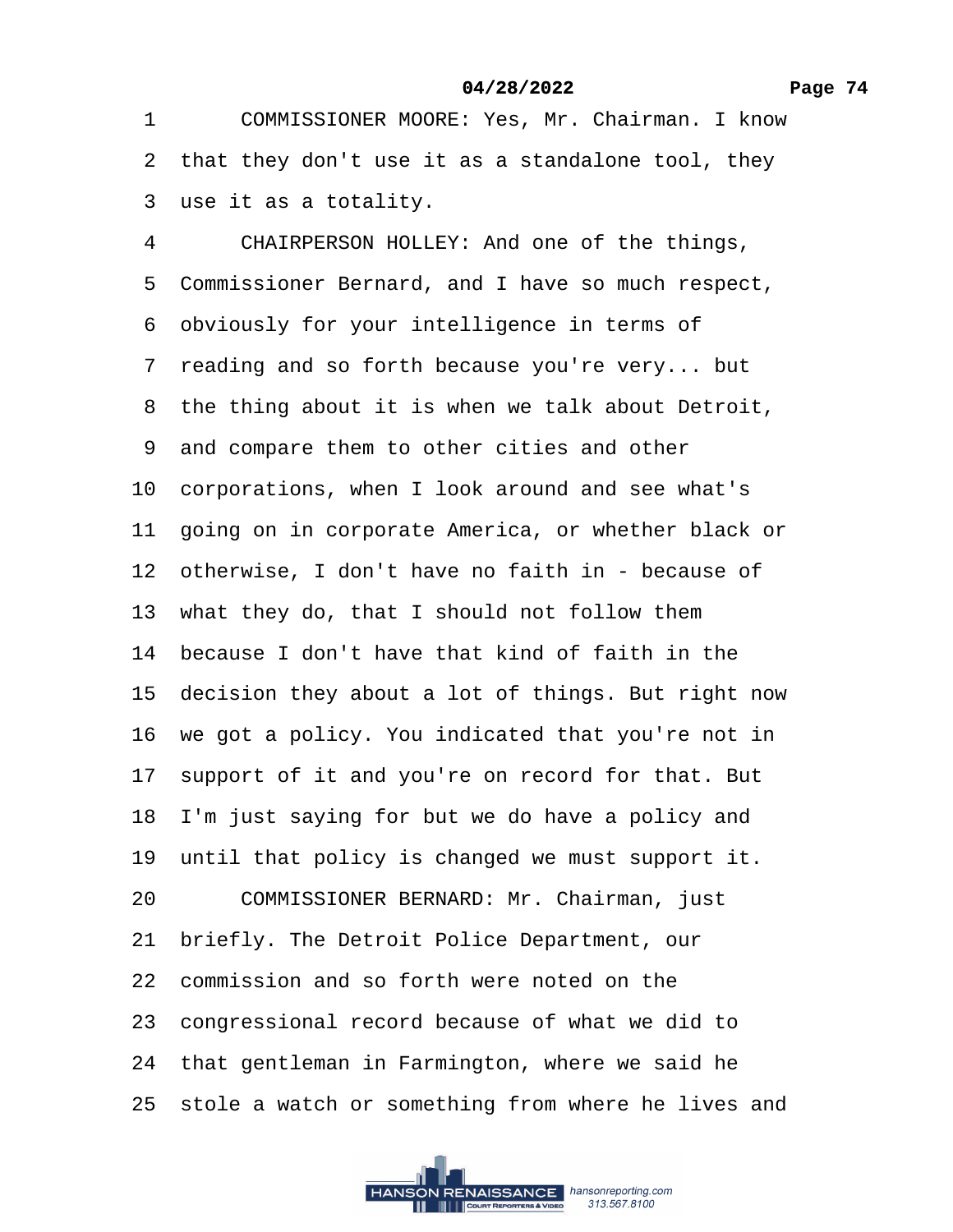<span id="page-74-0"></span>1 we went out there and arrested him based on facial

2 recognition. So we're the poster child.

3 CHAIRPERSON HOLLEY: We didn't have a policy in

4 place.

5 COMMISSIONER BERNARD: No, we did.

6 CHAIRPERSON HOLLEY: No, we did not.

7 COMMISSIONER BERNARD: No, we did. We did not.

8 He was arrested. No, I'm sorry.

9 CHAIRPERSON HOLLEY: We did not have a policy

10 in place. And ever since we had a policy in place,

11 we have been oversight and we have been and I'm

12 sorry by my speech, but I'm just saying to you

13 that we have been doing... there's been no

14 mistakes since we had this in place. But I'm just

15 saying to you, this is what we decided to do based

16 on what the council did and the Police Department.

17 And so I'm just saying, right now, the majority of

18 us feel that until it changes, I'm asking that we

19 continue support this. That's all, but I hear what

20· you're saying. And you did a good job of how you

21 feel about it. I want you to understand, since we

22 have policy in place, we have been, and they've

23· been reporting to us on a regular basis. We put it

24 in your package. We make sure everything is

25 transparent until stuff happens, then we'll,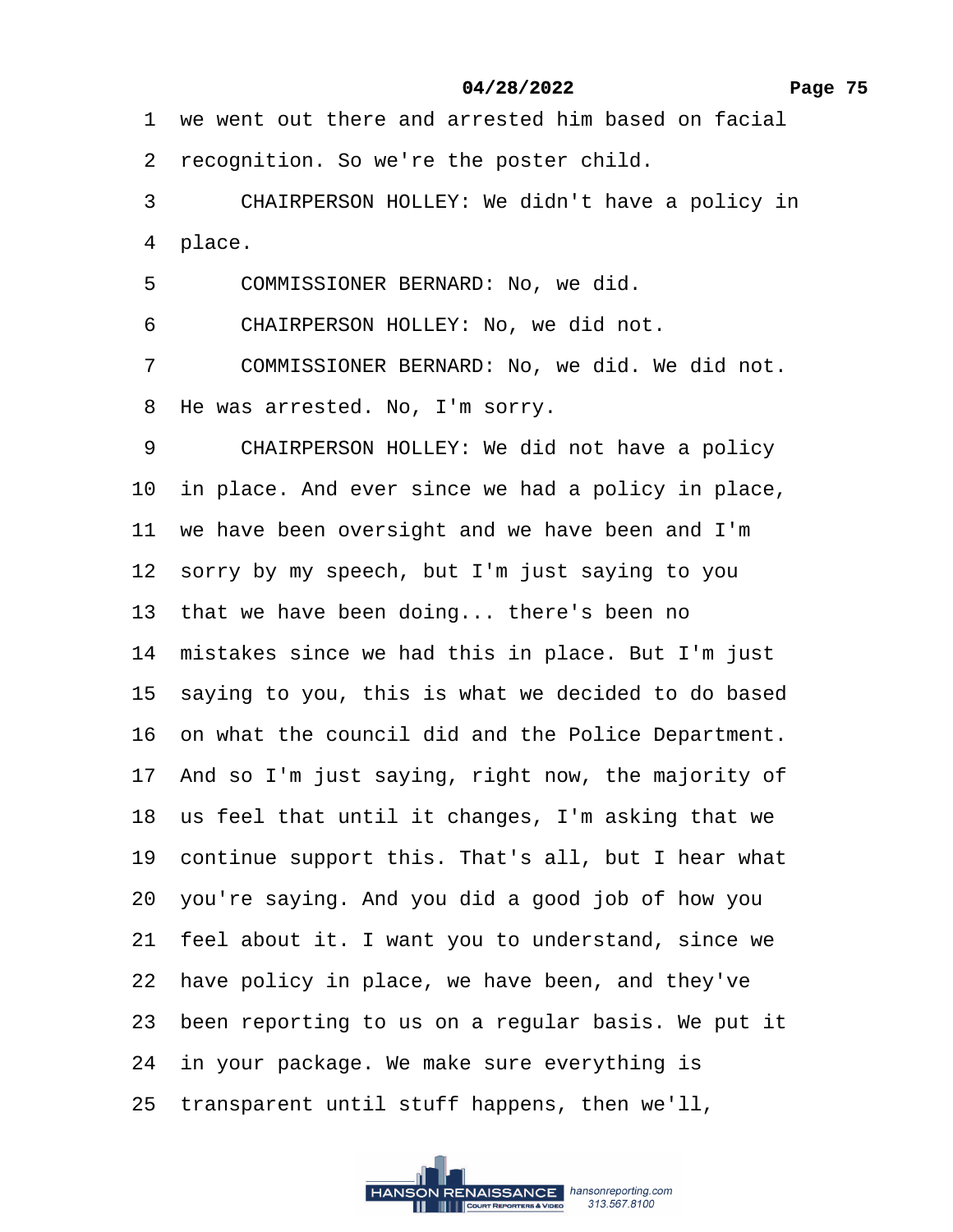<span id="page-75-0"></span>1 hopefully it will never happen.

2 CHAIRPERSON HOLLEY: But I do hear what you're

3 saying, but I'm not going to base it upon

4 comparing us with other cities because the

5 politics is different, so different here in the

6 city. And we are more sophisticated than a lot of

7 people think, I really do. We are more

8 sophisticated in Detroit than a lot of people

9 think. And I respect your comments but

10 respectfully ask that you continue to support the

11 policy that we have on record. That's all I'm

12 asking, but I thank you for that. And I apologize

13 for my speech at this time of today, but I'm

14 saying to you, I just want to make it clear that

15 the policy is in place and nothing happened since

16 that policy has been in place. That's all I'm

17 saying, but I thank you for that. At this time if

18 there's no other questions I'd like to move on.

19 COMMISSIONER BURTON: You don't speak for all 20· of us.

21 CHAIRPERSON HOLLEY: I can't hear you. Did

22 somebody say something?

23 COMMISSIONER BURTON: Yes. Mr. Chairman, you

24 don't speak for all of us on the Commission, but I

25 just wanted to say that there should be a forum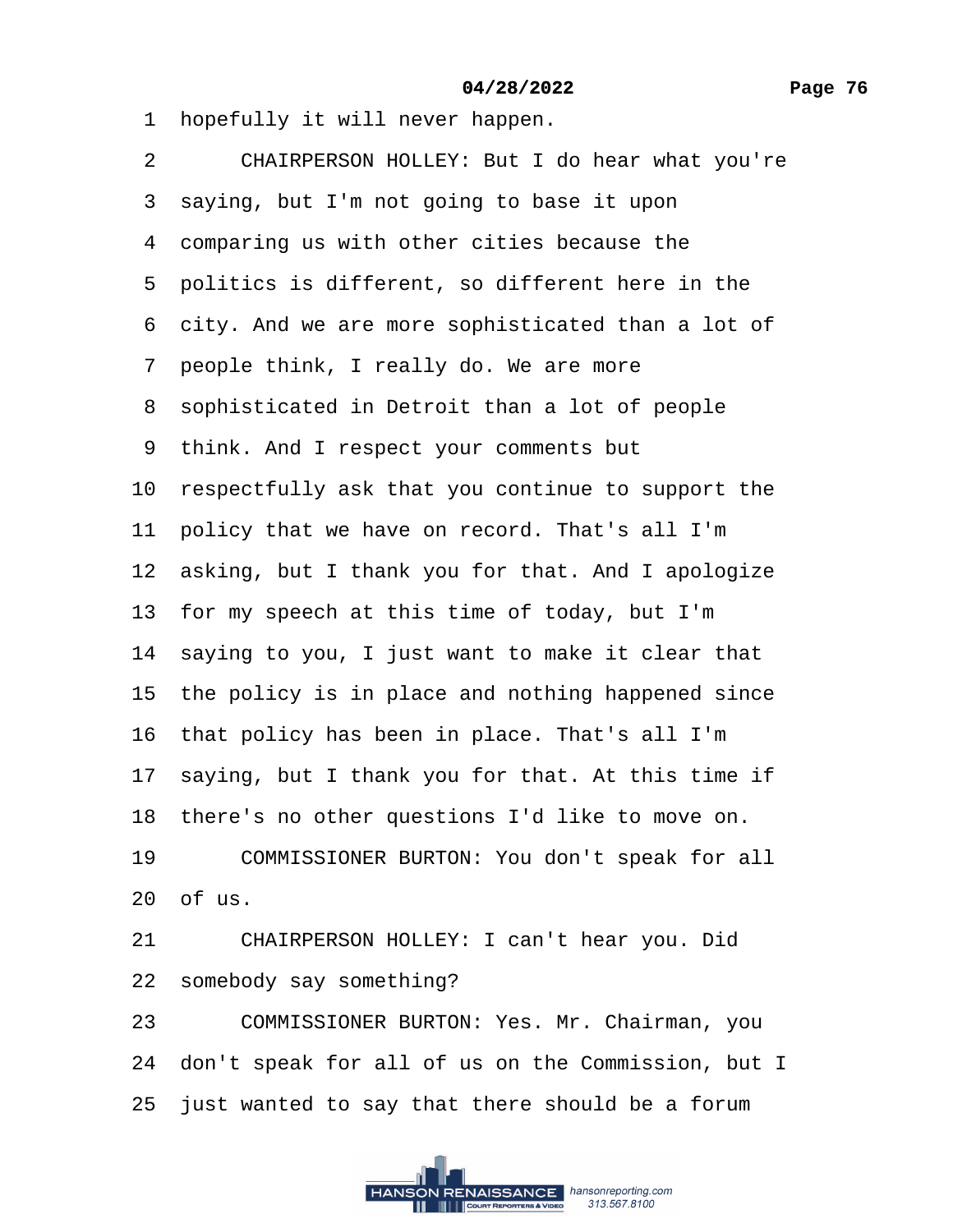<span id="page-76-0"></span>·1· and this should be a valid initiative, you know, ·2· of ours, you know, to see what the people want. Do 3 the people really want facial recognition in their 4 community? And if this not the forum, then then 5 what forum, and...

6 CHAIRPERSON HOLLEY: Well, maybe ballot is the 7 way it should be?

8 COMMISSIONER BURTON: But our community has

·9· concerns and we have heard a lot of those concerns

10 right here at the BOPC, and I think we should

11 support Detroiters and how they feel about techno

12 racism being deployed in America's blackest, and

13 poorest city like Detroit. I mean, this technology

14 is unwanted on the streets.

15 CHAIRPERSON HOLLEY: Thank you so much. Thank

16 you very much at this time, Captain O'Rourke...

17 COMMISSIONER HOLT: I'm sorry, Chair Holley.

18 CHAIRPERSON HOLLEY: Yes.

19 COMMISSIONER HOLT: Okay. Ms. White, did not

20 counsel beat in, on being more engaging as it

21 monitors the technology as well. I think now

22 President Mary Sheffield came up with the

23 resolution and it was a valid initiative.

24 MS. WHITE: Yes, ma'am. That is true. Through

25 the Chair, the honorable City Council has actually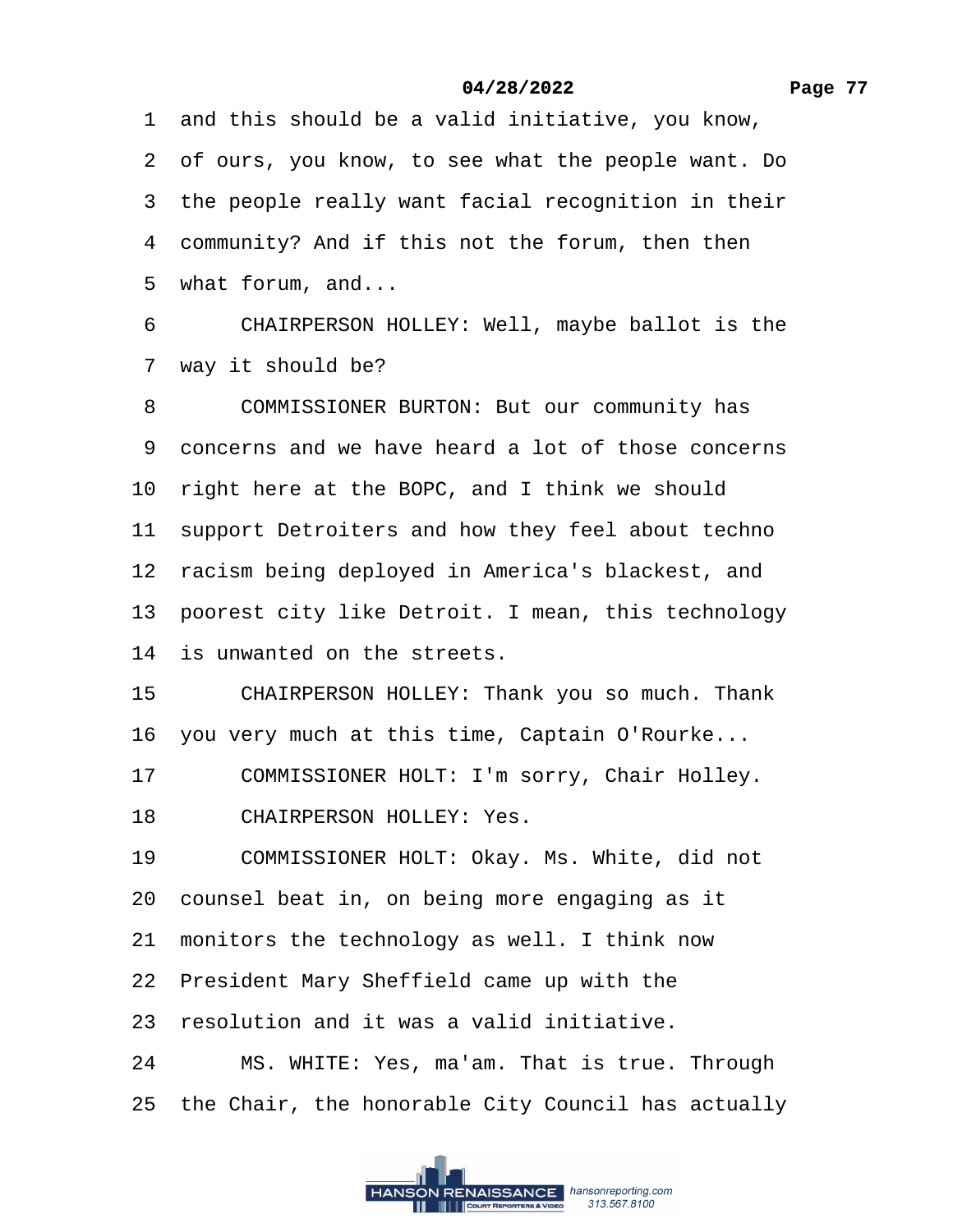- <span id="page-77-0"></span>1 been weighing in on the various reports that the
- 2 department sends to the Board of Police
- 3 Commissioners each week. And they also discussed
- 4 their efforts at the recent budget hearing that
- 5 the honorable Board leadership had with the City
- 6 Council. So that is absolutely correct that they
- 7 are working in tandem with the Board of Police
- 8 Commissioners to review and evaluate those weekly
- ·9· reports based on the department policy that the
- 10 Board worked with the department to develop.
- 11 COMMISSIONER BELL: The Chairman.
- 12 CHAIRPERSON HOLLEY: Yes, sir.
- 13 COMMISSIONER BELL: I think we need to go on
- 14 record that the Chair speak for this Board. That's
- 15· why he's the Chair and Ms. White, could you
- 16 respond officially? Have we had any complaints
- 17 against facial recognition through the chief
- 18 investigator or your office or DPD far as you
- 19 know?
- 20 MS. WHITE: Through the Chair. No, we have not
- 21 had any complaints.
- 22 COMMISSIONER BELL: Thank you
- 23 COMMISSIONER FERGUSON: Through the Chair. I'm
- 24· sorry. I didn't hear you.
- 25 MS. WHITE: No, sir. There have been no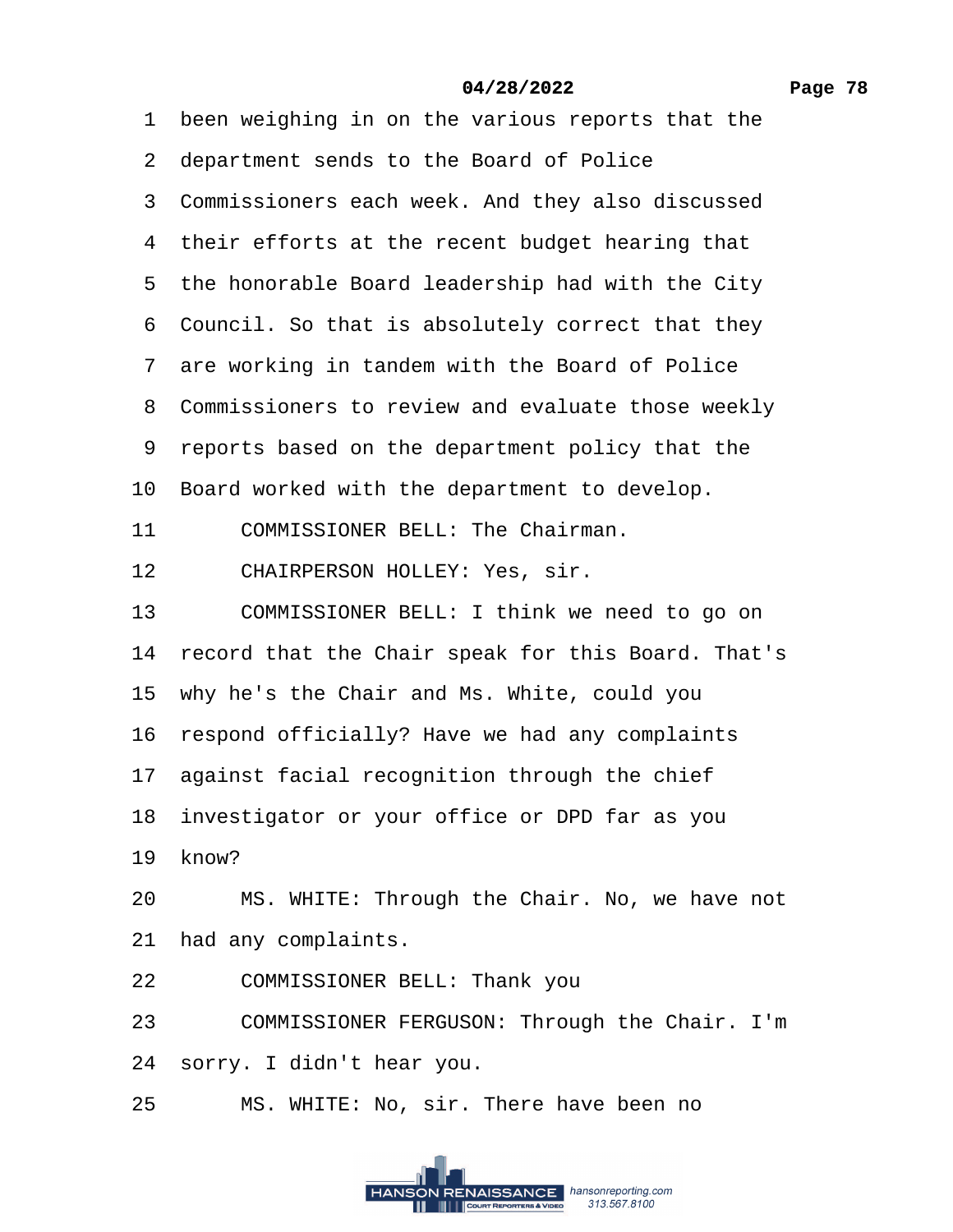- <span id="page-78-0"></span>·1· complaints reported to the Board of Police
- ·2· Commissioners, no.
- 3 COMMISSIONER FERGUSON: Thank you.
- 4 CHAIRPERSON HOLLEY: Captain. I'm trying so
- 5 hard to get you to dismiss.
- 6 CAPTAIN O'ROURKE: That's okay.
- 7 CHAIRPERSON HOLLEY: I just want you to know, I
- 8 appreciate your presentation and thank you for
- ·9· your patience with me. But I thank you for your
- 10 presentation and how well you've done it and thank
- 11 you so much.
- 12 CAPTAIN O'ROURKE: You're welcome. Thank you,
- 13 Board.
- 14 CHAIRPERSON HOLLEY: Okay. At this time, Ms.
- 15 White, can I have your report?
- 16 MS. WHITE: Yes, sir. Through the Chair,
- 17 honorable Board, please note the following
- 18 incoming correspondence, which is listed on the
- 19 agenda. And we just received an extensive
- 20 presentation regarding the weekly DPD facial
- 21 recognition technology report and the DPD
- 22 ShotSpotter report. And again, no policy
- 23 violations have been reported. As the reports have
- 24· come into the Board of Police Commissioner's
- 25 Office. Also the Board received the project Green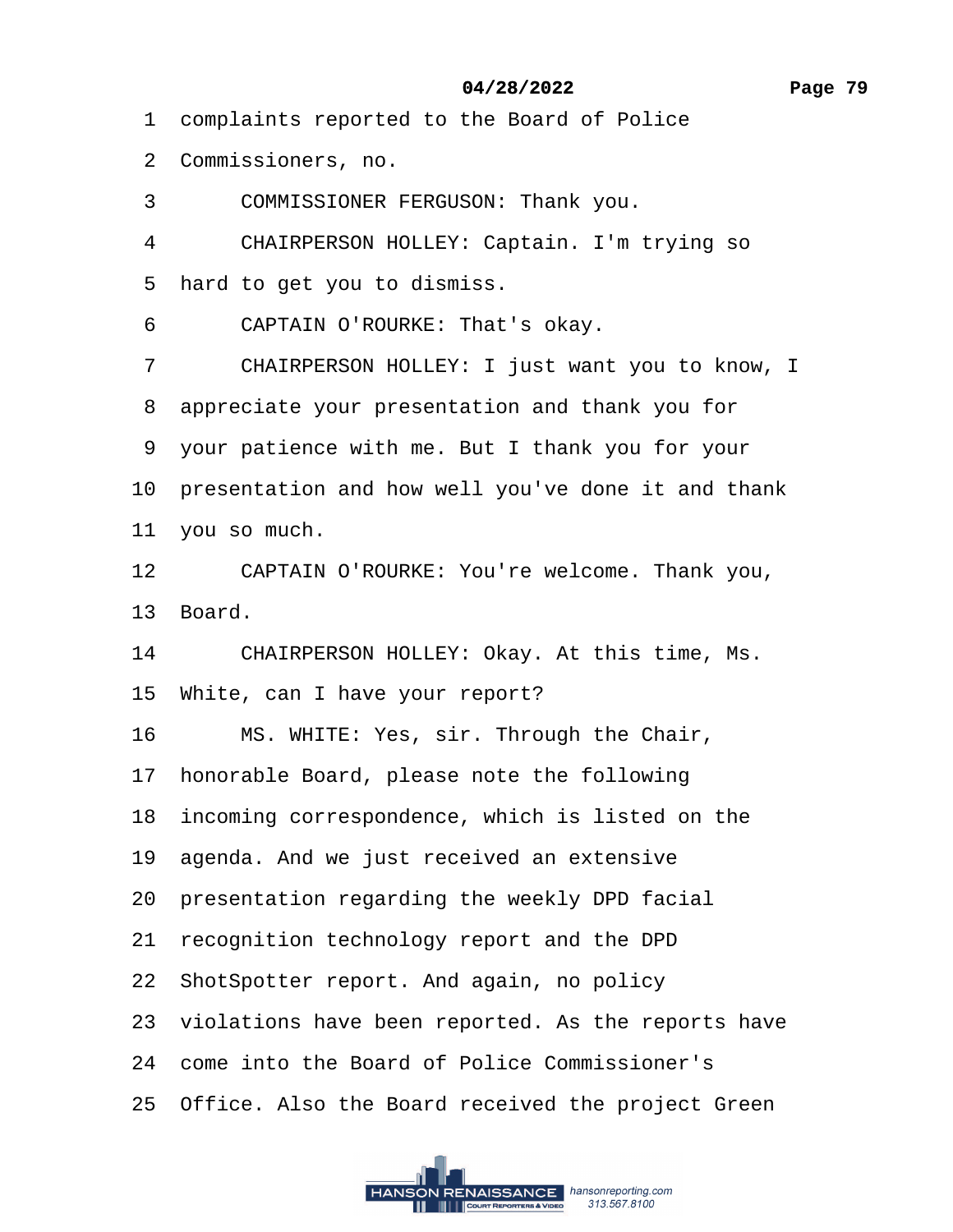<span id="page-79-0"></span>1 Light report for April 25th, 2022. And you also

- 2 received the staff reports that includes but are
- ·3· not limited to the Office of the Chief
- 4 Investigator's weekly report that notes, the
- 5 incoming CCRs for the week, the closed CCRS for
- 6 the week and pending CCR investigations for the
- 7 week. And then just as a reminder, in regard to
- 8 tomorrow's Board training session, the honorable
- ·9· Board will have its training session with the U.S.
- 10· Attorney's Office for the Eastern District,
- 11 building community relations. It will be held here
- 12 at 1:30 PM in the Board of Police Commissioners
- 13 conference room and the agenda has been
- 14 distributed in your weekly packet. And if you have
- 15 any additional questions, please feel free to
- 16· contact me or the Board's Office. And that
- 17 concludes my report.
- 18 CHAIRPERSON HOLLEY: Did the City Council
- 19 approve our budget yesterday?
- 20 MS. WHITE: Sir, we will get a confirmation on
- 21· that.
- 22 CHAIRPERSON HOLLEY: Okay. Alright then.
- 23 Unfinished business. I'm sorry.
- 24 COMMISSIONER BERNARD: Mr. Chairman about
- 25 attorney U.S. Attorney appearing tomorrow, Dawn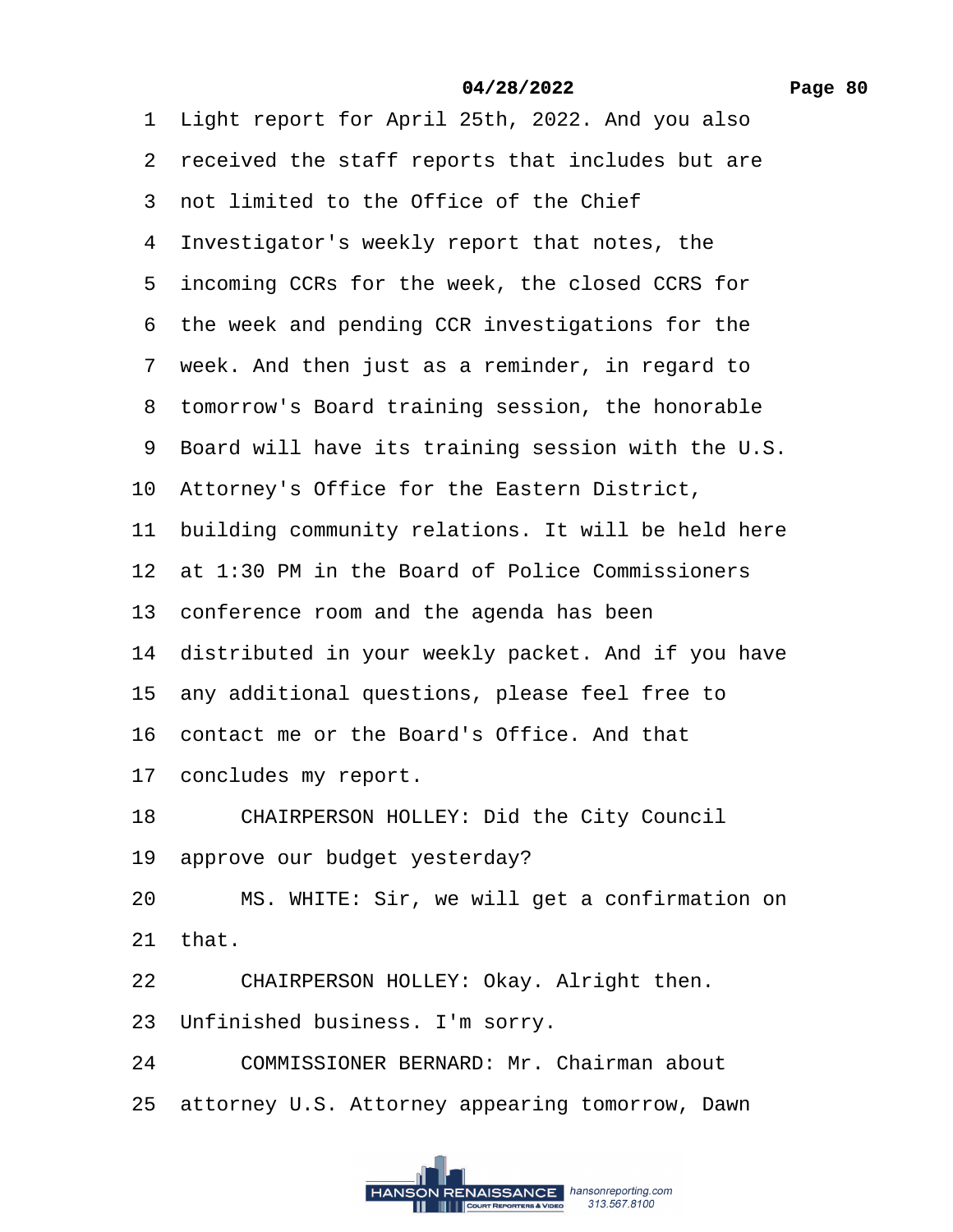<span id="page-80-0"></span>1 Ison. We're not going to be able to fit in that

·2· room? We're 11 of us present. That's a quorum. You

3 have to have space for the public. We can't fit in

4 our little conference room that always about 10

5 people.

6 CHAIRPERSON HOLLEY: I don't think it is that 7 kind of a need.

8 COMMISSIONER BERNARD: Yes, it is. It is if 9 more than five of us are present, the public has

10 to be able to come.

11 MS. WHITE: Through the Chair.

12 CHAIRPERSON HOLLEY: Ms. White.

13 MS. WHITE: Yes, sir. Through the Chair. The

14 session tomorrow is a training session in line

15 with the Open Meetings Act. And we did check with

16 the building security to identify whether or not

17 larger spaces were available. And unfortunately,

18 regrettably, they were not available. And so we do

19 have the Board of Police Commissioner's conference

20· room available to have that training.

21 COMMISSIONER BERNARD: Mr. Chairman, where will

22 the community be? We can't even fit in there. With

23 her, she's bringing her staff.

24 CHAIRPERSON HOLLEY: The community's not

25 involved in that training, are they?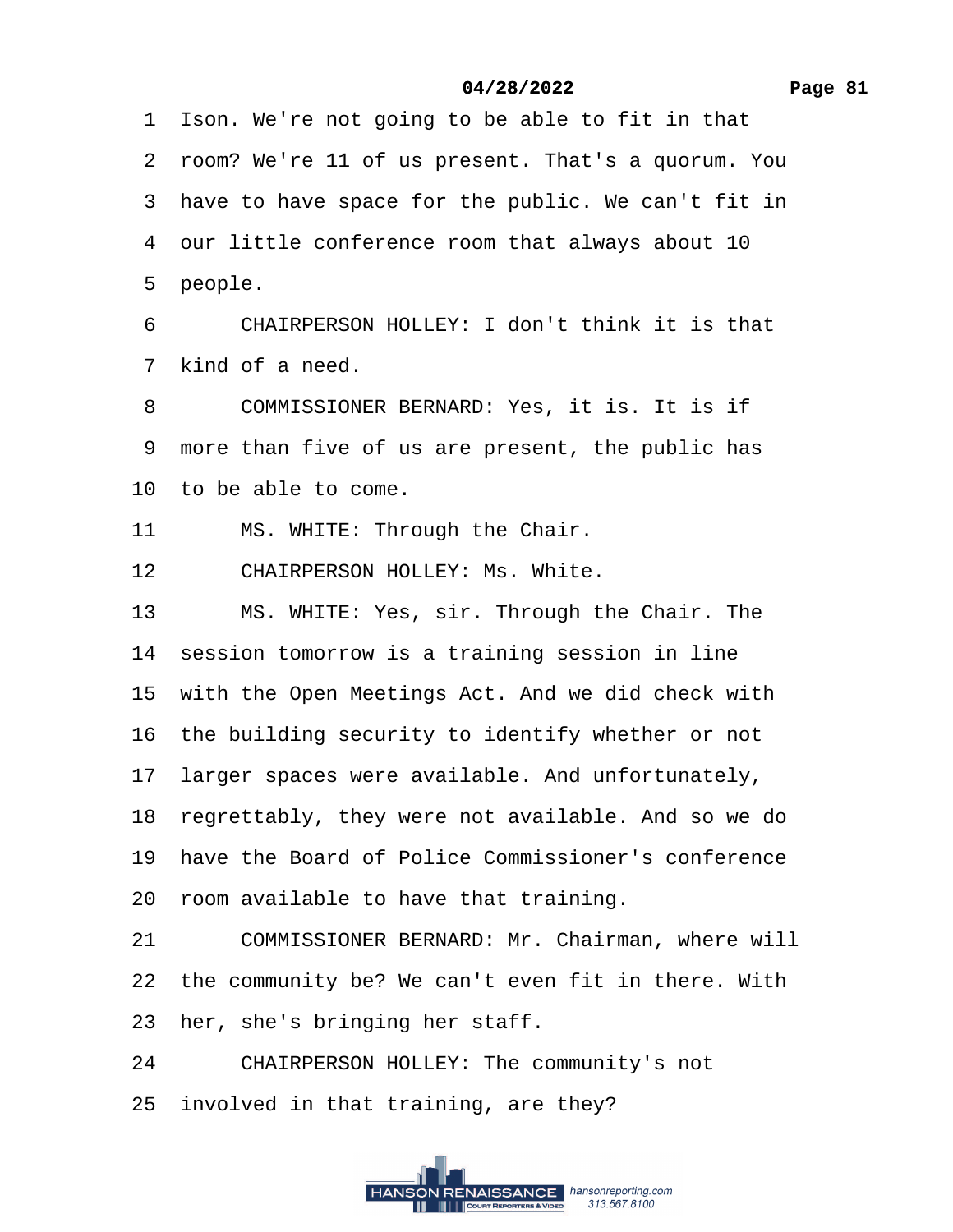<span id="page-81-0"></span>1 MS. WHITE: No, sir. We had not necessarily 2 extended the invitation. It was only between the ·3· Board of Police Commissioners and the U.S. 4 Attorney's Office. And they're only bringing 3 5 total members from their staff. 6 COMMISSIONER BERNARD: But if we are present, I 7 think that the community can come unless, I'm 8 wrong. You tell me under the Open Meetings Act, if 9 there's more than 6 of us present, but it's my 10 understanding... 11 COMMISSIONER BELL: You're absolutely wrong, 12 Mr. Chairman. 13 CHAIRPERSON HOLLEY: Commissioner Bell. 14 COMMISSIONER BELL: Ms. White already spoken to 15 the issue. Dr. Jackson probably won't speak to the 16 issue, but it's a training session that we have 17 had in the past and the public is not invited 18 unless we invite them. 19 DR. JACKSON: It is not an assembly where you 20 are making decisions and voting. So it is 21 exemption from the normal requirements of the Open 22 Meetings Act. Now, if you're going to vote on 23· anything then that changes the situation. But it's 24 just like, if you went to a conference, like you 25· go to these conferences and they're all 11 of you, **04/28/2022**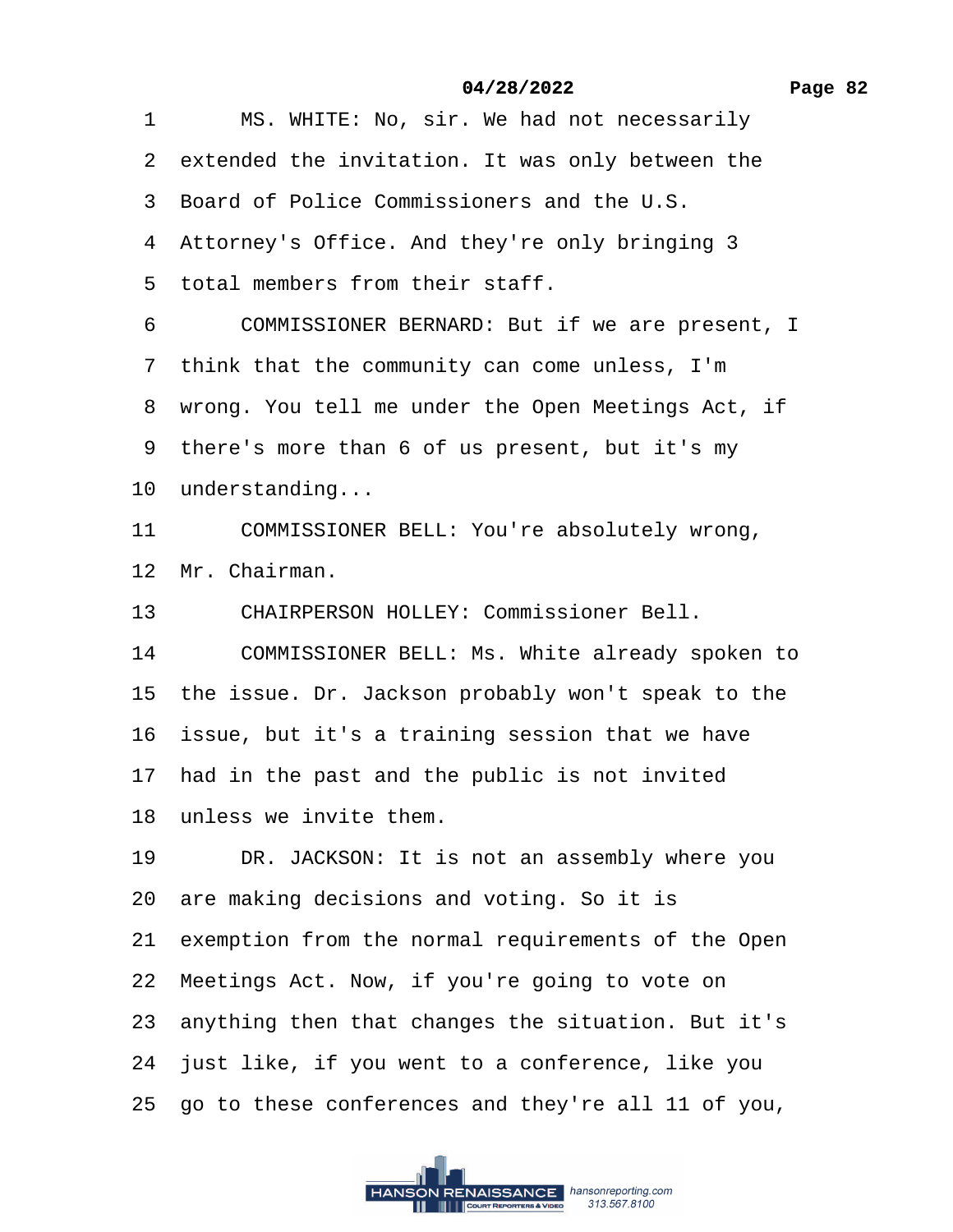<span id="page-82-0"></span>1 it's a conference. You're not meeting, you're not

2 voting. Not subject to the OMA.

3 CHAIRPERSON HOLLEY: Thank you so much, Dr.

4 Jackson.

5 COMMISSIONER BERNARD: This is a seminar on

·6· building community relations. So why wouldn't you

7 want the community to be able to come?

8 DR. JACKSON: The Open Meetings Act refers to

9 decision-making, where you are meeting as a

10 deliberative assembly to vote and make decisions.

11 This information is being given to you, you're not

12 voting. Is that true, Mr. Chairman?

13 CHAIRPERSON HOLLEY: That's true. Thank you so

14 much. Unfinished business. I heard somebody?

15 COMMISSIONER BURTON: You know, Mr. Chairman.

- 16 CHAIRPERSON HOLLEY: Unfinished business.
- 17 COMMISSIONER BURTON: Yes. I wanted to say, I

18 actually agree with former attorney to the Board

19· and Commissioner Linda Bernard. But since we are

20· on unfinished business, Mr. Chairman, I'd like to

21 move that with this forum, if we can give the

22 citizens additional one minute for public comments

23 so we can hear from them?

24 CHAIRPERSON HOLLEY: Is that a motion?

25 COMMISSIONER BURTON: I move that we can give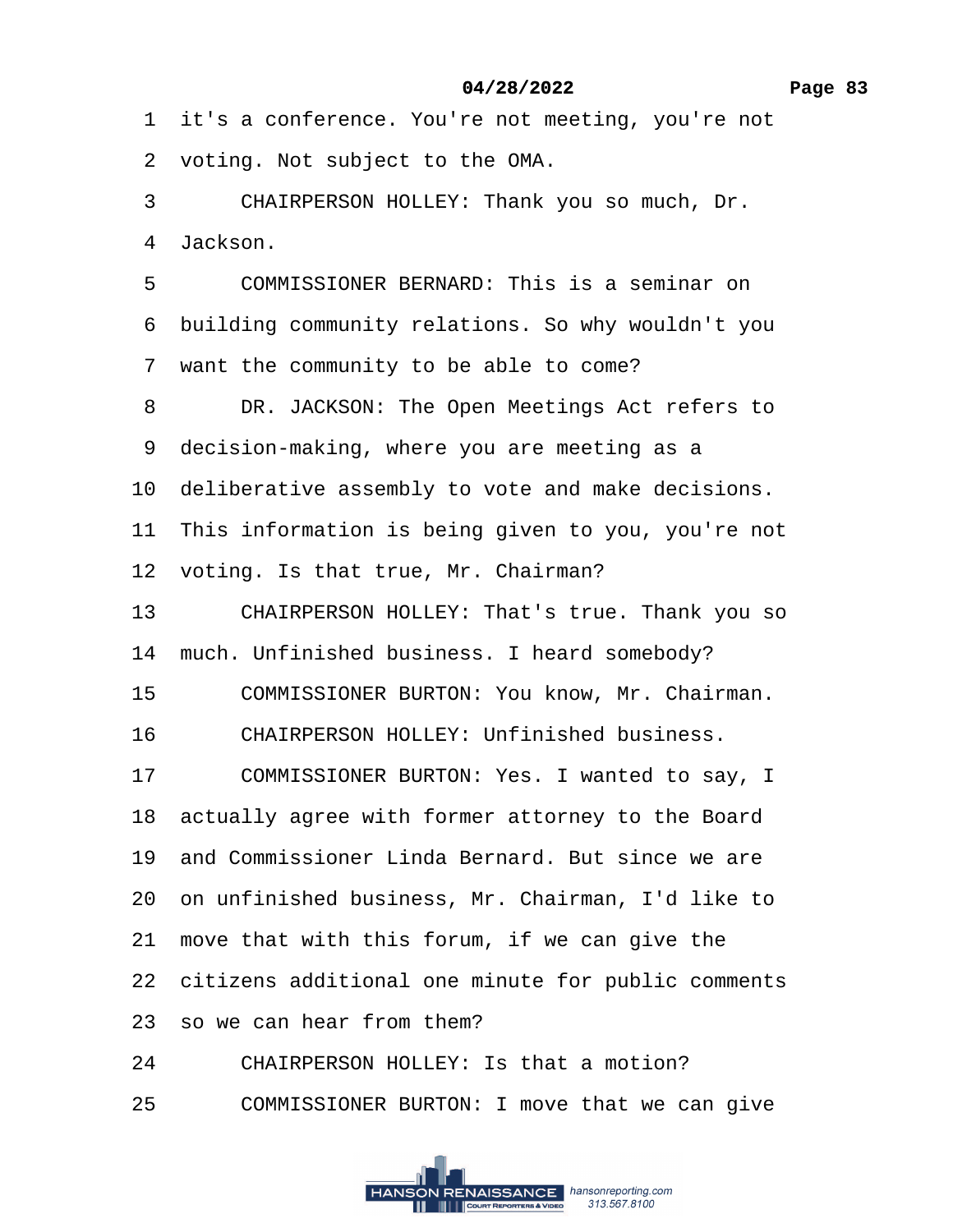<span id="page-83-0"></span>1 the citizens as part of today's meeting,

2 CHAIRPERSON HOLLEY: You know, we have voted on

3 this 5 times.

4 COMMISSIONER BURTON: One additional minute.

5 MS. WHITE: Mr. Chair.

6 CHAIRPERSON HOLLEY: Yes ma'am.

7 MS. WHITE: I just wanted to share for the

8 record that is not considered unfinished business.

9 DR. JACKSON: It can be new business, but it's

10 not unfinished business.

11 CHAIRPERSON HOLLEY: New business.

12 DR. JACKSON: And the motion would be to amend

13 the policy because there's a current policy on how

14 much time people have. So the motion the

15 Commissioner seeking to make is to amend the

16 current policy. And the fact that that motion is

17 being made without previous notice, it requires

18 two thirds vote.

19 CHAIRPERSON HOLLEY: You want to make the

20 motion. This is new business?

21 COMMISSIONER BURTON: Yes. I like to amend the

22· policy to give citizens additional minute to

23 speak.

24 CHAIRPERSON HOLLEY: Is there a second? Hearing 25 not a second, the motion fails. Let's go to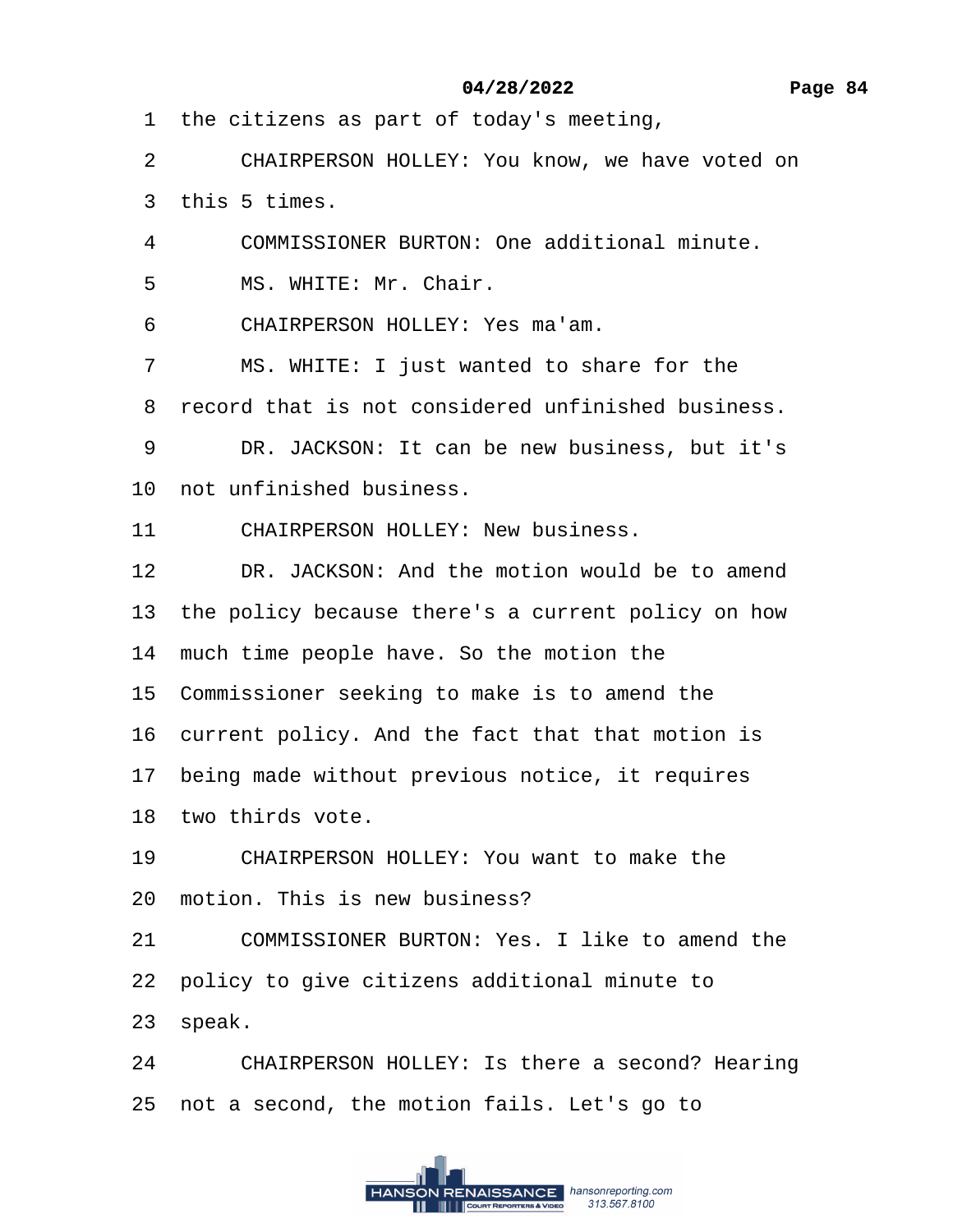<span id="page-84-0"></span>1 announcements please.

2 COMMISSIONER MOORE: One second, Mr. Chairman.

3 CHAIRPERSON HOLLEY: I'm sorry, Commissioner

4 Moore.

5 COMMISSIONER MOORE: Just a quick question. We 6 were talking about policy. Is there a Board policy

7 where investigators cannot talk to Board members?

8 There's nothing like that in place?

9 CHAIRPERSON HOLLEY: Madam White?

10 MS. WHITE: Through the Chair the policy that

11 is in place for the Board of Police Commissions,

12 which was approved a couple of years ago and we

13 can redistribute that is that there is a protocol

14 for reporting to your supervisor, your immediate

15 supervisor, any concerns that you may have and

16 then it reports up through the command structure.

17 Up to the Board of Police Commissions, but

18 generally Commissioners do not necessarily speak

19 directly with investigators without it having gone

20 through the process.

21 COMMISSIONER MOORE: So if your supervisor

22· says, no, you can't go to higher authority. That

23 person is just stuck right there?

24 MS. WHITE: Again, it would work up through the 25 structure.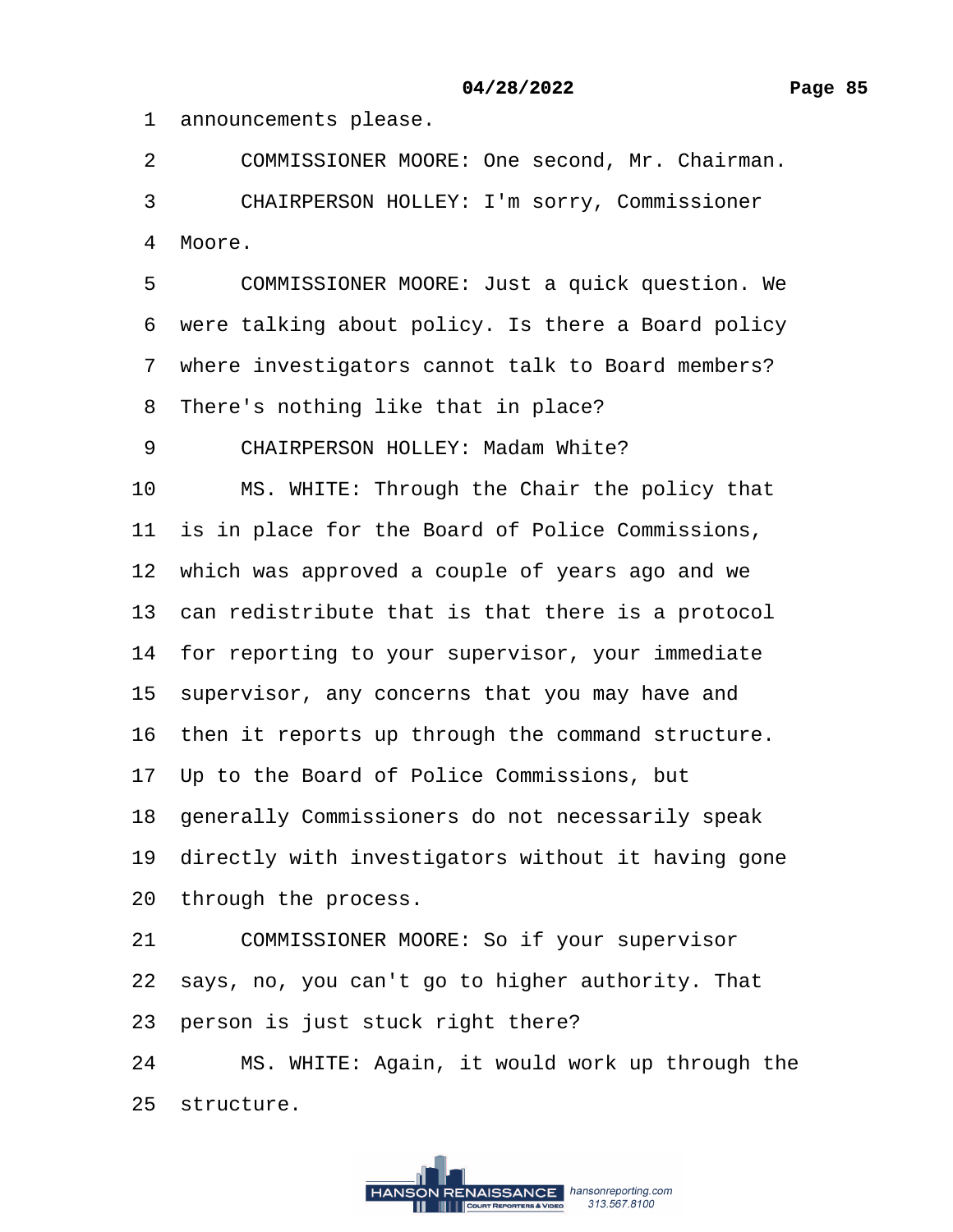<span id="page-85-0"></span>1 CHAIRPERSON HOLLEY: Let me just say this to

- ·2· you. If the supervisor says you can't go any
- 3 further, you come to me. Okay. And then we'll
- 4 make...
- 5 COMMISSIONER MOORE: I don't want them to be...
- 6 CHAIRPERSON HOLLEY: I know, it's okay. But I'm
- 7 just saying the protocol is that the Chairman has
- 8 the, and it's not just me. I'm talking about the
- 9 Chair, not Jim Holley but the Chair has the... you
- 10 come to of me and the Chair works it out. Then we
- 11 have a, what do I have?
- 12 COMMISSIONER?
- 13 CHAIRPERSON HOLLEY: No, I have 3 of us.
- 14 COMMISSIONER BERNARD: We have a personnel
- 15 committee personnel.
- 16 CHAIRPERSON HOLLEY: It's a protocol you go
- 17 through, that's all.
- 18 COMMISSIONER MOORE: It's just a chain of
- 19 command.
- 20 CHAIRPERSON HOLLEY: That's all. It may take
- 21 three minutes rather than five.
- 22 COMMISSIONER MOORE: Thank you, sir. Thank you,
- 23 Madam Secretary.
- 24 CHAIRPERSON HOLLEY: So the motion failed at
- 25 this time. I'm going to announcements, Mr. Brown.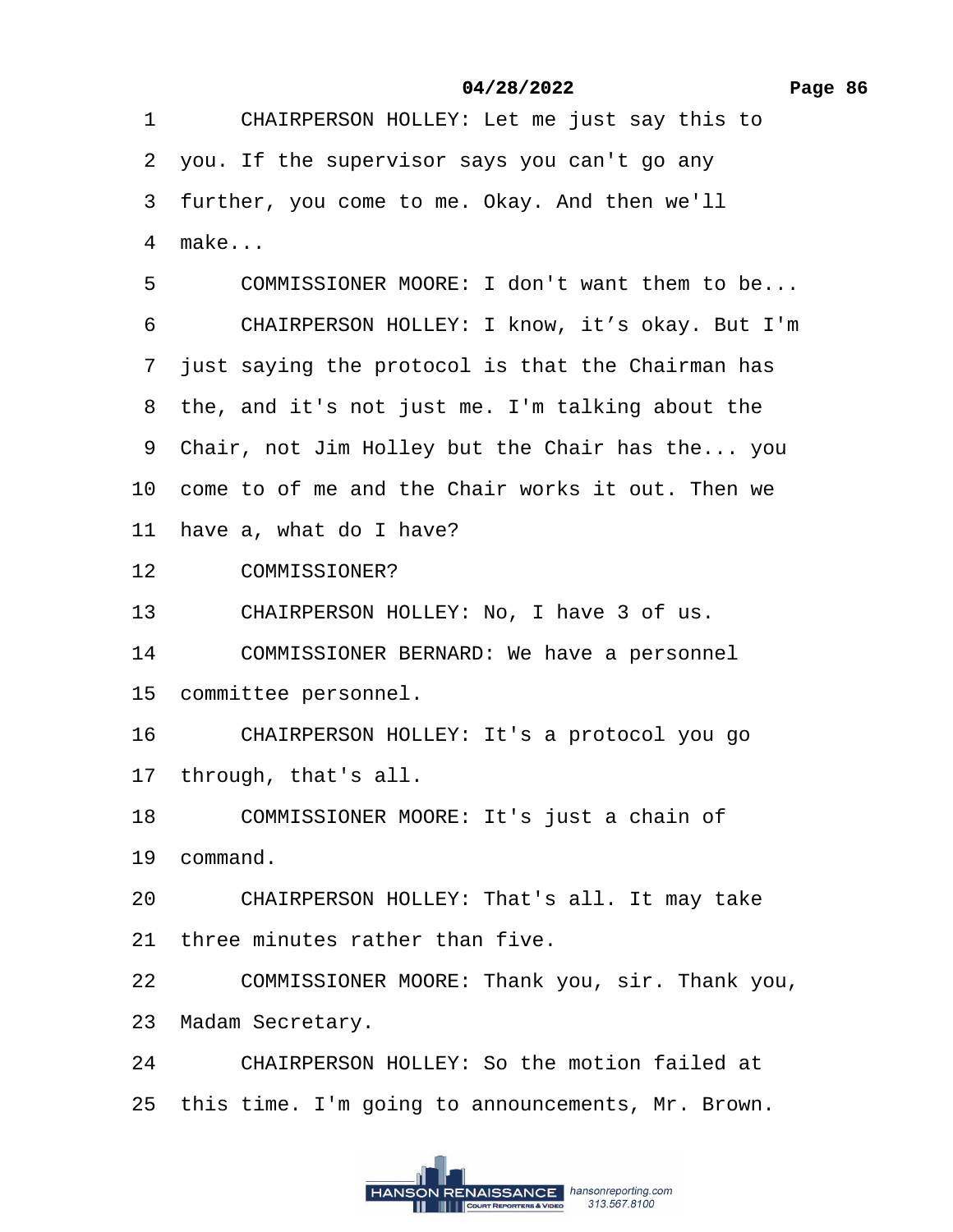- <span id="page-86-0"></span>1 COMMISSIONER BELL: Mr. Chair.
- 2 CHAIRPERSON HOLLEY: I'm sorry. Go ahead.
- ·3· · · ·COMMISSIONER BELL: I don't know if we should
- 4 be aware that a former police commission's now in
- 5 the corporate counsel. It has just been approved
- 6 by the council, appointed by the mayor, Conrad

·7· Mallet.

- 8 CHAIRPERSON HOLLEY: Oh, really?
- 9 COMMISSIONER BELL: Yes.
- 10 COMMISSIONER HOLT: I think it happened

11 yesterday.

- 12 COMMISSIONER BERNARD: What did you say?
- 13 CHAIRPERSON HOLLEY: Conrad Mallet has been
- 14 appointed to the corporate counsel for City of
- 15 Detroit.
- 16 COMMISSIONER BERNARD: Oh, good. That's great.
- 17 COMMISSIONER BERNARD: Thank you.
- 18 CHAIRPERSON HOLLEY: That's great.
- 19 COMMISSIONER FERGUSON: Through the Chair, I
- 20 have an announcement. Yesterday was Administrative
- 21 Professionals Day. So I want to say
- 22 congratulations to all administrators for the BOPC
- 23 Board. Thank you for all you do.
- 24 COMMISSIONER HOLT: Through the Chair, I have
- 25 an announcement.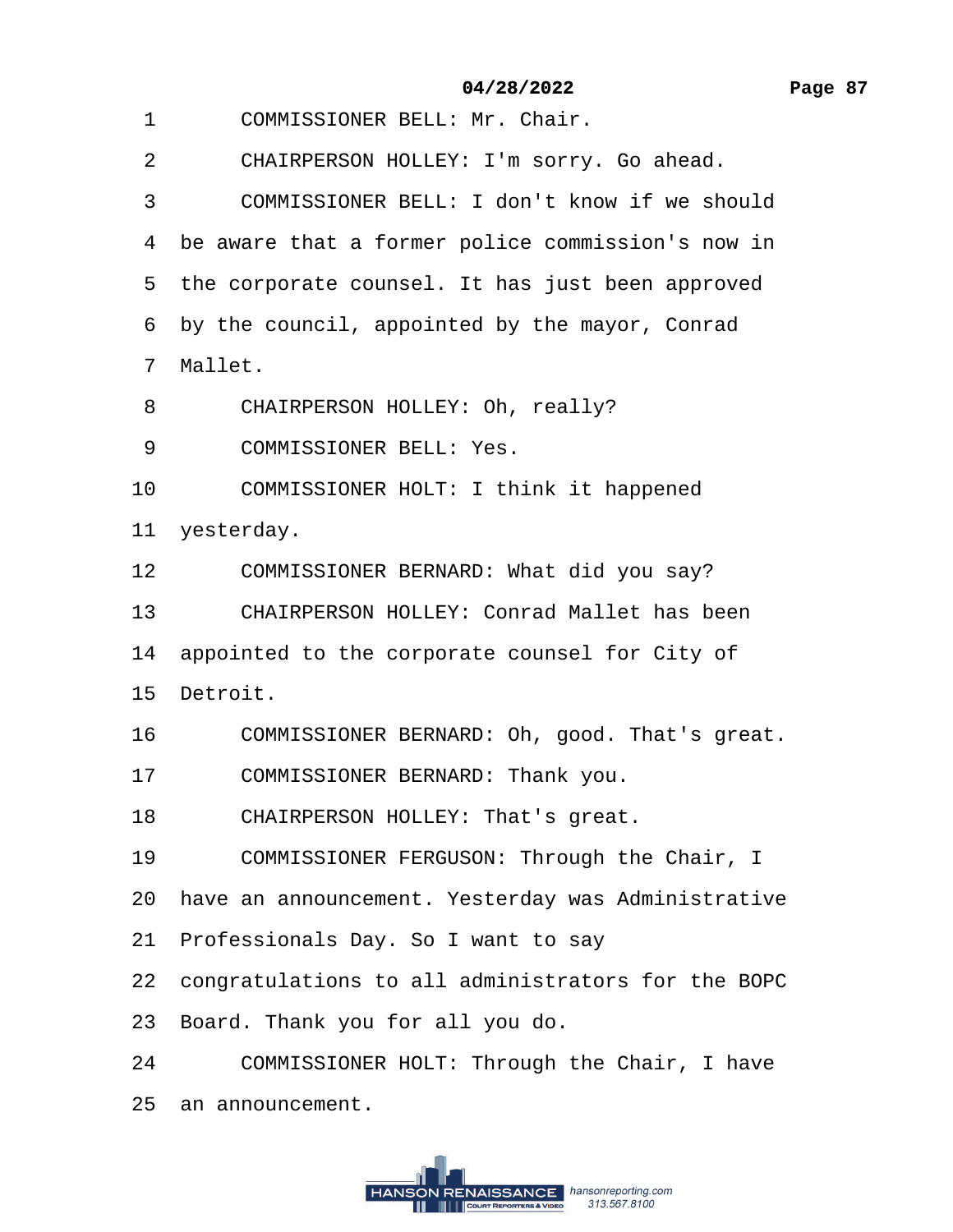- <span id="page-87-0"></span>1 CHAIRPERSON HOLLEY: You always do.
- 2 COMISSIONER HOLT: I know.
- 3 CHAIRPERSON HOLLEY: Go ahead.
- 4 COMMISSIONER HOLT: All right. On Sunday, June
- ·5· the 26th, 2022 at 6:00 PM at the MGM Grand,
- ·6· Detroit Grand ballroom, the historic Little Rock
- ·7· Baptist Church and its board of directors
- ·8· announces the celebration of Reverend Doctor Jim
- 9 Holley's retirement banquet in honor of his 50
- 10 years of pastoral service. Commissioners
- 11 interested in purchasing tickets, you can talk to

12 Ms. White.

- 13 COMMISSIONER BANKS? Awesome. All right.
- 14 CHAIRPERSON HOLLEY: And I better see everybody
- 15 there.
- 16 COMMISSIONER HERNANDEZ: I have my team.
- 17 CHAIRPERSON HOLLEY: That's protocol. Mr.
- 18 Brown.
- 19 MR. BROWN: Good afternoon, Mr. Chair, the
- 20 announcement for the BOPC meetings. The next will
- 21· be May 5th, 2022 at 3:00 PM at Detroit Public
- 22 Safety Headquarters in the Skylar Herbert Room.
- 23· The next community meeting would be May 12th, 2022
- 24 at 6:30 with the Eleventh Precinct hosting at WC3
- 25· District, Eastern campus in the Cooper Room,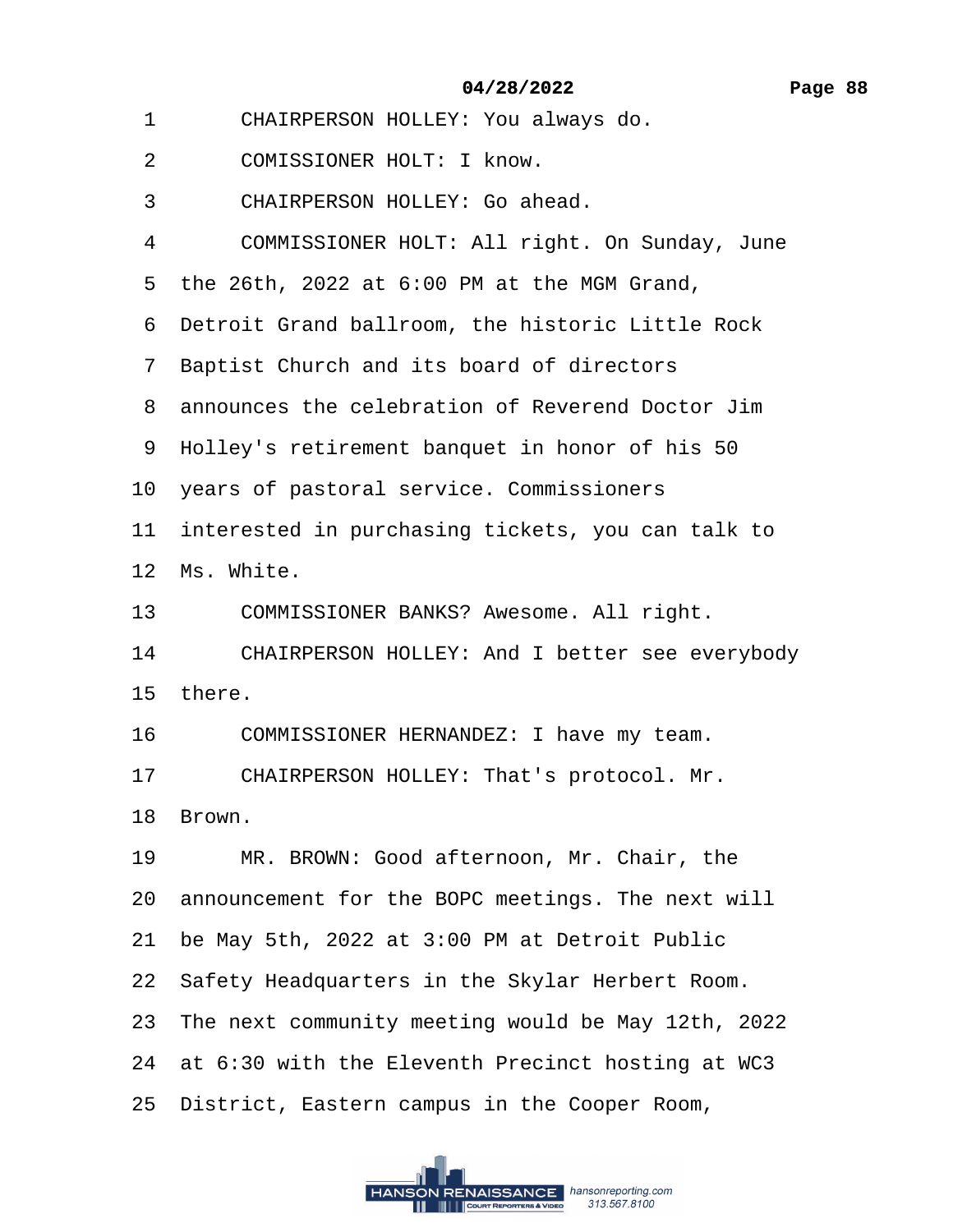<span id="page-88-0"></span>1 located at 5901 Connor Street. And Mr. Chair, the 2 reading of the monthly community committee 3 meetings scheduled for May, 2022 every second 4 Wednesday. The budget committee meeting is 5 Wednesday, May 11th, 2022 at 2:00 PM. The policy ·6· committee meeting, Wednesday, May 11th, 2022 at ·7· 3:00 PM. Personnel and training committee meeting, 8 Wednesday, May 11th, 2022 at 4:00 PM. And the 9 citizen complaint committee meeting Wednesday, May 10· 11th, 2022 at 4:30 PM. 11 CHAIRPERSON HOLLEY: Thank you, Mr. Mr. Brown. 12 At this time can we have oral communications? 13 MR. BROWN: Yes. At this time, it appears we 14 have five speakers, one in person and the other 15 four by zoom. Your first speaker would be Ms. 16 Bernie Smith followed by Minister, Eric Blount, 17 followed by the caller with the last three numbers 18· 402. 19 CHAIRPERSON HOLLEY: Welcome to each and every 20· one of you. 21 MS. SMITH: Good afternoon, Commissioners. 22 CHAIRPERSON HOLLEY: Good afternoon. 23 MS. SMITH: Good news, not bad news today. The 24· good news is I will not be here next week. I will

25 be in Alabama to see my granddaughter graduate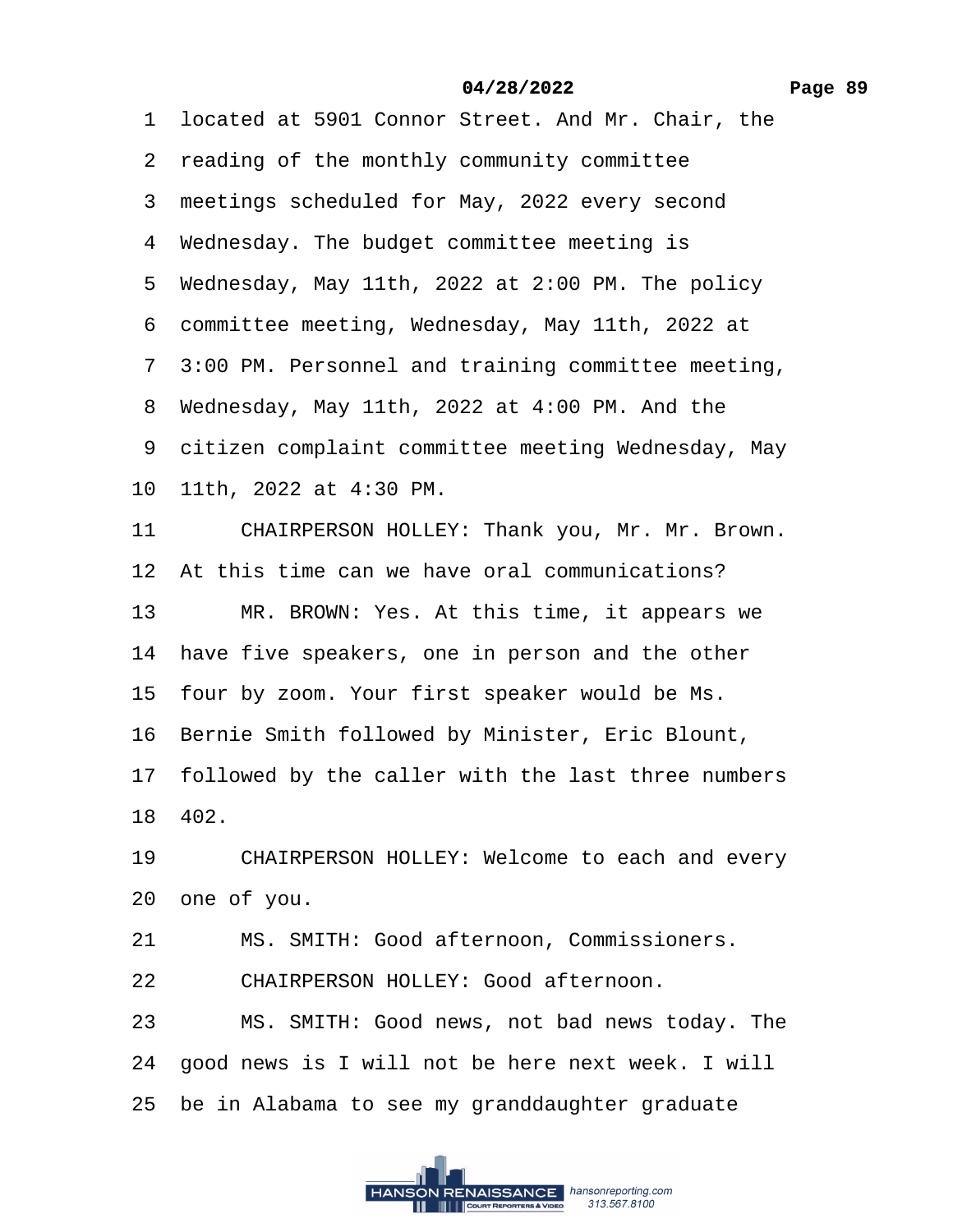<span id="page-89-0"></span>1 from Alabama AME College. I'm very delighted,

·2· happy. My chest is stuck out and everything. It's

3 14 of us going down there, I'm flying. Anyway,

4 another thing, Reverend Holley, I am delighted if

5 all the years we known each other, I never thought

6 that I lived to see that you are going to get

7 married and the young lady that you have engaged

8 to marry, I am very happy for you and I'm happy

·9· for her also. And your family is happy also.

10 CHAIRPERSON HOLLEY: Everybody supposed to know

11 about that.

12 MS. SMITH: I have a good news.

13 COMMISSIONER PRESSLEY: You're shocked.

- 14 COMMISSIONER HOLT: We are the last to know.
- 15 CHAIRPERSON HOLLEY: I am.
- 16 MS. SMITH: You have to hurry up now.

17 COMMISSIONER BERNARD: You broke your promise

18 $t$  to me.

19 MS. SMITH: I know many women are very upset

20 about that, but anyway, the other good news, I

21 have sat here and listened to your new

22 commissioners. I never knew the background of all

23 of them, except one. For 3 years, Bryan Ferguson

24 has been entertaining the neighborhood in the

25 block club where he lives in, in what is it?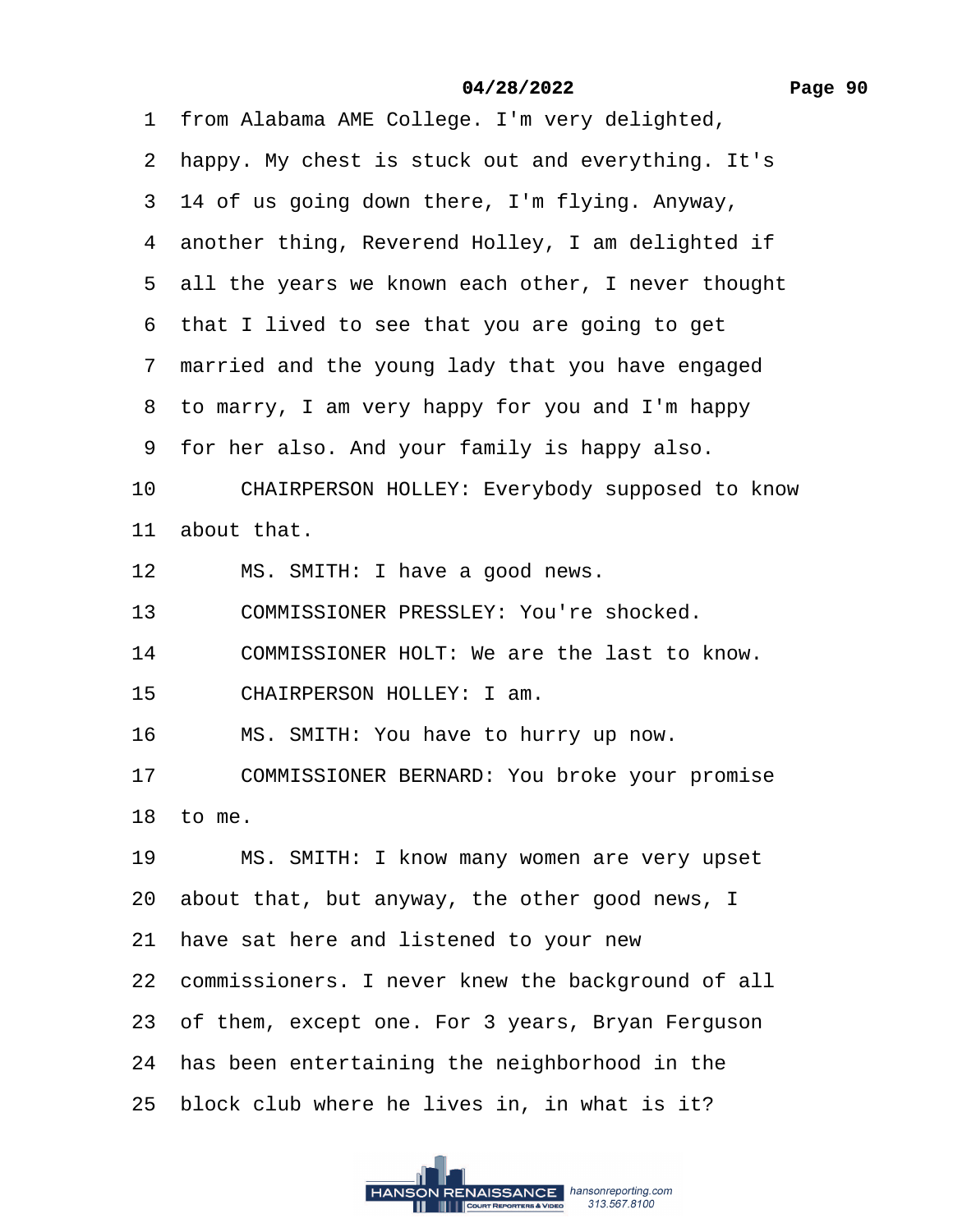<span id="page-90-0"></span>1 Schoolcraft. And my daughter lives somewhere over

- 2 there, but she works with him when he was at the
- 3 post office. And she told me the other day, she
- 4 said, how's Bryan doing? I said, what do you mean
- 5 Bryan? Who's Bryan? She told me, he's your police
- ·6· commissioner. I was shocked. So I am happy to have
- ·7· you on board? And not only does he, I'm going to
- 8 throw in here. Not only does he deals with his
- 9 neighborhood over there, he has created like a
- 10 picnic block club. Everybody comes with their
- 11 Chairs. They come with a baby.
- 12 CHAIRPERSON HOLLEY: The time is up, Ms. Smith.
- 13 MS. SMITH: Already?
- 14 CHAIRPERSON HOLLEY: Yes, because we talk about
- 15 Ferguson. We can't take a chance on anything else
- 16 you might say.
- 17 MR. BROWN: Minister Eric Blount.
- 18 MINISTER BLOUNT: Can you hear me Board?
- 19 CHAIRPERSON HOLLEY: Yes, we can, sir.
- 20 MINISTER BLOUNT: It is not hard to give up on
- 21 this Board that has demonstrated so many times,
- 22· including today that this Board's major goal is to
- 23· play some type of sick political game that causes
- 24 destruction in the lives of poor black people in
- 25 Detroit. So to Chief White, the Terrence Calhoun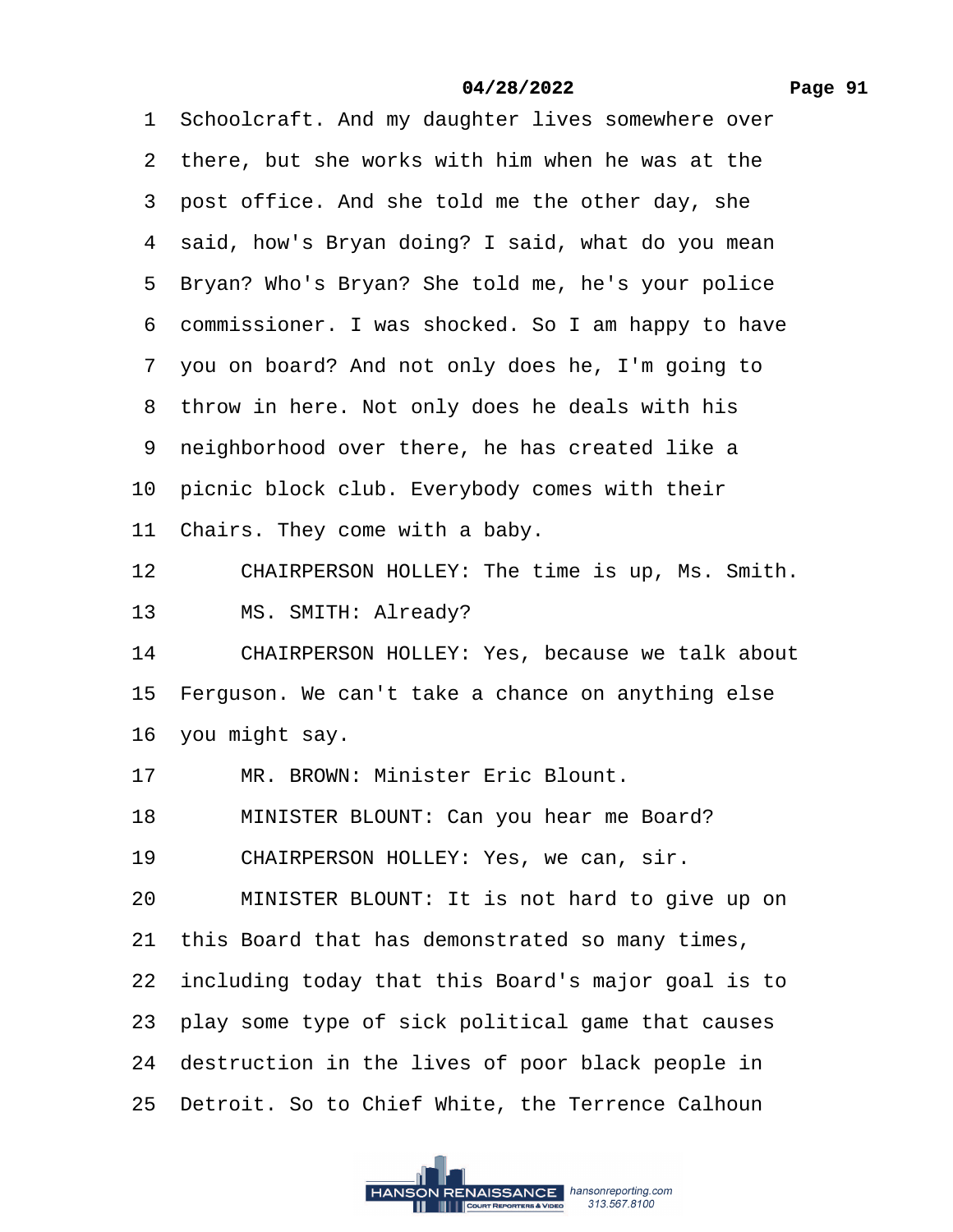<span id="page-91-0"></span>1 case is a wrongfully convicted black man 2 incarcerated for 15 years. On the day of his 3 release, he was not released because of a corrupt 4 police officer who actions should have clearly 5 been criminal. The fact that this police officer ·6· was not fired immediately with his name and ·7· picture quickly distributed to the news outlet and 8 the public just as criminal suspects are. But this 9 is an example. It could have been an example of 10 how misconduct is acted upon, but it just 11 reinforces the mistrusts Detroiters have for this 12 police department. Everyone in that officer's 13 chain of command should have been put on 14 suspension until a public hearing is held to 15 understand how this could have ever happened and 16 to prevent it in the future. 17 MINISTER BLOUNT: Today's presentation on 18 surveillance systems within the Police Department 19 is again a testament to the race based policing 20 that this department practices. The City Council

21 ordinance passed in 2021 regards only, it only

22 applies to new surveillance systems. So facial

23 recognition and ShotSpotter are not included. Just

24 look at the weekly reports on facial recognition

25· technology. March of this year, 2022 is the first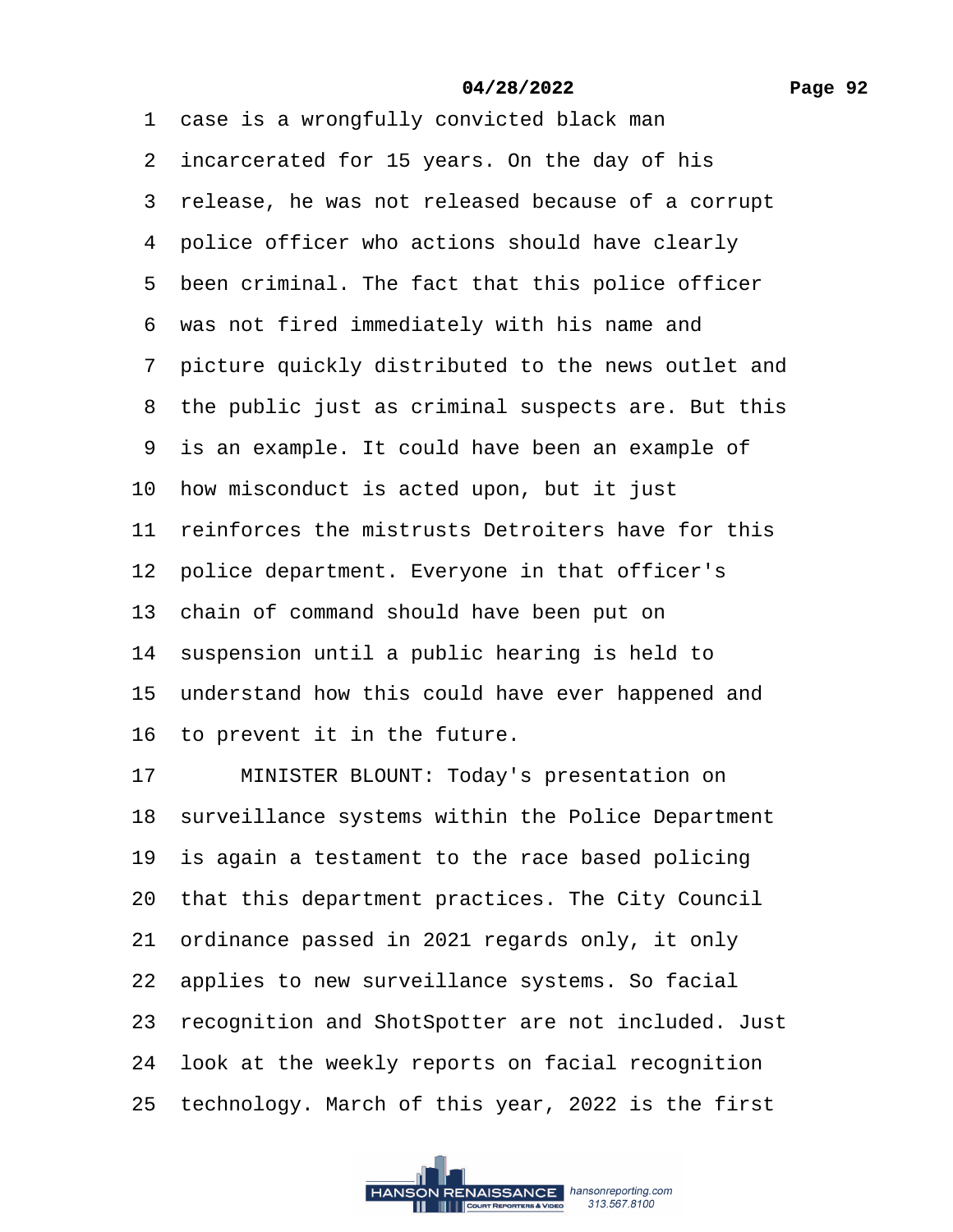<span id="page-92-0"></span>1 time in five year history of this system that a 2 white person is included in this surveillance 3 reporting tool. One can only imagine that after 7 4 years of using facial recognition technology, DPD 5 would've been able to convince some poor white 6 community to use it. But no...

7 MR. BROWN: Caller with the last three number ·8· 402.

9 CALLER 402: Hello?

10 CHAIRPERSON HOLLEY: Yes, you on the air. 11 CALLER 402: Yes. Okay. Welcome to this 12 honorable Board. And yes, it's an honor to be a 13 citizen of the City of Detroit under your 14 leadership. And it's permanent, regardless of what 15 I hear, I know what I know. And I was thinking 16 about the young folks and how, when they are 17 children, they don't know anything except for what 18 they're exposed to in their environment, in the 19 home, out of the home. Then they take out what 20 they learn in the community. And I would like to 21 encourage the parents, be very, very cautious of 22 whatever is exposed to your child. They exemplify 23 whatever they see and sense, can they can't make 24 sense of it, they're too young and inexperienced 25 because they're young. Please be careful what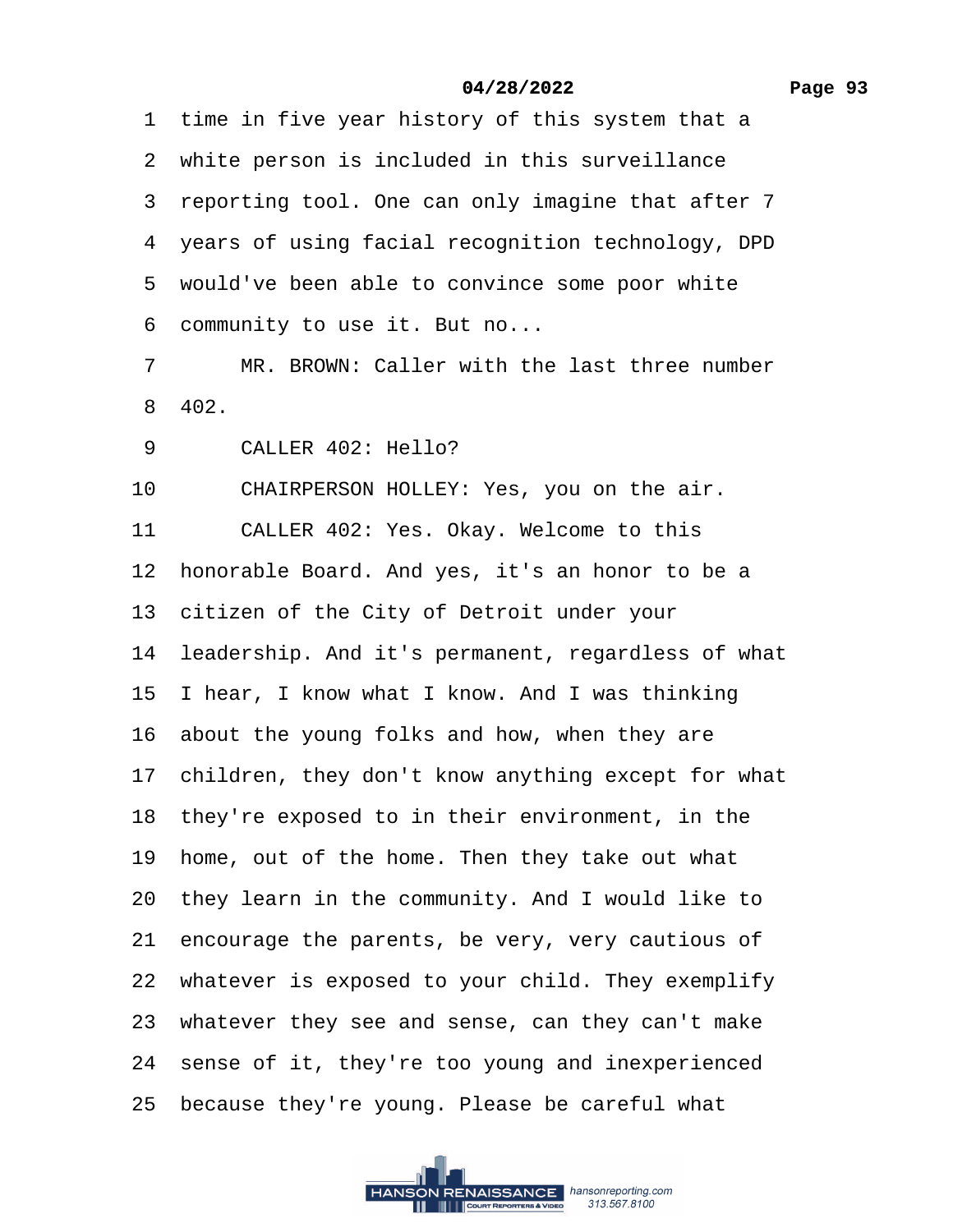#### **Page 94**

## **04/28/2022**

<span id="page-93-0"></span>1 exposure they have around them as they're growing 2 and developing into manhood and womanhood. And 3 thank you parents also for allowing your children 4 to live and not avoiding them. That's love, keep 5 it up and shield them from things that will hurt ·6· them in future. And I thank you Commissioners for 7 teaching me by demonstration, the things I know 8 about standing as a law abiding citizen, ·9· continually. This is why you still have my 10 support. And also I appreciate the presentations 11 about the community engagement. That's a blessing 12 for me. They come and help me and they respond 13 favorably to me, not me only, but many others I 14 see continually. Thank you for being the way you 15 are DPD. It's a great city to live in because of 16· you all and because of God, thank you. 17 CHAIRPERSON HOLLEY: We thank you. We need to 18 hear that. 19 MR.BROWN: Mr. Chair, your next two speakers 20 would be Mr. Scotty Bowman followed by Brenda. Mr. 21 Bowman. 22 MR. BOWMAN: Okay. Well first. Hello, honorable 23· Board. First things first. We're still apparently 24 in negotiations regarding a contract and I really 25 urge this Board and I haven't heard any votes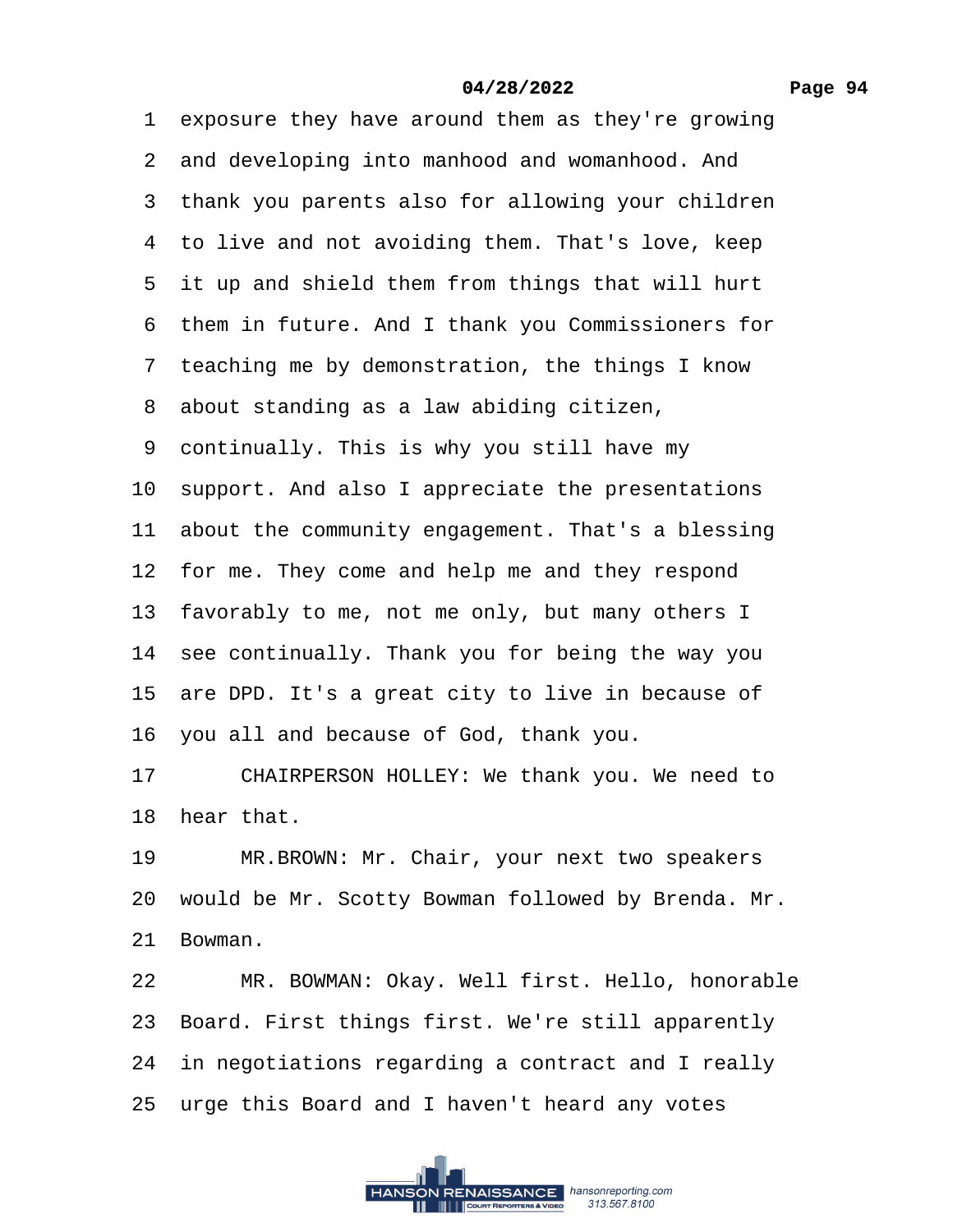<span id="page-94-0"></span>1 made. I don't know if people are doing anything 2 behind the scene or if people are doing nothing. ·3· But it is essential that this Board make it clear 4 and it would be better if it was a straight up 5 policy regarding the behavior of members of the ·6· department that they negotiate a contract that is 7 subservient to the authority of the Board of 8 Police Commissioners, as is specified in the 9 charter. In other words, if the language of the 10 charter cannot be worked around with contract 11 language, that they cannot assert the power of the 12 Board of Police Commissioners. I spoke to a group 13 of protestors regarding the Patrick Lyoya murder 14 on Sunday and many of them were actually shocked 15 Early Saturday. 16 MR. BOWMAN: They were actually shocked that 17 and didn't believe that actually a contract could 18 override civilian oversights. Also, I would like 19 to echo Commissioner Burton's suggestion that we 20 have a referendum, but I know the Board of Police 21· Commissioners can't initiate that, citizen can and 22 I believe the City Council can as well. Also, I'd 23 like kudos to Commissioner Bernard on speaking out 24 in opposition to the continued use of facial 25 recognition technology all because the Board has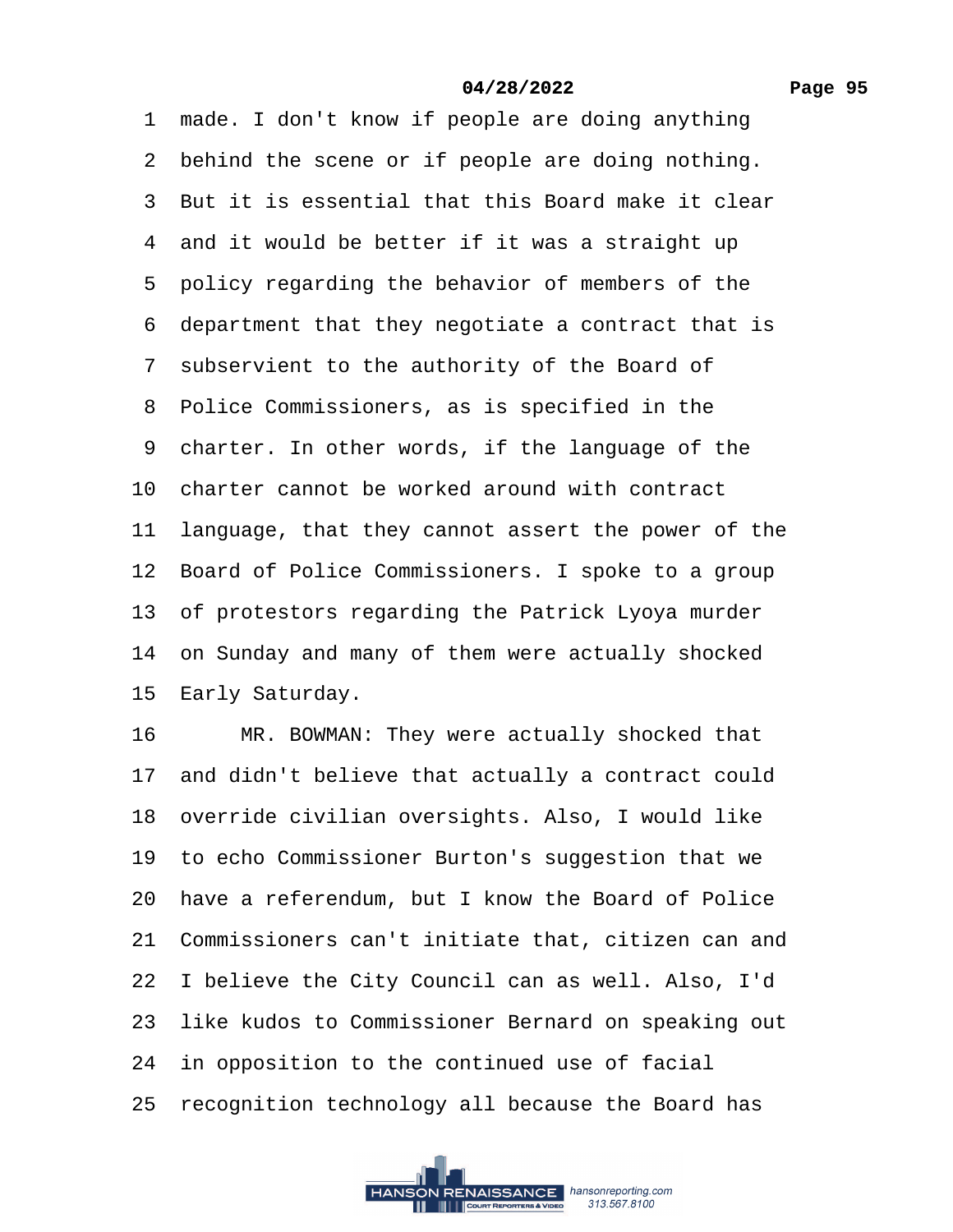<span id="page-95-0"></span>1 made a decision to accept its use in the past, 2 doesn't mean it has to do it in the future and I 3 appreciate that. So for those who are doing good 4 work, keep up the good work for those who aren't. 5 I hope that you can grow. Take care. 6 MR. BROWN: Mr. Chair, your next call is Brenda 7 and Brenda will be your last call. 8 BRENDA: Yes. I'd like to congratulate Reverend ·9· Holley on his 50 years as a pastor. 50 years at 10 anything is quite a feat and should be exalted. 11· Also I'd like to thank the Commissioner Bernard 12 for standing against facial recognition 13 technology. And I want to tell you how sickened I 14 am by this conversation about facial recognition 15 technology. This is the same kind of conversation 16 that the South had when this country was trying to 17 get rid of slavery, they would say we're not 18 killing black people. Yes, we beat him within an 19 inch in their life, but they don't die. And so 20 when you all are saying, oh, well, nobody was 21 convicted or that, it's the same conversation. 22 This facial recognition technology is against 23· black people, almost every study, anybody who 24 abides by the science and the studies say, this is 25 wrong for black people. And this is the blackest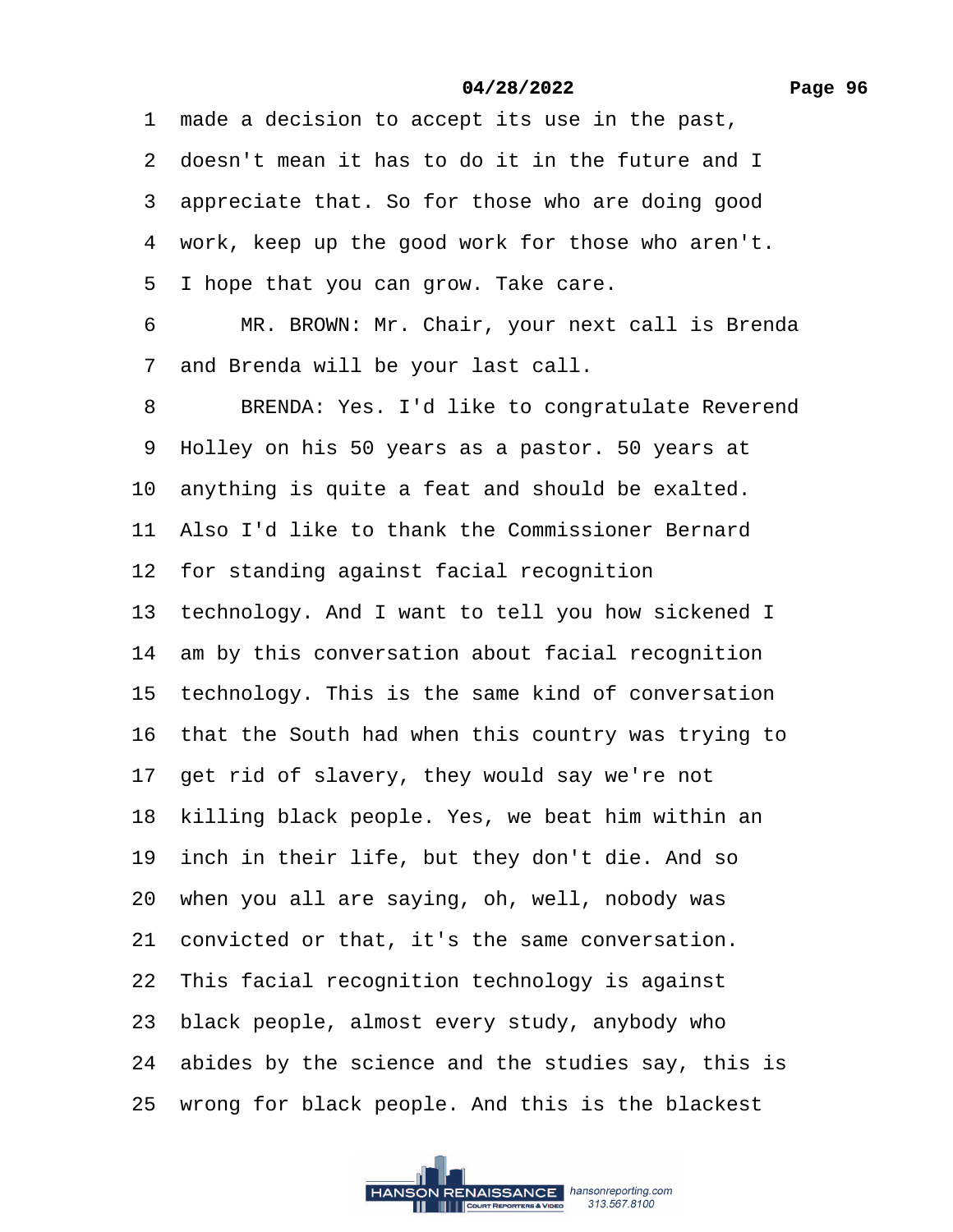<span id="page-96-0"></span>1 city in this country. And for you all to sit there

2 and say, oh, we have a, oh, well, no black person

3 has been convicted. Oh no, no, slavery was wrong.

4 And so is facial recognition technology.

## ·5

6 BRENDA: I should not have to prove it's a

·7· detriment. It's a detriment to black folks and you

8 all should be the first ones to say, that's it, no

9 facial recognition technology. You should be

10 ashamed.

11 CHAIRPERSON HOLLEY: Thank you very much for

- 12 your comment Brenda.
- 13 COMMISSIONER HOLT: Through the Chair.
- 14 CHAIRPERSON HOLLEY: Yes.
- 15 COMMISSIONER HOLT: The comment was made as
- 16 relating to the Board and the negotiation for
- 17 police officers, I believe to have the language
- 18 from the charter to be more powerful. Ms. White
- 19 sent a list of suggestions to Mayor Duggan
- 20 indicating that same sentiment, and we have it, we
- 21 sent it a month ago?
- 22 MS. WHITE: Maybe a couple months ago, through
- 23 the Chair. The honorable Board, we listened to
- 24· your recommendations at the table and different
- 25· recommendations that you submitted for the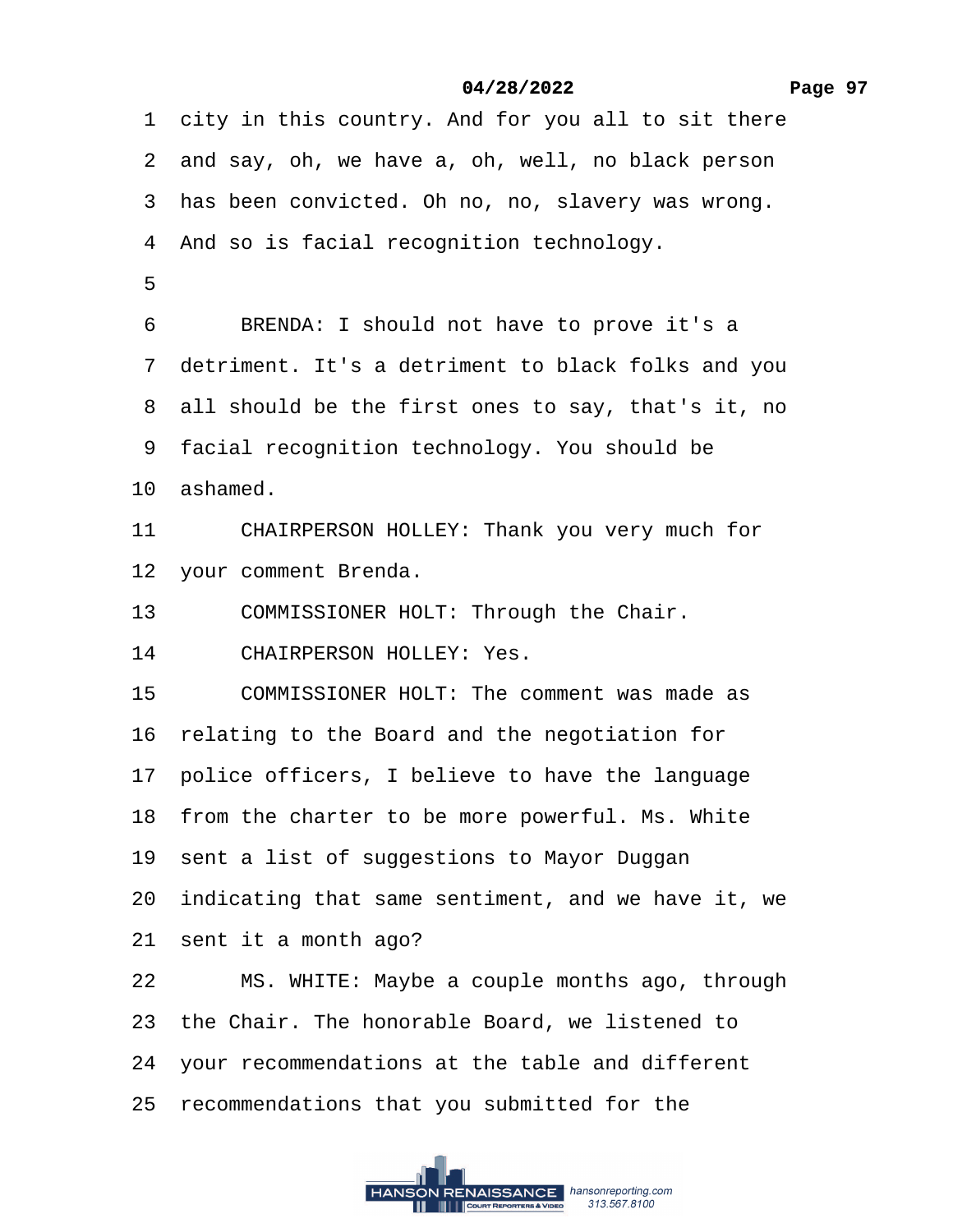## **Page 98**

## **04/28/2022**

<span id="page-97-0"></span>1 contract provisions. And we did submit that to

- 2 Honorable Mayor Duggan and that discussion has
- ·3· been had or held between the honorable Board
- 4 leadership and Mayor Duggan over the past couple
- 5 of months. So they are aware
- 6 COMMISSIONER BURTON: Through the Chair.
- 7 CHAIRPERSON HOLLEY: Yes, sir.
- 8 COMMISSIONER BURTON: You know, we have not
- 9 seen anything. I mean, you have a number of
- 10 Commissioners on here. I have not seen anything
- 11 about contract language or anything, or we have
- 12 not reviewed.
- 13 COMMISSIONER HOLT: It's in your email.
- 14 COMMISSIONER BURTON: Or discuss anything.
- 15 COMMISSIONER HOLT: I mean, it's in your email.
- 16 COMMISSIONER BURTON: You can say something is
- 17 in the email, but we have not had any discussions
- 18· about it. We have not reviewed it as a Board. We
- 19 have not approved anything to be sent over, you
- 20 know, from this body.
- 21 CHAIRPERSON HOLLEY: Okay. But this...
- 22 COMMISSIONER HOLT: Read your email and...
- 23 CHAIRPERSON HOLLEY: Board members.
- 24 COMMISSIONER BURTON: If the Board have not
- 25· approved anything through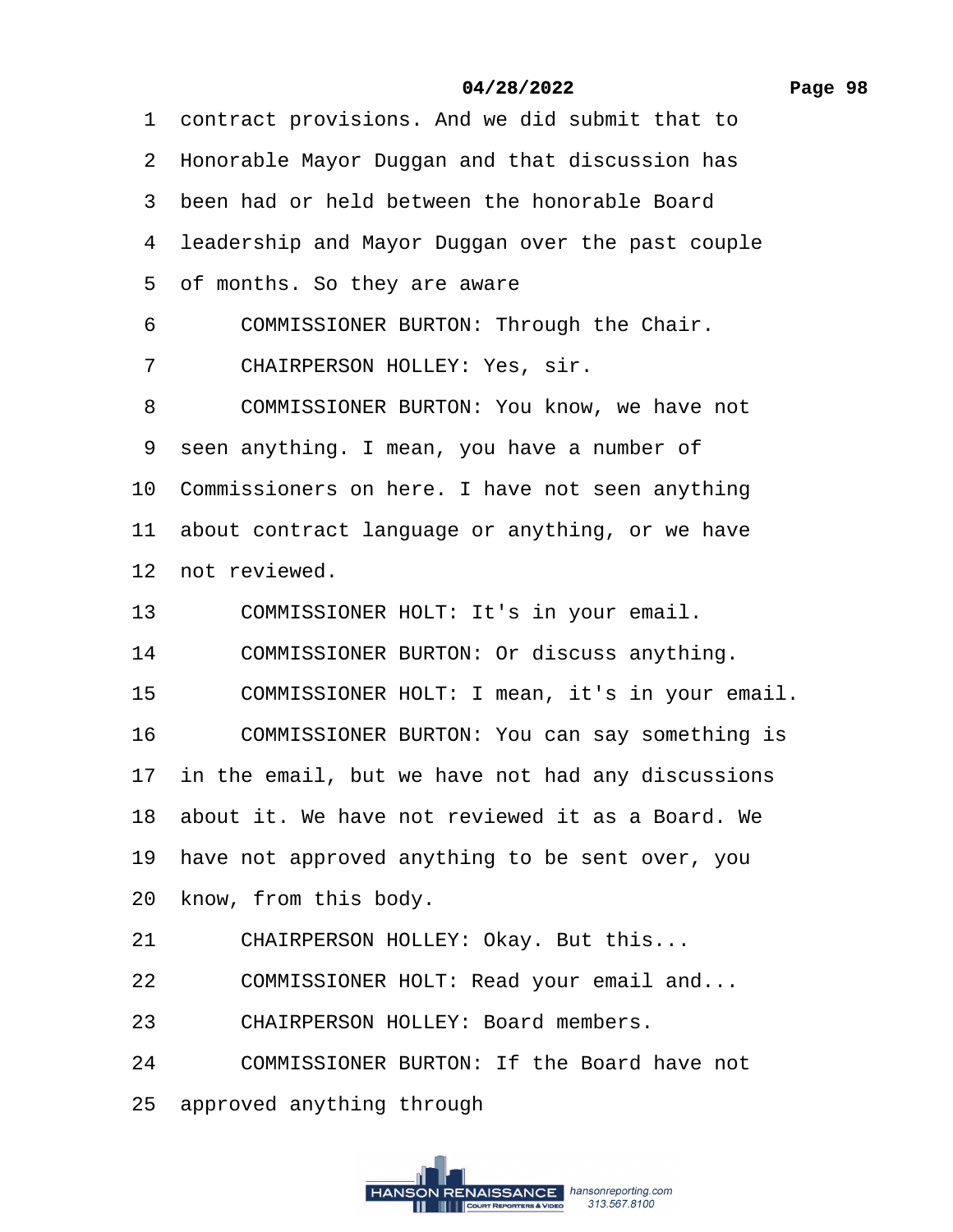- <span id="page-98-0"></span>1 COMMISSIONER CARTER: Through the Chair,
- 2 CHAIRPERSON HOLLEY: Please.
- 3 COMMISSIONER CARTER: I move for adjournment?
- 4 COMMISSIONER MOORE: Second.
- 5 COMMISSIONER HERNANDEZ: Support.
- 6 COMMISSIONER BERNARD: Wait a minute.
- 7 CHAIRPERSON HOLLEY: All in favor, say aye?
- 8 COMMISSIONERS: Aye.
- ·9
- 10
- 11
- 12 (Meeting Adjourned at 5:08pm)
- 13
- 14
- 15
- 16
- 17
- 18
- 19
- 20
- 21
- 22
- 23
- 24
- 25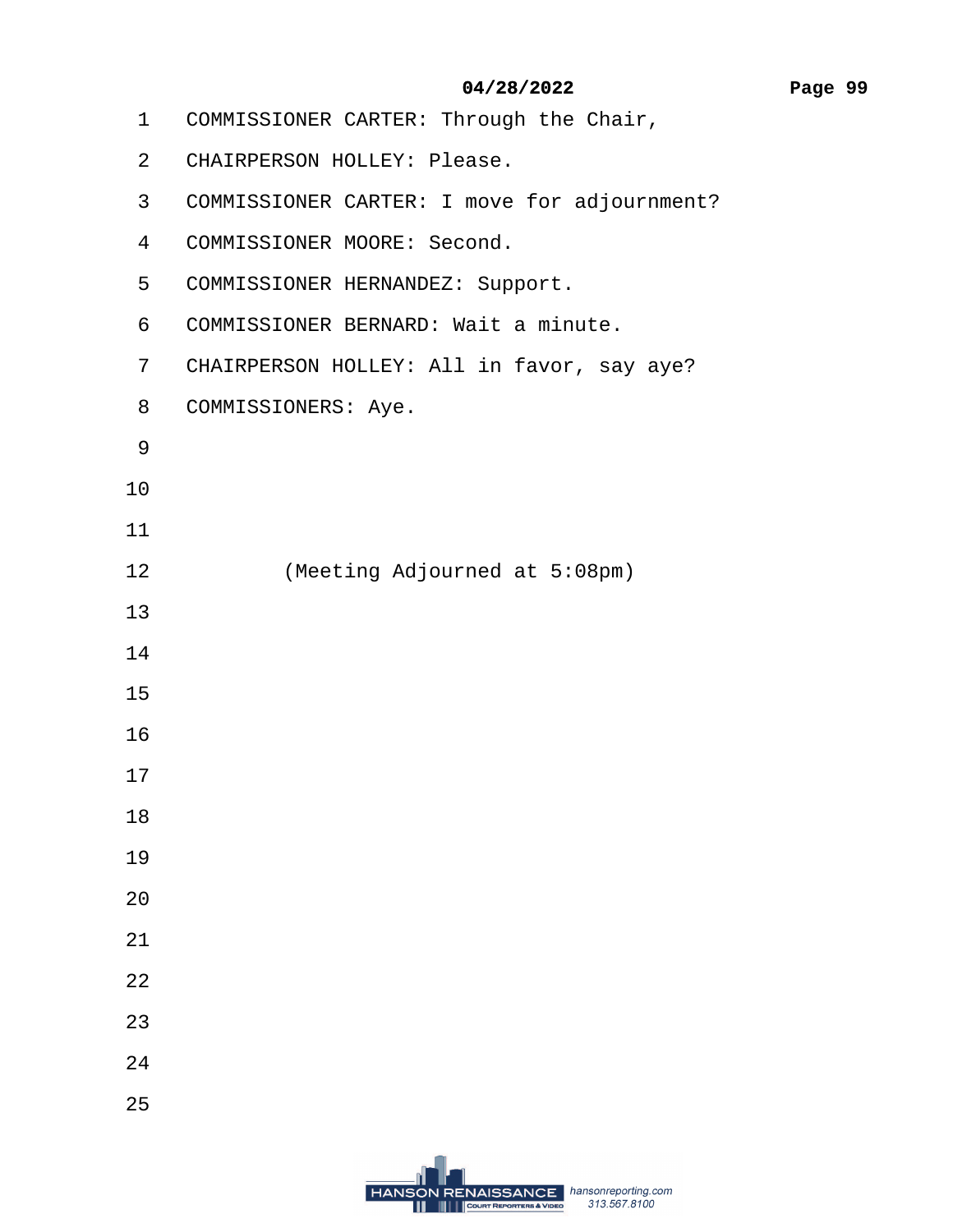|                | 04/28/2022                                           |
|----------------|------------------------------------------------------|
| 1              |                                                      |
|                | 2 STATE OF MICHIGAN                                  |
| 3              | ⟩                                                    |
| 4              | <b>COUNTY OF WAYNE</b><br>$\mathcal{E}$              |
| 5              |                                                      |
| 6              | RECORDER'S CERTIFICATE AND NOTARIZATION              |
| $\overline{7}$ |                                                      |
| 8              | I, Donald Handyside, Court Recorder, do              |
| 9              | hereby certify that on April, 28, 2022, at 3:00      |
| 10             | p.m., I did record the Detroit BOPC meeting, the     |
| 11             | same being later reduced to typewriting and that the |
| 12             | foregoing is a true and accurate transcription of    |
| 13             | said electronic recording taken at such time and     |
| 14             | place.                                               |
| 15             | I further certify that I am not related to           |
| 16             | or employed by any party of this cause or their      |
| 17             | respective counsel.                                  |
| 18             |                                                      |
| 19             |                                                      |
| 20             | DONALD HANDYSIDE (CER 1464)                          |
| 21             | <b>Notary Public</b>                                 |
| 22             | My Commission Expires: 5/6/2027                      |
| 23             |                                                      |
| 24             |                                                      |
| 25             |                                                      |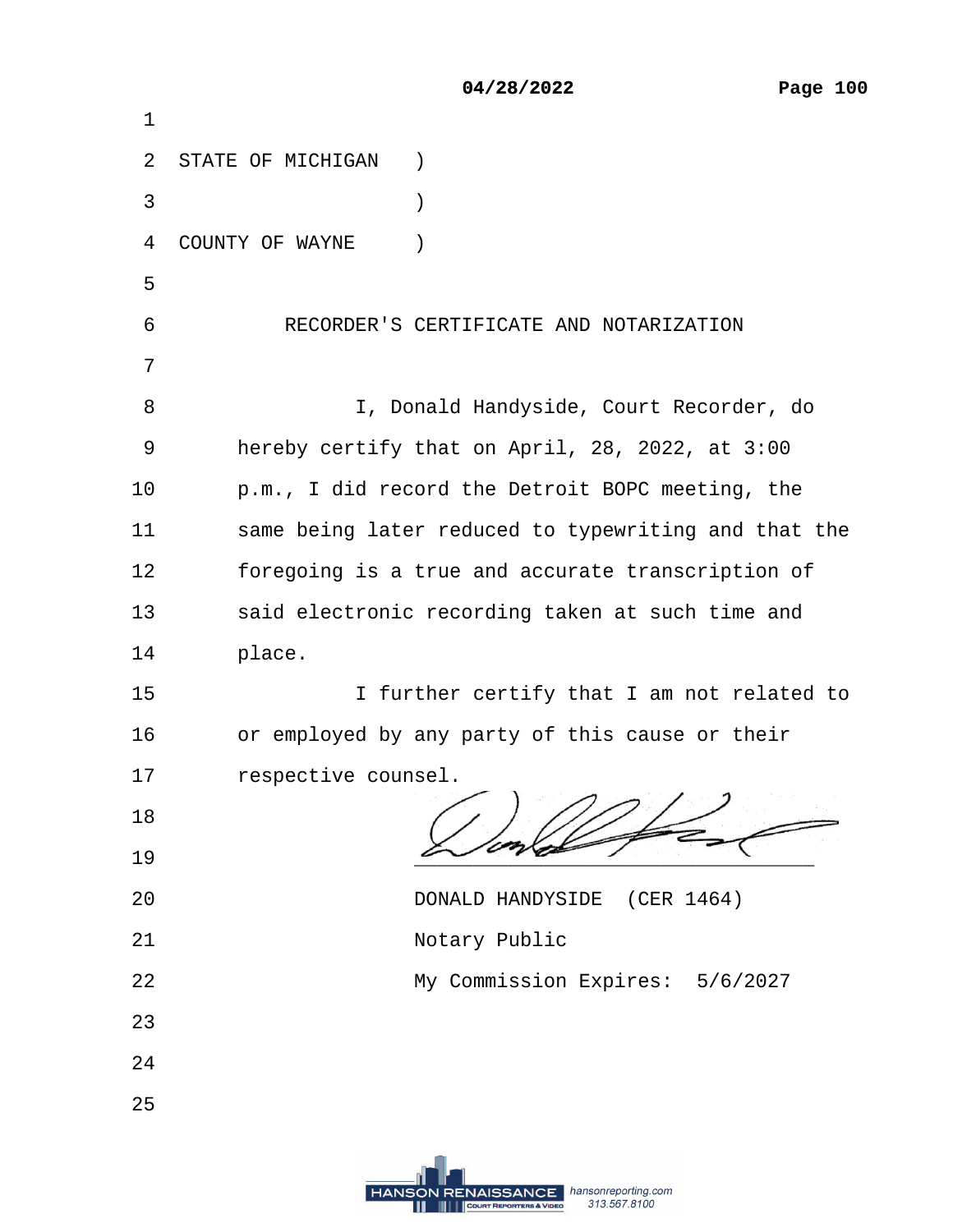|                                                                                  | 1:30 80:12                  |
|----------------------------------------------------------------------------------|-----------------------------|
| 1                                                                                | 1st 56:2                    |
| 1 20:9 26:7,9 36:15 43:20,25<br>44:6,11,24 57:12,17 58:6,11<br>69:6,22,25 71:2,3 |                             |
| $1.1 \t57:5$                                                                     | 2 6:24 44:2,                |
| 10 56:1 81:4                                                                     | $2.1$ 57:7                  |
| 10% 20:7                                                                         | 20 38:7                     |
| 10:54 44:23                                                                      | 20% 58:17                   |
| 11 5:19 81:2 82:25                                                               | 2000 29:22                  |
| 11th 89:5,6,8,10                                                                 | 2018 17:22                  |
| 12 5:22 22:3 72:9                                                                | 2020 57:2,6                 |
| 12.5% 58:18                                                                      | 2021 14:4,1                 |
| 12:16 44:18                                                                      | 2022 7:15 8:<br>21,23 89:3, |
| 12:20 24:25                                                                      | 2024 34:7,24                |
| 12th 88:23                                                                       | $21st$ 8:1                  |
| 13,000 22:21                                                                     | 22 18:12,21                 |
| 1300 22:21                                                                       | 22.0 44:15                  |
| 13th 17:18                                                                       | 22nd 20:20                  |
| 14 19:22,23 90:3                                                                 | 23 61:12                    |
| 141 44:12                                                                        | 23% 20:4                    |
| 15 43:22 92:2                                                                    | 24 34:8 44:2                |
| 15% 20:9                                                                         | 24% 20:5                    |
| 15.1 43:21 44:14                                                                 | 24-hour 2:2                 |
| <b>15th 17:12</b>                                                                | 2499 2:25                   |
| 16:01 14:19                                                                      | 25th 22:21 8                |
| 17 26:7,10 35:22 36:15 70:17                                                     | 261 56:2                    |
| 17.9 44:3                                                                        | 26th 88:5                   |
| 18% 20:9                                                                         | 27 23:10                    |
| 18,000 23:11                                                                     | 27th 24:6                   |
| 1830 2:19                                                                        | 28% 20:6                    |
| 18th 17:22                                                                       | 28th 7:15                   |
| 19% 20:6                                                                         | 2:00 89:5                   |
| 1999 17:12                                                                       |                             |
| 1:00 20:21                                                                       |                             |

 $2<sup>1</sup>$  $2,25$  $\overline{z}$  $\overline{2}$  $\overline{2}$  $6.$ ,15 73:15 92:21 8:1 58:18 80:1 88:5, 3,5,6,8,10 92:25  $, 24$ 21 43:24  $\overline{\phantom{a}}$  $\overline{\mathbf{0}}$  $4:23$  $:25$  $180:1$ 

 $\mathbf{3}$ 3 3:14 19:17 42:11 82:4 86:13 90:23 30 59:6 30th 27:12 313 2:18,25 32 25:13 38 38:8 399 57:3 3:00 23:10 88:21 89:7 3:58 48:14

## $\overline{\mathbf{4}}$

4 3:14 5:19 14:4 26:5 45:8 46:3 4-year- 23:13 4-year-old 23:22 40 38:23 402 89:18 93:8,9,11 4217 32:14 48 20:14 4:00 3:11 89:8 4:05 48:15,19 4:30 89:10 4th 67:22

# $5<sup>5</sup>$

5 45:9 84:3 50 38:14,15 88:9 96:9 50% 38:11 52 22:25 **58-year-old** 23:3 5901 89:1 596 2:19,25

 $\mathbf{1}$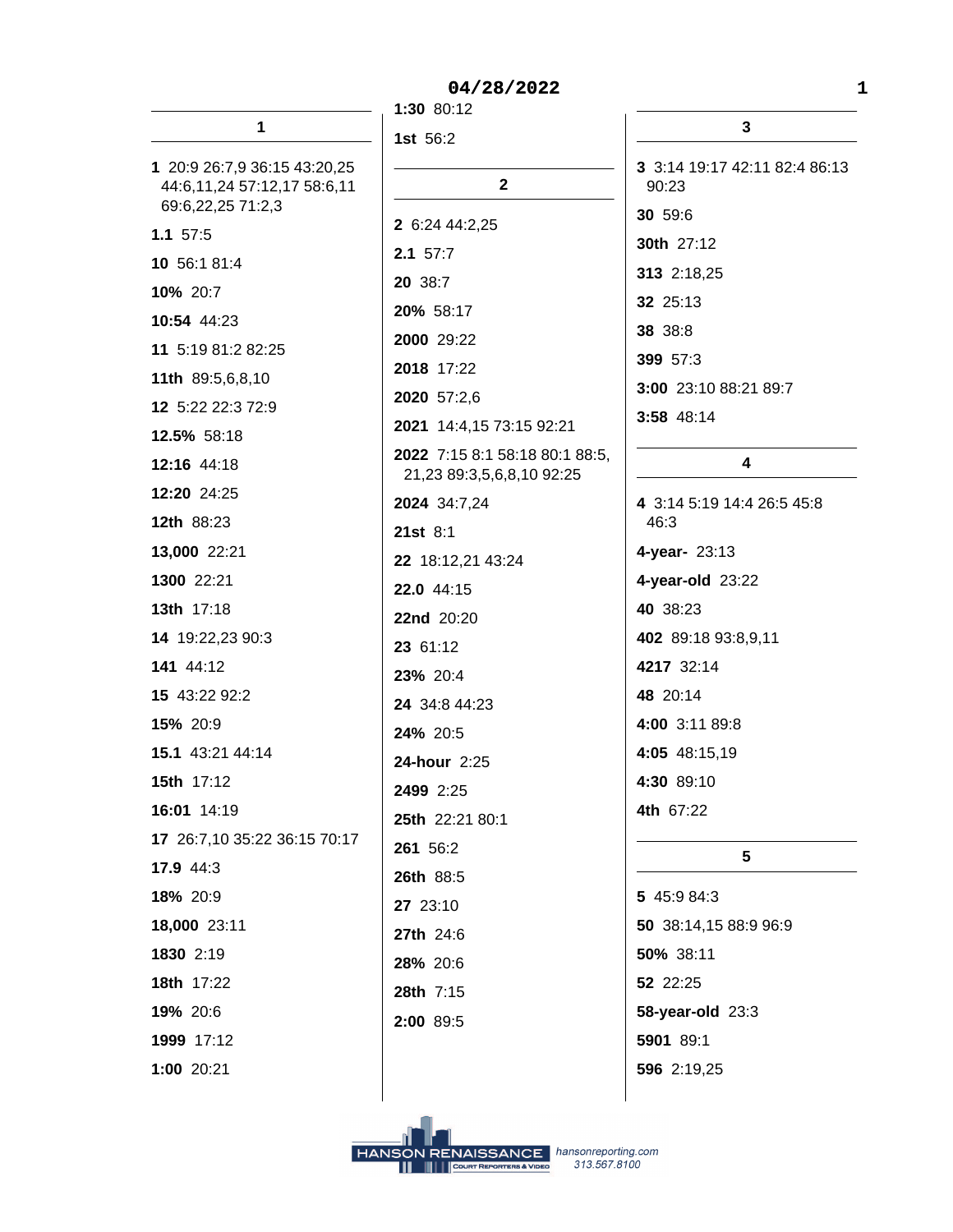5:00 22:21 27:10 5:08pm 99:12 5th 88:21

#### 6

6 82:9 60 58:25 60% 38:14 60,000 38:15 6:00 24:6,16 88:5 6:30 88:24

## $\overline{7}$

7 5:19 42:12 72:7 93:3 700,000 29:21 762 57:6

8

81-year-old 24:5,15 87 55:25 88% 72:20

#### 9

90% 59:23,24 90.9 44:4 911 29:20

## A

abdomen 21:15 Abel 39:15 abides 96:24 abiding 94:8 abilities 16:21 ability 4:16,23 54:8 absolutely 35:12 78:6 82:11 **Abuse 27:14** academy 6:12 17:14 34:19 accept 96:1 access 32:13 70:6 accessing 2:15 accident 24:24 accidental 36:2 accidents 26:8,12 35:25 36:19 accomplishments 6:15 account 59:2 accountability 11:14 15:1 43:11 accountable 10:24 accredited 18:15 accuracy 59:24 acknowledge 11:4 15:13 acquiring 66:6 Act 2:10 81:15 82:8,22 83:8 acted 92:10 **Acting 8:19,20** action 11:4,5 actions 10:22 25:18 41:7 55:20 92:4 activated 65:3 active 64:5,13 71:2 actively 43:7 activities 6:14 acts  $6:8$ actual 55:12 added 11:25 additional 40:15 54:8 55:22 80:15 83:22 84:4,22 address 66:15 addressed 49:2

04/28/2022

adhere 2:11,13 3:7 adherence 2:16 Adjourned 99:12 adjournment 99:3 adjustment 34:2 administer 15:7 16:6,9 administration 12:15 13:2,5 38:19 **Administrative 8:14,15 87:20** administrators 87:22 admission 14:18 adult 24:1 adults 39:19 African-american 22:25 68:19 72:21 afternoon 2:1 4:7,11 9:4 10:10 19:15 88:19 89:21.22 age 71:12 agencies 34:17 agency 5:16,24 agenda 3:4,16 7:14 12:7 17:3 79:19 80:13 ages 26:7,9 36:14 aggravated 20:5 agree 48:9 83:18 agreement 59:23 ahead 66:12 87:2 88:3 Ainsley 8:19 air 93:10 Akbar 8:18 15:6 Alabama 89:25 90:1 alert 55:23 59:13 60:8 alerts 55:12,17 algorithms 72:23 aligned 14:14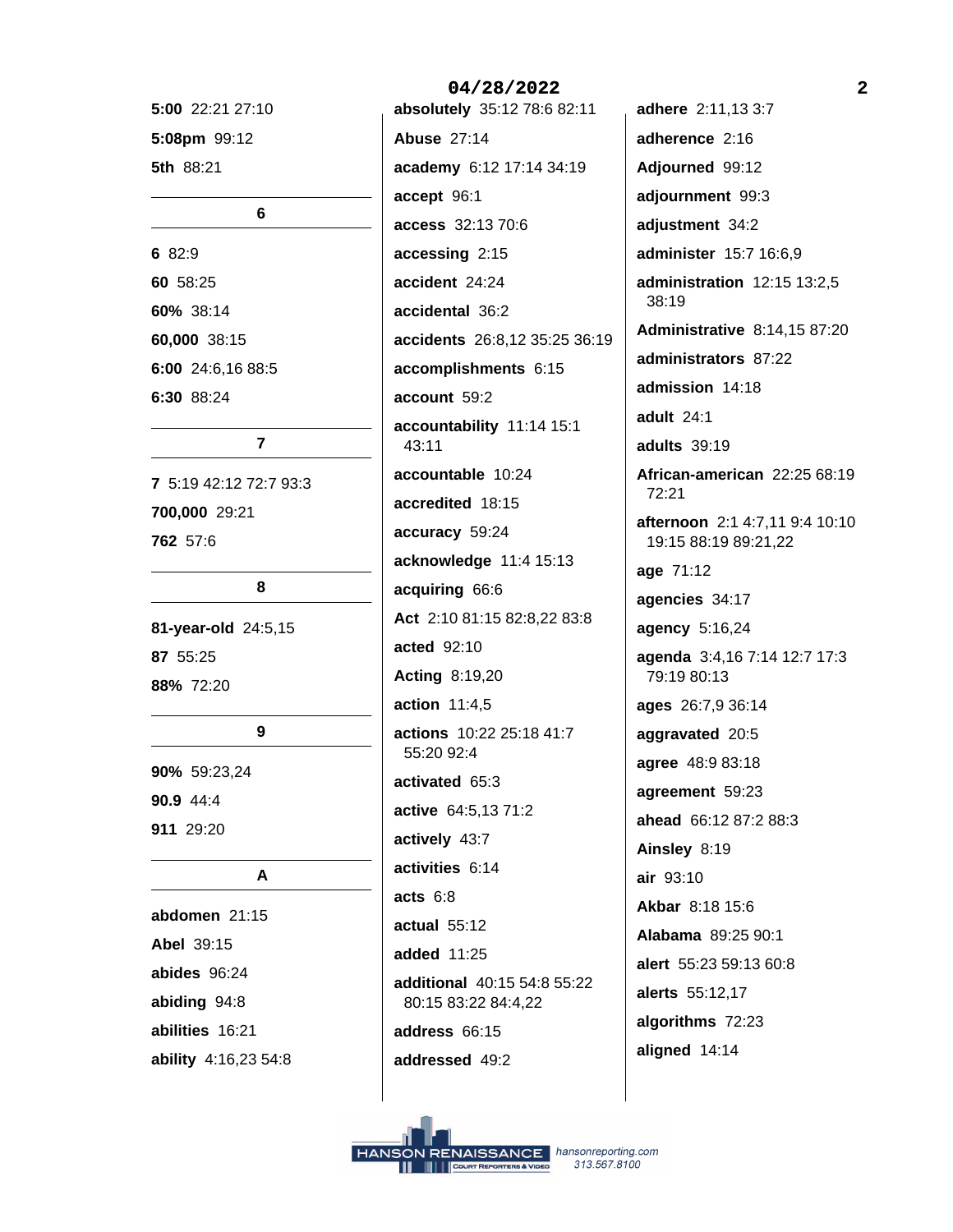alive 39:18 All- 18:4 allegations 13:20 alleged 13:21 14:23 allotted 12:22 allowed 70:25 allowing 31:23 94:3 Alright 80:22 Alrighty 19:15 Amazon 72:12,14 **AME 90:1 Amen** 5:3,4 amend 84:12,15,21 America 74:11 America's 77:12 amount 29:24 55:12 analysis 71:8 analysts 69:9 analytics 53:22 70:7 anathema 72:21 anecdotal 51:25 Annie 7:9 announce 11:23 announcement 87:20,25 88:20 announcements 85:1 86:25 announces 88:8 annual  $6:13$ anoint  $4:18$ answers 63:8 Anthony 52:16 53:9 apologize 3:22 24:11 36:4 62:22 67:12 76:12 apparent 25:17 apparently 94:23

04/28/2022 appeals 6:11 appearing 80:25 appears 89:13 applies 92:22 appointed 5:20 17:11 27:5 46:3,11 87:6,14 appointing 27:7 appreciation 18:9 appreciative 10:6 approached 21:3 approaching 15:10 appropriately 2:13 appropriation 61:11 approval 7:14 approve 80:19 approved 8:3 85:12 87:5 98:19.25 approves 6:6 approving 12:24 approximately 20:21 April 7:15 8:1 20:20 22:20 23:10 24:5 27:12 67:22 80:1 aptitude 17:21 arbitration 13:7 14:14 archives 19:5 area 21:15 24:25 32:25 54:5 55:16 57:19,22 58:7,19,20 59:15,18 67:20,21 73:25 areas 56:23,24 57:9,12,13  $58:13$ argument 23:2,4 39:13 arrest 24:22 70:15 arrested 22:1 23:8 39:4,6 75:1,8 arrests 20:14 22:7 56:1 arrival 22:24 23:7 27:7

arrive 54:3 arrived 15:12 article 36:17 Asbury 24:6 ashamed 97:10 assault 20:5 assaults 20:5 assembly 82:19 83:10 assert 95:11 assessment 52:1 assigned 14:21 assignments 17:22 assistant 8:11,15 9:8 27:15 at18 38:9 attempt 21:4 attempted 24:10 25:3 attend 10:11 attendance 8:10 18:3 attended 26:23 attending 2:2 attorney 6:24 80:25 83:18 **Attorney's 80:10 82:4** audible 56:6 audience 10:5 37:1 audio 56:7,13 59:5 60:4 64:3, 4,9,1765:7 audiovisual 8:7 audit 61:22 authored 36:11 authority 6:8 14:12 29:25 60:9 85:22 95:7 auto 22:5 average 44:12,18 57:5,7 avoiding 94:4 award 18:3,5,6,7,20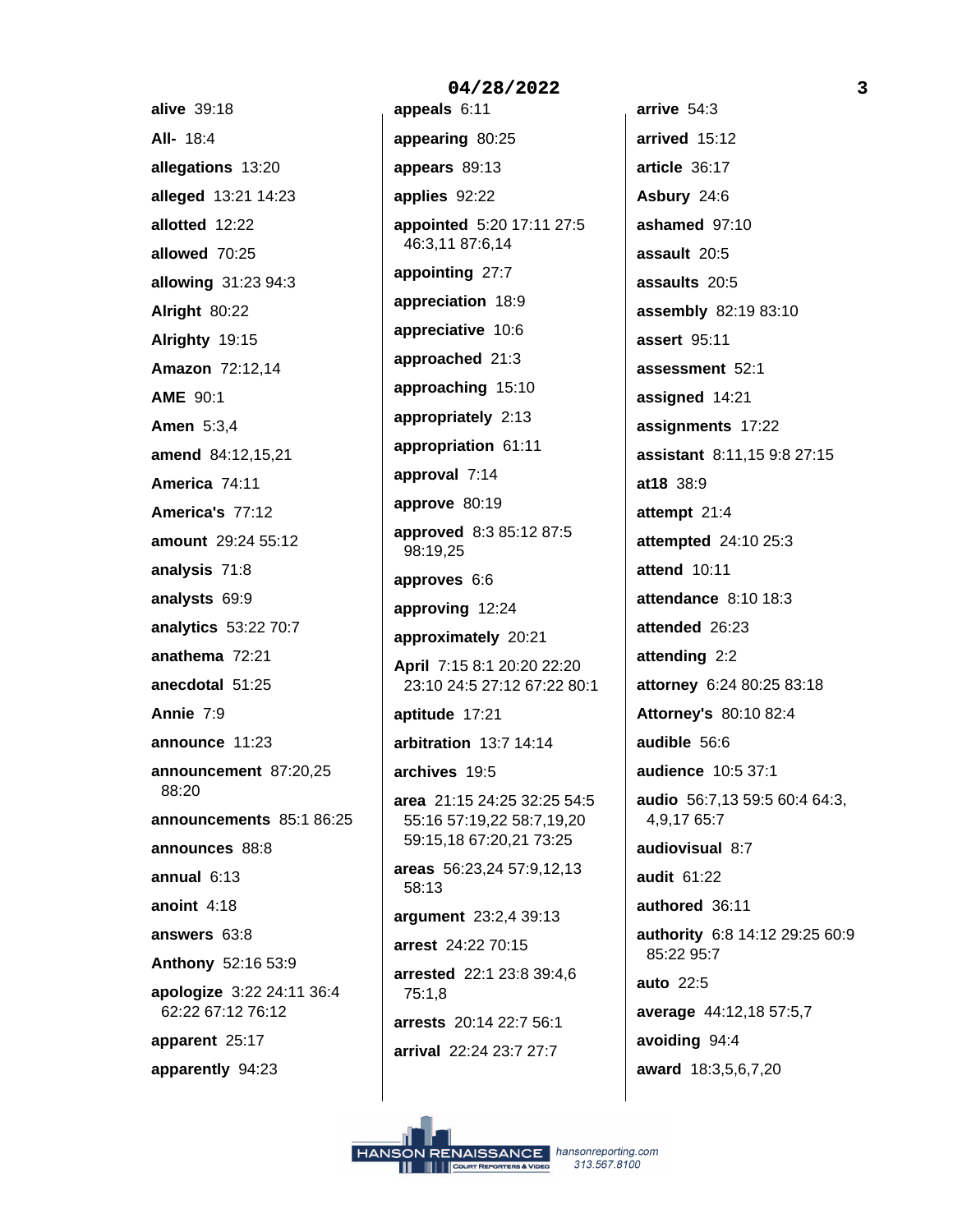Awards 18:4 aware 45:9 72:7 87:4 98:5 awareness 12:7,10,25 13:14 53:3 Awesome 88:13 aye 7:21,22 19:9,10 99:7,8 **Ayes 19:11** 

B babies 23:25 **baby** 91:11 back 16:2 30:21 31:11 34:21 36:24 39:6 42:14 45:5 56:10 69:2 backed 21:8 background 90:22 **bad** 41:24 89:23 ballistic 54:11 ballot 77:6 ballroom 88.6 bankruptcy 33:25 **Banks** 6:25 33:8,9 34:25 35:3, 14 47:13,16,24 48:2,7 88:13 banned 72:8 banquet 88:9 Baptist 88:7 barraged 66:7 **base** 38:2 76:3 Baseball 18:4 based 54:16 56:5 65:14 71:10 75:1,15 78:9 92:19 baseline 38:17 basically 10:4 15:6 36:10 50:9 73:24 **basis** 9:13 13:19,22 75:23 beat 77:20 96:18

# 04/28/2022 **Beatty 15:14** beauty  $5:1$ began 17:14 69:13 begging 30:21 begin 4:12 12:24 beginning 57:20 behavior 13:15 95:5 Bell 7:1 48:21,23 78:11,13,22 82:11,13,14 87:1,3,9 benchmarked 33:6 benefit 33:24 35:9 38:11 **benefits** 33:12,13,16,17,19,22 34:9,12,22,24 37:21,23 38:4, 9,13,14 **Bernard** 6:23.24 7:16 37:9.10 38:4,20 39:11 43:16 44:9,21, 24 45:2 54:20,23 55:2,9 60:16 62:4,5,9 63:16,18,22 64:1,21 65:5, 18, 21 71: 24, 25 73: 4, 7, 14 74:5,20 75:5,7 80:24 81:8,21 82:6 83:5,19 86:14 87:12,16, 17 90:17 95:23 96:11 99:6 **Bernie 89:16** big 15:7 38:22 bigger  $73:6,7$ **bike** 33:1 bishop 47:19,20,21 black 72:20 73:1 74:11 91:24 92:1 96:18,23,25 97:2,7 **blackest** 77:12 96:25 bless 4:24 blessing 94:11 block 22:21 23:11 90:25 91:10 Blossom 8:13 Blount 89:16 91:17,18,20 92:17 blue 49:4 57:14 board 2:1,3,5,18,20 3:13 4:7

9:4 10:11,20 11:2,14 12:13,18 14:9,13 16:19 18:18 19:5,16 20:19 22:10.13 27:5 41:12.16 47:5 52:6,20 53:11 60:13 62:12 69:16 72:4 78:2,5,7,10, 14 79:1,13,17,24,25 80:8,9,12 81:19 82:3 83:18 85:6,7,11,17 87:23 88:7 91:7,18,21 93:12 94:23,25 95:3,7,12,20,25 97:16,23 98:3,18,23,24 Board's 2:12,19 3:1,3,10 13:14 14:12 52:25 60:24 62:20 80:16 91:22 body 11:19 28:14 29:17 98:20 **BOPC** 2:17 5:15,24 6:12 30:6 71:15 77:10 87:22 88:20 **BOPC'CS 6:14** bopc@detroitmi.gov 2:21 **Boston 72:10 bottom** 47:1,2,3 **Bowl 18:7** Bowman 94:20,21,22 95:16 **BP** 10:14 breakdown 71:17 Brenda 94:20 96:6,7,8 97:6,12 bridge 35:7 bridging 35:5 briefly 74:21 bring 40:20,22 45:4 bringing 40:19 81:23 82:4 broad  $43:8$ **broke** 90:17 **brother** 23:4,5 39:12 42:25  $43:1,2,13$ brought 14:11 45:22 **Brown** 3:11 8:14 86:25 88:18, 19 89:11,13 91:17 93:7 96:6 brush  $43:9$ 

5:11,14,15,19,21 6:3 8:8,9,10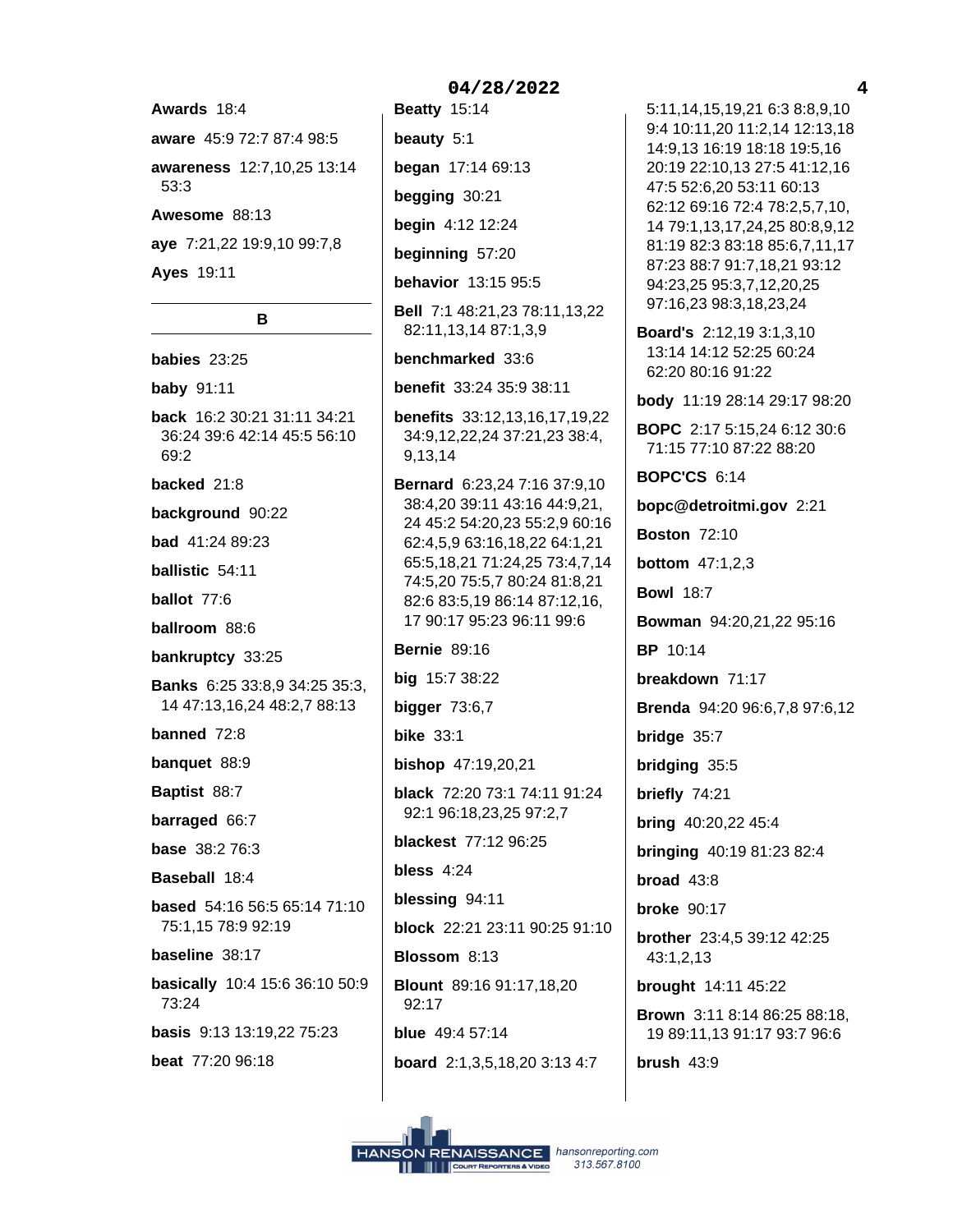brushes 22:6 Bryan 6:22 90:23 91:4,5 budget 6:6 61:7,12 62:24 63:15 78:4 80:19 89:4 budgeting 61:11 building 80:11 81:16 83:6 buildings 60:10 **built** 70:7 bullet also 21:16 **Bureau 13:18** burglary 44:3 Burton 7:3 15:11 36:21,22,25 50:10,13,14 51:8,12,16,22 76:19,23 77:8 83:15,17,25 84:4,21 98:6,8,14,16,24 **Burton's 95:19** BURTON?[01:17:38 62:15 bushes  $21:21$ business 41:23 80:23 83:14, 16,20 84:8,9,10,11,20 busy 9:12 26:2 Butler 9:21 bylaws  $2:12$  $\mathbf c$ Calhoun  $40.991.25$ call 6:19 41:6,23 43:25 44:2, 11 52:12 96:6,7 called  $4.21$ caller 89:17 93:7,9,11 calls 29:21 43:20 44:12 54:18 55:11 57:4.6 camera 15:25 16:2 50:2 cameras 59:3 70:6

campus 88:25

candidates 70:10,13

Cane 39:15 capita 38:1 Captain 9:5,7 52:16,19 53:8,9, 16,18 54:22,25 55:4,8,10 56:9,21 57:24 58:10 59:9 60:1,25 62:8,11,22 63:21,25 64:11,20 65:3,6,23 66:4,19,25 67:5,7,9,19 68:17 69:2 70:1, 20 71:20 77:16 79:4,6,12 car 21:7 35:24 36:18 39:5 card 3:10 care 96:5 career 17:15 18:1 22:5 26:23  $27:18$ careful 40:25 49:23 93:25 cares  $7:23$ carjacking 20:13 carjackings 20:8,18 Carter 7:4 37:7,8 99:1,3 Carter's 9:24 case 11:18 12:21 23:20 30:22 40:17,18 55:25 69:13 92:1 caseload 13:5 caseloads 12:21 13:1 cases 12:21,23 13:6 55:17 59:22 casing 59:14 casings 54:7,9 59:15 categories 58:20 category 26:12 58:8 cats 20:13 cautious 93:21 **CCR 80:6 CCRS 80:5** Cedric 6:25 celebrate 68:5 celebration 88:8

cell  $3:18$ center 53:22 56:8 60:5 Central 17:19 century 14:15 ceremony 27:10 certainty 58:3 chain 86:18 92:13 Chair 3:23 5:14 6:15.18.21.22 7:11,13 8:6 9:20 15:9,24 16:5, 25 19:1 32:2 33:9,20 34:25 36:4 37:5,11 41:17 45:4,10,18 47:10 48:11,23 49:5,6,7 50:25 52:15 60:22 62:17 65:24 67:11 68:15 73:3 77:17,25 78:14,15,20,23 79:16 81:11, 13 84:5 85:10 86:9,10 87:1, 19,24 88:19 89:1 94:19 96:6 97:13,23 98:6 99:1 chairman 37:13 39:7,20,23 43:16 45:3 60:16 74:1,20 76:23 78:11 80:24 81:21 82:12 83:12,15,20 85:2 86:7 Chairperson 3:19,20,25 4:5,6, 7 5:5,10 6:17 7:12,19,23 8:25 9:10,18 10:2,20 11:17 12:13 13:10 14:6 15:16,19 16:3,8 17:1,5 19:2,6,8,11 28:3,17 29:2 31:23 33:7 34:7 35:2,18 36:17,24 37:3,7,9 39:21 43:14 45:7,14,16,25 46:14 47:11,15, 19,23,25 48:3,9,12,18,21 49:8 50:6,8,12 52:8,12 53:5,17 60:19 62:3,21 63:2,13 64:19 65:20,25 66:2,23 67:2,8 68:12,14,23 71:20 73:18 74:4 75:3,6,9 76:2,21 77:6,15,18 78:12 79:4,7,14 80:18,22 81:6,12,24 82:13 83:3,13,16, 24 84:2,6,11,19,24 85:3,9 86:1.6.13.16.20.24 87:2.8.13. 18 88:1,3,14,17 89:11,19,22 90:10,15 91:12,14,19 93:10 94:17 97:11,14 98:7,21,23 99:2.7

**Chairs 91:11**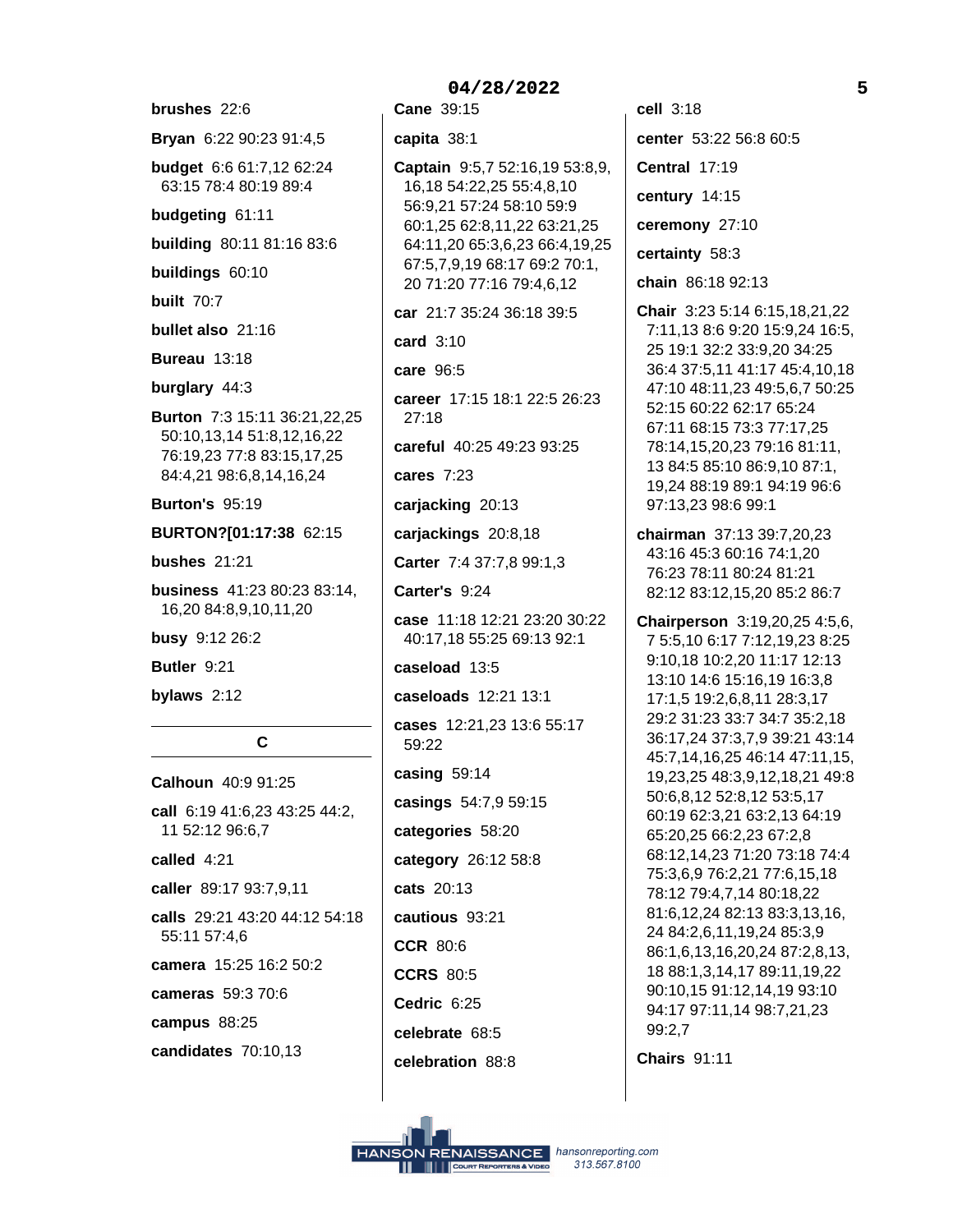- chance 91:15
- change 34:13 57:17
- changed 13:7 74:19
- Channel 26:5
- Chaplain 4:9,11,13 5:6,9
- characteristics 71:13,18
- charge  $28:5,8$
- charged 22:2 23:9
- charter 5:18 6:4,7 14:11 16:16 95:9,10 97:18
- chase 21:5 25:6 28:21,22
- check 81:15
- checking 37:23
- Cherokee 25:1.16
- chest 90:2
- chief 2:24 6:3 8:18 9:1,4,5,9, 10,16 11:8 12:15,19 14:22 15:5 19:12,15 20:8,19 21:13 22:5,24 23:17 24:20 25:15 26:11 27:12 28:3,11,19 29:2, 16 30:7,22 32:19 33:4,9,20 34:8 35:4,11,14,17 36:4 37:6, 11 39:24,25 40:7 41:17 42:11 43:4,19 44:7,16,22 45:1,4,19, 20,23 46:15 48:25 49:1,10,16 50:15,25 51:10,14,20,25 62:5 78:17 80:3 91:25

Chief's 13:3 46:23 62:19

- child 23:14,22,23 27:14 75:2 93:22
- children 26:7,9 36:14 39:19 43:5 93:17 94:3
- choir 46:7
- chop 20:15
- Christopher 8:12
- Church 88:7
- churches 43:6
- circumstance 51:4 52:3

#### 04/28/2022

circumstances 10:22 11:6 28:15 52:4 65:14

citations 36:16

- cities 72:9,10 74:9 76:4
- citizen 31:4,5 89:9 93:13 94:8  $95:21$
- citizenry 18:9
- citizens 18:11,19,24 31:11 83:22 84:1.22
- citizens' 6:7
- citizenship 71:12
- city 4:20 5:21 6:13 14:11 16:16 18:23 31:12 32:4,21 35:10 42:9 44:13 49:22 56:22 58:22 66:6 76:6 77:13,25 78:5 80:18 87:14 92:20 93:13 94:15 95:22 97:1
- citywide 44:11
- **CIU 40:23**

95:18

- civil 13:17 60:2 63:24
- civilian 5:16 11:19 27:21
- clarification 35:21
- clarify 35:25
- clarity 48:14 67:13
- Clark 68:19
- clear 76:14 95:3
- clergy 26:20 42:18
- cliché 42:14
- climate  $34:14$
- closed 32:12 80:5
- closer 16:12 67:18
- closure 12:22
- club 90:25 91:10
- coat 47:12
- 
- cold 47:14
- collaboration 52:21 67:24

colleagues 37:21 collected 54:9 collective 11:9 collectively 63:4 College 90:1 collided 25:11 color 11:23 colored 44:10 **COMISSIONER 88:2** command 27:6 32:23 85:16 86:19 92:13 Commander 44:17 commend 49:1 comment 39:20,22 97:12,15 commentators 3:16 comments 3:7,8,12,15 37:2 76:983:22 commission 6:5 16:19,20 33:8 36:20 74:22 76:24 commission's 87:4 commissioner 6:23,25 7:1,3, 4, 5, 7, 9, 10, 16, 17, 18 9: 25 15:11,24 16:2 17:7,9 19:3,7 31:25 32:1 33:9,10,16 34:25 35:3,14,19,20 36:22,25 37:4, 5,7,8,9,10 38:4,20 39:11,22, 23 40:1 41:11 43:14,16,17 44:9,21,24 45:2,16,18,21,22 46:1,15,17 47:10,11,13,16,22, 24 48:2,7,10,21,23 49:7,10 50:7,10,13,14 51:8,12,16,22 54:20,23 55:2,9 60:16 62:4,5, 9,15 63:16,18,22 64:1,21 65:5,18,21,24 66:1,3 67:5,11 68:13,14,15,18 71:24,25 73:3,

4,7,12,14,18,23 74:1,5,20

75:5,7 76:19,23 77:8,17,19

78:11,13,22,23 79:3 80:24

81:8,21 82:6,11,13,14 83:5,

15, 17, 19, 25 84: 4, 15, 21 85: 2,

3,5,21 86:5,12,14,18,22 87:1,

3,9,10,12,16,17,19,24 88:4,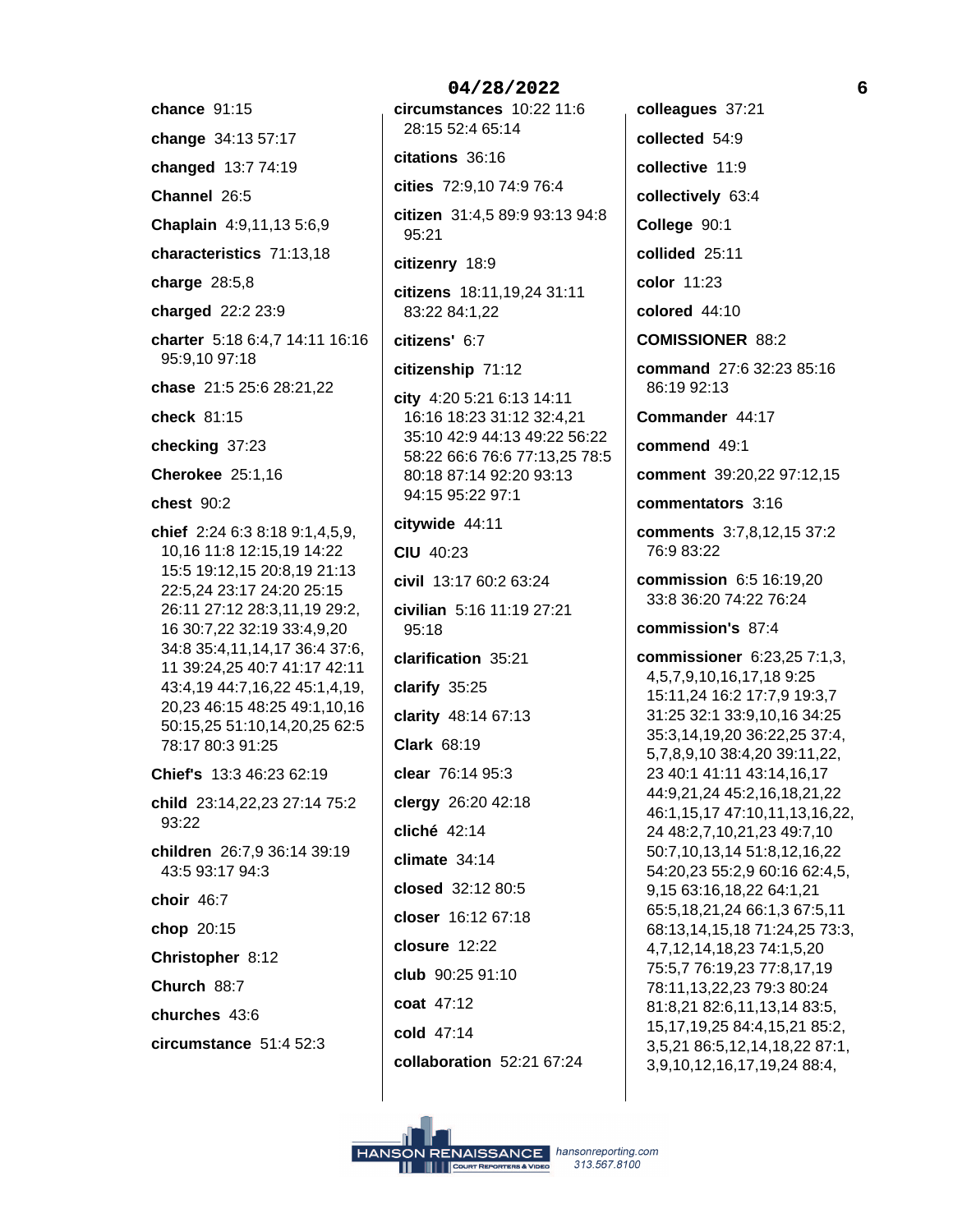13,16 90:13,14,17 91:6 95:19, 23 96:11 97:13,15 98:6,8,13, 14, 15, 16, 22, 24 99: 1, 3, 4, 5, 6

commissioner's 2:3 5:14 19:5 79:24 81:19

commissioners  $2:18.213:13$ 4:8 5:4,15 7:22 15:10 18:18 19:10 22:14 29:3 45:22 46:12 60:13 78:3,8 79:2 80:12 82:3 85:18 88:10 89:21 90:22 94:6 95:8,12,21 98:10 99:8

**Commissioners' 5:11** 

Commissions 85:11,17

commit 51:18

commitment 18:13,23

committee 5:22 86:15 89:2,4,  $6,7,9$ 

committing 54:15

common 29:8,12,24 31:18 37:13 56:5

communication 32:8 33:2 40:24 41:1 54:2

communications 3:15 32:17 89:12

communities 18:12 37:24 46:4,1372:23

community 2:2 5:23 8:13 9:21 10:17 11:7.13 20:18 23:21 24:4 26:19 27:23 28:1 35:6 42:17 46:5,8,9,19 49:13,15 52:7 55:13,14 66:16 69:16 72:7,19,22 77:4,8 80:11 81:22 82:7 83:6,7 88:23 89:2 93:6, 20 94:11

community's 81:24

commutes 32:6

company 56:13

compare 74:9

compared 57:19,21

comparing 76:4

compensation 38:12 complained 66:11 complaint 2:22,24,25 89:9 complaints 6:8 14:24 72:13 78:16,21 79:1 completely 43:8 compliance 2:6 complying 2:9 component 51:9 comprehensive 52:22 computer 48:15,17 concerns 11:20 49:2 50:21,22 77:9 85:15 conclude 63:4 concludes 71:18 80:17 condolence 11:12 conduct 22:18 30:9 conducted 22:15 conference 80:13 81:4,19 82:24 83:1 conferences 82:25 confident 25:25 confirm  $53:22$ confirmation 69:11 80:20 confirmed 56:10,11 59:17 60:5 64:3 69:8 conflict 42:22,25 congratulate 18:25 96:8 congratulations 16:21 87:22 congressional 74:23 connected 67:23 connects 63:16 Connor 89:1 **Conrad 87:6.13** consent 5:20 18:3

04/28/2022

consideration 2:5 considered 84:8 consistent 38:5 constantly 30:5 constitution 16:14,15 constitutional 61:21 69:20 consummate 18:16 contact 2:17,18,23 80:16 continually 94:9,14 continue 11:23 20:11 23:19 24:1 31:20 45:14 52:7 68:25 75:19 76:10 continued 17:23 25:10 95:24 continues 22:14 continuing 2:5 contract 12:18 14:8,10,15 34:10 59:1,4 94:24 95:6,10,17 98:1.11 control 5:17 convenience 2:8 conversation 40:13 96:14,15, 21 conversations 41:14 42:6 conveyed 21:22 23:18 24:13 convicted 92:1 96:21 97:3 Conviction 40:23 convince 93:5 cool 27:3 Cooper 49:16 88:25 coordinate 48:5 coordination 46:24 Coordinator 8:13 corporal 17:4,10,23 18:2,10, 20,25 19:4 corporate 72:18 74:11 87:5,14 Corporation 8:12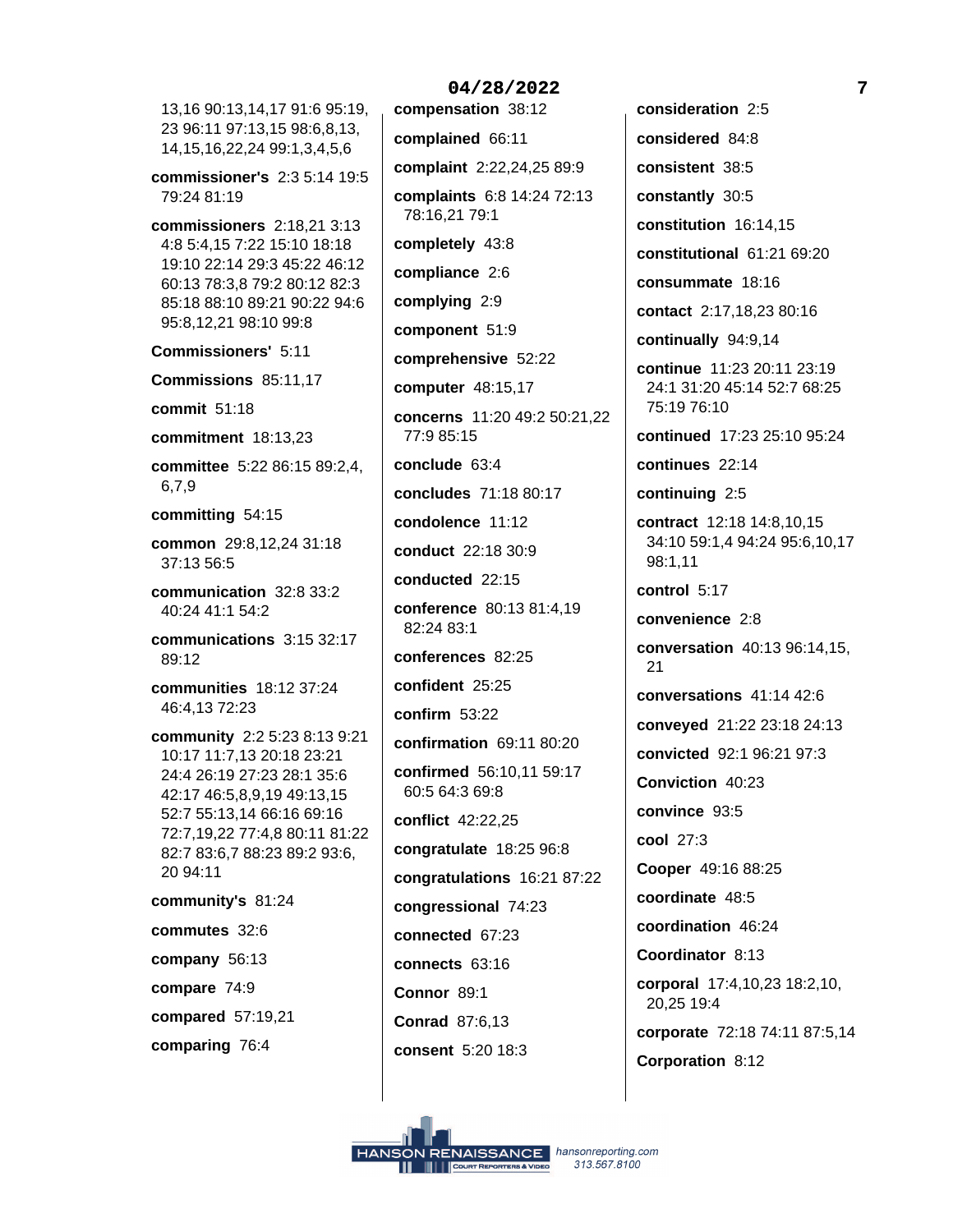corporations 74:10 correct 64:20 78:6 correction 22:21 corrections 8:2 correlations 32:15 correspondence 79:18 corrupt 92:3 cost 38:13 council 5:21 6:14 9:22 32:21 75:16 77:25 78:6 80:18 87:6 92:20 95:22 counsel 8:12 66:8 77:20 87:5, 14 count 22:3 country 30:9 42:10 96:16 97:1 County 36:1 37:24,25 couple 20:17 24:8 37:10 39:24 85:12 97:22 98:4 court 8:8 40:2,3 58:25 courted 71:6 cover  $61:3$ coverage 57:18,22 58:7 59:18 covered 61:2 covers 56:25 71:5 **COVID 19:20,21** create  $4:20$ created 91:9 crime 12:9 20:2.9 41:13.16.19 42:6 43:1 46:20 52:17 53:9 57:18,21 58:2,7,8 59:10 67:25 68:3,5,7 69:5,6,11 70:3 71:2 crimes 56:4 57:12.25 58:11 69:23 70:24 71:4 criminal 20:3,4 70:22 92:5,8 criminally 59:5 critical 12:9 22:11,12 28:19 42:21

crossed 24:9 cumulative 57:10 curiosity 32:1 curious 32:7 current 38:11 84:13,16 custody 20:16 21:4 22:9 23:10 25:22 customer 30:12 D data 44:7 45:6 57:2,7 58:23 67:18 70:4,9 date 40:12 57:10 61:17 daughter 91:1 **Davis 9:25** Dawn 80:25 day 4:15 26:23 49:5 57:5,7 87:21 91:3 92:2 days 26:3 58:25 deactivate 59:2 dead 39:17 deal  $66:3$ deals  $91:8$ death 26:9 36:8,14 43:2,13 debrief 22:11 debriefing 10:12 decided 75:15 decision 24:12 25:6 29:10 74:15 96:1 decision-making 83:9 decisions 13:7 14:14 26:23 29:11 82:20 83:10 deck 19:14 declare 5:2 decline 58:6,8

decrease 57:21 decreased 57:15 dedicated 18:21 54:1 dedication 18:14 defendant 23:8 deficiencies 59:11 define 56:6 definition 51:20 delete 59:2 deleted 59:5 deliberative 83:10 delighted 90:1,4 demonstrate 31:9 demonstrated 31:17 91:21 demonstration 94:7 denied 61:24 denying 62:2 department 5:18,25 6:2,10 10:21,24 11:1,8 12:2,8 13:12, 17 17:12 18:11,15,19 19:18 20:11 26:1 28:7 29:18 31:19 37:19,22 38:5 40:13 41:21 50:20 51:2,17 52:6,22,25 53:24 60:25 61:15,22,24 69:19 74:21 75:16 78:2,9,10 92:12,18,20 95:6 department's 10:12 12:11 13:8,11 50:18 departmental 5:25 departments 13:25 72:16 73:5,13 deployed 77:12 deployment 61:17 deputy 9:9 59:7 description 67:17 desensitized 55:14 deserving 18:2

#### 04/28/2022

Cromwell 8:19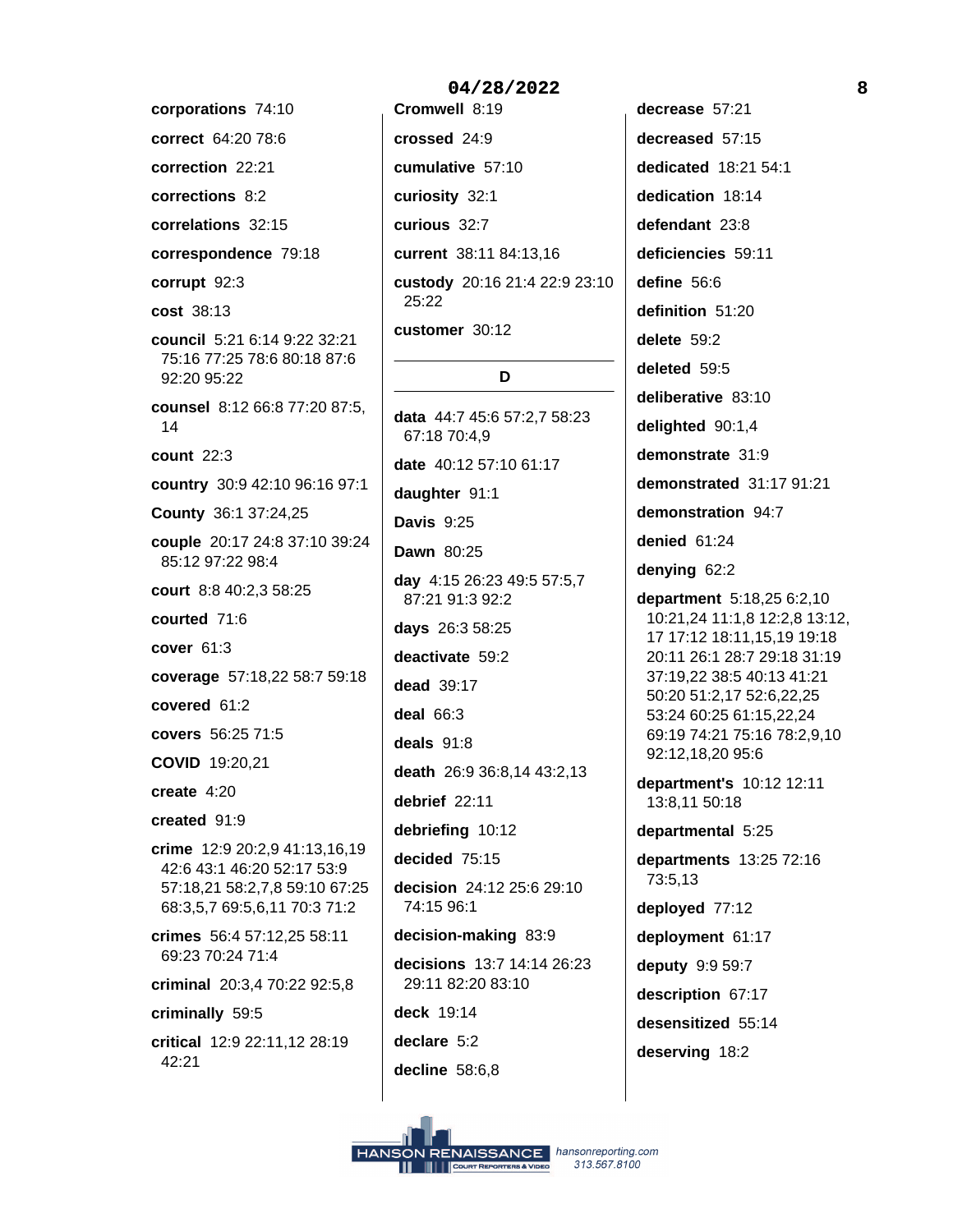designated 54:3 designed 72:24 destruction 91:24 details 12:21 detect 56:6 detected 53:20 54:4 59:6 detection 53:19 56:24 57:9 59:19,22 64:14 detective 69:6,12 detectives 27:10 64:16 deter  $11:3$ determine 11:5 13:13 determines 12:20 detriment 97:7 Detroit 5:17,21,24 6:1,12 16:17 17:12,13 18:11,12,15, 17, 19, 24 26: 1 31: 12 32: 11 35:10 36:1 37:17 42:9 46:20 50:17 51:1,17 52:21 53:24 56:22 58:22 66:6 74:8,21 76:8 77:13 87:15 88:6,21 91:25 93:13 Detroit's 16:19 **Detroiters 77:11 92:11** detroitmi.gov. 3:2 develop 78:10 developed 6:2 developers 32:18 developing 52:22 94:2 developments 32:3,9,21 diagram 56:16 die 96:19 died 25:14 difference 28:8 57:10 diligence 17:21 diligent 18:22

directed 57:8 direction 20:1 68:2 directly 85:19 **Director 8:16,17** directors 88:7 disabled 19:18 disastrous 72:6 discharge 16:18 59:18 64:6 discharged  $21:1331:1$ disciplinary  $12:15$   $13:2,5$  $14:12$ discipline 6:9 60:7 64:25 discovered 56:19 discuss 12:2 98:14 discussed 56:3 78:3 discussing  $12:1726:6$ discussion 7:20 19:8,9 40:15  $98:2$ discussions 98:17 disengaged 25:8 dismiss 79:5 dismissal 2:14 dispatch 53:25 dispatched 22:22 23:12 displaced 57:25 displayed 17:21 disproportionately 11:22 disqualification 6:11 disregarded 25:5 distinctive 24:21 distributed 7:25 80:14 92:7 District 5:19 6:24 17:19 80:10 88:25 Districts 5:23 disturbing 39:19 43:19

04/28/2022

diverse 54:13 division 12:20 Doctor 88:8 dollars 38:13 **Don 8:9** door 21:11 doors 42:20 dozens  $65:10$ **DP** 55:24 **DPD** 5:18 6:6 10:13,22 13:14 14:8 15:2 33:13 35:6 56:10 59:7 60:1 61:14 63:23 64:2 69:13 78:18 79:20,21 93:4 94:15 **DPD's 12:5 27:14 61:11** Drive 10:14 25:12 driver 21:2 25:4,9 driving 24:15 32:10 due 13:7 19:19 33:11 Duggan 2:7 97:19 98:2,4 duties 16:18 dutifully 17:17

# E.

early 13:15 95:15 earned 17:22 easier 38:16 east 46:21 Eastern 80:10 88:25 ebbs 67:25 echo 95:19 economic 33:23 educated 72:12 effect 56:15 efficient 48:22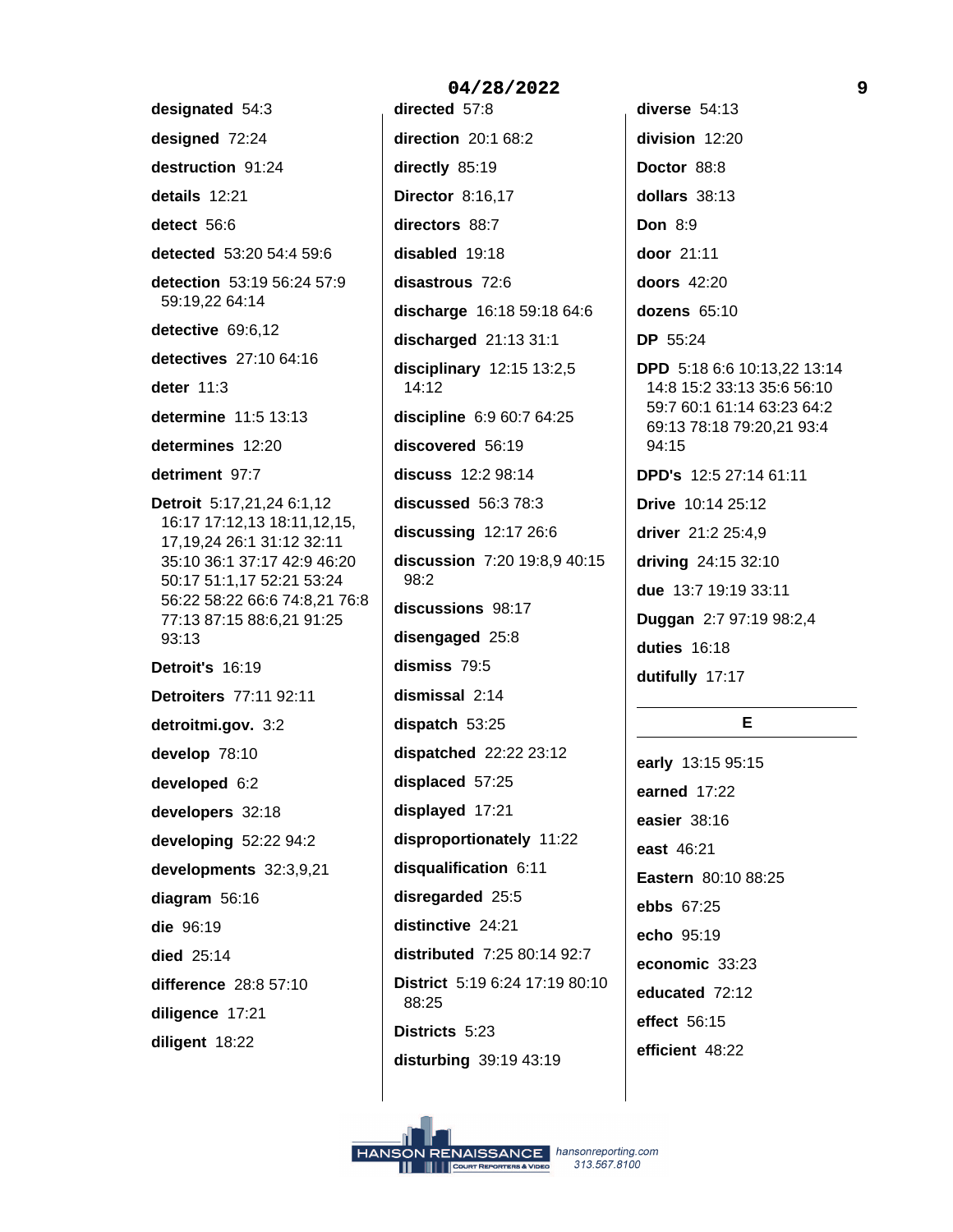efficiently 31:10 effort 11:9 47:7 efforts 78:4 Eighth 27:13,17 43:23 44:4, 15,21,22 53:24 56:23,25 57:3 66:5,13 elected 5:19 46:2,11 elements 22:18 Eleventh 88:24 email 2:20 98:13,15,17,22 employees 6:9 56:13 encounter 11:16 12:4 30:18 encourage 43:6 93:21 end 24:2 26:3 endless 38:20 enforcement 18:1 49:14 71:9 engaged 21:8 40:13 42:19 43:7,10 90:7 engagement 11:1 69:16 94:11 engaging 30:18 77:20 engineering 3:21 ensure 11:2 51:5 69:19 ensuring 15:1 enter 6:12 60:9 entertain 7:14 entertaining 90:24 entire 44:13 environment 93:18 epiphany 46:16 equally 67:16 equated 40:14 ergonomic 27:2 Eric 89:16 91:17 escalated 23:4 essential 95:3

04/28/2022 evaluate 10:21 78:8 Eve 66:11 evening 5:23 event 27:13 58:2 events 13:25 58:4 71:12 everybody's 50:2 everyone's 12:7 evidence 54:8.9 70:15 evident 29:23 52:5 evidently 47:25 exact 21:10 40:12 exalted 96:10 examiners 69:8 exceeded 57:22 58:8 excellent 63:3,14,19 excessive 11:20 exchange  $13:19,22$ exciting 28:1 32:4 exclusively 58:23 **Excuse 54:20** executive 2:6 9:8 28:22 executives 2:2 exemplify 93:22 exemption 82:21 exercises 5:16 exercising 26:21 29:23,25 exist 32:8,15,18 exited 21:2 exoneration 40:10 expected 22:9 24:14 experience 34:16 explaining 61:4 exposed 93:18,22 exposure 94:1

expressed 50:20 expressing 50:22 extended 82:2 extensive 79:19 extremely 25:2

# F.

face 9:6 15:19 facial 12:11 52:14,17 59:4 60:14,17 61:5,8,10,19,25 69:4,8,14,18,23 70:2,19,21 71:7,9,17 72:1,6,8,17 75:1 77:3 78:17 79:20 92:22,24 93:4 95:24 96:12,14,22 97:4,9 facilitating 45:11 fact 25:7,23 29:20 49:20 64:9 66:7 84:16 92:5 factors 58:1 facts 10:22 28:14 52:3 failed 86:24 fails  $84:25$ Failure 2:13 fair 27:18 52:23 faith 39:8,9 47:8 74:12,14 faithfully 16:17 fall  $61:10$ false 72:13 familiar 49:11 family 11:13 90:9 Fantastic 45:21 Farmington 74:24 **Fast 66:12** fatal 11:15,21,24 12:3 22:22

fatalities 36:3,7,13 Father 4:13,16,18,19,20,22,23

24:23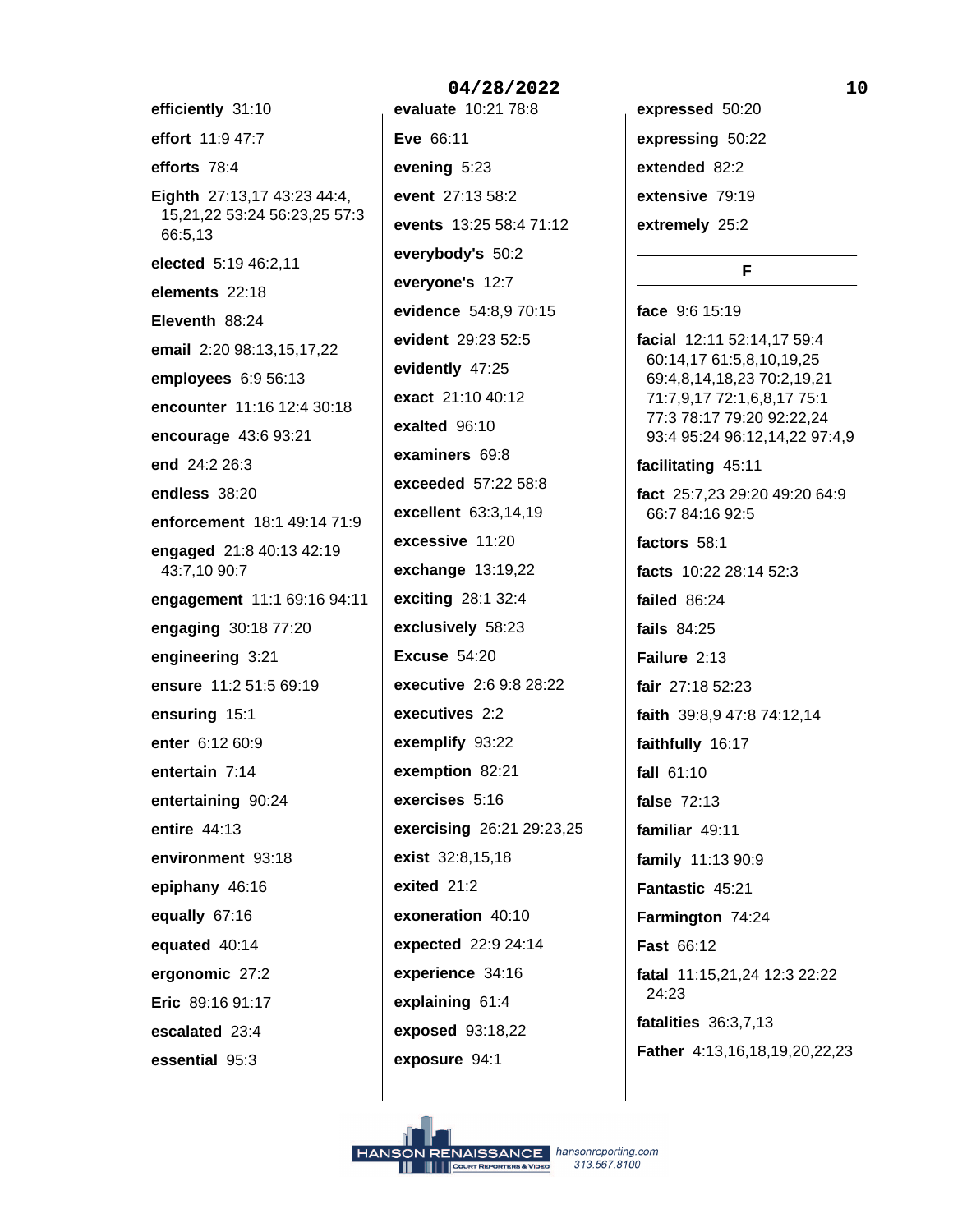favor 7:20 19:9 99:7 favorably 94:13 FBI 69:9 feat 96:10 features 72:25 February 57:20 68:25 feel 2:17 47:4 50:16,23 75:18, 21 77:11 80:15 felony 22:3 female  $25:13$ **FERGSON 16:13** Ferguson 5:12,13 6:18 19:7 43:15 45:17,18,21 46:1 68:14, 15,18 78:23 79:3 87:19 90:23 91:15 Ferguson- 6:22 fight 49:25 55:20 fighting 41:13,16,19 file 2:24 final  $6:8$ finally  $13:10$ find 3:3 73:10 findings  $22:16$ fine 16:12 45:12 63:9 fire 24:12 56:6 firearm 31:1 54:1 56:5 64:7 firearms 26:11 fired 23:15 55:11 57:4,6 92:6 Fireworks 18:6 firing  $21:14$ firms 72:16 first-degree 23:9 fiscal 61:12 fit  $81:1,3,22$ fled 21:16,18 23:6

flee 25:10 Fleet 17:20,24 **flows** 68:1 fly  $27:3$ flying  $90:3$ focus 27:16 68:1 focused 62:13 folks 93:16 97:7 follow 10:17 33:4 47:3 74:13 force 11:20,21,24 28:19 Ford 18:6 20:24 25:11,13 form 3:9 69:17 formal 32:7,17 69:15,17 forthcoming 13:9 14:1 fortunate 31:20 forum 2:11,13 76:25 77:4,5 83:21 forward 14:25 15:6 40:19,20, 22 41:3 66:12 found 21:20 59:14.20 Fourth 32:10,13 66:12 Francis 8:11 Freda  $9:21$ free 2:17 46:20 80:15 freeway 49:22 fresh  $59:22$ Friday 20:21 40:10,11 friend 49:17 front 16:6 24:9 30:10,24 39:3 frustration 32:6 full 22:9 23:24 24:14 Funeral 18:5 future 12:24 92:16 94:6 96:2

G game 91:23 gangs 54:15 qap 35:5,8 gas 10:14 21:1,3,9 gave  $5:8$ gender 71:12 general 68:2 69:14 generally 85:18 generated 56:2 gentleman 74:24 giants 72:18 qive 4:16,25 15:7,21 27:25 40:5 49:19 60:8 63:9 83:21,25 84:22 91:20  $qiv$ ing  $35:12$ glad 4:17 14:24 goal 91:22 God 4:13,16,18,19,21,24,25 35:7,12 48:1,2 94:16 Golightly 26:23 27:1 good 2:1 4:6 9:1,4,11 16:10 19:15,24 20:10,17 23:23 31:19 35:18 37:12 42:23 45:20 49:16 53:17 66:18.19 72:2 73:22 75:20 87:16 88:19 89:21,22,23,24 90:12,20 96:3, 4 governing 6:1 69:17 grace 4:14 27:11 graduate 89:25 graduates 27:9 graduating 17:13 graduation 27:4 Grand 11:12,14 12:3 37:15 50:16,21,23 88:5,6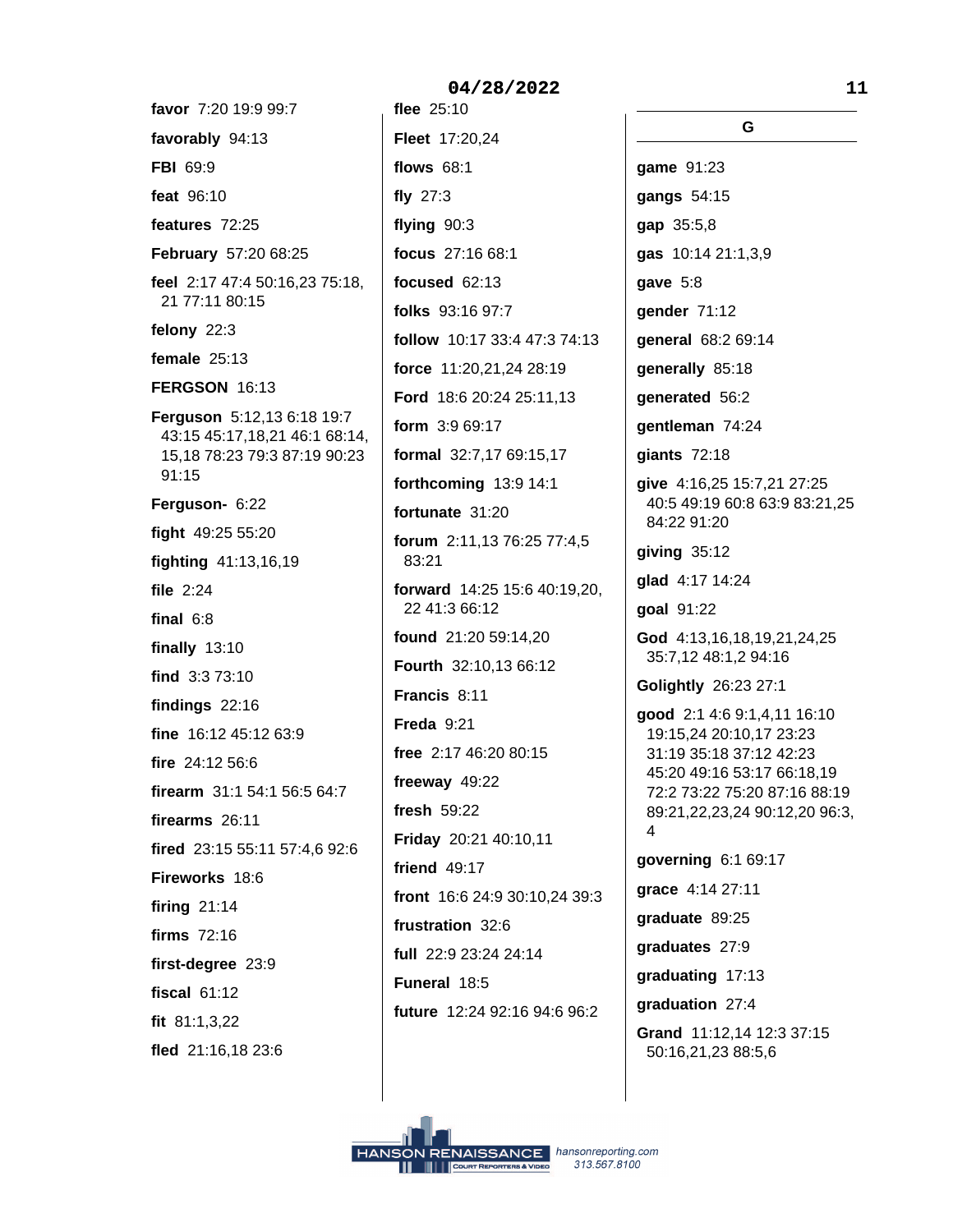granddaughter 89:25 granted 9:14 graph  $67:13$ grapple 38:25 grateful 10:9 great 20:10 35:4 62:6,8 87:16, 18 94:15 Greater 27:11 **Green 79:25** grieve 11:24 Gross 33:14 group 26:24 95:12 groups  $54:15$ grow 96:5 growing 94:1 guess 26:14 31:14 44:2,12  $65:13$ guests 9:19 guidelines 69:15 gun 26:15,17,21 35:23,24 36:2 56:6 57:15,17 65:19 gunfire 66:7 guns 42:13 gunshot 25:17 36:7 53:18,19, 23 56:11,24 57:8 59:6,19,21, 22 60:4 64:3,14 65:2,4,10 gunshots 36:13 55:14 64:10, 12 65:16 guy 73:14,15 guys 73:10  $H$ habitual 22:4 half 21:20 57:1

hand 15:7 28:6 31:3,4,7,8,10 handling 8:7

04/28/2022 hands 34:8 42:13 Handyside 8:9 happen 42:2 51:23 76:1 happened 37:15 41:24 49:25 76:15 87:10 92:15 happening 41:7 42:8,10 46:10 68:3 happy 35:13 37:16 50:5 90:2, 8.9 91:6 hard 68:6 79:5 91:20 Headquarters 88:22 health  $27:16$ hear 3:25 6:25 12:5 42:18 48:1,2 53:15 60:4 64:2,7 65:1 75:19 76:2,21 78:24 83:23 91:18 93:15 94:18 heard 4:2,3 36:10 65:11,22 77:9 83:14 94:25 hearing 19:8 40:10,12,15 65:9 68:21 78:4 84:24 92:14 hears  $6:10$ heartfelt 39:13 heavenly  $4:19,23$ held 80:11 92:14 98:3 Helped 28:4 Herbert 88:22 Hernandez 7:7 31:25 32:1 88:16 99:5 Hey 58:22 hiding  $21:21$ hierarchy 49:13 high 25:2,10 26:24 higher  $85:22$ highest 18:24 38:1,2 highly  $18:16$ hip 24:13

hire 27:24 72:16

historic 88:6 historical 67:24 68:24 historically 58:20 67:20 history 93:1 holidays 66:11 holiness 5:1 Holley 3:19,20,25 4:6,7 5:5,10

6:17 7:12,19,23 8:25 9:10,18 10:2,20 11:17 12:13 13:10 14:6 15:16,19 16:3,8 17:1,5 19:2,6,8,11 28:3,17 29:2 31:23 33:7 34:7 35:2,18 36:17,24 37:3,7,9 39:21 43:14 45:7,14,16,25 46:14 47:11,15, 19,23,25 48:3,9,12,18,21 49:8 50:6,8,12 52:8,12 53:5,17 60:19 62:3,21 63:2,13 64:19 65:20,25 66:2,23 67:2,8 68:12,14,23 71:20 73:18 74:4 75:3,6,9 76:2,21 77:6,15,17, 18 78:12 79:4,7,14 80:18,22 81:6,12,24 82:13 83:3,13,16, 24 84:2,6,11,19,24 85:3,9 86:1,6,9,13,16,20,24 87:2,8, 13,18 88:1,3,14,17 89:11,19, 22 90:4,10,15 91:12,14,19 93:10 94:17 96:9 97:11,14 98:7,21,23 99:2,7

Holley's 43:9 88:9

Holt 7:9,17 17:7,9 19:3 37:4,5 49:7,10 50:7 65:24 66:1,3 67:5 77:17,19 87:10,24 88:2,4 90:14 97:13,15 98:13,15,22

home 19:19 23:16 69:7,24 71:2 93:19

homicide 23:9 58:12,18

homicides 20:3,4

honor 17:9 88:9 93:12

honorable 2:1.7 9:4 19:16 53:10 62:20 77:25 78:5 79:17 80:8 93:12 94:22 97:23 98:2,3

honoring 17:10 19:4

hope 27:16 96:5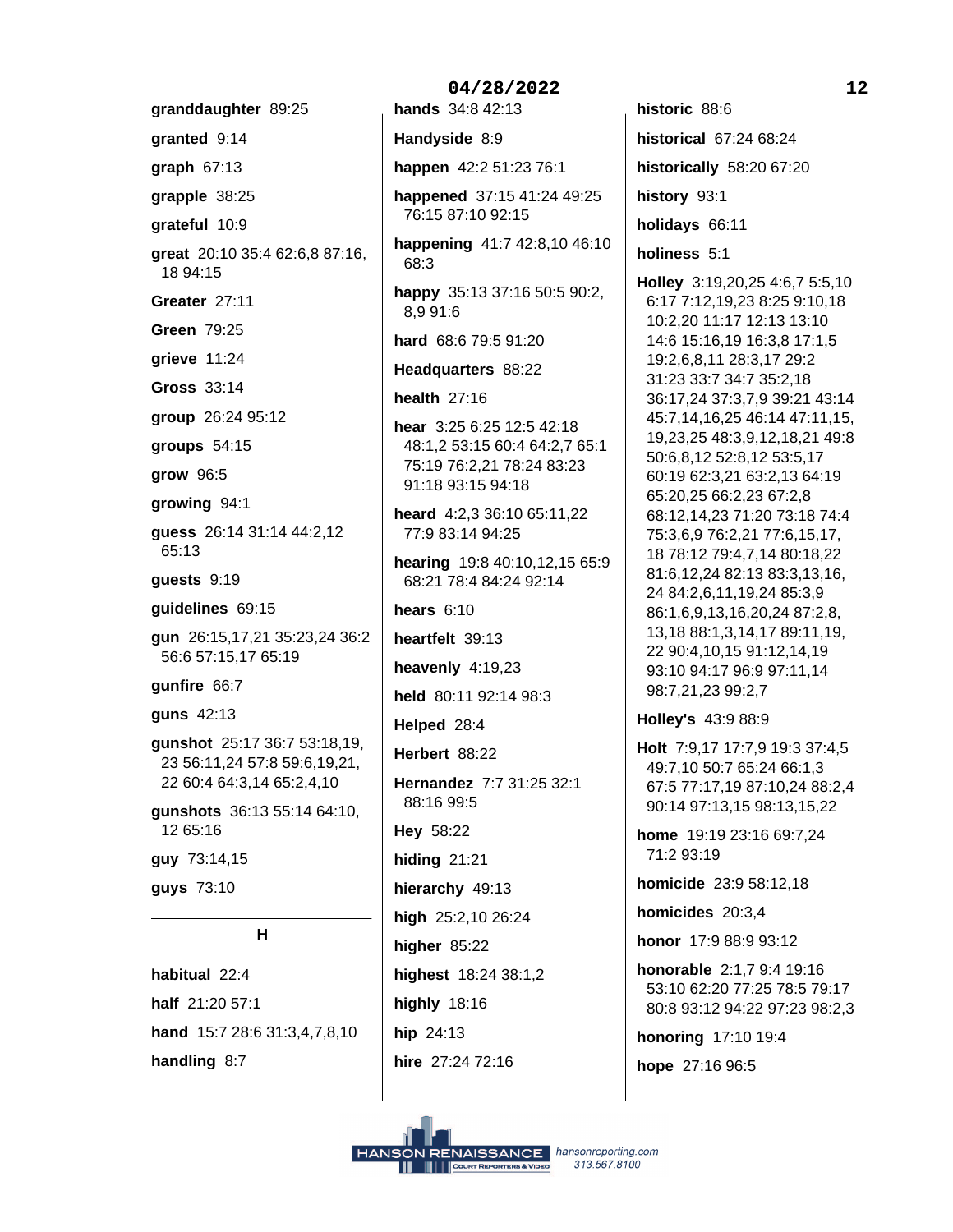hopeful 33:22 hoping 6:12 24:22 34:20 hospital 21:22,23 22:8 23:18 24:14 25:20,22 hosting 88:24 **hosts** 45:13 hour 3:13 44:23 hours 20:15 59:6 house 56:16 how's 91:4 human  $56:12$ hundred 27:25 30:1 38:12,17 hurry 90:16 hurt 43:22,23 94:5 hybrid  $2:6,8$ 

# $\mathbf{I}$

**IBM 72:15** idea 4:21 68:17 identifications 69:20 72:14 identified 13:15 55:25 identify 42:16 81:16 ill 31:15 illegal 60:9 illness 30:23 **illustrious** 16:9 images 24:17 70:5,22  $image 93:3$ immediately 30:18 92:6 immigrant 71:9 **impact** 4:20 42:4 impartially 16:17 **implement** 30:11 32:20 implementation 58:5

04/28/2022 implemented 57:3 62:1 implementing 14:7 57:14 important 10:25 11:2 12:4 63:15 imposing 6:9 inaccurate 59:13 incarcerated 41:9 92:2 inception  $14:2,3$ inch 96:19 incidences 35:24 36:2 incident 22:11,13 24:3,5 25:8, 19 28:5 32:25 40:1 49:11 51:2,3 53:21 56:8 58:4,14,17, 19 59:13 60:5 64:14 incidentally 63:20 incidents 11:10 12:9 22:20 36:3 54:17,18 55:25 56:2 64:3 65:10.12 include 59:12 60:23 61:4 included 47:17 59:3 61:13 62:19 92:23 93:2 includes 28:20 69:24 80:2 including 5:22 20:15 22:4 72:9 91:22 income 38:1 incoming 12:23 79:18 80:5 increase 33:12 58:5,12,16,17 increasing 37:21 incredible 27:1 independent 28:12,14 37:22 indicating 97:20 indicator 20:10 indicators 13:16 individual 23:15 52:2 70:25 individually 15:22 indulgence 45:3

 $13$ inexperienced 93:24 influence 58:2 information 2:17 3:6 10:18 13:20,22 32:22,23 40:6,16,18, 19,20,22 53:23 54:11 59:3 61:15 62:24 71:1 83:11 informed 45:8 informs 45:5 initially  $34:262:1$ initiate 95:21 initiated 28:22 initiative  $77:1,23$ initiatives 61:7,14 injured 19:17 21:25 injuries 23:6 36:13 injury 19:19 36:8 inmate  $40:4.7$ inside 25:16 56:15 inspired 56:15 install 72:17 instructions 3:7.8 integrated 54:11 integrity 18:14,23 40:23 Intel 54:12 69:6,11 intelligence 52:17 53:10,25 59:10 70:3 74:6 interested 88:11 **Interim 8:17 15:5** interpreters 15:13 interrupt 48:13 interrupting 3:18 intersection 25:11 interview 26:4 introduce 8:4 introduced 66:17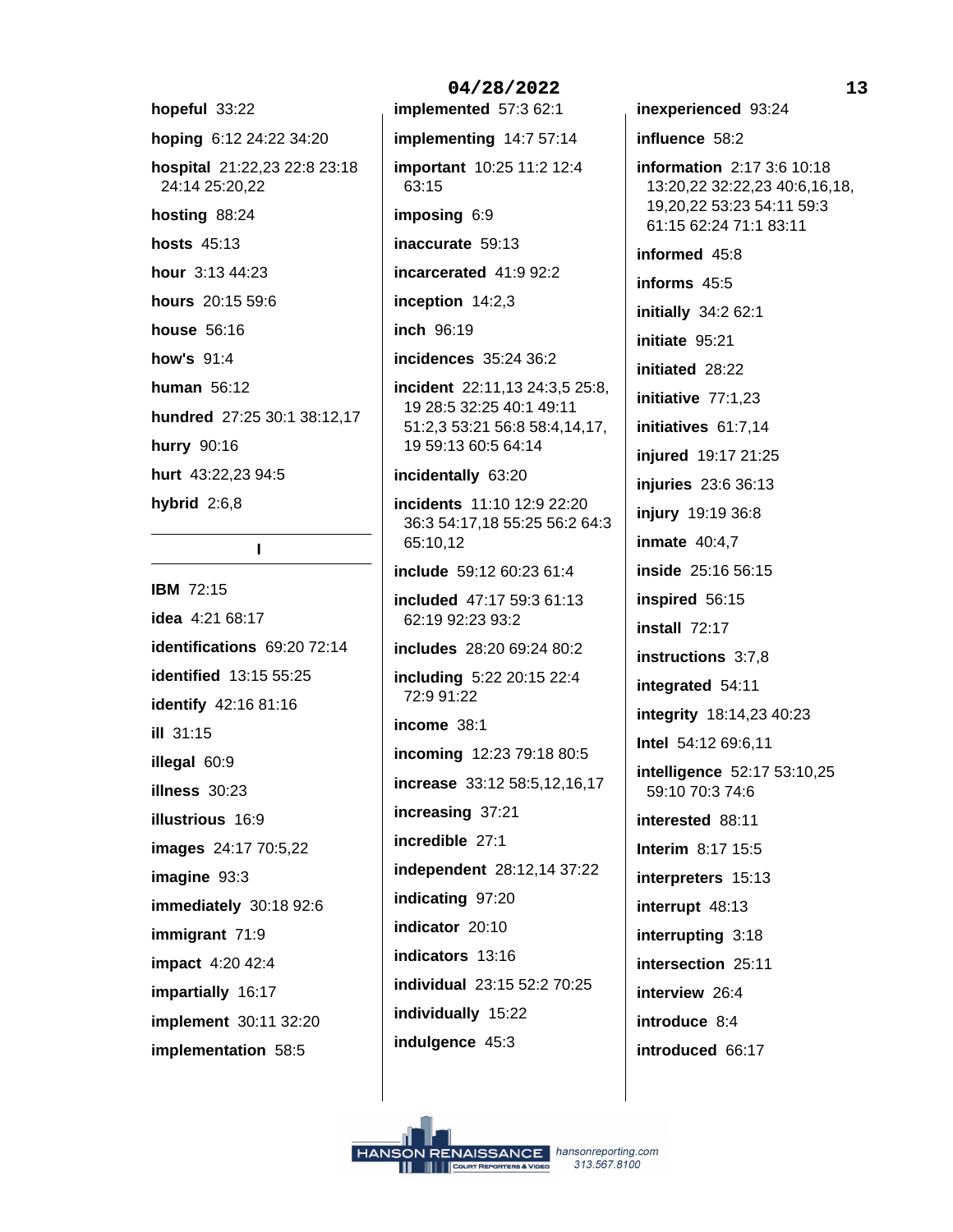invaluable 54:13 invasion 69:7,24 71:3 **invented** 68:16,20 investigates 6:7 69:13 investigating 14:23 investigation  $10:15,16,18$ 22:14,18 25:15 26:2 28:6,8, 13,24 51:5 54:5 64:6,13,18, 19.20 70:23 71:2 investigations 2:23 14:17 55:23 80:6 investigative 6:5 14:22 55:18, 20 60:11 69:11,21 70:13,14 investigator 2:24 8:16,18,19, 20,21,23 12:15,20 14:19,20, 23 15:5 16:19 41:4 78:18 Investigator's 80:4 investigators 8:22 14:21 15:4 16:7,22 23:20 64:16 85:7,19 investment 34:22 invitation  $4:1282:2$ **invite 82:18** invited 27:5 82:17 inviting 27:8 invocation 4:9 5:6 involved 10:13 24:3 28:12 40:2 81:25 involving 22:6 24:5 64:6 isolated 19:23 **Ison 81:1** issue 33:1 38:6,22,25 41:3 82:15,16 issued 2:7 it's 41:18 86:6

J

jackets 24:20

04/28/2022 Jackson 8:11 82:15,19 83:4,8 84:9,12 January 56:1 Jeep 25:1,4,9,16 Jeffrey 4:10 **Jersey 73:16** Jesus 7:7 Jesus' 5:3 Jim 4:7 86:9 88:8 job 73:22 75:20 jobs 28:1 join 14:24 joining 4:10 jointly 6:2 **Jonya 8:15** judge 40:3,14 Judgment 18:4 judo 30:13 **July 66:12** 

jumped 21:6 jumping 21:11 June 27:7 88:4

juveniles 20:17

K

Katrina 8:16 Keeler 24:6 Kids 27:16 49:25 kill 30:19 killing 39:12 96:18 kind 41:4 47:8 56:17 60:23 67:25 74:14 81:7 96:15 King 8:22 14:19 15:4 Kinney 8:24 14:20 15:4 knew 90:22

knife 30:25 31:6 39:14

kudos 95:23 L. lack 33:2,11,15 lady 39:3 90:7 **lanes** 33:1 language 15:13 95:9,11 97:17 98:11 large 41:22 larger 81:17 **Late 67:12** law 10:23 16:20 18:1 22:6 49:14 94:8 lawful  $71:11$ Lawrence 8:18 laws  $16.15$ layered 58:4 lead 26:11 43:2 60:11 69:7,12 70:14 leadership 37:18 78:5 93:14 98:4 leading 10:15 leads 36:3 55:18 56:3,4 League 18:4 learn 11:2 12:2 51:3 93:20 learned 11:17 41:5,6 learning 27:2 leaving  $47:12$ led 28:15 56:1 left 31:8,9 leg 21:16 legislative 34:20 legitimate 11:6 lesser  $72:16$ 

14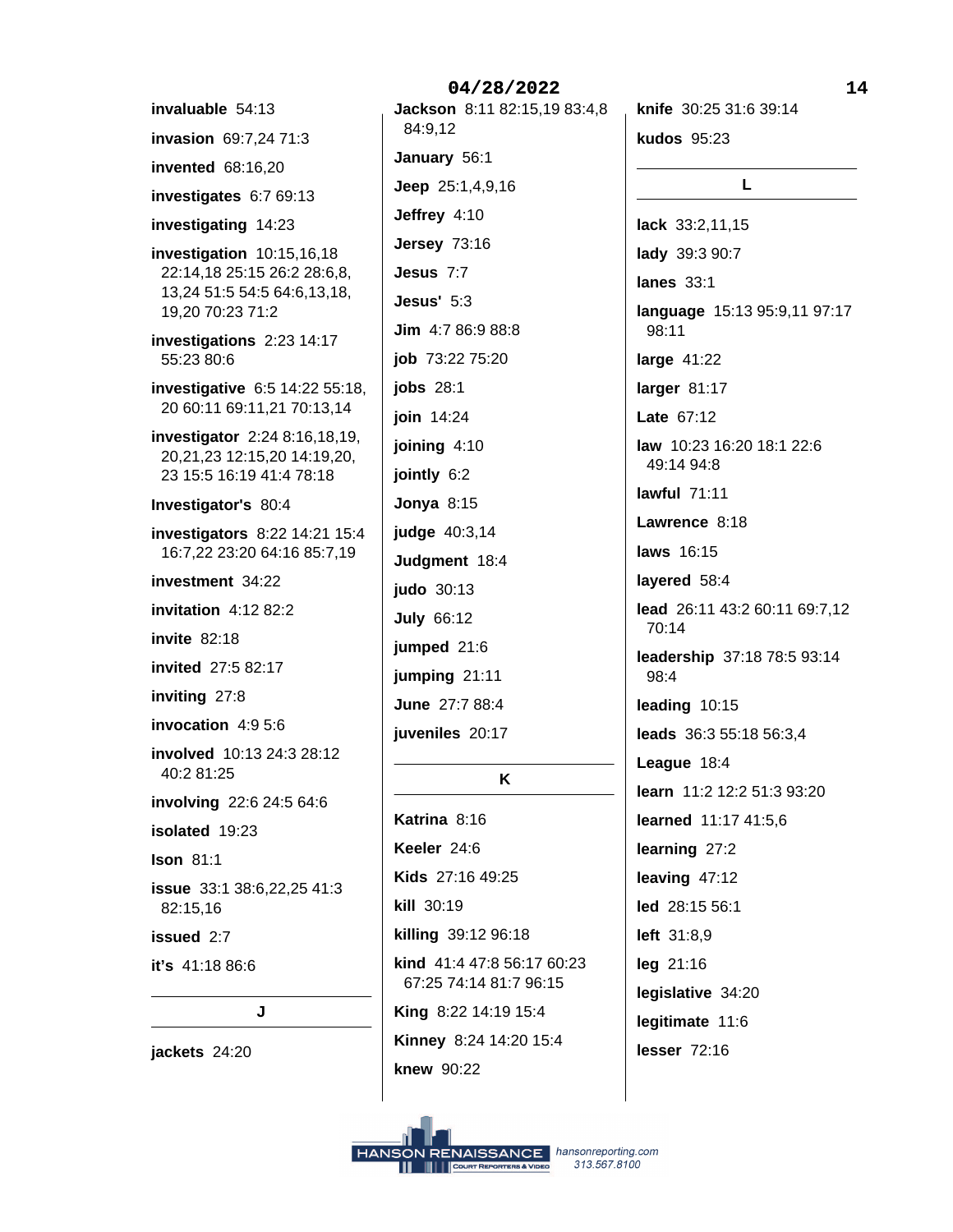lessons 11:3 12:2 letters 18:9 Let's 60:19 **level** 59:23 Liberty 60:2 63:24 license 58:22 lieutenants 27:9 life 35:23 38:24 39:17 66:15 96:19 lifelong 18:23 lifesaving 30:19 light 9:6 25:5,8 53:19 80:1 lights 25:9 likelihood 70:10 limited 56:15 59:12 70:20,22 80:3 Linda 6:23.24 83:19 lines 32:8,17 57:15 link 56:4 linking  $54:14$ Lisa  $7:4$ Lisonya 8:20 list 12:1 62:11,12 69:22 97:19 listed 70:24 79:18 listen 59:7 64:16,17 listened 49:3 64:11 65:10 90:21 97:23 listening 36:22 64:10 literally 41:5 live 24:18 43:20 56:12 59:7 60:3.4 71:6 94:4.15 lived 90:6 lives 42:24 74:25 90:25 91:1, 24 living  $43:12$ local 21:22 25:22

location 23:7,12,14 54:17 56:19 59:12 locations 57:8 59:25 lock 26:17 locks 26:15 long 33:1 46:10 54:25 65:8 66:23 longer 31:7 33:1 40:5 67:1 72:5,20 73:20 looked 67:15 Lord 4:14,16,17,18,19,21,22, 24,25 48:24 losing 33:11,15 35:23 lost 39:18 lot 20:24 26:12 27:2,19,25 29:6 30:15,20 32:3,19 33:11 34:17 41:13 62:24 72:11 74:15 76:6,8 77:9 love  $94:4$ lower 54:19 55:11 Lyoya 11:13,16 50:16 95:13 М machine  $54:10$ Madam 85:9 86:23 made 4:15 24:11 25:5 35:4,22 73:20 84:17 95:1 96:1 97:15 Madrigal 8:21 magnitude 57:20 main 28:18 maintaining 11:7 major 18:4 32:11 91:22 majority 72:22 75:17 make 11:10 20:14 22:9 23:23,

04/28/2022

locate 54:6

located 89:1

24 24:14 29:11 30:10 31:21

33:23 34:17 38:12 47:1 51:25 54:2 62:17 63:14 68:7 70:15 73:22 75:24 76:14 83:10 84:15.19 86:4 93:23 95:3 makes  $6:13$ making 26:22 29:9 73:19 82:20 male 22:25 23:3,14 24:5 **Mallet 87:7,13** man 39:8,9 92:1 manage 42:24,25 Management 12:16 13:11 14:3 17:20,24 mandates 14:11 manhood  $94:2$ Mansfield 22:22 map 56:21 **March 92:25** Marie 9:23 Marlin 9:9 married 90:7 **marry** 90:8 Mary 77:22 match 45:6 70:5 matches 70:18 matching 67:21 70:11 matter 23:2,13 matters 10:25 mayor 2:7 5:20 6:3,13 87:6 97:19 98:2,4 Mayor's 12:17 Mcbride 9:8 Mckee 8:23 14:21 15:4 measure 42:1 measures 42:1.2

mechanism 13:13

 $15$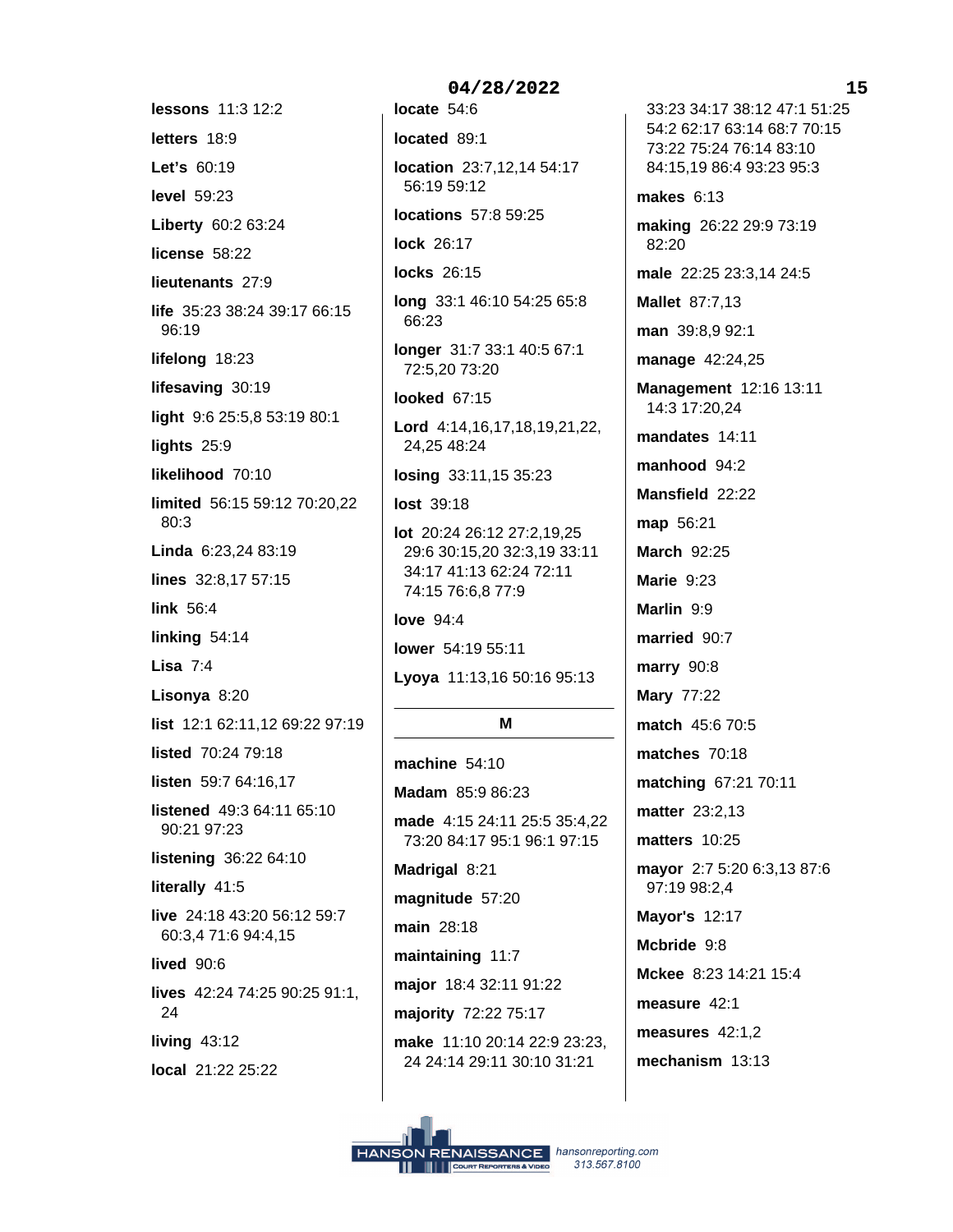media 8:6 30:7 50:1 55:6

**medical 38:9,23** 

meet 13:19 41:13

meeting 2:3,9,11,15 3:4,19 4:8,18 7:24 8:8 49:21 52:12 83:1,9 84:1 88:23 89:4,6,7,9 99:12

meetings 2:6,8 5:23 46:6 81:15 82:8,22 83:8 88:20 89:3

meets  $5:21$ 

Melanie 54:24

member 24:4 40:12

members 5:19 8:10,22 11:19 13:14,23 15:2 19:22 26:1 27:6 37:1 60:9 70:3.12 82:5 85:7 95:5 98:23

men 20:11 41:21 49:4

mental 30:23 31:15

mention 15:16,22 35:6,15

mentioned 33:10,16 37:13 39:3 44:20

merit 18:24

message 26:20 35:12

messing 48:3

met 12:16 13:2

Metropolitan 17:13

**MGM 88:5** 

mic 54:20

Michael 9:5

Michaels 8:12

Michigan 10:14 16:16 22:15 36:1,12 38:2

microphone 53:14 55:7

Microsoft 72:14

middle  $24:1$ 

**Mike 33:5** 

mile 21:20 25:12

04/28/2022 miles 21:20 25:1 56:25 57:2 million 29:20 mind 15:5,20 38:18 52:13 minds 34:13

mine 49:17 62:13 72:25

minimum  $56:18$ 

Minister 89:16 91:17,18,20 92:17

Minneapolis 42:11

minute 49:8 83:22 84:4,22 99:6

minutes 3:4,16 7:24 8:2,3 43:21,22,24 44:4,5 45:9 48:19 50:11,12 52:9 86:21

mirroring 14:11

mis- 59:24

misclassifications 59:25

misconduct 11:4 13:21,25 14:24 92:10 Mission 5:11.14 6:16 mistakes 75:14

mistrusts 92:11 misuse  $61:23$ 

mobile 71:7

moment 4:25

Monday 60:12 71:16

Mondays 42:21 money 34:21 38:21

monitor 30:3 60:3 61:23

monitors 77:21

monitoring 61:12

month 27:14 97:21 monthly 89:2

months 97:22 98:5

Moore 7:5,18 15:24 16:2 39:22,23 40:1 41:11 45:22

46:15 47:22 73:3,12 74:1 85:2,4,5,21 86:5,18,22 99:4

**Moore's 73:23** 

morning 24:25

Morris 4:10,13 5:6,9

motion 7:14,23 83:24 84:12, 14, 16, 20, 25 86: 24

motive 23:18

move 21:17 52:14 60:17 76:18 83:21,25 99:3

moved 7:16,19 19:3

moving 19:25 20:19 22:19

**MR.BROWN 94:19** 

mugshots 70:5,9

multiple 23:1,15 56:4

multitude 58:1

murder 23:10 95:13

### N

names 15:22 50:18 51:12.14. 18.24 national 36:12 nationally 36:6 54:11 nationwide 36:19 66:21 necessarily 82:1 85:18 **needed** 56:19 negotiate 95:6 negotiation 97:16 negotiations 12:18 14:8 33:21 34:10 94:24 neighborhood 24:19 68:21  $90.24.91.9$ neighborhoods 67:14 neighboring 18:12 network 54:12 newest 8:21 14:18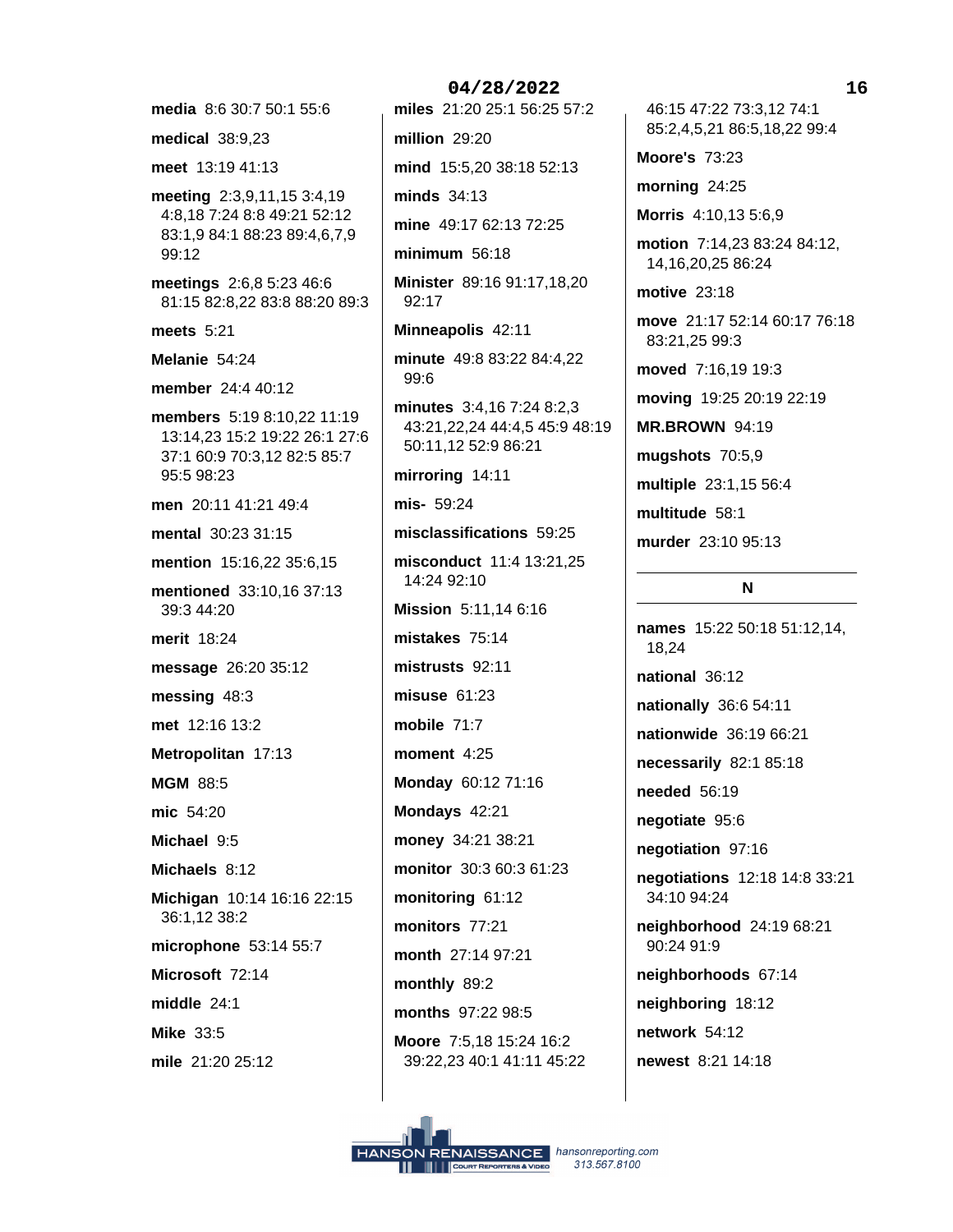newly 27:5 news 19:24 20:10 23:23 89:23,24 90:12,20 92:7 NIBIN 54:10 56:3,4 **NIBINS 54:11** nice 10:7 Nicole 8:23 14:20 night 24:24 32:12 Ninth 53:24 56:23 57:1,5,11, 18 58:13 non- 57:13 non-criminal 6:7 71:11 non-fatal 20:6 non-shotspotter 57:11 58:16, 18 noncriminal 2:24 nonfatal 36:7 normal  $82:21$ northbound 25:2 note 2:4 27:4 54:2,18 58:14 79:17 noted 74:22 notes  $80:4$ notice 47:6 84:17 Notification 14:13 notified 40:11 notify 59:10 November 17:12 number 12:21 20:18 22:6,19 26:8 29:19 30:13 34:12 36:8, 13 58:4 93:7 98:9 numbers 58:15 63:23 89:17 numerous 18:8 64:17  $\Omega$ O'ROUKE 63:25 64:20 66:19.

# 25 67:7,19 68:17 69:2 70:1,20 O'ROURKE 9:6 52:16,20 53:8, 9,16,18 54:22,25 55:4,8,10 56:9,21 57:24 58:10 60:1,25 62:8,11,22 63:21 64:11 65:3, 6,23 67:6,9 71:21 77:16 79:6,  $12$ O'ROURKE'S 66:4 Oak 49:11 Oakland 37:25 oath 15:3,7,16,22,23 16:6,9 objectives 61:6 observed 20:22 22:25 25:1 occupant 25:13 occupied 21:1 occur 58:3 occurred 23:13 49:11 occurring 22:20 October 17:22 offender 22:4 offending 11:18 office 2:23 9:24 10:13 12:14, 17,19 13:3 14:22 15:3 16:6,18 22:17 35:15 41:2 46:24 62:19 78:18 79:25 80:3,10,16 82:4  $91:3$ officer 17:14,20 21:8 29:10 30:21,25 31:6 40:2 43:12 50:21,22 51:1 92:4,5 officer's 11:5.18 13:21 22:17 31:1 33:12 92:12 officer- 28:11 officer-involved 20:20 28:15, 17,20 officers 11:21 19:17 20:22 21:3,7,9,13,17 22:8,22,24 23:8,11 24:25 25:3,5,7 29:7, 19,22 33:11,17,18,19 34:11, 17 38:7 50:18,20 51:13,14,18  $97:17$

04/28/2022

officers' 23:7 officially 78:16 oftentimes 55:21 OIC 13:17 **OICS' 13:1** old-fashioned 73:9 **OMA 83:2** on-duty 19:19 one's 60:20 ongoing 11:20 26:2 online 53:3 open 42:19,21 81:15 82:8,21 83:8 opening 21:11 28:23 Opens 2:9 operation 49:21 operations 13:23 17:15,18,19 operators 32:9 opportunities 30:14 opportunity 10:11 40:22 opposed 7:23 19:11 35:24 68:3 69:15 opposition 95:24 oral 3:15 89:12 orange  $57:13$ ordained 48:24 order 2:7 4:9 52:12 58:25 ordered 19:12 ordinance 92:21 OROURKE 59:9 Osbourne 26:5 outcast 48:8 outcome 61:11 **Outer 10:14** outlawed 73:8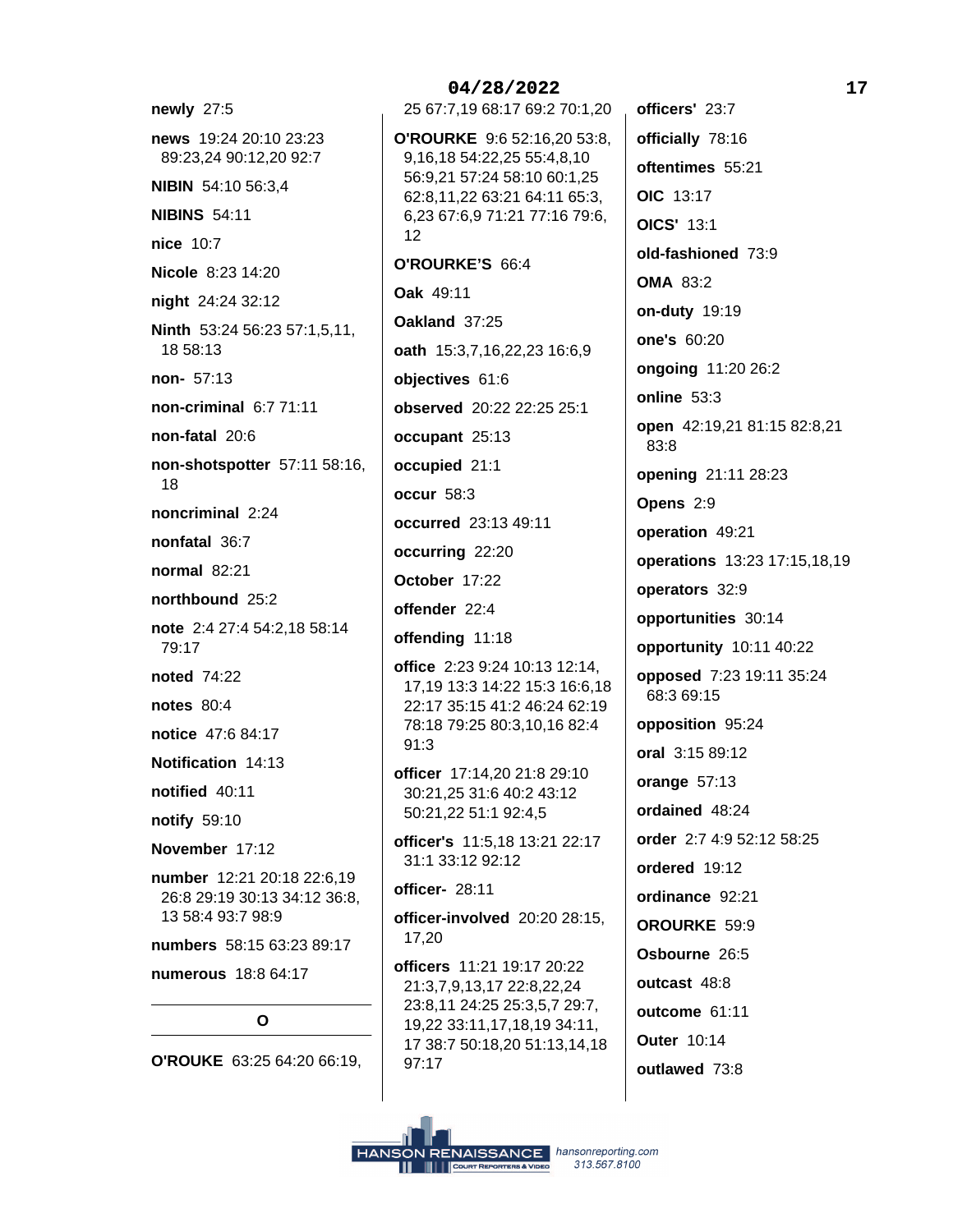| outlet 92:7                            |
|----------------------------------------|
| outlined 56:22                         |
| outstanding 20:12                      |
| overreact 49:24                        |
| override 95:18                         |
| oversight 5:17,24 11:19 14:16<br>75:11 |
| oversights 95:18                       |
| overtaken 26:8                         |
| overtones 72:5                         |
| ownership 26:21                        |
| <b>owns</b> 58:23                      |

# P

package 38:11 75:24 packet 62:20 80:14 pages 63:6 70:17 paint 43:8 Pamela 8:22 14:19 26:4 parents 39:18 93:21 94:3 **Parish 44:17** Park 24:6 49:12 **Parks 18:5** Parliamentarian 8:11 **part** 20:9 26:14 34:15 37:14 41:22 48:7 57:12,17 58:6,11 65:5 67:23 69:6,10,22 71:2,15 73:6,7 84:1 parte 40:14 participate 3:12 participation 71:11 parties 56:14 partner 31:1,2,5 partnering 27:15 passed 31:13 92:21

04/28/2022 passenger 21:10,24 22:1 past 20:14 22:20 34:24 58:22 82:17 96:1 98:4 pastor 43:9 96:9 pastoral 88:10 pastors 42:23 patience 53:7 79:9 Patillo 8:17 Patrick 11:13 50:16 95:13 patrol 17:15,18 20:22 patrols 49:22 pattern 54:14 patterns 13:24 54:16 pause 72:15 pending 10:16 80:6 pendulum 68:9 penetrated 21:16 people 8:5 10:6 11:22,23 20:16 21:2 24:18 27:25 34:13 39:5 42:7,11,12 49:23 72:11, 24 73:2 76:7,8 77:2,3 81:5 84:14 91:24 95:1,2 96:18,23, 25 percent 30:1 57:17 percentage 58:16 Perfect 18:3 perform 16:18 perimeter 56:7 Perish 9:5 permanent 38:23 93:14 permission 58:24 person 24:22 31:16 38:14,15 39:5,9 54:6 85:23 89:14 93:2  $97:2$ person's 65:11

personal 65:17

personally 50:23 60:11 personnel 8:17 61:14 86:14, 15 89:7 perspective 68:24 pertinent 64:5 phone 41:6 phones 3:18 photo 70:11 photos 16:23,24 pick 39:14 64:22 picked 65:7 picnic 91:10 picture 69:5 70:16 92:7 pitch 33:23 34:18 Pittsburgh 42:12 place 28:7 31:21 32:18 60:6 75:4,10,14,22 76:15,16 85:8,  $11$ places 33:15  $plan$  34:2 planes 27:3 plans 32:17 platforms 2:15 platoons 13:23 play 41:12,16 91:23 pleasure 9:16 PM 3:11 22:21 27:10 80:12 88:5,21 89:5,7,8,10 podium  $15:10$ point 34:5 35:21 38:10 41:8,25 69:3 73:20 **Pointe 33:14** points 67:18 police 2:3,18,21 3:13 4:8 5:14, 15, 17, 25 6: 2, 3, 11, 12 8: 17 9:25 10:15,18 11:3,4,14,21 12:3 16:19,20 17:12,14 18:11,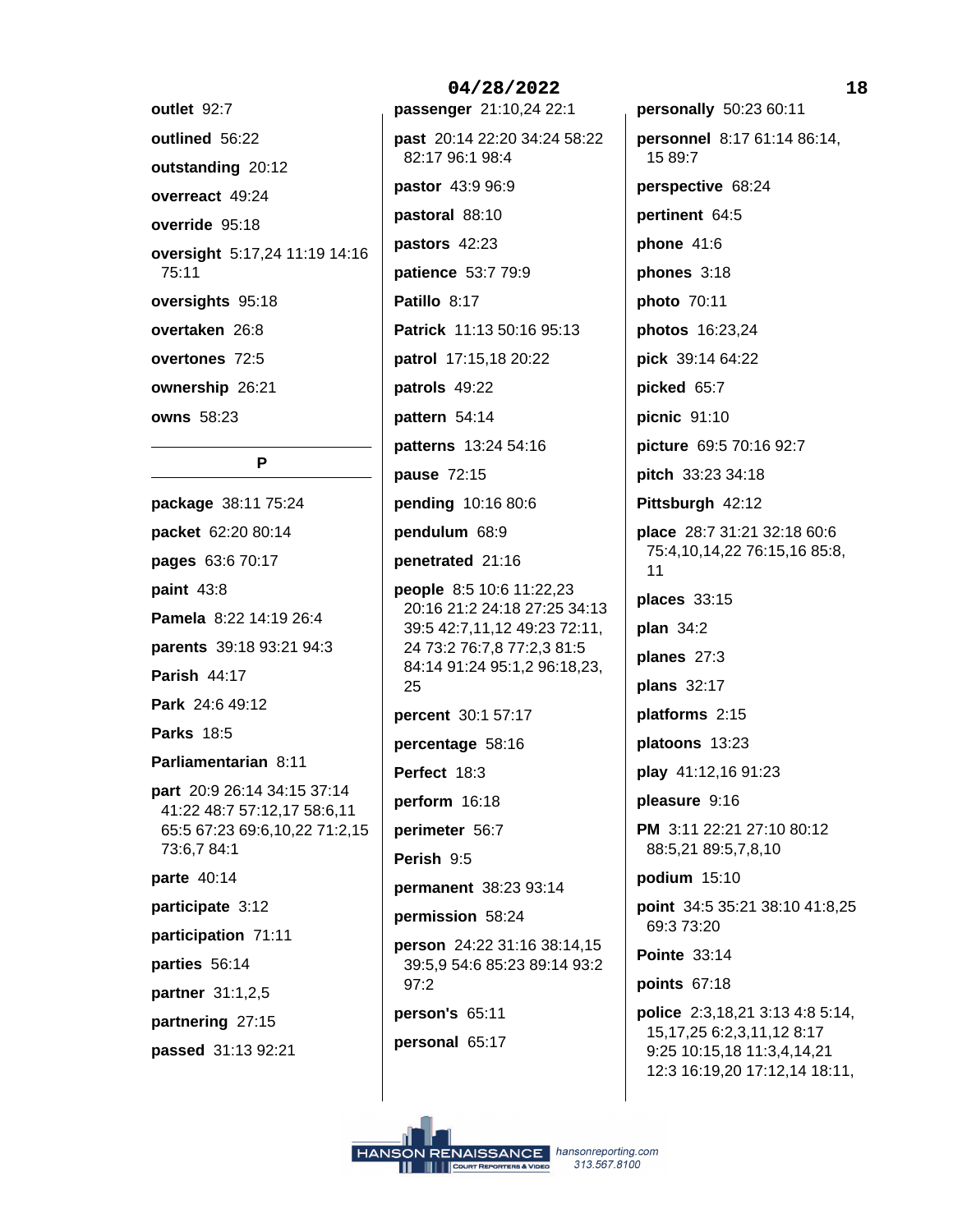15, 18, 19 19: 5 22: 7, 13, 15 25:18 26:1 27:20 28:5 29:10, 18, 19, 22 31: 14, 19 37: 22 40: 2 42:17 43:12,18,24 50:17 51:1, 17 52:21 53:24 55:15,19 56:14 60:13 72:15 73:10,13 74:21 75:16 78:2,7 79:1,24 80:12 81:19 82:3 85:11,17 87:4 91:5 92:4,5,12,18 95:8, 12,20 97:17

police-involved 11:15

policemen 14:23

policies 2:12,14,16 5:25 12:5 13:8 30:6 51:6 52:23

policing 14:15 41:22 69:20 92:19

**policy** 10:23 13:17 25:25 28:21 29:1 30:11 50:18 51:8, 10,16 60:2 61:18,25 63:24 69:15,17 70:19 71:4,5 72:1,2 73:8 74:16,18,19 75:3,9,10,22 76:11, 15, 16 78:9 79:22 84:13, 16,22 85:6,10 89:5 95:5

political 91:23

politics 76:5

pons 54:15

poor 70:17 91:24 93:5

poorest 77:13

portion 22:12 32:11

positions 27:20,21

positive 19:24,25 26:6,14 27:19.23

positives 26:3,4

post 91:3

post-bankruptcy 34:4

poster 75:2

potential 69:7 70:5

potentially 65:7

power 6:4 95:11

powerful 97:18

04/28/2022 practices 14:16 30:3 92:20 pray  $5:3$ prayer 5:8 prayers 11:11 preachers 47:5,17 preaching 46:7 preceded 25:8 precinct 9:21 13:23 17:15,17, 18 27:13,17 32:13 43:20,23 44:1,4,14,15,19,22 53:25 56:23,25 57:1,3,5,11,18,23 58:9,13 88:24 Precincts 44:1,13 precise 50:15 predictive 71:8 presence 5:7 present 6:24 7:2,4,6,8,9 8:24 9:22 81:2,9 82:6,9 presentation 35:22 36:5 52:14,19 53:2,11 61:2 63:19

66:4 67:10 71:19,22 79:8,10, 20 92:17

presentations 3:4 12:10 14:5 94:10

presented 52:19

President 9:22 77:22

Pressley 7:10 15:11 35:19,20 46:17 47:10 67:11 90:13

pretty 27:1,3 28:1 40:14 43:18

prevent 3:18 11:3 92:16 preventative 41:25 42:1 prevented 57:25 previous 7:24 21:6 70:24 84:17

previously 14:9 55:22

pricing 49:22

prior 23:7 66:5

priority 43:20,25 44:2,6,11,24 prison 39:17 private 60:9,10 privilege 27:7 proactive 30:4 69:19 probable 55:19 probe 70:5,11 problem 65:22 problems 24:2 procedurally 61:20 procedure 10:23 procedures 12:6 proceed 4:5 proceeding 40:3 process 45:11 69:5 85:20 processes 40:19 produce 56:12 profession 30:2 professional  $13:18$  18:16 28:24 professionalism 18:13,22 29:24 31:17 professionally 49:19 Professionals 87:21 program 27:16 61:20 70:8 programs 61:9,14 progress 35:5 prohibited 71:5,14 project 61:6 79:25 promise 90:17 promotion 17:23 prompted 72:14 proper 69:20 properly 7:19 prophet 35:16 47:22,24

19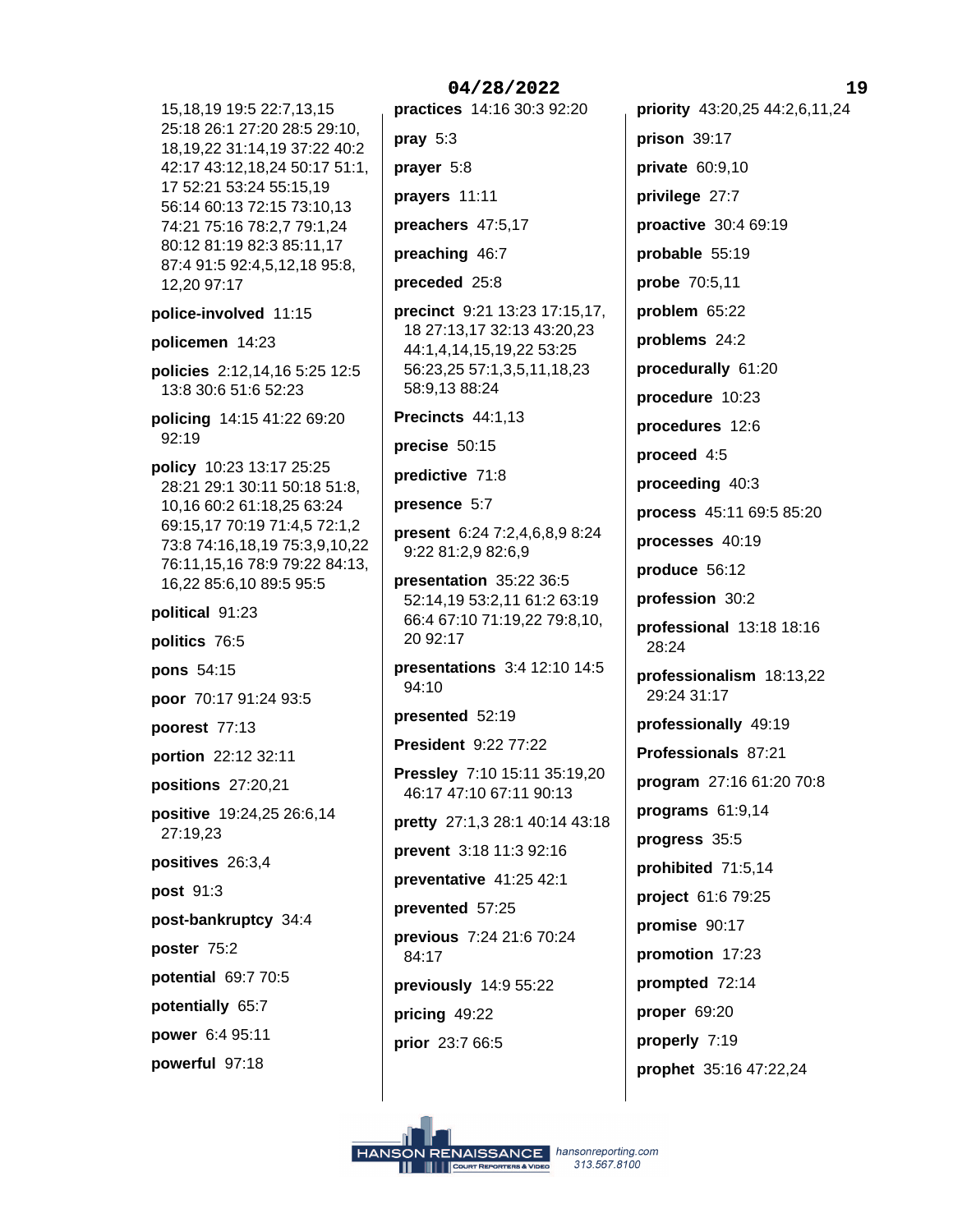prosecutor 22:3

prosecutor's 22:17 41:2

protect 43:5

protections 60:2,6 63:24 64:25

protestors 95:13

protocol 85:13 86:7,16 88:17

proud 41:20

prove 97:6

provide 44:17 53:1 55:18 61:16 62:18 71:1

provided 13:3 14:9 62:11

providing 61:7

provisions 98:1

public 3:6,8,12,14,15 6:14 10:19 18:13,22 37:2 81:3,9 82:17 83:22 88:21 92:8,14

public's 53:3

pulled 54:12

pumps 21:9

purchasing 88:11

purposes 6:5 61:13

pursuant 6:6

pursued 21:19

put 26:16 31:24 43:12 46:23 75:23 92:13

# Q

qualifiers 71:13 quality 66:15 70:17 Quantez 7:10 15:10 quarantined 19:22 quarter 14:4 quarterly 13:4,19 question 29:4 31:25 34:23 36:16 39:1 41:11,18 43:17

## 04/28/2022

48:25 50:13,15 61:16 63:17, 18 66:3,18,20 67:12 71:23 73:4.23 85:5

questions 2:22 8:1 28:2 36:20 37:8 39:24 60:18,24 61:1,3,22 62:6,7,8,12,16 63:3,4,7,9 65:20 67:8 71:19,22 76:18 80:15

quick 85:5

quickly 71:25 92:7

quorum 7:11 81:2

### $\mathsf{R}$

race 71:12 92:19 racial 72:5 racism  $77:12$ Ralph 8:23 14:20 68:19 ramp 31:15 ran 21:7 range 59:16 rank 17:23 ranks 70:10 Rapids 11:12,14 12:3 37:15 50:16,21,23 rate 25:2,10 57:16 re-offend 24:23 reactive 41:22 read 5:12 8:3 17:6,8 36:9,15, 17 72:3 98:22 readily 14:6 reading 6:15 72:13 73:15,17 74:7 89:2 ready 3:22,23,24 4:4 67:4 real  $42:6$ reason 67:2 68:20 reasons 62:2 64:17 reboot 48:15,17 49:9 52:10

recanvas 54:8

receipts 12:25

receive  $48:14$ 

received 13:4 14:2,4 27:23 53:23 79:19,25 80:2

receives 6:10 12:14,18

recent 10:12 11:15 12:3 14:2 67:22 78:4

recently 12:16 13:2 30:21 67:18

recess  $48:16$ 

recipient 18:2

recognition 12:11 18:5,6,7,20 52:14,18 59:4 60:15,17 61:5, 8,10,19,25 69:4,9,14,18,24 70:2,19,21 71:7,9,17 72:1,6,8, 17 75:2 77:3 78:17 79:21 92:23,24 93:4 95:25 96:12,14, 22 97:4,9

recognize 27:14

recognized 22:10

recommendations 14:10,17 18:8 97:24,25

record 52:16,20 74:17,23 76:11 78:14 84:8

recorded 64:4,9

recovered 25:23

recovering 19:19

recovery 22:10 23:24 24:15

recruiting 27:20

recruits 6:11

red 25:5 56:23

redistribute 62:18 85:13

reduction 20:4,5,6,7 58:11

reductions 42:3

reference 69:3

referendum 95:20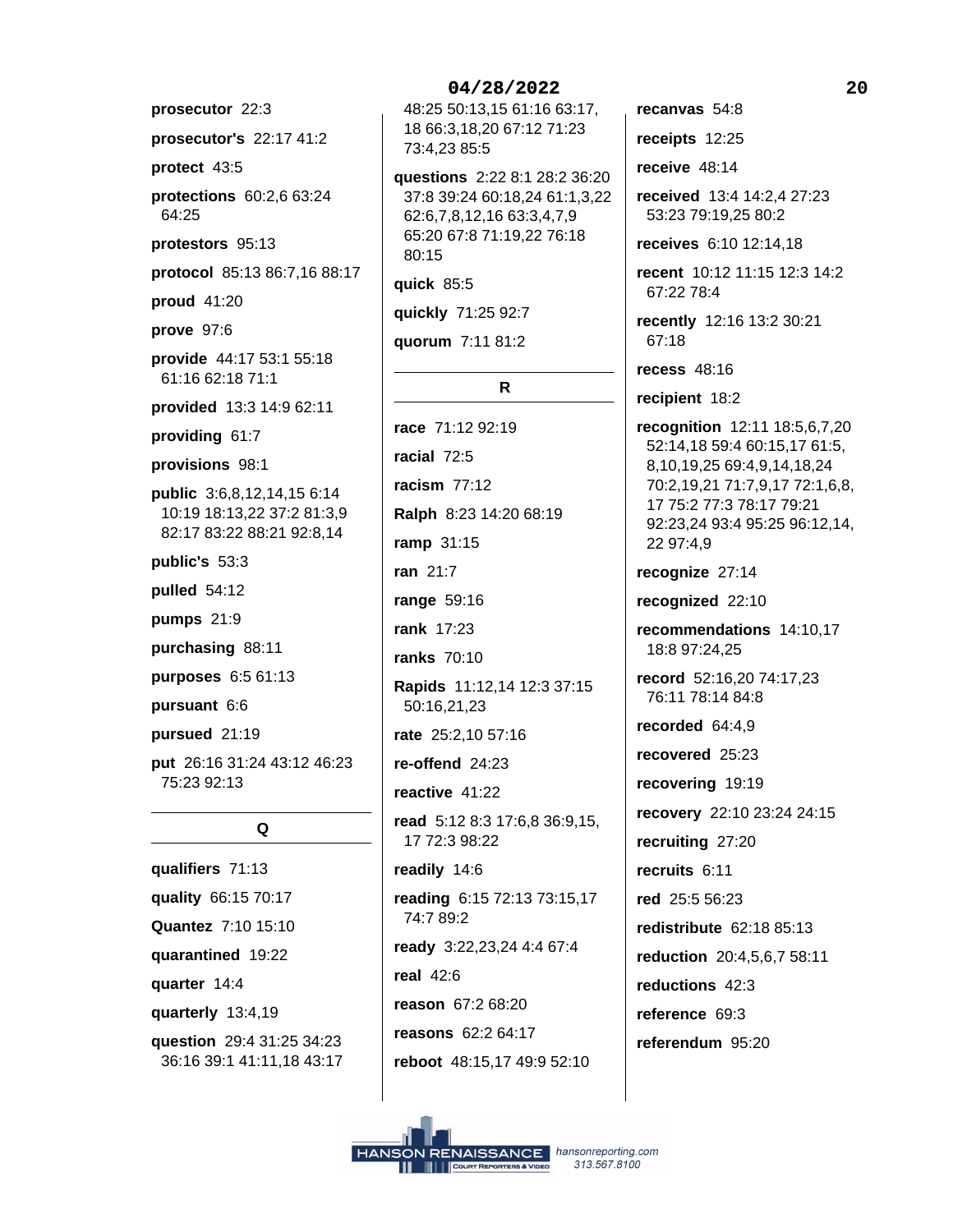refers 83:8 reflect 13:24 regard 2:10 11:10 28:11 52:23 80:7 regrettably 81:18 regular 13:13 53:1 75:23 regulations 6:1 reinforces 92:11 reiterate 55:10 rejoice 4:16 related 40:18 relates 33:22,24 34:22 49:14 relating 97:16 relation 46:6 relations 8:13 9:21 80:11 83:6 release 51:24 58:24 66:10  $92:3$ released 21:23 22:2,8 39:5 40:8 41:9 92:3 releasing 50:18 51:12,14,17 relief  $34:20$ religious 71:10 Reluctantly 31:12 remain  $19:25$ remains 10:24 remarks 4:1,3,4 10:10 remember 34:1,6 reminder 2:11 12:13 80:7 **reminders** 2:4,10 12:5 reminding 53:6 report 6:13 26:6 36:9,11,12 37:11,12 44:10 52:24 60:12 71:15 79:15,21,22 80:1,4,17 reported 59:19 79:1,23 reporter 8:8 reporting 13:13 20:3 53:1

04/28/2022 75:23 85:14 93:3 reports 3:4 12:14,19,24 13:4,9 14:1,5 78:1,9 79:23 80:2 85:16 92:24 Representative 9:24 represents 58:17 request 3:14 13:3 52:25 62:2 requests 61:25 required 12:5 13:19 55:23 70:23 requirements 31:13 82:21 requires 2:16 84:17 reserve 36:25 residences 60:10 residents 32:5,16,24 resisting 22:7 resolution 17:2.3.10 18:20 19:4 42:22 77:23 RESOLVED 18:17 resources 49:20 respect 37:20 38:6 43:25 74:5 76:9 respected 18:16 respectfully 76:10 respective  $46:4,13$ respond 49:1,4,19,25 55:16 62:25 78:16 94:12 responded 43:24 response 32:14 43:18 44:5, 11,18 46:16,19 52:24 55:20 responses 61:1 Responsibilities 59:9 responsibility 26:21 rest 10:16 38:24 57:22 58:9 **restrictions** 33:24 34:1.3 result 2:14 35:23

retire 38:8,24 retirement 17:4,24 88:9 returned 70:17 returns 70:9 revelation 35:7 Reverend 43:9 88:8 90:4 96:8 reversed 13:6 review 53:21 56:8 60:5,13 70:12 78:8 reviewable  $64:5,9,13$ reviewed 25:24 98:12,18 reviewing 6:9 reviews 6:6 Ricardo 7:5 Richard 17:4,10,11 18:21,25 19:4 rid 96:17 ridiculous 24:17 **Rights 13:17** rises  $68:4$ risk 12:16 13:11,16 14:3 risk-related 13:25 robberies 20:7 Robert 3:11 8:14 **Rock 88:6** role 41:12,15 roll 6:19 24:10 42:5 room 3:21 4:2,3 9:22 43:12 80:13 81:2,4,20 88:22,25 **Rosa 18:5** Rosalia 8:21 Rosemont 25:1 routine 12:14 44:3 53:1 rules  $6:1$ run 21:6 31:15,16 44:23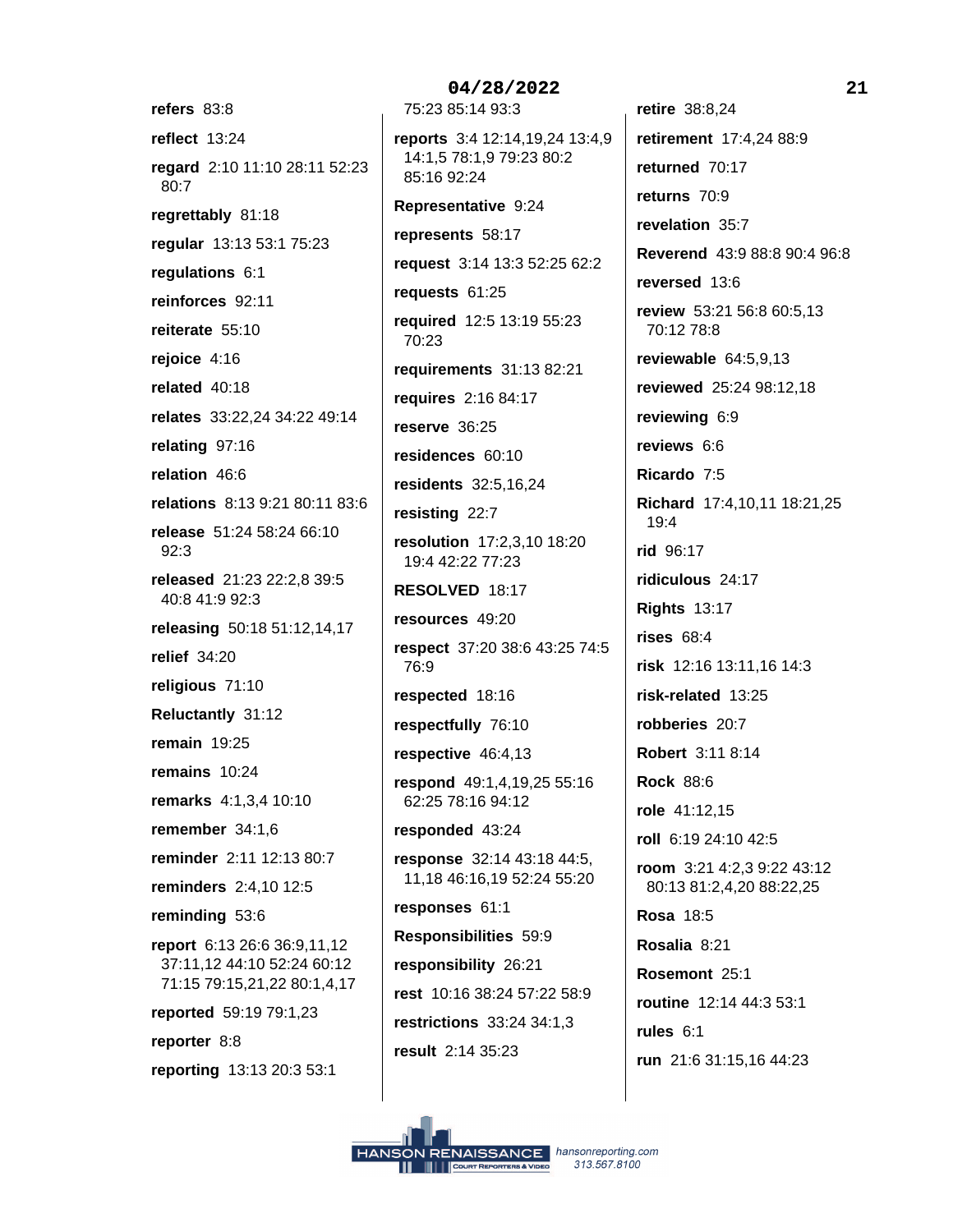run-offs 29:19 running 25:20 rushing  $25:19$ 

 $\mathbf{s}$ 

**Sadly 25:12 Safety 88:22** sake 28:13 sales 72:15 Sam 64:22 65:18 sat 90:21 Saturday 27:12,18 95:15 scene 25:21 54:3 95:2 scheduled 89:3 school 26:24,25 49:25 50:1 Schoolcraft 10:13 91:1 science 96:24 **Scotty 94:20** screaming 65:15 scuffed 21:24 search 70:4 seasonal 67:23 seat 39:3,6 Secretary 6:19 7:12 86:23 section 3:12 17:16,18,19 68:25 security 81:16 seeking 84:15 selected 67:20 selection 14:13 seminar 83:5 send 56:7 60:12 71:15 sends 69:11 78:2 sense 29:8,9,12,25 31:18 37:13 93:23,24

04/28/2022 senseless 23:21,22 24:16  $37:16$ sensor 56:13 sensors 53:20 56:18 59:2 65:15 sentences 59:8 sentiment 97:20 separate 62:10 sergeants 27:9 serve 4:23,25 17:24 31:11  $40:4$ served 17:17 18:11 service 18:14,22 25:12 29:21 30:12 32:16 44:11 54:18 55:11 57:4,6 59:23 88:10 Services 8:7 17:20 55:6 session 80:8,9 81:14 82:16 set 5:18 44:7 45:6 52:3 severely 21:25 sexual 20:4 share 12:8 32:7,23 84:7 shared 11:11,19 14:9 22:13 shares 10:19 Sheffield 77:22 Sheila 9:7 shell 54:6,9 59:14,22 shield 94:5 shocked 90:13 91:6 95:14,16 shoot 31:8 shooting 10:13 11:15 20:20 23:12 28:12,16,18,20 31:3  $39:2$ shootings 20:6 58:21 shop 20:16 short 50:14 56:7 short-lived 68:4

shot 21:14 23:23 24:2.12 25:20 31:4 42:11,12 56:15

shots 23:15 54:1,4 55:11,20 57:4,6 58:4,5 65:9 68:21

**Shotspotter 12:11 52:18** 53:19,20 54:2,7 55:12,16,17, 19,24,25 56:5,11 57:2,11,13, 14,24 58:13,15,21,23 59:1,11, 16 60:8,12,18 61:5,8,9,19 62:14 66:2,5,14,16 67:9,14,19 68:16 79:22 92:23

show 44:17,22 46:6 58:11

showed 67:13

64:15.22

shows 56:17 57:3 58:10 71:16

shut 45:13 48:15 52:9

shutdown 45:8

shutting 20:15

sick 91:23

sickened 96:13

side 16:12 27:4 46:21

sign  $17:6$ 

significant 20:14 22:19 27:22

signs 13:16

silence 3:17

similar 12:6 50:19 51:13,15, 18,20,23 57:16

simulator 26:25

sink 46:25

sir 4:2,13 5:9 6:21 8:6,24 9:16, 20 16:1 33:20 35:17 39:25 45:15,20 52:11 53:13 60:22 63:12 78:12.25 79:16 80:20 81:13 82:1 86:22 91:19 98:7

sit 47:6 97:1

situation 50:17 51:22 82:23

**situations** 12:6 50:19 51:13, 15,19,21

**Skylar 88:22**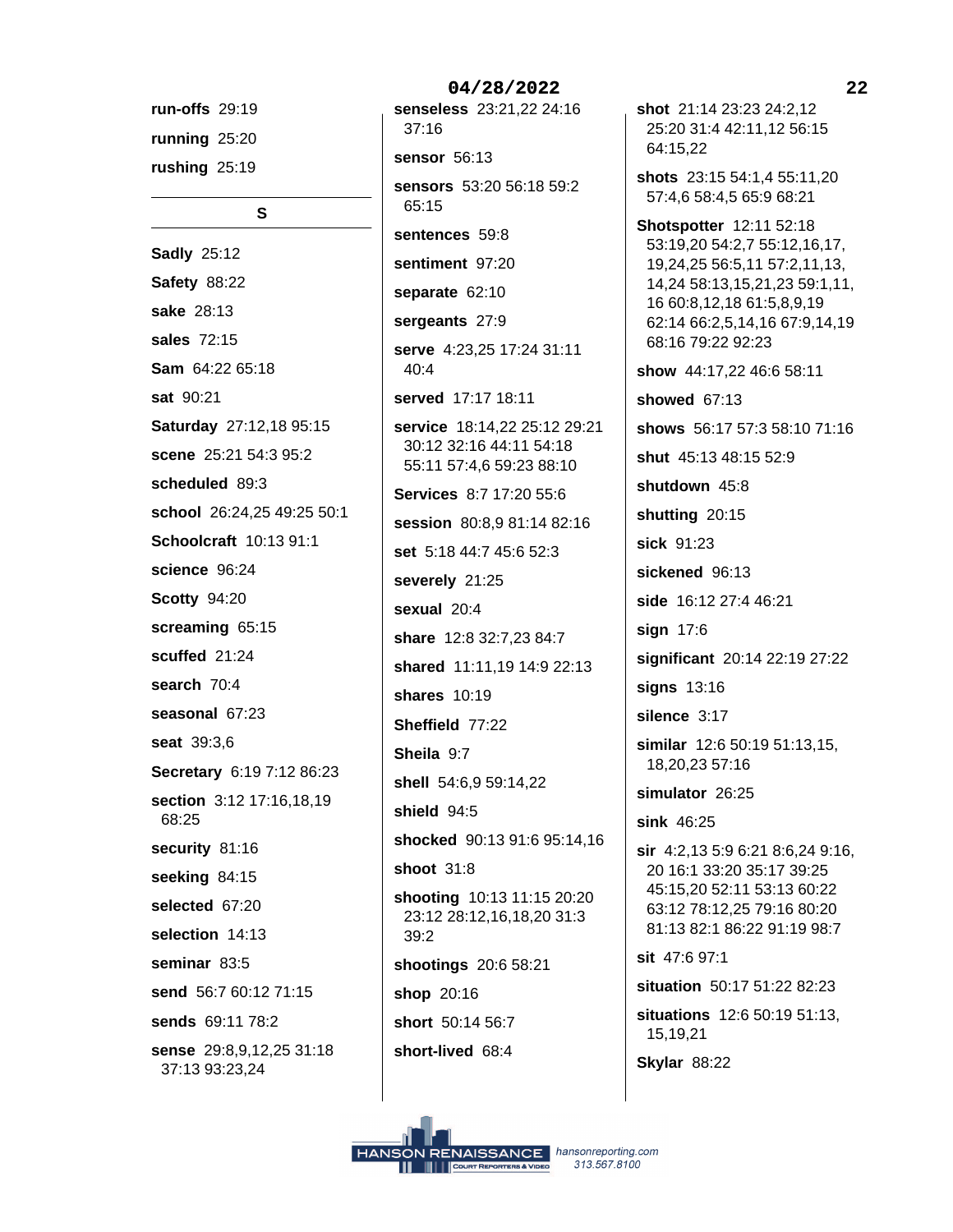slavery 96:17 97:3 sleeping 23:14 sleeve 42:5 slide 53:12 56:5,20 57:9 58:9 59:8 60:1,14 69:4,22,25 70:18  $71:14$ slides  $70:25$ slideshow 69:2 slight 19:21 20:2 slightly 38:3 62:13 **Sloan 8:20** small  $49:13$ Smartsheet 3:9 Smith 89:16,21,23 90:12,16, 19 91:12,13 snippet 56:7 social 30:7 50:1 71:10 software 59:4 60:15 70:4 72:15,17,24 solely 71:10 solemnly 16:13 solutions 26:18 solve 55:17 solved 55:24 someone's 41:24 sophisticated 76:6,8 sound 52:22 53:19 Sounds 65:6 source 22:7 South 46:22 96:16 southbound 24:7 Southfield 25:12 Southwest 32:10 space  $81:3$ spaces 81:17

04/28/2022 speak 3:14,17 53:14 76:19,24 78:14 82:15 84:23 85:18 speaker 89:15 speakers 89:14 94:19 speaking 18:18 95:23 special 9:19 Specialist 8:14 specific 33:5 34:4 62:24 65:9 specifically 42:16 speech 75:12 76:13 speed 25:3,10 spent 54:6 59:14 spike 67:22 spoke 26:24 95:12 spoken 51:1 82:14 spotter 58:6 spread 46:4,13 square 56:25 57:1 stab 23:1 30:25 39:14 43:1,13 stabbed 23:5 30:24 31:4,5 stabbing 22:23 staff 8:5,9,22 9:5 14:18,19 33:4 45:12 80:2 81:23 82:5 staffed 61:14 stages 14:7 stand 8:3 35:15 standalone 70:4,8 73:5 74:2 Standard 13:18 standards 28:24 standing 94:8 96:12 **Star 18:5** start  $19:16$ starting 19:20 20:1 33:21 starts 63:23 stat  $42:3$ 

State 9:24 10:15,18 16:16 22:15 28:5,9 38:2 **State's 10:17** stated 55:22 statement 4:22 5:11,15 6:16 73:19 **States** 16:15 72:8 station 10:14 21:1,3 statistically 67:25 statistics 12:9 stats 19:20 20:2 status 13:1,6 stay 33:13 step 16:12 Stephanie 15:14 steps 69:19 **Steve** 49:16 Stewart 8:16 stickler 38:10 stole 74:25 stolen 20:22,24 stomach 23:1 stop 20:25 25:4 46:9 stopped 21:1 25:7 40:4 story 39:12 straight 95:4 strategies 68:8 strategy 68:10 streaming  $56:1371:6$ street 24:8,9,16 32:10 64:23  $89:1$ streets 77:14 stress 70:8 71:3 strict 60:2 63:24 69:17 71:4 strictly 71:13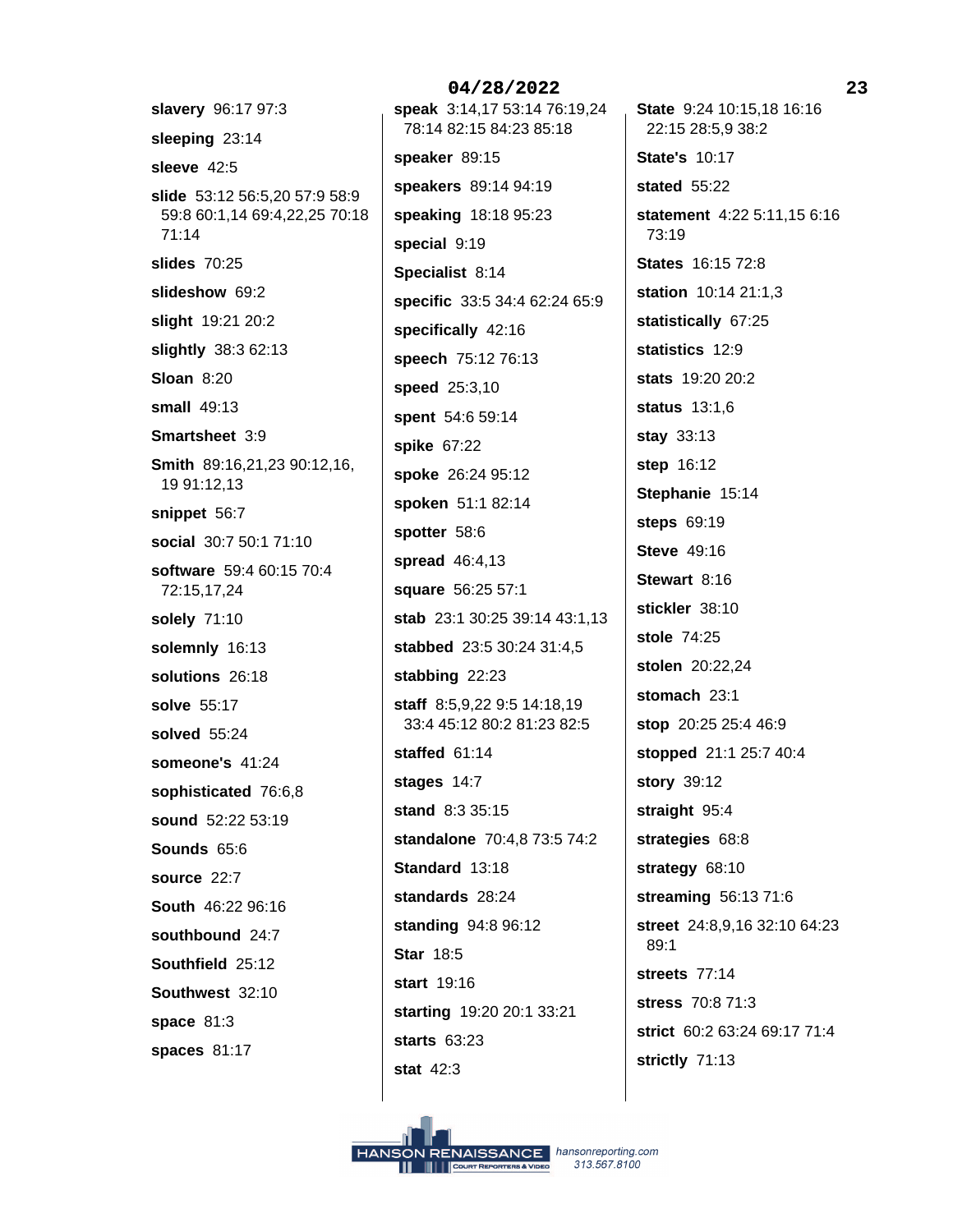striking 21:14 24:13 strong 24:17 33:23 34:10 51:5,10 strong-arm 66:8 struck 23:17 24:7 31:2 structure 85:16.25 struggling 38:19 stuck 85:23 90:2 students 26:25 27:2 studies 66:14,20 96:24 study 67:3,4 96:23 stuff 46:9 75:25 **Style 23:11** subject 22:2 41:9 60:7 64:25  $83:2$ submit 3:10 60:24 98:1 submitted 69:5 97:25 submitting 30:5 subpoena 6:4 58:25 subservient 95:7 substantial 58:21 successful 31:22 succumbed 23:6 suddenly 58:5 sue 34:20 suffered 59:21 suffering 22:25 30:23 suffice 70:14 suggesting 43:7 suggestion 95:19 suggestions 97:19 suicide 30:22 summary 5:12 Sunday 32:11 88:4 95:14 Sundays 42:20

04/28/2022 super 18:7 27:23 72:11 Supervising 8:18,20 supervisor 5:16 8:19 69:10 70:12 85:14,15,21 86:2 supervisors 18:8 support 7:18 11:12 16:14 49:15 50:22 61:16 72:5,18,20 74:17,19 75:19 76:10 77:11 94:10 99:5 supported 7:20 supposed 90:10 surprise 41:5 surveillance 71:6 92:18,22  $93:2$ suspect 21:6,8,14,21,25 23:3 suspects 24:8,11 25:16,17  $92:8$ suspension 92:14 **SUV 25:11,13** swear 16:13 swing 68:9 switching 45:12 system 12:12 41:12 54:13 59:19 70:21 93:1 systems 52:24 53:2 61:6,23, 24 92:18,22 T table 47:21 97:24 takes 42:15 talk 26:18 27:16 35:8,9,13 46:6.18 49:21 74:8 85:7 88:11  $91:14$ talked 26:12,15,19 33:17

talking 49:23 64:12 66:2 85:6 86:8

tandem 78:7

 $tan 34:5$ targeting 70:25  $\text{tax}$  38:2 teach 31:7 37:13 teaching 94:7

team 14:25 27:6 28:22 32:23 48:8 88:16

**Technical 17:19 26:24** 

techniques 30:19 73:10

techno 77:11

technology 12:12 52:18,24 53:2 57:15 59:11 61:5,9,10, 16,17,20 66:6,16,24 69:18 71:1 72:9,19 77:13,21 79:21 92:25 93:4 95:25 96:13,15,22 97:4,9

telling 42:24

termination 59:1 60:8 65:1

terms 29:6,10 37:20 46:18,19, 20,24 57:16 67:9 74:6

**Terrence** 40:8 91:25

territory 32:16

testament 92:19

tested  $19:24$ 

that'll 27:17

Theresa 8:13

thief 22:5

thing 28:18 29:7 46:5 74:8 90:4

things 5:3 29:2 30:8 34:12 37:10,19 41:19 50:2 74:4,15 94:5,7,23

thinking 25:18 93:15

thirds 84:18

thought 72:2 90:5

thoughts 37:14

thousand 38:12,17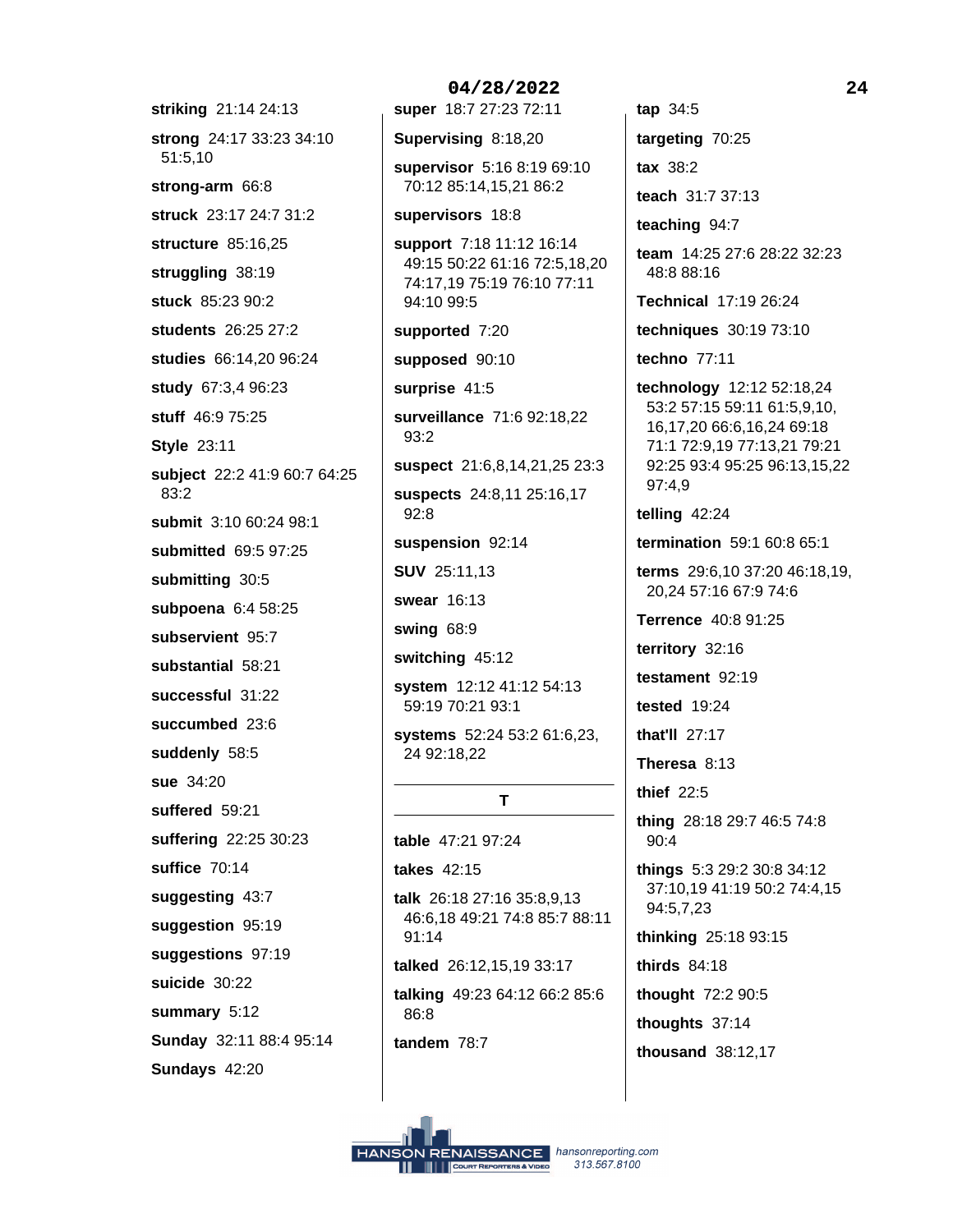throw 91:8 Thursdays 41:14 **tickets** 88:11 tied 34:9 Tiffany 8:16 time 3:17 5:10 6:18 7:13 8:3, 25 9:18 11:10,11,25 14:7 15:3 21:10 23:19 29:5 36:23,25 40:5 41:23 42:5.14 43:18 44:11,18 48:14,18 50:8,10 52:8,13 63:1,8,10 76:13,17 77:16 79:14 84:14 86:25 89:12.13 91:12 93:1 timeframe 12:22 times 21:6 30:2 32:14.20 41:13 44:5 84:3 91:21 tired 68:21 tirelessly 18:10 today 2:3 4:17 8:5,8,10 9:2,23 12:4,10 14:17 15:2 45:19 76:13 89:23 91:22 today's 8:8 12:7 84:1 92:17 told 91:3,5 tomorrow 27:4.10 80:25 81:14 tomorrow's 80:8 tool 73:6 74:2 93:3 tools 69:21 top 46:25 64:1 topics  $60:21$ total 12:21 13:1 82:5 totality 74:3 touch  $4:21$ touching 70:23 tour 73:25 Townsend 17:10,11,14,20 18:2,10 19:4 Townsend's 17:4 18:21

04/28/2022 Townson 19:1 track  $42:9$ tracked 21:19 tracking 61:12 traffic  $25:4,6$ tragic  $39:16$ train 29:8,12 30:3 31:20 70:2,  $11$ trained 34:16 69:8,9 training 29:5,7 30:12,13 37:20 42:22 51:6 80:8,9 81:14,20,25 82:16 89:7 transparency 11:7 15:1 transparency's 28:13 transparent 10:24 52:5,6 75:25 traveling 24:7 25:2 treated 21:21,22 25:23 treatment 23:18 tremendous 17:21 29:24 trend 30:9 57:15 trending 30:5 trends  $13:24$ triangulate 56:17 triangulated 53:21 triangulation 54:4 tribute  $37:17$ triggered 56:12 triggers 55:19 troubled 49:17,18 troubling 51:3 true 43:14 77:24 83:12,13 trust 55:15 Tuesday 42:22 turn 15:25

turned 22:16 23:3 25:9 turning 46:25 turnout 27:22 Twelfth 43:19 44:1,14,19 type 10:25 91:23 **Tyron 9:24** 

## $\overline{U}$

**U.S.** 80:9.25 82:3 unanswerable 57:25 unarmed 11:22 unbelievable 24:12 understand 38:6 64:24 75:21  $92.15$ understanding 3:21 21:15 82:10 underway 14:9 Underwood 8:15 unfinished 80:23 83:14,16,20 84:8.10 unfortunate 23:25 union 12:17 14:8,15 union's 14:10 unit 12:16 13:11,18 14:22 20:13 21:18 27:15 40:23,24 52:17 53:10 54:2,10 59:10  $70:3$ **Unit's 14:3** United 16:14 units 14:1 53:25 54:1 University 36:12 unknown 23:15,19 unlawful 36:5 unnecessary 11:24,25 unreported 55:21 unusual 36:19 40:17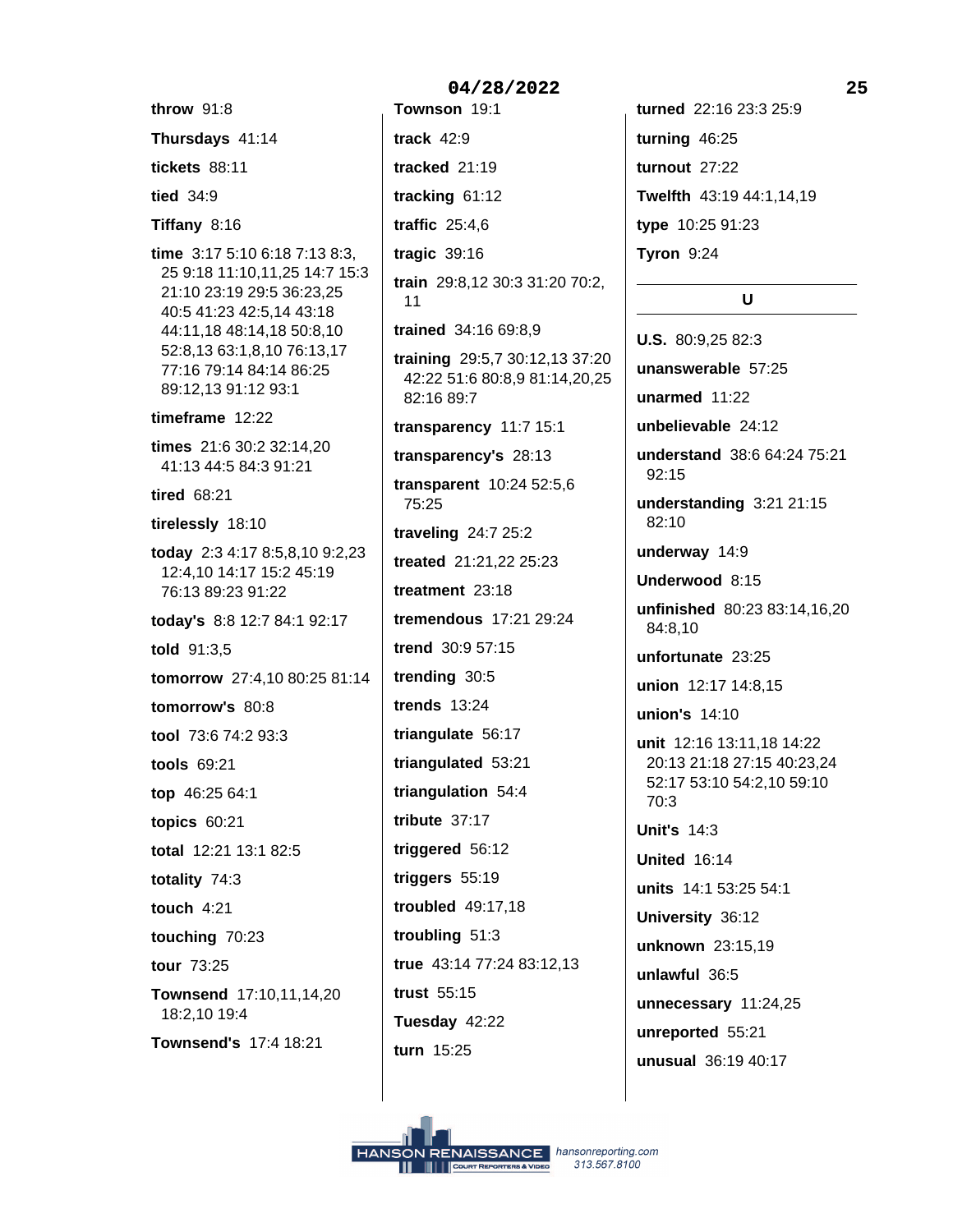unwanted 77:14 update 19:16 40:5 updates 10:21 13:4 upset 90:19 uptick 19:21 20:2,13 urge 94:25 user 59:2 utilize 3:8

 $\mathbf{V}$ 

valid 77:1,23 vehicle 20:23,24,25 21:2,4,7, 9,10,11,12,17,18,19,24 22:1 24:10.24 25:3.24 verbal 23:2 30:12 39:13 versus 57:11 Vice- 6:17.21 Vice-chair 5:12,13 16:9,11,13 victim 23:2,6,13,17 24:6 59:21 64:15 **Victim's 27:15** victims 12:1 36:7 54:17 video 25:24 60:3 videos  $71:6$ view 68:8 views 71:11 village 42:15,16,17 violations 25:25 60:7 61:18,23 64:24 79:23 violence 30:17 35:24 42:7 54:16 57:15 violent 22:7 36:2 57:12,18 58:7,11 67:20 69:6,23 71:2 violently 31:15 visit 2:19 3:1,5 visiting 10:4

vital  $12:8$ voice 65:11 voices  $56:12$ volley 65:8 vollies 65:9 volume 30:17 vote 82:22 83:10 84:18 voted 71:25 84:2 **votes** 94:25 voting 82:20 83:2,12 vulnerable 24:4

# W

wait 73:6 99:6 waited 20:25 walking 24:8,19 wanted 31:8 35:14 76:25 83:17 84:7 warnings 13:15 warrant  $22:3$ **Warren 33:14** watch 74:25 Wayne 36:1 37:24 WC3 88:24 weapon  $25:23$ weapons 21:14 54:14 66:9 webpage 3:10 website 2:19 3:1,5,6 wedging 21:9 Wednesday 89:4,5,6,8,9 week 5:21 11:11,17 12:23,25 19:23 20:3 22:20 33:10 43:18 78:3 80:5,6,7 89:24 weekly 9:13 12:19 62:20 78:8 79:20 80:4,14 92:24

weigh  $37:2$ weighing 78:1

west 46:21

white 2:1 3:3,20,21,23 4:2 6:19,21,23,25 7:1,3,4,5,7,9, 10,11,13 8:4,6 9:1,4,16,18,20 11:8 15:9,18,21 16:1,5,11,23 17:2,7 19:15 20:8,19 21:13 22:5,24 23:17 24:20 25:15 26:11 27:12 28:11.19 29:16 30:7,22 32:19 33:10,20 34:8 35:4,11,17 36:4 37:6 39:25 40:7 41:17 42:11 43:4 44:7, 16,22 45:1,4,7,10,15,20 48:11,13,19 49:10,16 50:11, 25 51:10,14,20,25 52:11,15 53:13 55:5 60:22 62:3,17 63:10,12 77:19,24 78:15,20, 25 79:15,16 80:20 81:11,12, 13 82:1,14 84:5,7 85:9,10,24 88:12 91:25 93:2,5 97:18,22

wielding 31:6 William 9:25 Willie 7:1.3 15:11 **Wilson 9:7,9** window  $24:10$ witnesses 73:11 womanhood 94:2 women 20:11 41:21 49:4  $90:19$ wonderful 5:8 word 46:4.13 words 46:10 73:9 95:9 work 11:9 20:12 23:19 26:13 29:17 30:17,21 31:11,14 34:14 38:21 48:24 63:10

worked 52:21 78:10 95:10

working 13:12 14:25 26:19 41:2 45:10,12 49:5 50:3 54:21 55:3 68:11 78:7

68:24 69:15 72:22 85:24 96:4

### 04/28/2022